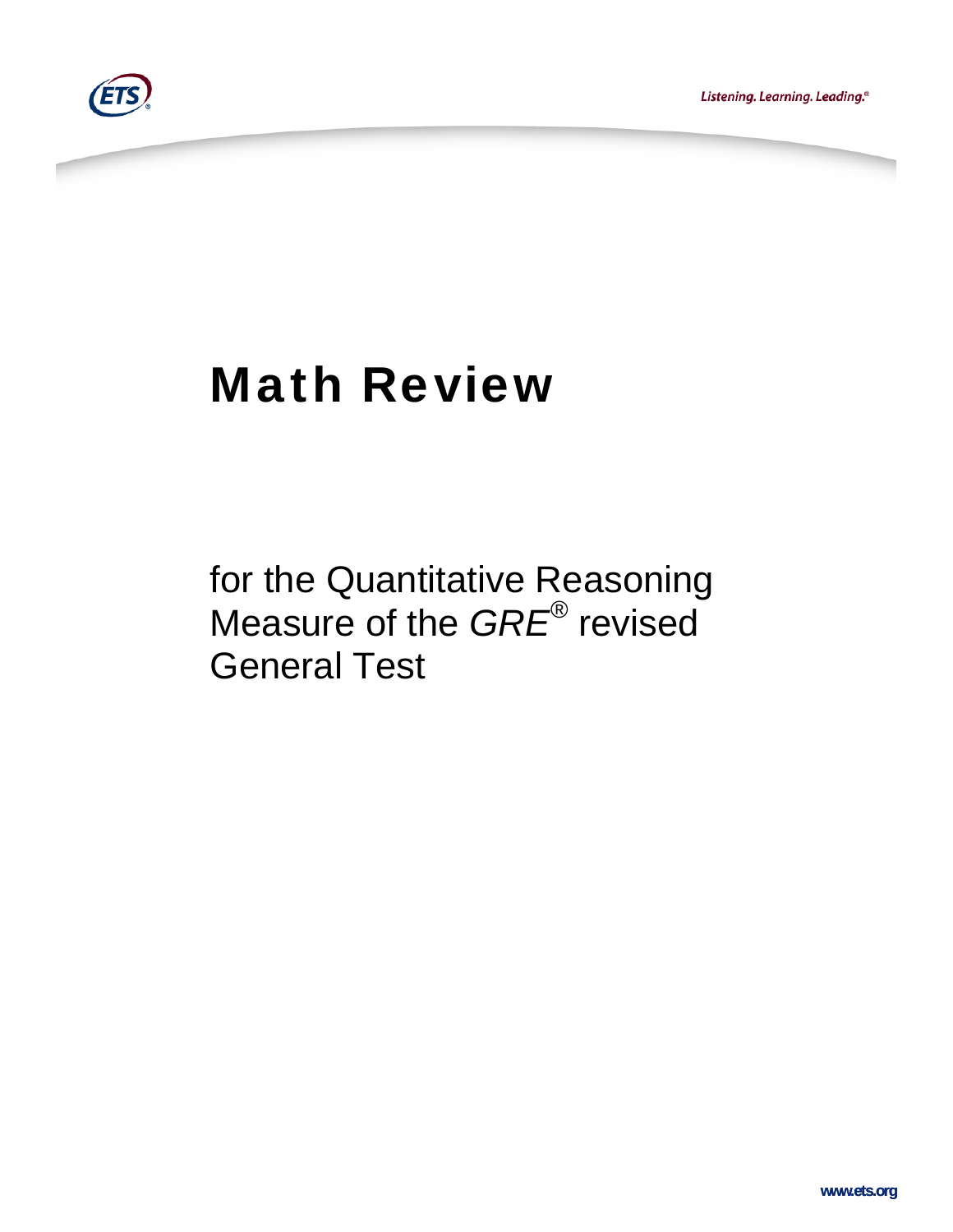# **Overview**

This Math Review will familiarize you with the mathematical skills and concepts that are important to understand in order to solve problems and to reason quantitatively on the Quantitative Reasoning measure of the GRE revised General Test. The following material includes many definitions, properties, and examples, as well as a set of exercises (with answers) at the end of each review section. Note, however, that this review is not intended to be allinclusive—there may be some concepts on the test that are not explicitly presented in this review. Also, if any topics in this review seem especially unfamiliar or are covered too briefly, we encourage you to consult appropriate mathematics texts for a more detailed treatment.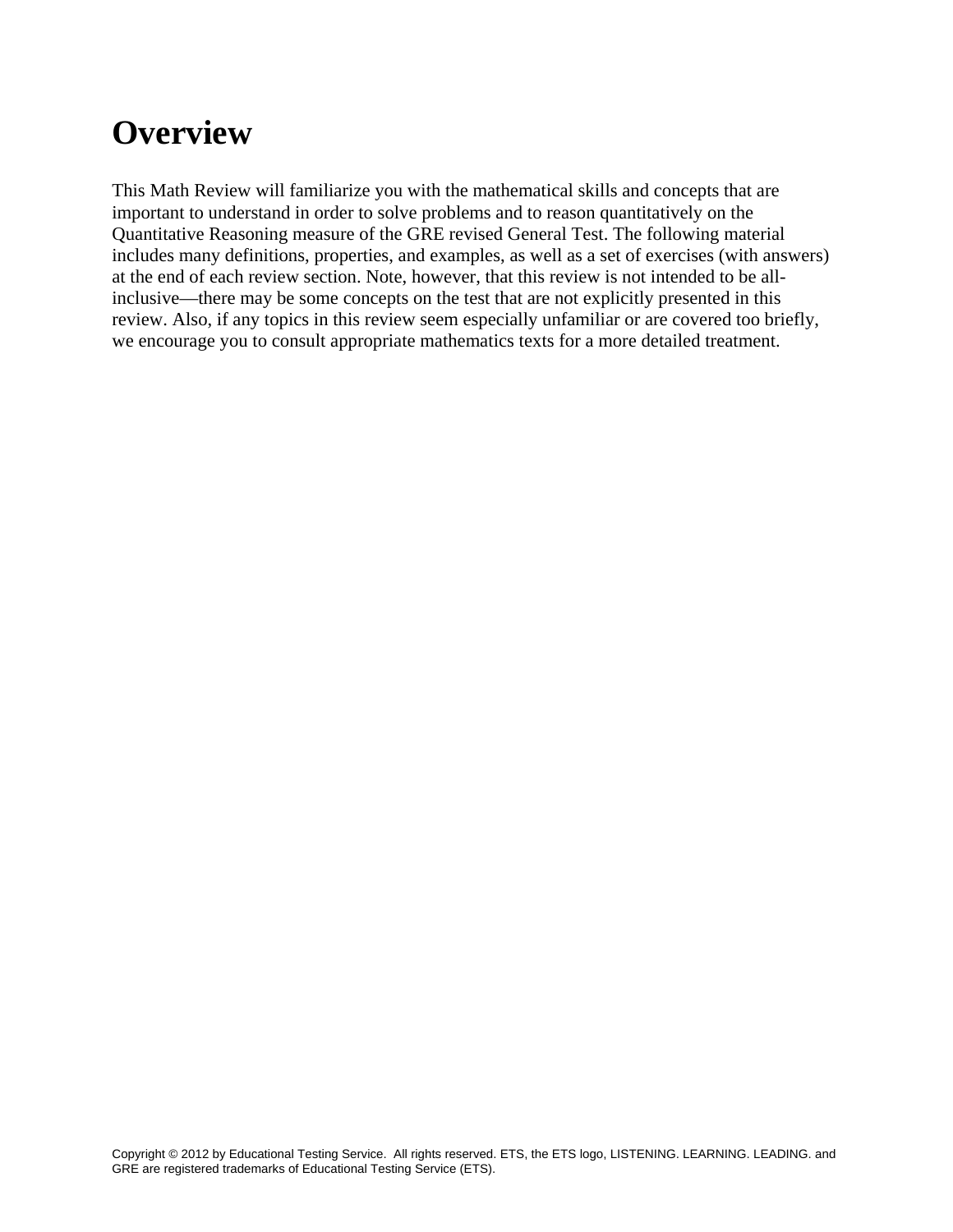| 4.5 Distributions of Data, Random Variables, and Probability Distributions  82 |  |
|--------------------------------------------------------------------------------|--|
|                                                                                |  |
|                                                                                |  |
|                                                                                |  |

### **Table of Contents**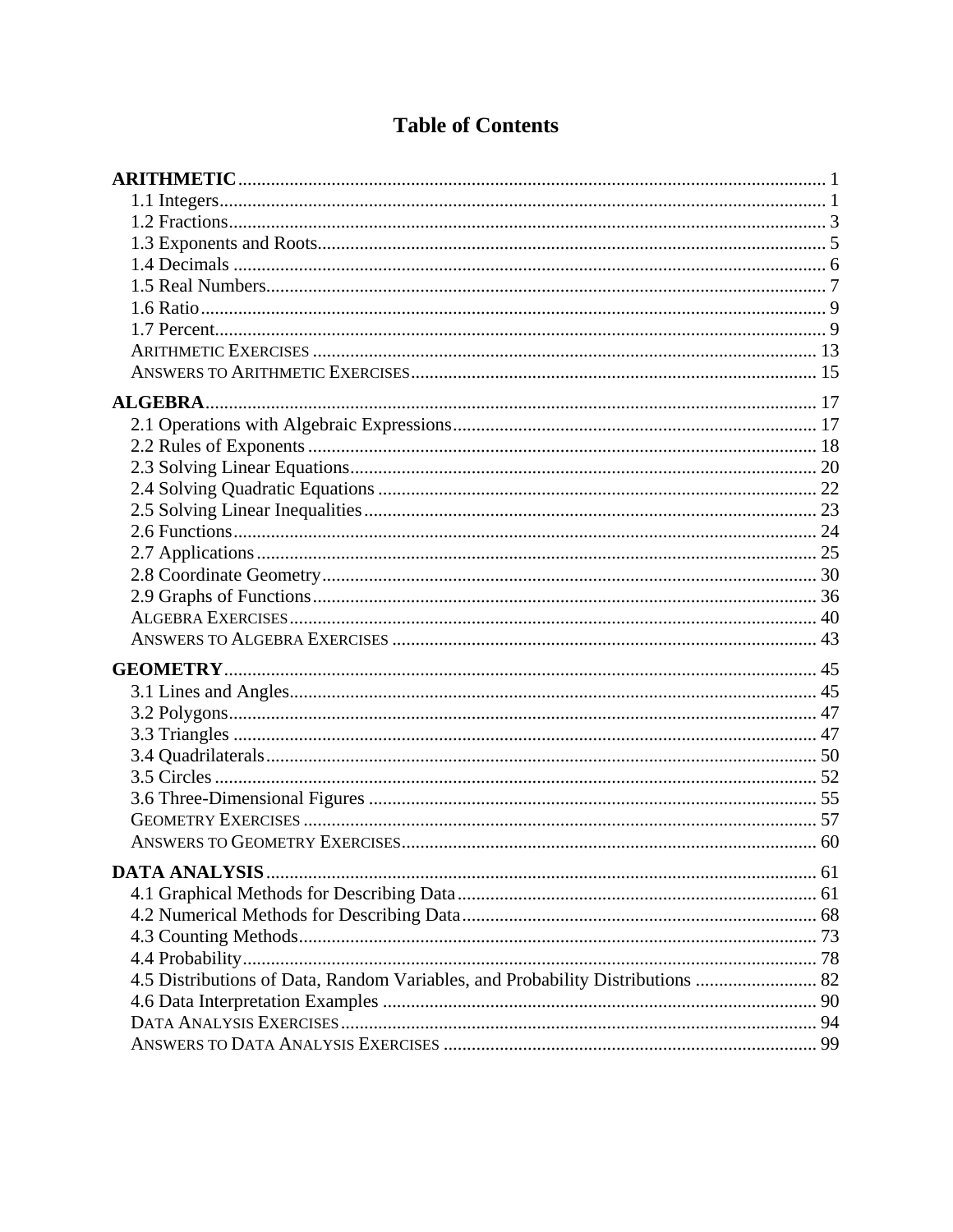# <span id="page-3-0"></span>**ARITHMETIC**

The review of arithmetic begins with integers, fractions, and decimals and progresses to the set of real numbers. The basic arithmetic operations of addition, subtraction, multiplication, and division are discussed, along with exponents and roots. The section ends with the concepts of ratio and percent.

#### **1.1 Integers**

The **integers** are the numbers 1, 2, 3, and so on, together with their negatives,  $-1$ ,  $-2$ ,  $-3$ , ..., and 0. Thus, the set of integers is  $\{\ldots, -3, -2, -1, 0, 1, 2, 3, \ldots\}$ .

The positive integers are greater than 0, the negative integers are less than 0, and 0 is neither positive nor negative. When integers are added, subtracted, or multiplied, the result is always an integer; division of integers is addressed below. The many elementary number facts for these operations, such as  $7 + 8 = 15$ ,  $78 - 87 = -9$ ,  $7 - (-18) = 25$ , and  $(7)(8) = 56$ , should be familiar to you; they are not reviewed here. Here are some general facts regarding multiplication of integers.

- The product of two positive integers is a positive integer.
- The product of two negative integers is a positive integer.
- The product of a positive integer and a negative integer is a negative integer.

When integers are multiplied, each of the multiplied integers is called a **factor** or **divisor** of the resulting product. For example,  $(2)(3)(10) = 60$ , so 2, 3, and 10 are factors of 60. The integers 4, 15, 5, and 12 are also factors of 60, since  $(4)(15) = 60$  and  $(5)(12) = 60$ . The positive factors of 60 are 1, 2, 3, 4, 5, 6, 10, 12, 15, 20, 30, and 60. The negatives of these integers are also factors of 60, since, for example,  $(-2)(-30) = 60$ . There are no other factors of 60. We say that 60 is a **multiple** of each of its factors and that 60 is **divisible** by each of its divisors. Here are some more examples of factors and multiples.

- The positive factors of 100 are 1, 2, 4, 5, 10, 20, 25, 50, and 100.
- 25 is a multiple of only six integers: 1, 5, 25, and their negatives.
- The list of positive multiples of 25 has no end: 25, 50, 75, 100, 125, 150, etc.; likewise, every nonzero integer has infinitely many multiples.
- $\bullet$  1 is a factor of every integer; 1 is not a multiple of any integer except 1 and  $-1$ .
- 0 is a multiple of every integer; 0 is not a factor of any integer except 0.

The **least common multiple** of two nonzero integers *a* and *b* is the least positive integer that is a multiple of both *a* and *b*. For example, the least common multiple of 30 and 75 is 150. This is because the positive multiples of 30 are 30, 60, 90, 120, 150, 180, 210, 240, 270, 300, etc., and the positive multiples of 75 are 75, 150, 225, 300, 375, 450, etc. Thus, the *common* positive multiples of 30 and 75 are 150, 300, 450, etc., and the least of these is 150.

The **greatest common divisor** (or **greatest common factor**) of two nonzero integers *a* and *b* is the greatest positive integer that is a divisor of both *a* and *b*. For example, the greatest common divisor of 30 and 75 is 15. This is because the positive divisors of 30 are 1, 2, 3, 5, 6, 10, 15, and 30, and the positive divisors of 75 are 1, 3, 5, 15, 25, and 75. Thus, the *common* positive divisors of 30 and 75 are 1, 3, 5, and 15, and the greatest of these is 15.

When an integer *a* is divided by an integer *b*, where *b* is a divisor of *a*, the result is always a divisor of *a*. For example, when 60 is divided by 6 (one of its divisors), the result is 10, which is another divisor of 60. If *b* is *not* a divisor of *a*, then the result can be viewed in three different ways. The result can be viewed as a fraction or as a decimal, both of which are discussed later, or the result can be viewed as a **quotient**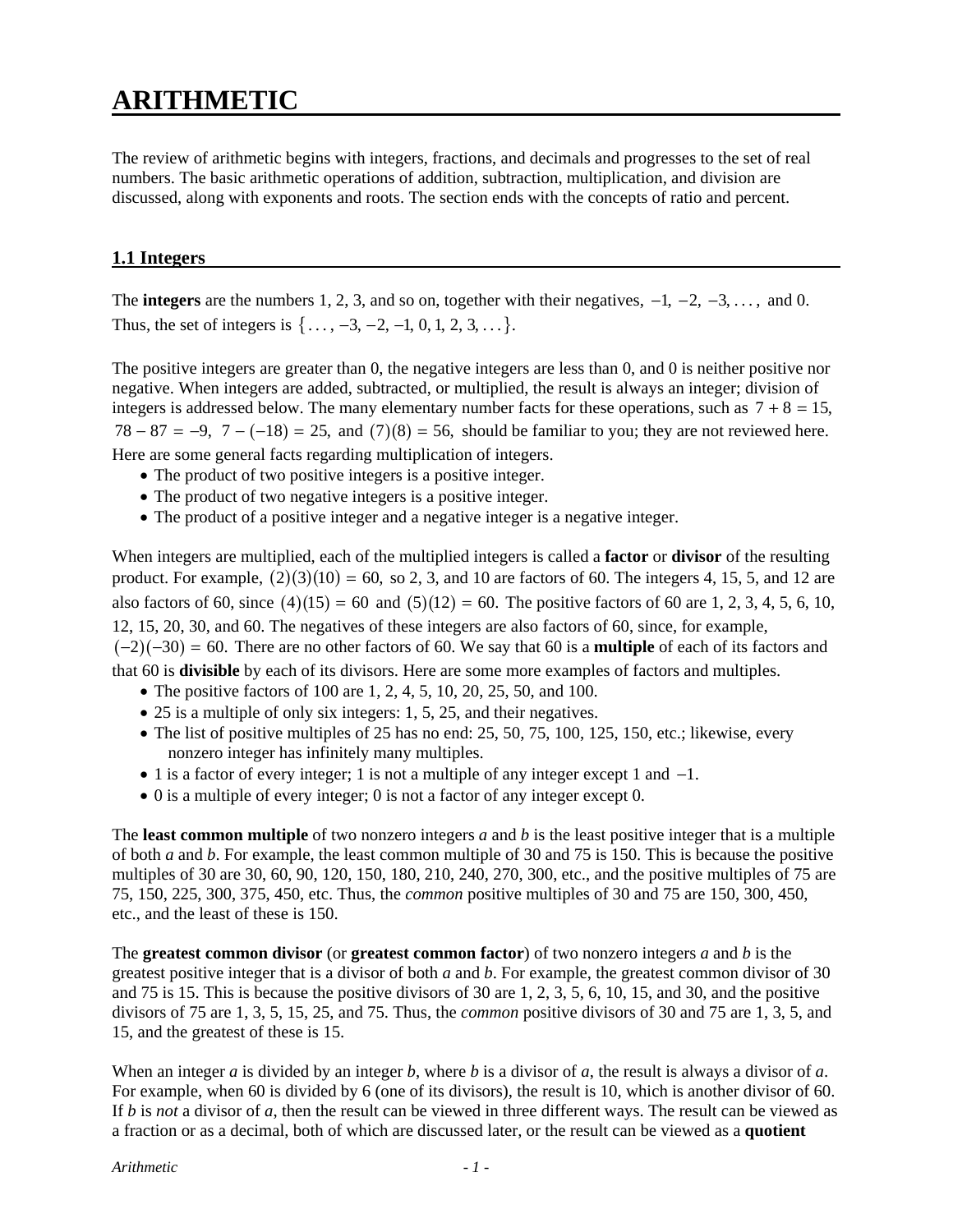with a **remainder**, where both are integers. Each view is useful, depending on the context. Fractions and decimals are useful when the result must be viewed as a single number, while quotients with remainders are useful for describing the result in terms of integers only.

Regarding quotients with remainders, consider two positive integers *a* and *b* for which *b* is *not* a divisor of *a*; for example, the integers 19 and 7. When 19 is divided by 7, the result is greater than 2, since  $(2)(7)$  < 19, but less than 3, since 19 < (3)(7). Because 19 is 5 more than (2)(7), we say that the result of 19 divided by 7 is the quotient 2 with remainder 5, or simply "2 remainder 5." In general, when a positive integer *a* is divided by a positive integer *b*, you first find the greatest multiple of *b* that is less than or equal to *a*. That multiple of *b* can be expressed as the product  $q$ *b*, where  $q$  is the quotient. Then the remainder is equal to *a* minus that multiple of *b*, or  $r = a - qb$ , where *r* is the remainder. The remainder is always greater than or equal to 0 and less than *b*.

Here are examples that illustrate a few different cases of division resulting in a quotient and remainder.

- 100 divided by 45 is 2 remainder 10, since the greatest multiple of 45 that's less than or equal to 100 is  $(2)(45)$ , or 90, which is 10 less than 100.
- 24 divided by 4 is 6 remainder 0, since the greatest multiple of 4 that's less than or equal to 24 is 24 itself, which is 0 less than 24. In general, the remainder is 0 if and only if  $a$  is divisible by  $b$ .
- 6 divided by 24 is 0 remainder 6, since the greatest multiple of 24 that's less than or equal to 6 is  $(0)(24)$ , or 0, which is 6 less than 6.

Here are some other examples.

- 100 divided by 3 is 33 remainder 1, since  $100 = (33)(3) + 1$ .
- 100 divided by 25 is 4 remainder 0, since  $100 = (4)(25) + 0$ .
- 80 divided by 100 is 0 remainder 80, since  $80 = (0)(100) + 80$ .
- When you divide 100 by 2, the remainder is 0.
- When you divide 99 by 2, the remainder is 1.

If an integer is divisible by 2, it is called an **even integer**; otherwise it is an **odd integer**. Note that when a positive odd integer is divided by 2, the remainder is always 1. The set of even integers is  $\{ \ldots, -6, -4, -2, 0, 2, 4, 6, \ldots \}$ , and the set of odd integers is  $\{ \ldots, -5, -3, -1, 1, 3, 5, \ldots \}$ . There are several useful facts regarding the sum and product of even and odd integers.

- The sum of two even integers is an even integer.
- The sum of two odd integers is an even integer.
- The sum of an even integer and an odd integer is an odd integer.
- The product of two even integers is an even integer.
- The product of two odd integers is an odd integer.
- The product of an even integer and an odd integer is an even integer.

A **prime number** is an integer greater than 1 that has only two positive divisors: 1 and itself. The first ten prime numbers are 2, 3, 5, 7, 11, 13, 17, 19, 23, and 29. The integer 14 is not a prime number, since it has four positive divisors: 1, 2, 7, and 14. The integer 1 is not a prime number, and the integer 2 is the only prime number that is even.

Every integer greater than 1 either is a prime number or can be uniquely expressed as a product of factors that are prime numbers, or **prime divisors**. Such an expression is called a **prime factorization**. Here are several examples of prime factorizations.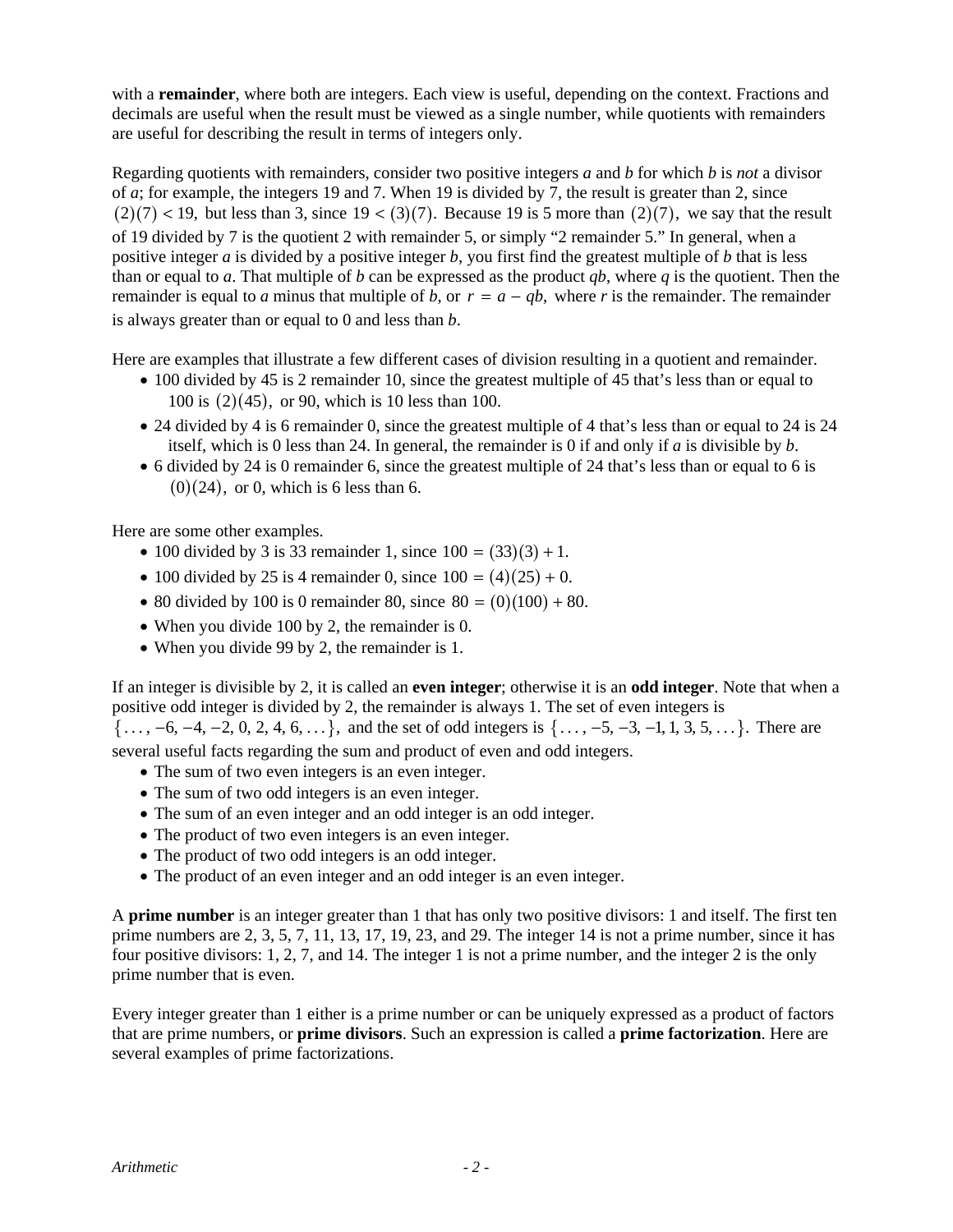$$
12 = (2)(2)(3) = (22)(3)
$$
  
\n
$$
14 = (2)(7)
$$
  
\n
$$
81 = (3)(3)(3)(3) = 34
$$
  
\n
$$
338 = (2)(13)(13) = (2)(132)
$$
  
\n
$$
800 = (2)(2)(2)(2)(2)(5)(5) = (25)(52)
$$
  
\n
$$
1,155 = (3)(5)(7)(11)
$$

<span id="page-5-0"></span>An integer greater than 1 that is not a prime number is called a **composite number**. The first ten composite numbers are 4, 6, 8, 9, 10, 12, 14, 15, 16, and 18.

#### **1.2 Fractions**

A **fraction** is a number of the form  $\frac{a}{b}$ , where *a* and *b* are integers and  $b \neq 0$ . The integer *a* is called the **numerator** of the fraction, and *b* is called the **denominator**. For example,  $\frac{-7}{5}$  $\frac{-7}{5}$  is a fraction in which  $-7$ is the numerator and 5 is the denominator. Such numbers are also called **rational numbers**.

If both the numerator *a* and denominator *b* are multiplied by the same nonzero integer, the resulting fraction will be equivalent to  $\frac{a}{b}$ . For example,

$$
\frac{-7}{5} = \frac{(-7)(4)}{(5)(4)} = \frac{-28}{20}
$$

$$
\frac{-7}{5} = \frac{(-7)(-1)}{(5)(-1)} = \frac{7}{-5}
$$

A fraction with a negative sign in either the numerator or denominator can be written with the negative sign in front of the fraction; for example,  $\frac{-7}{5} = \frac{7}{-5} = -\frac{7}{5}$ .

If both the numerator and denominator have a common factor, then the numerator and denominator can be factored and reduced to an equivalent fraction. For example,

$$
\frac{40}{72} = \frac{(8)(5)}{(8)(9)} = \frac{5}{9}
$$

To add two fractions with the same denominator, you add the numerators and keep the same denominator. For example,

$$
-\frac{8}{11} + \frac{5}{11} = \frac{-8+5}{11} = \frac{-3}{11} = -\frac{3}{11}
$$

To add two fractions with different denominators, first find a **common denominator**, which is a common multiple of the two denominators. Then convert both fractions to equivalent fractions with the same denominator. Finally, add the numerators and keep the common denominator. For example, to add the

fractions  $\frac{1}{3}$  and  $-\frac{2}{5}$ , use the common denominator 15:

*Arithmetic - 3 -*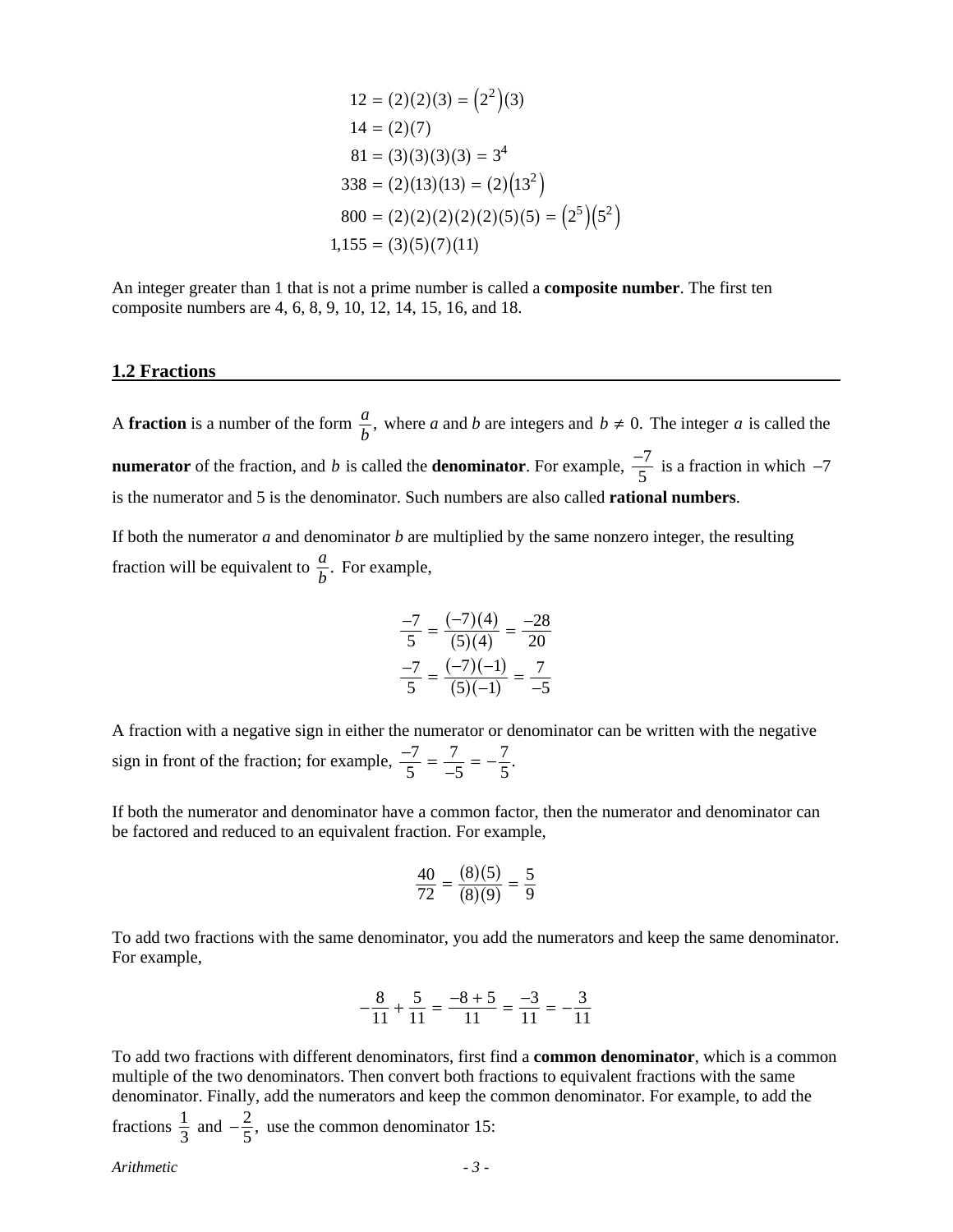$$
\frac{1}{3} + \frac{-2}{5} = \left(\frac{1}{3}\right)\left(\frac{5}{5}\right) + \left(\frac{-2}{5}\right)\left(\frac{3}{3}\right) = \frac{5}{15} + \frac{-6}{15} = \frac{5 + (-6)}{15} = -\frac{1}{15}
$$

The same method applies to subtraction of fractions.

To multiply two fractions, multiply the two numerators and multiply the two denominators. For example,

$$
\left(\frac{10}{7}\right)\left(\frac{-1}{3}\right) = \frac{(10)(-1)}{(7)(3)} = \frac{-10}{21} = -\frac{10}{21}
$$

$$
\left(\frac{8}{3}\right)\left(\frac{7}{3}\right) = \frac{56}{9}
$$

To divide one fraction by another, first **invert** the second fraction—that is, find its **reciprocal**—then multiply the first fraction by the inverted fraction. For example,

$$
\frac{17}{8} \div \frac{3}{4} = \left(\frac{17}{8}\right)\left(\frac{4}{3}\right) = \left(\frac{4}{8}\right)\left(\frac{17}{3}\right) = \left(\frac{1}{2}\right)\left(\frac{17}{3}\right) = \frac{17}{6}
$$

$$
\frac{\frac{3}{10}}{\frac{7}{13}} = \left(\frac{3}{10}\right)\left(\frac{13}{7}\right) = \frac{39}{70}
$$

An expression such as  $4\frac{3}{8}$  is called a **mixed number**. It consists of an integer part and a fraction part; the mixed number  $4\frac{3}{8}$  means  $4 + \frac{3}{8}$ . To convert a mixed number to an ordinary fraction, convert the integer part to an equivalent fraction and add it to the fraction part. For example,

$$
4\frac{3}{8} = 4 + \frac{3}{8} = \left(\frac{4}{1}\right)\left(\frac{8}{8}\right) + \frac{3}{8} = \frac{32}{8} + \frac{3}{8} = \frac{35}{8}
$$

Note that numbers of the form  $\frac{a}{b}$ , where either *a* or *b* is not an integer and  $b \neq 0$ , are fractional expressions that can be manipulated just like fractions. For example, the numbers  $\frac{\pi}{2}$  and  $\frac{\pi}{3}$  can be added together as follows.

$$
\frac{\pi}{2} + \frac{\pi}{3} = \left(\frac{\pi}{2}\right)\left(\frac{3}{3}\right) + \left(\frac{\pi}{3}\right)\left(\frac{2}{2}\right) = \frac{3\pi}{6} + \frac{2\pi}{6} = \frac{5\pi}{6}
$$

And the number 1 2 3 5 can be simplified as follows.  $\left(\overline{\sqrt{2}}\right)$ 1  $\sqrt{2}$   $\left(\frac{1}{\sqrt{5}}\right)\left(\frac{\sqrt{5}}{2}\right)\left(-\frac{\sqrt{5}}{2}\right)$  $3 \sqrt{2}/3 = 3$ 5  $=\left(\frac{1}{\sqrt{2}}\right)\left(\frac{\sqrt{5}}{3}\right)=\frac{\sqrt{5}}{3\sqrt{2}}$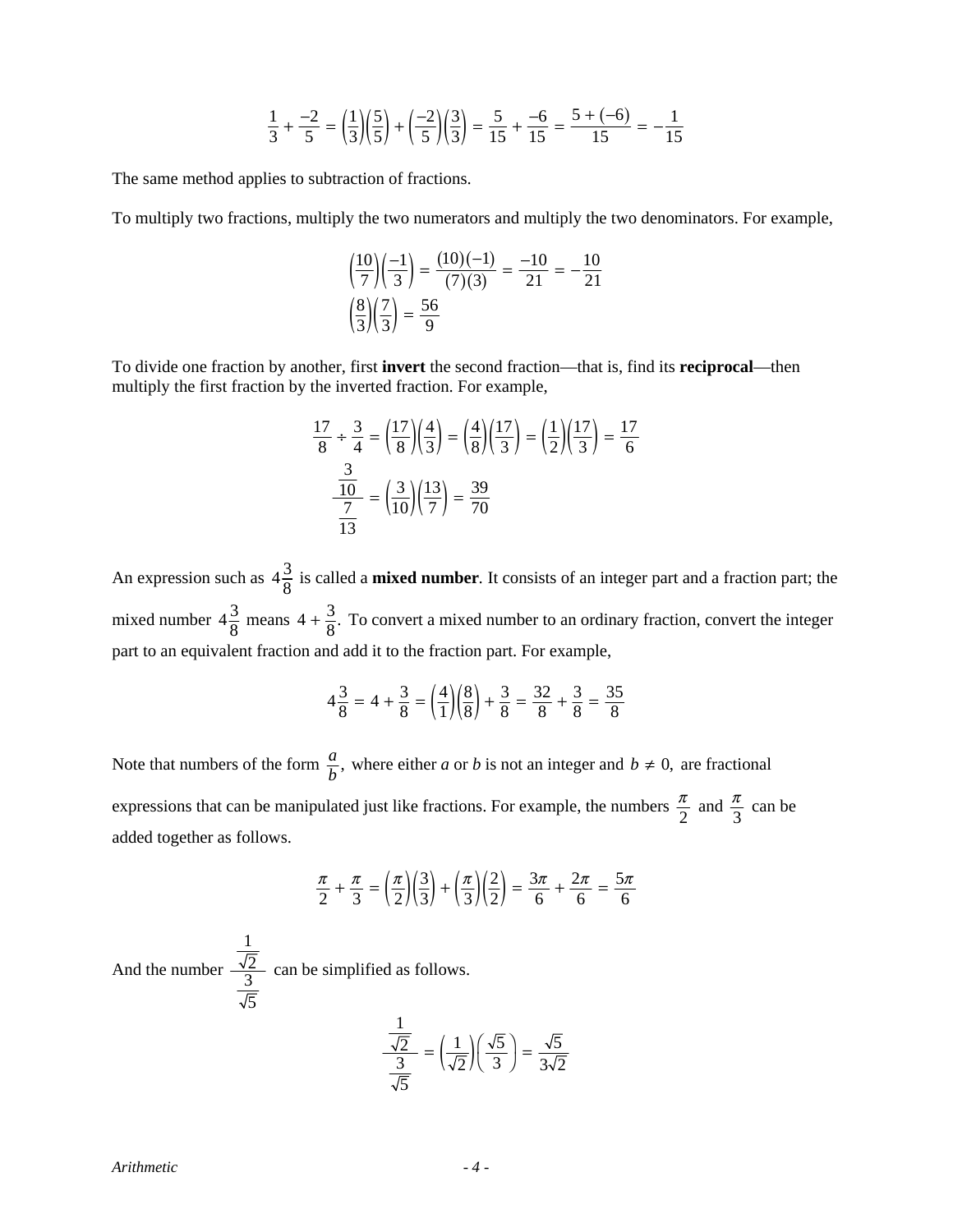<span id="page-7-0"></span>Exponents are used to denote the repeated multiplication of a number by itself; for example,  $3^4 = (3)(3)(3)(3) = 81$  and  $5^3 = (5)(5)(5) = 125$ . In the expression  $3^4$ , 3 is called the **base**, 4 is called the **exponent**, and we read the expression as "3 to the fourth power." So 5 to the third power is 125. When the exponent is 2, we call the process **squaring**. Thus, 6 squared is 36,  $6^2 = (6)(6) = 36$ , and 7 squared is 49,  $7^2 = (7)(7) = 49$ .

 $(-3)^2 = (-3)(-3) = 9$ , while  $(-3)^5 = (-3)(-3)(-3)(-3)(-3) = -243$ . A negative number raised to an exponent is applied before the negative sign. So  $(-3)^2 = 9$ , but  $-3^2 = -9$ . When negative numbers are raised to powers, the result may be positive or negative. For example, even power is always positive, and a negative number raised to an odd power is always negative. Note that without the parentheses, the expression  $-3^2$  means "the negative of '3 squared' "; that is, the

Exponents can also be negative or zero; such exponents are defined as follows.

- For all nonzero numbers *a*,  $a^0 = 1$ . The expression  $0^0$  is undefined.
- For all nonzero numbers *a*,  $a^{-1} = \frac{1}{a}$ ,  $a^{-2} = \frac{1}{a^2}$  $a^{-2} = \frac{1}{a^2}, \ a^{-3} = \frac{1}{a^3}$  $a^{-3} = \frac{1}{a^3}$ , etc. Note that  $(a)(a^{-1}) = (a)(\frac{1}{a}) = 1$ .

A **square root** of a nonnegative number *n* is a number *r* such that  $r^2 = n$ . For example, 4 is a square root of 16 because  $4^2 = 16$ . Another square root of 16 is  $-4$ , since  $(-4)^2 = 16$ . All positive numbers have two square roots, one positive and one negative. The only square root of 0 is 0. The symbol  $\sqrt{n}$  is used to denote the *nonnegative* square root of the nonnegative number *n*. Therefore,  $\sqrt{100} = 10$ ,  $-\sqrt{100}$  = -10, and  $\sqrt{0}$  = 0. Square roots of negative numbers are not defined in the real number system.

Here are some important rules regarding operations with square roots, where  $a > 0$  and  $b > 0$ .

| Rule                                             |                                                                         | Examples                                                          |  |  |
|--------------------------------------------------|-------------------------------------------------------------------------|-------------------------------------------------------------------|--|--|
| $(\sqrt{a})^2 = a$                               | $(\sqrt{3})^2 = 3$                                                      | $(\sqrt{\pi})^2 = \pi$                                            |  |  |
| $\sqrt{a^2} = a$                                 | $\sqrt{4} = 2$                                                          | $\sqrt{\pi^2} = \pi$                                              |  |  |
| $\sqrt{a}\sqrt{b} = \sqrt{ab}$                   | $\sqrt{3}\sqrt{10} = \sqrt{30}$                                         | $\sqrt{24} = \sqrt{4}\sqrt{6} = 2\sqrt{6}$                        |  |  |
| $\frac{\sqrt{a}}{\sqrt{b}} = \sqrt{\frac{a}{b}}$ | $\frac{\sqrt{5}}{\sqrt{15}} = \sqrt{\frac{5}{15}} = \sqrt{\frac{1}{3}}$ | $\frac{\sqrt{18}}{\sqrt{2}} = \sqrt{\frac{18}{2}} = \sqrt{9} = 3$ |  |  |

A square root is a root of order 2. Higher-order roots of a positive number *n* are defined similarly. For orders 3 and 4, the **cube root**  $\sqrt[3]{n}$  and **fourth root**  $\sqrt[4]{n}$  represent numbers such that when they are raised to the powers 3 and 4, respectively, the result is *n*. These roots obey rules similar to those above (but with the exponent 2 replaced by 3 or 4 in the first two rules). There are some notable differences between oddorder roots and even-order roots (in the real number system):

- For odd-order roots, there is *exactly one* root for *every* number *n*, even when *n* is negative.
- For even-order roots, there are *exactly two* roots for every *positive* number *n* and *no* roots for any *negative* number *n*.

For example, 8 has exactly one cube root,  $\sqrt[3]{8} = 2$ , but 8 has two fourth roots:  $\sqrt[4]{8}$  and  $-\sqrt[4]{8}$ ; and  $-8$  has exactly one cube root,  $\sqrt[3]{-8} = -2$ , but  $-8$  has no fourth root, since it is negative.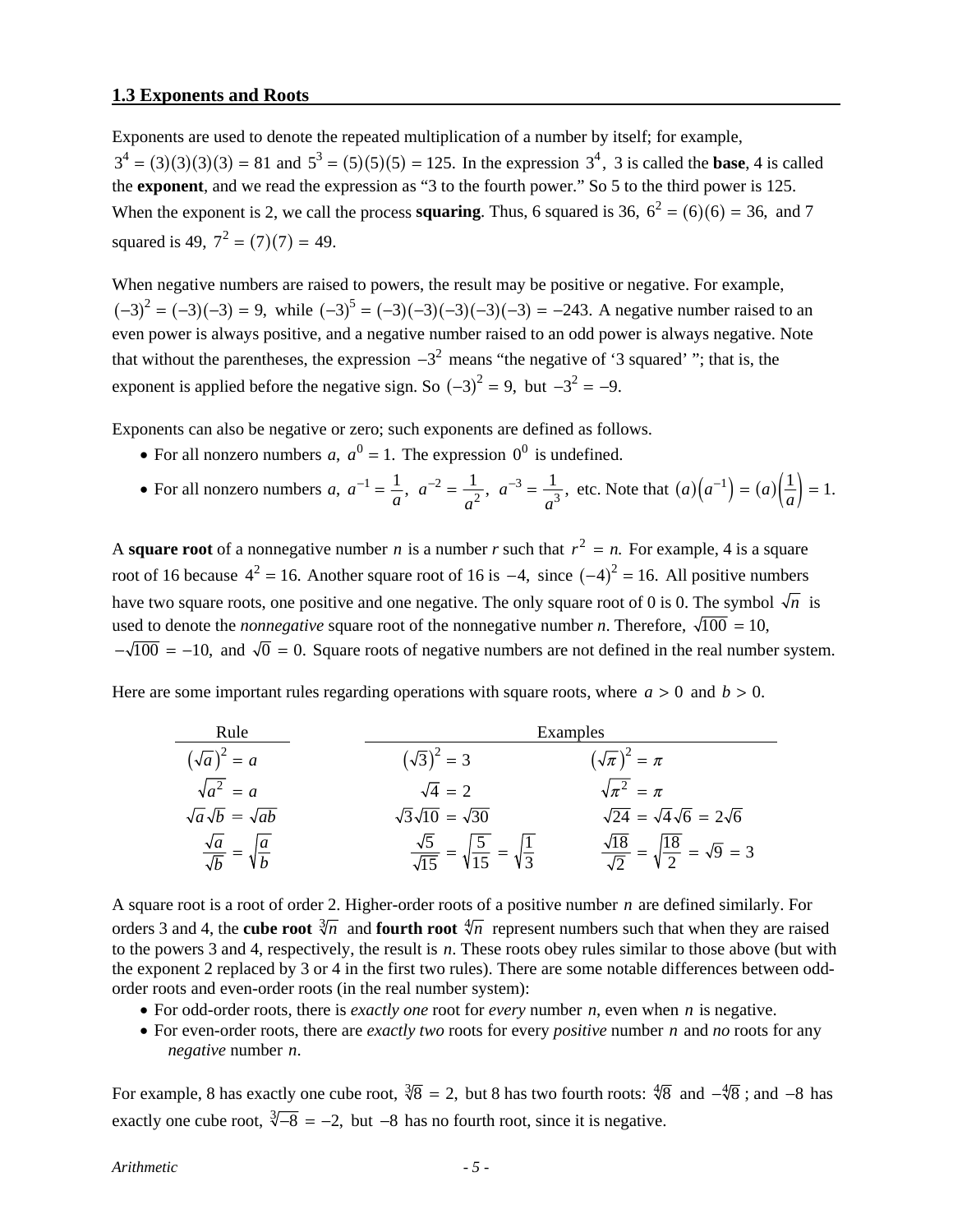#### <span id="page-8-0"></span>**1.4 Decimals**

The decimal number system is based on representing numbers using powers of 10. The place value of each digit corresponds to a power of 10. For example, the digits of the number 7,532.418 have the following place values.

That is,

$$
7,532.418 = 7(1,000) + 5(100) + 3(10) + 2(1) + 4\left(\frac{1}{10}\right) + 1\left(\frac{1}{100}\right) + 8\left(\frac{1}{1,000}\right)
$$

$$
= 7(10^3) + 5(10^2) + 3(10^1) + 2(10^0) + 4(10^{-1}) + 1(10^{-2}) + 8(10^{-3})
$$

If there are a finite number of digits to the right of the decimal point, converting a decimal to an equivalent fraction with integers in the numerator and denominator is a straightforward process. Since each place value is a power of 10, every decimal can be converted to an integer divided by a power of 10. For example,

$$
2.3 = 2 + \frac{3}{10} = \frac{23}{10}
$$
  
90.17 = 90 +  $\frac{17}{100} = \frac{9,000 + 17}{100} = \frac{9,017}{100}$   

$$
0.612 = \frac{612}{1,000} = \frac{153}{250}
$$

Conversely, every fraction with integers in the numerator and denominator can be converted to an equivalent decimal by dividing the numerator by the denominator using long division (which is not in this review). The decimal that results from the long division will either **terminate**, as in  $\frac{1}{4} = 0.25$  and  $\frac{52}{25}$  = 2.08, or the decimal will **repeat** without end, as in  $\frac{1}{9}$  = 0.111...,  $\frac{1}{22}$  = 0.0454545..., and  $\frac{25}{12}$  = 2.08333... One way to indicate the repeating part of a decimal that repeats without end is to use a bar over the digits that repeat. Here are some examples of fractions converted to decimals.

$$
\frac{3}{8} = 0.375
$$
  

$$
\frac{259}{40} = 6 + \frac{19}{40} = 6.475
$$
  

$$
-\frac{1}{3} = -0.\overline{3}
$$
  

$$
\frac{15}{14} = 1.0\overline{7}14285
$$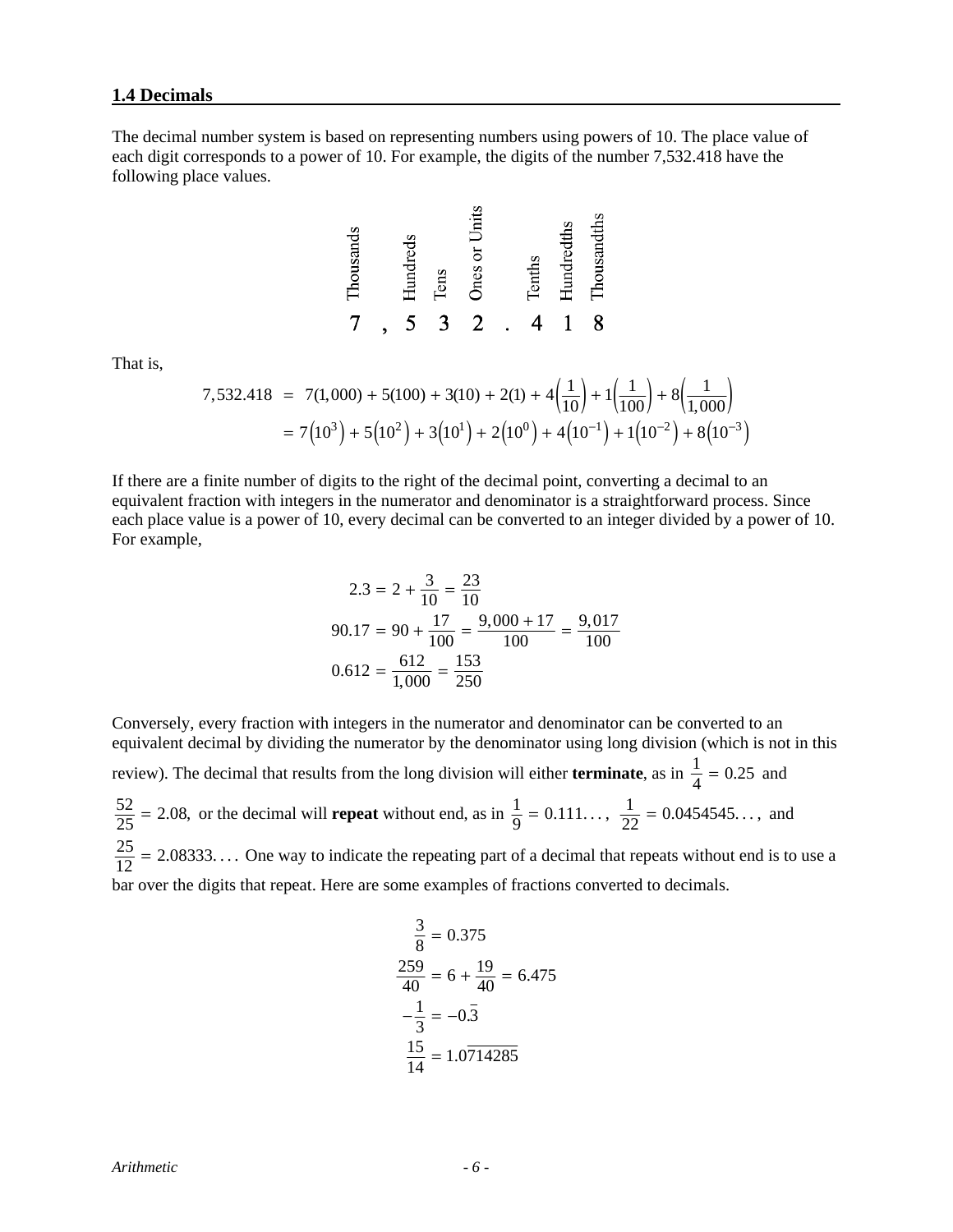<span id="page-9-0"></span>Every fraction with integers in the numerator and denominator is equivalent to a decimal that terminates or repeats. That is, every rational number can be expressed as a terminating or repeating decimal. The converse is also true; that is, every terminating or repeating decimal represents a rational number.

Not all decimals are terminating or repeating; for instance, the decimal that is equivalent to  $\sqrt{2}$  is 1.41421356237..., and it can be shown that this decimal does not terminate or repeat. Another example is  $0.01011011101111110...$ , which has groups of consecutive 1's separated by a 0, where the number of 1's in each successive group increases by one. Since these two decimals do not terminate or repeat, they are not rational numbers. Such numbers are called **irrational numbers**.

#### **1.5 Real Numbers**

The set of **real numbers** consists of all rational numbers and all irrational numbers. The real numbers include all integers, fractions, and decimals. The set of real numbers can be represented by a number line called the **real number line**.

$$
-\sqrt{5} \quad -\frac{3}{2} \quad -0.4 \quad \frac{1}{2} \quad \sqrt{2} \quad 2.6
$$

Every real number corresponds to a point on the number line, and every point on the number line corresponds to a real number. On the number line, all numbers to the left of 0 are negative and all numbers to the right of 0 are positive. Only the number 0 is neither negative nor positive.

A real number x is **less than** a real number y if x is to the left of y on the number line, which is written as  $x < y$ . A real number y is **greater than** x if y is to the right of x on the number line, which is written as  $y > x$ . For example,

$$
-\sqrt{5} < -2
$$
\n
$$
\frac{1}{2} > 0
$$
\n
$$
1 < \sqrt{2} < 2
$$

can also be written as the double inequality  $2 < x < 3$ . The set of all real numbers that are between 2 and To say that a real number x is between 2 and 3 on the number line means that  $x > 2$  and  $x < 3$ , which 3 is called an **interval**, and the double inequality  $2 < x < 3$  is often used to represent that interval. Note that the endpoints of the interval, 2 and 3, are not included in the interval. Sometimes one or both of the endpoints are to be included in an interval. The following inequalities represent four types of intervals, depending on whether the endpoints are included.

$$
2 < x < 3
$$
\n
$$
2 \leq x < 3
$$
\n
$$
2 < x \leq 3
$$
\n
$$
2 \leq x \leq 3
$$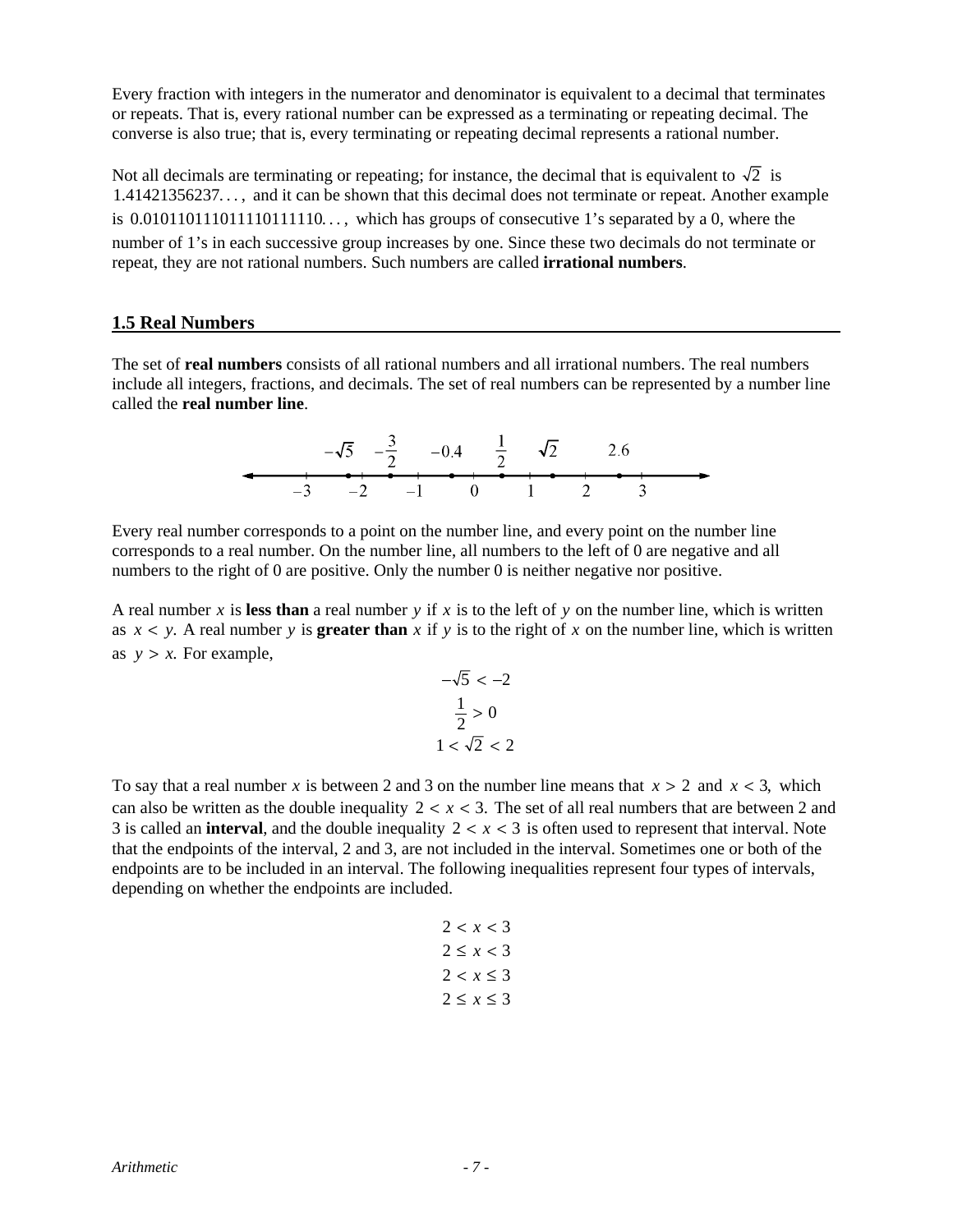There are also four types of intervals with only one endpoint, each of which consists of all real numbers to the right or to the left of the endpoint, perhaps including the endpoint. The following inequalities represent these types of intervals.

$$
x < 4
$$
  

$$
x \le 4
$$
  

$$
x > 4
$$
  

$$
x \ge 4
$$

The entire real number line is also considered to be an interval.

The distance between a number *x* and 0 on the number line is called the **absolute value** of *x*, written as *x*. Therefore,  $|3| = 3$  and  $|-3| = 3$  because each of the numbers 3 and  $-3$  is a distance of 3 from 0. Note that if *x* is positive, then  $|x| = x$ ; if *x* is negative, then  $|x| = -x$ ; and lastly,  $|0| = 0$ . It follows that the absolute value of any nonzero number is positive. Here are some examples.

$$
|\sqrt{5}| = \sqrt{5}
$$
  
|-23| = -(-23) = 23  
|-10.2| = 10.2

There are several general properties of real numbers that are used frequently. If *a*, *b*, and *c* are real numbers, then

- $a + b = b + a$  and  $ab = ba$ . For example,  $8 + 2 = 2 + 8 = 10$  and  $(-3)(17) = (17)(-3) = -51$ .
- $(a + b) + c = a + (b + c)$  and  $(ab)c = a(bc)$ . For example,  $(7 + 3) + 8 = 7 + (3 + 8) = 18$  and  $(7\sqrt{2})\sqrt{2} = 7(\sqrt{2}\sqrt{2}) = (7)(2) = 14$ .
- $a(b+c) = ab + ac$

For example,  $5(3+16) = (5)(3) + (5)(16) = 95$ .

- $a + 0 = a$ ,  $(a)(0) = 0$ , and  $(a)(1) = a$ .
- If  $ab = 0$ , then  $a = 0$  or  $b = 0$ , or both. For example, if  $-2b = 0$ , then  $b = 0$ .
- Division by 0 is not defined; for example,  $5 \div 0$ ,  $\frac{-7}{0}$ , and  $\frac{0}{0}$  are undefined.
- If both *a* and *b* are positive, then both  $a + b$  and *ab* are positive.
- If both *a* and *b* are negative, then  $a + b$  is negative and *ab* is positive.
- If *a* is positive and *b* is negative, then *ab* is negative.
- $|a + b| \le |a| + |b|$ . This is known as the **triangle inequality**. For example, if  $a = 5$  and  $b = -2$ , then  $|5 + (-2)| = |5 - 2| = |3| = 3$  and  $|5| + |-2| = 5 + 2 = 7$ . Therefore,  $|5 + (-2)| \le |5| + |-2|$ .
- $|a||b| = |ab|$ . For example,  $|5||-2| = |(5)(-2)| = |-10| = 10$ .
- If  $a > 1$ , then  $a^2 > a$ . If  $0 < b < 1$ , then  $b^2 < b$ .

For example, 
$$
5^2 = 25 > 5
$$
, but  $\left(\frac{1}{5}\right)^2 = \frac{1}{25} < \frac{1}{5}$ .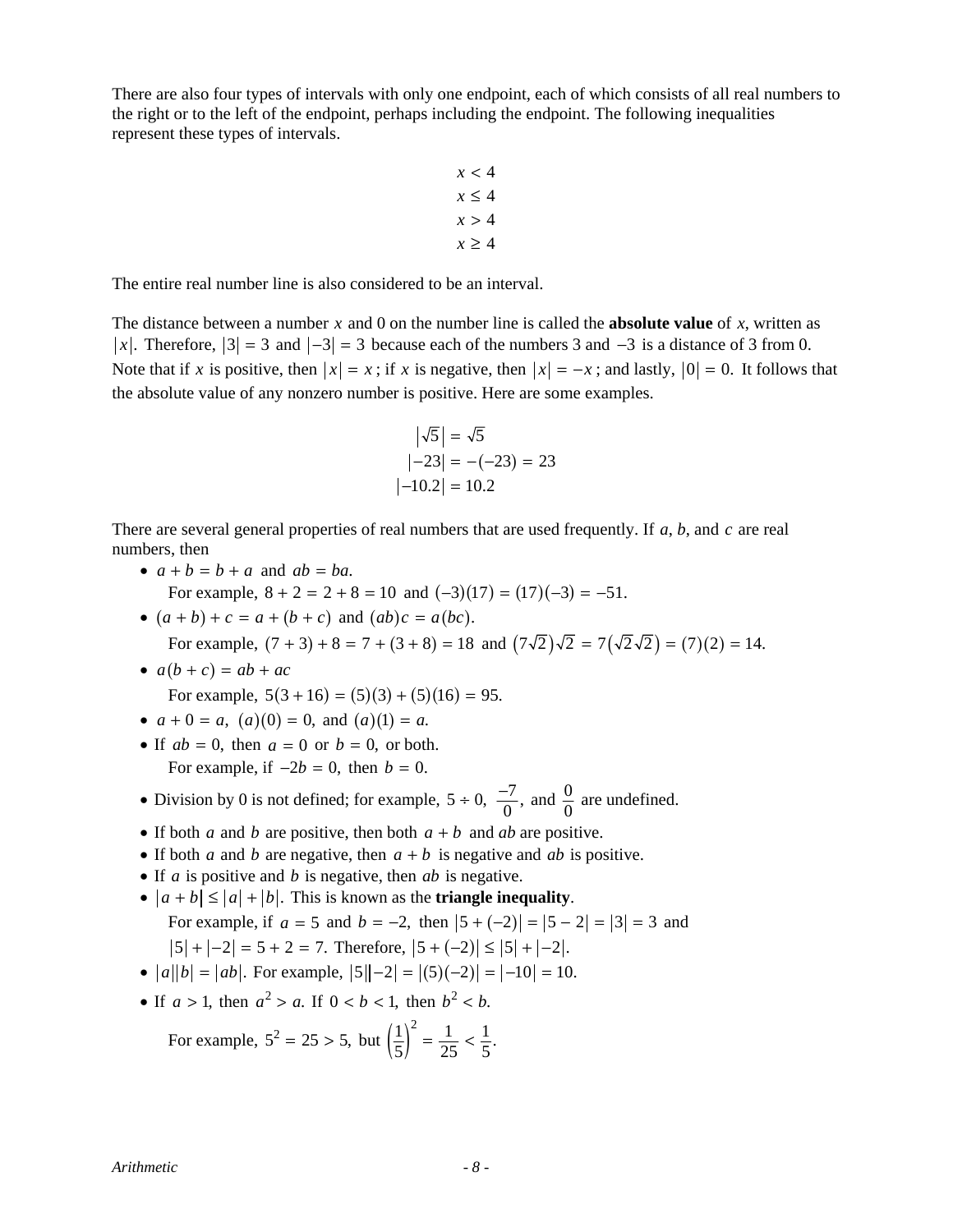#### <span id="page-11-0"></span>**1.6 Ratio**

The **ratio** of one quantity to another is a way to express their relative sizes, often in the form of a fraction, where the first quantity is the numerator and the second quantity is the denominator. Thus, if *s* and *t* are

positive quantities, then the ratio of *s* to *t* can be written as the fraction  $\frac{s}{t}$ . The notation "*s* to *t*" or "*s*:*t*" is also used to express this ratio. For example, if there are 2 apples and 3 oranges in a basket, we can say

that the ratio of the number of apples to the number of oranges is  $\frac{2}{3}$  or that it is 2 to 3 or that it is 2:3.

Like fractions, ratios can be reduced to lowest terms. For example, if there are 8 apples and 12 oranges in a basket, then the ratio of the numbers of apples to oranges is still 2 to 3. Similarly, the ratio 9 to 12 is equivalent to the ratio 3 to 4.

If three or more positive quantities are being considered, say *r*, *s*, and *t*, then their relative sizes can also be expressed as a ratio with the notation "*r* to *s* to *t*". For example, if there are 5 apples, 30 pears, and 20 oranges in a basket, then the ratio of the numbers of apples to pears to oranges is 5 to 30 to 20. This ratio can be reduced to 1 to 6 to 4 by dividing each number by the greatest common divisor of 5, 30, and 20, which is 5.

A **proportion** is an equation relating two ratios; for example,  $\frac{9}{12} = \frac{3}{4}$ . To solve a problem involving ratios, you can often write a proportion and solve it by **cross multiplication***.*

*Example 1.6.1*: To find a number *x* so that the ratio of *x* to 49 is the same as the ratio of 3 to 21, you can write

$$
\frac{x}{49} = \frac{3}{21}
$$

Then cross multiply to get  $21x = (3)(49)$ , and solve for *x* to get  $x = \frac{(3)(49)}{21} = 7$ .

#### **1.7 Percent**

The term **percent** means *per hundred*, or *hundredths*. Percents are ratios that are often used to represent *parts* of a *whole*, where the whole is considered as having 100 parts.

- 1 percent means 1 part out of 100 parts, or  $\frac{1}{100}$ .
- 32 percent means 32 parts out of 100 parts, or  $\frac{32}{100}$ .
- 50 percent means 50 parts out of 100 parts, or  $\frac{1}{2}$ .

Note that the *part* is the numerator of the ratio and the *whole* is the denominator. Percents are often written with the % symbol; fractional and decimal equivalents are often used as well but without the % symbol, as follows.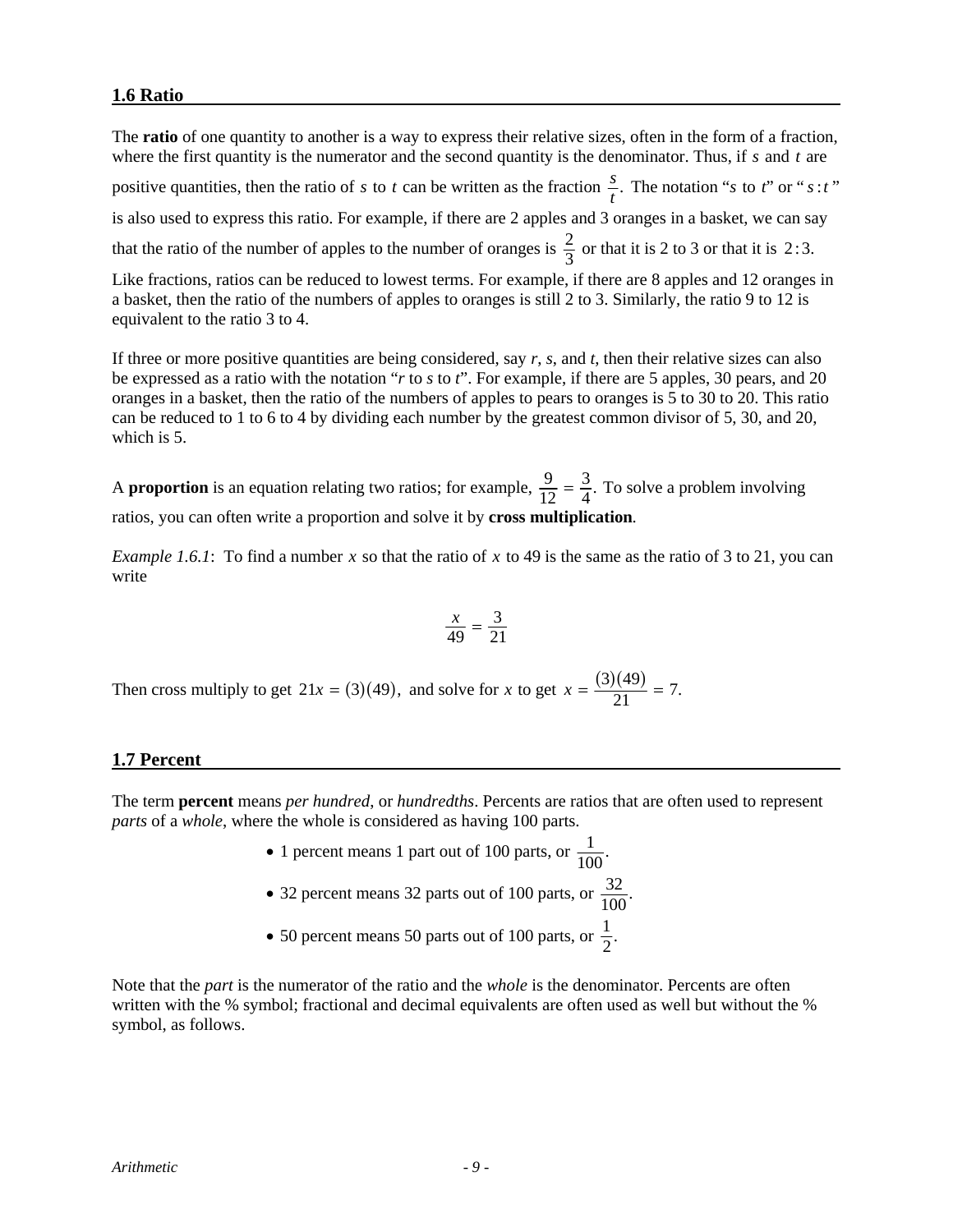$$
1\% = \frac{1}{100} = 0.01
$$
  

$$
100\% = \frac{100}{100} = 1
$$
  

$$
32\% = \frac{32}{100} = 0.32
$$
  

$$
50\% = \frac{50}{100} = 0.5
$$
  

$$
0.3\% = \frac{0.3}{100} = 0.003
$$

Be careful not to confuse 0.01 with 0.01%. The percent symbol matters. For example,  $0.01 = 1\%$  but  $0.01\% = \frac{0.01}{100} = 0.0001.$ 

• To compute a *percent*, given the *part* and the *whole*, divide the part by the whole. The result will be the decimal equivalent, so multiply the result by 100 to convert to percent.

*Example 1.7.1*: If the whole is 20 and the part is 13, you can find the percent as follows.

$$
\frac{part}{whole} = \frac{13}{20} = 0.65 = 65\%
$$

*Example 1.7.2*: What percent of 150 is 12.9 ?

*Solution*: Here the whole is 150 and the part is 12.9.

$$
\frac{part}{whole} = \frac{12.9}{150} = 0.086 = 8.6\%
$$

• To find the *part* that is a certain *percent* of a *whole*, you can either multiply the *whole* by the decimal equivalent of the percent or set up a proportion to find the part.

*Example 1.7.3*: To find 30% of 350, multiply 350 by the decimal equivalent of 30%, or 0.3, as follows.

$$
x = (350)(0.3) = 105
$$

To use a proportion, you need to find the number of parts of 350 that yields the same ratio as 30 out of 100 parts. You want a number *x* that satisfies the proportion

$$
\frac{part}{whole} = \frac{30}{100}
$$

$$
\frac{x}{350} = \frac{30}{100}
$$

Solving for *x* yields  $x = \frac{(30)(350)}{100} = 105$ , so 30% of 350 is 105.

• Given the *percent* and the *part*, you can calculate the *whole*. To do this you can either use the decimal equivalent of the percent or you can set up a proportion and solve it.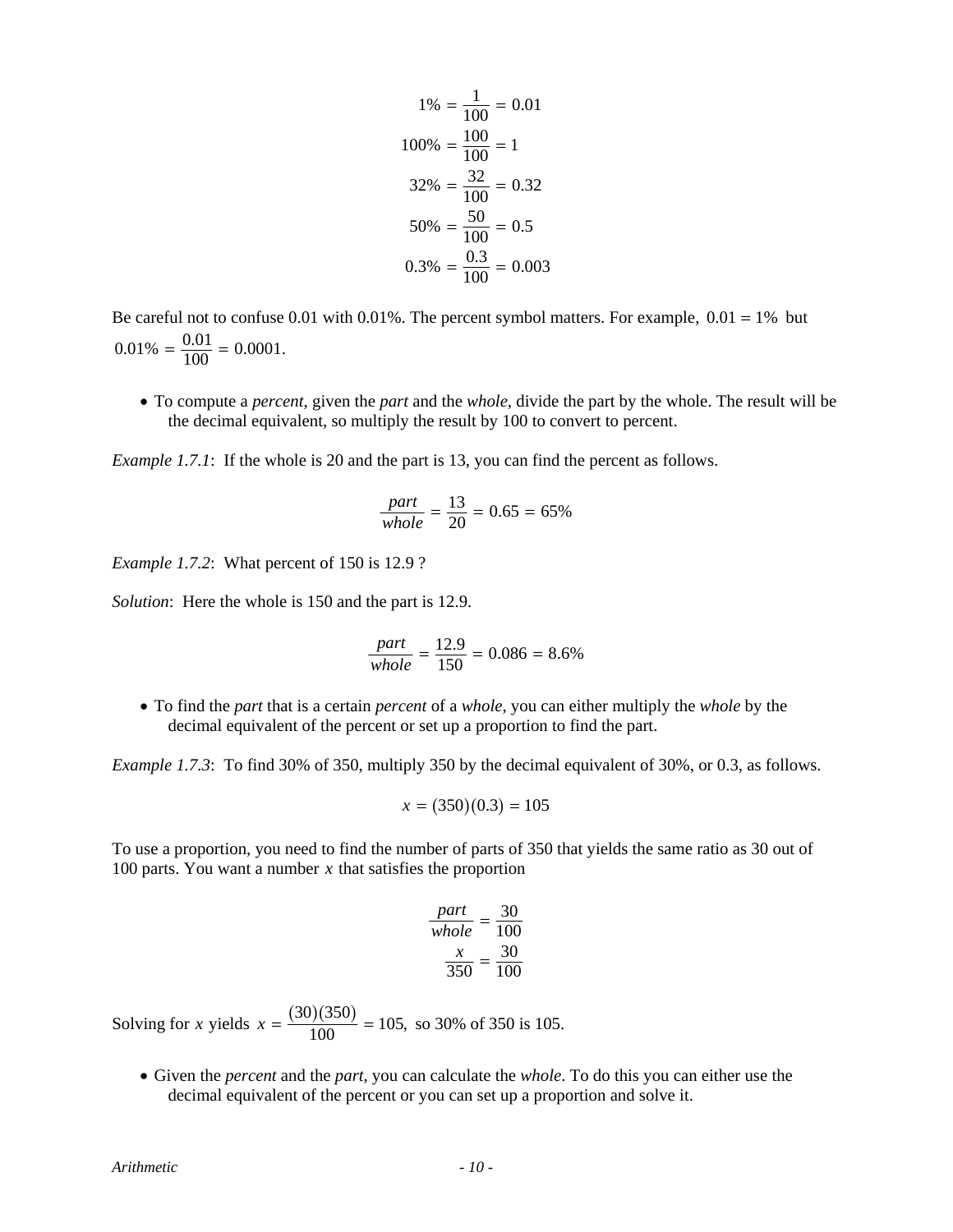*Example 1.7.4*: 15 is 60% of what number?

*Solution*: Use the decimal equivalent of 60%. Because 60% of some number *z* is 15, multiply *z* by the decimal equivalent of 60%, or 0.6.

$$
0.6z=15
$$

Now solve for *z* by dividing both sides of the equation by 0.6 as follows.

$$
z = \frac{15}{0.6} = 25
$$

Using a proportion, look for a number *z* such that

$$
\frac{part}{whole} = \frac{60}{100}
$$

$$
\frac{15}{z} = \frac{60}{100}
$$

Hence,  $60z = (15)(100)$ , and therefore,  $z = \frac{(15)(100)}{60} = \frac{1,500}{60} = 25$ . That is, 15 is 60% of 25.

Although the discussion about percent so far assumes a context of a *part* and a *whole*, it is not necessary that the part be less than the whole. In general, the whole is called the **base** of the percent. When the numerator of a percent is greater than the base, the percent is greater than 100%. For example, 15 is 300% of 5, since

$$
\frac{15}{5} = \frac{300}{100}
$$

and 250% of 16 is  $\left(\frac{250}{100}\right)$ (16) = (2.5)(16) = 40. Note that the decimal equivalent of 250% is 2.5.

It is also not necessary for the part to be related to the whole at all, as in the question, "a teacher's salary is what percent of a banker's salary?"

When a quantity changes from an initial positive amount to another positive amount, for example, an employee's salary that is raised, you can compute the amount of change as a percent of the initial amount. This is called **percent change**. If a quantity increases from 600 to 750, then the **percent increase** is found by dividing the amount of increase, 150, by the base, 600, which is the initial number given:

$$
\frac{amount\ of\ increase}{base} = \frac{750 - 600}{600} = \frac{150}{600} = \frac{25}{100} = 0.25 = 25\%
$$

We say the percent increase is 25%. Sometimes this computation is written as

$$
\left(\frac{750 - 600}{600}\right)(100\%) = \left(\frac{150}{600}\right)(100\%) = 25\%
$$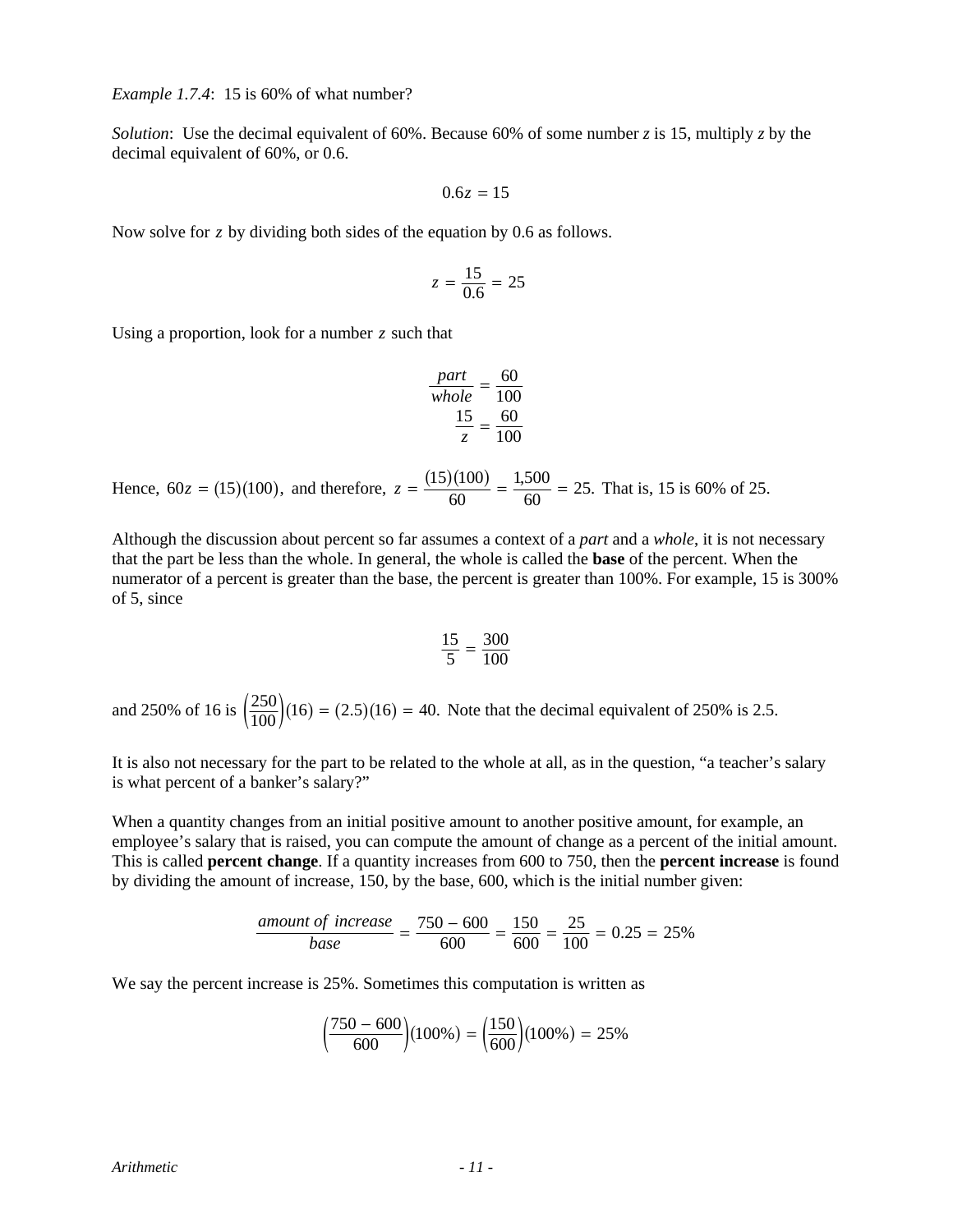If a quantity doubles in size, then the percent increase is 100%. For example, if a quantity changes from 150 to 300, then the percent increase is

$$
\frac{change}{base} = \frac{300 - 150}{150} = \frac{150}{150} = 100\%
$$

If a quantity decreases from 500 to 400, calculate the **percent decrease** as follows.

$$
\frac{change}{base} = \frac{500 - 400}{500} = \frac{100}{500} = \frac{20}{100} = 0.20 = 20\%
$$

The quantity decreased by 20%.

When computing a percent *increase*, the base is the *smaller* number. When computing a percent *decrease*, the base is the *larger* number. In either case, the base is the initial number, before the change.

*Example 1.7.5*: An investment in a mutual fund increased by 12% in a single day. If the value of the investment before the increase was \$1,300, what was the value after the increase?

*Solution*: The percent increase is 12%. Therefore, the value of the increase is 12% of \$1,300, or, using the decimal equivalent, the increase is  $(0.12)(\$1,300) = \$156$ . Thus, the value of the investment after the change is

$$
$1,300 + $156 = $1,456
$$

Because the final result is the sum of the initial investment—100% of \$1,300—and the increase—12% of  $$1,300$ —the final result is  $100\% + 12\% = 112\%$  of \$1,300. Thus, another way to get the final result is to multiply the value of the investment by the decimal equivalent of 112%, which is 1.12:

$$
(\$1,300)(1.12) = \$1,456
$$

A quantity may have several successive percent changes. The base of each successive percent change is the result of the preceding percent change.

*Example 1.7.6*: The monthly enrollment at a preschool decreased by 8% during one month and increased by 6% during the next month. What was the cumulative percent change for the two months?

*Solution*: If *E* is the enrollment before the first month, then the enrollment as a result of the 8% decrease can be found by multiplying the base *E* by the decimal equivalent of  $100\% - 8\% = 92\%$ , which is 0.92:

#### 0.92*E*

The enrollment as a result of the second percent change—the 6% increase—can be found by multiplying the *new* base 0.92*E* by the decimal equivalent of  $100\% + 6\% = 106\%$ , which is 1.06:

$$
(1.06)(0.92)E = 0.9752E
$$

The percent equivalent of 0.9752 is 97.52%, which is 2.48% less than 100%. Thus, the cumulative percent change in the enrollment for the two months is a 2.48% decrease.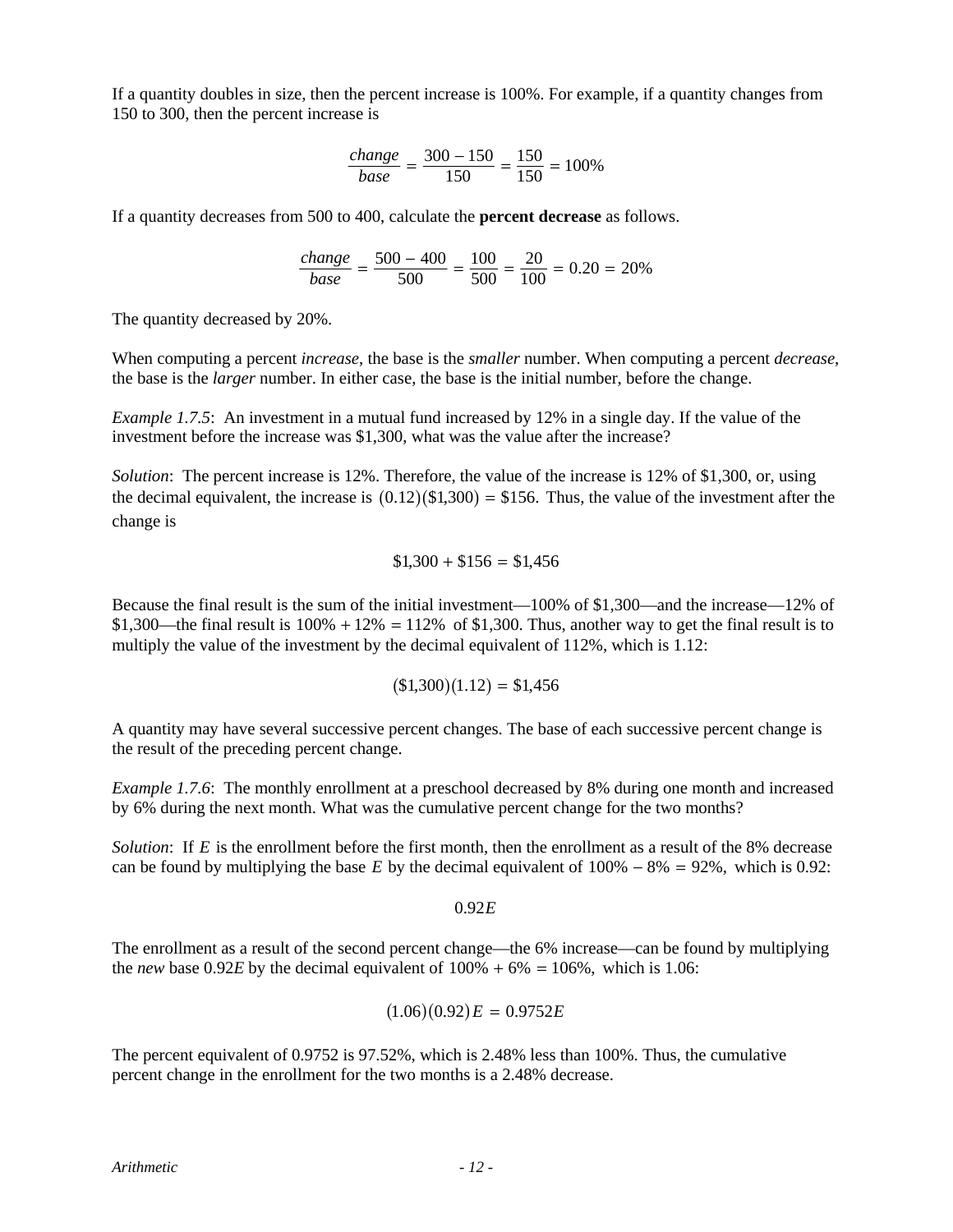- <span id="page-15-0"></span> 1. Evaluate the following. (a)  $15 - (6 - 4)(-2)$  (e)  $(-5)(-3) - 15$ (b)  $(2-17) \div 5$   $(f) (-2)^4 (15-18)^4$ (c)  $(60 \div 12) - (-7 + 4)$  (g)  $(20 \div 5)^2 (-2 + 6)^3$ (d)  $(3)^4 - (-2)^3$ <br>(h)  $(-85)(0) - (-17)(3)$
- 2. Evaluate the following.

(a) 
$$
\frac{1}{2} - \frac{1}{3} + \frac{1}{12}
$$
  
\n(b)  $\left(\frac{3}{4} + \frac{1}{7}\right)\left(\frac{-2}{5}\right)$   
\n(c)  $\left(\frac{7}{8} - \frac{4}{5}\right)^2$   
\n(d)  $\left(\frac{3}{-8}\right) \div \left(\frac{27}{32}\right)$ 

- 3. Which of the integers 312, 98, 112, and 144 are divisible by 8 ?
- 4. (a) What is the prime factorization of 372 ? (b) What are the positive divisors of 372 ?
- 5. (a) What are the prime divisors of 100 ? (b) What are the prime divisors of 144 ?
- 6. Which of the integers 2, 9, 19, 29, 30, 37, 45, 49, 51, 83, 90, and 91 are prime numbers?
- 7. What is the prime factorization of 585 ?
- 8. Which of the following statements are true?
- (a)  $-5 < 3.1$  (g)  $\sqrt{(-3)^2} < 0$ (b)  $\sqrt{16} = 4$  (h)  $\frac{21}{28} = \frac{3}{4}$ (c)  $7 \div 0 = 0$  (i)  $-|-23| = 23$ (d)  $0 < \left| -\frac{1}{7} \right|$ (j)  $\frac{1}{2} > \frac{1}{17}$ (e)  $0.3 < \frac{1}{3}$  (k)  $(59)^3 (59)^2 = 59^6$ (f)  $(-1)^{87} = -1$  (l)  $-\sqrt{25} < -4$  9. Find the following.
	-
	-
	- (c) 0.6% of 800
	- (a)  $40\%$  of 15 (d) 15 is 30% of which number?
	- (b) 150% of 48 (e) 11 is what percent of 55 ?
- 10. If a person's salary increased from \$200 per week to \$234 per week, what was the percent increase in the person's salary?
- 11. If an athlete's weight decreased from 160 pounds to 152 pounds, what was the percent decrease in the athlete's weight?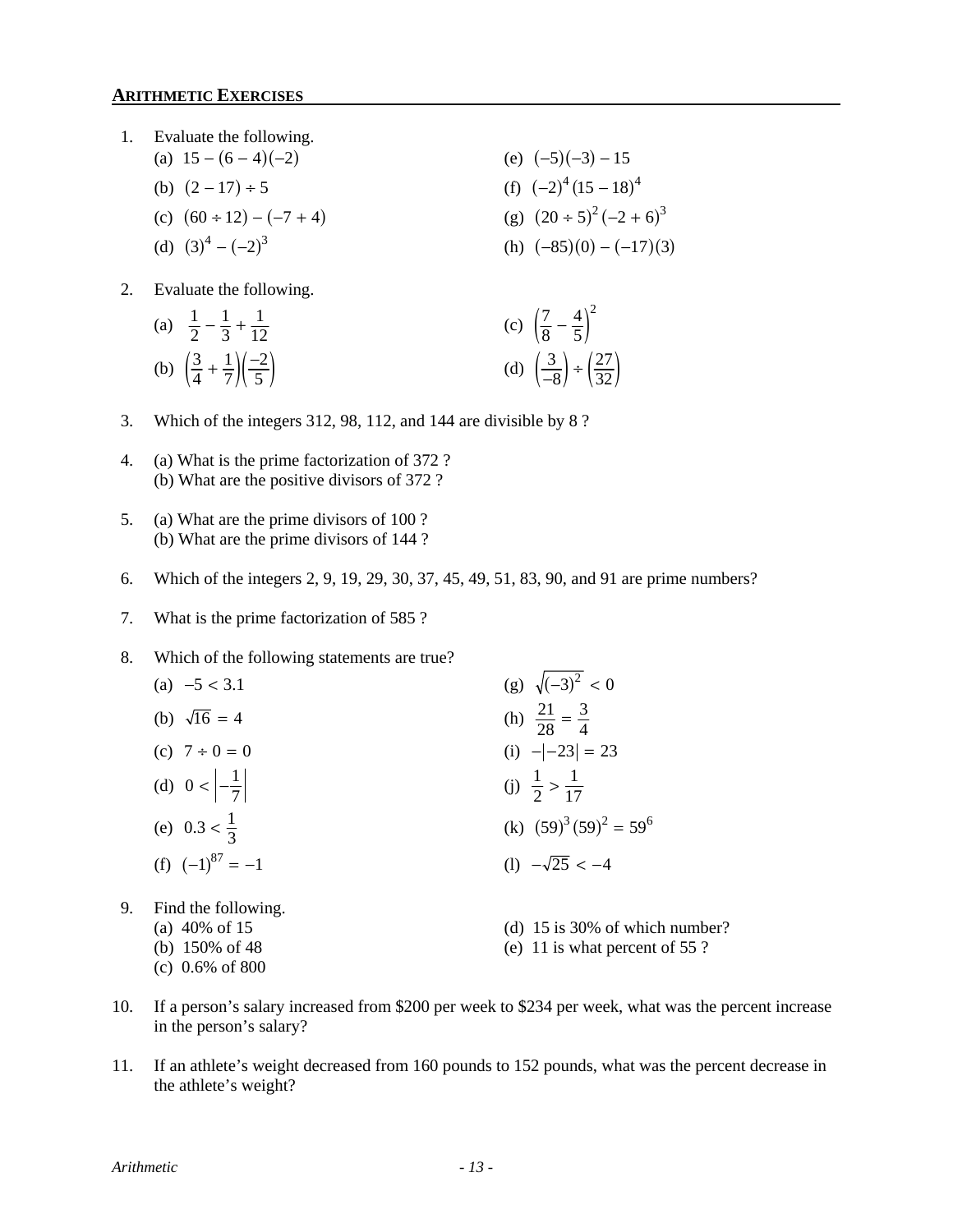- 12. A particular stock is valued at \$40 per share. If the value increases by 20 percent and then decreases by 25 percent, what will be the value of the stock per share after the decrease?
- 13. If the ratio of the number of men to the number of women on a committee of 20 members is 3 to 2, how many members of the committee are women?
- 14. The integer *a* is even and the integer *b* is odd. For each of the following integers, indicate whether the integer is even or odd.

| Integer     | Even | Odd |
|-------------|------|-----|
| $a + 2b$    |      |     |
| $2a + b$    |      |     |
| ab          |      |     |
| $a^b$       |      |     |
| $(a + b)^2$ |      |     |
| $a^2 - b^2$ |      |     |

15. When the positive integer *n* is divided by 3, the remainder is 2 and when *n* is divided by 5, the remainder is 1. What is the least possible value of *n* ?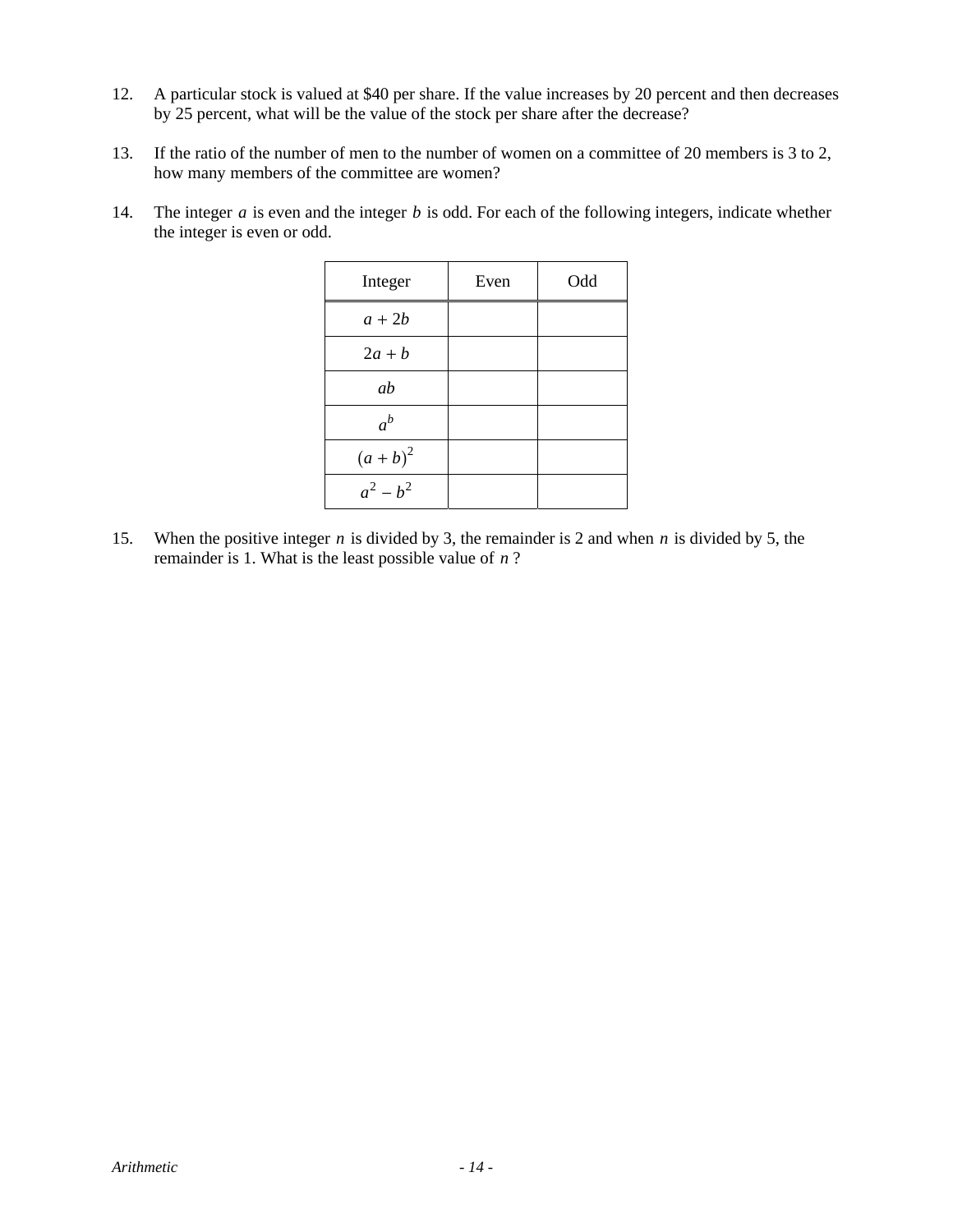<span id="page-17-0"></span>

| 1. | (a) 19<br>(b) $-3$<br>(c) 8<br>(d) 89 | $(e)$ 0<br>$(f)$ 1,296<br>$(g)$ 1,024<br>(h) 51 |
|----|---------------------------------------|-------------------------------------------------|
|    | 2. (a) $\frac{1}{4}$                  | (c) $\frac{9}{1,600}$                           |
|    | $-\frac{5}{14}$<br>(b)                | $-\frac{4}{9}$<br>(d)                           |

- 3. 312, 112, and 144
- 4. (a)  $372 = (2^2)(3)(31)$ (b) The positive divisors of 372 are 1, 2, 3, 4, 6, 12, 31, 62, 93, 124, 186, and 372.
- 5. (a)  $100 = (2^2)(5^2)$ , so the prime divisors are 2 and 5. (b)  $144 = (2^4)(3^2)$ , so the prime divisors are 2 and 3.
- 6. 2, 19, 29, 37, and 83

7. 
$$
585 = (3^2)(5)(13)
$$

- -
	- (c) False; division by  $0$  is undefined.
	-
	-
	-
- 9. (a) 6 (d) 50
	- (c) 4.8
- 10. 17%
- 
- 11. 5%
- 12. \$36 per share
- 13. 8 women
- 8. (a) True (g) False;  $\sqrt{(-3)^2} = \sqrt{9} = 3 > 0$ (b) True<br>
(c) False; division by 0 is undefined.<br>
(i) False;  $-|-23| = -23$ 
	- (d) True (j) True
	- (e) True (k) False;  $(59)^3 (59)^2 = 59^{3+2} = 59^5$
	- (f) True (l) True
		-
	- (b) 72 (e) 20%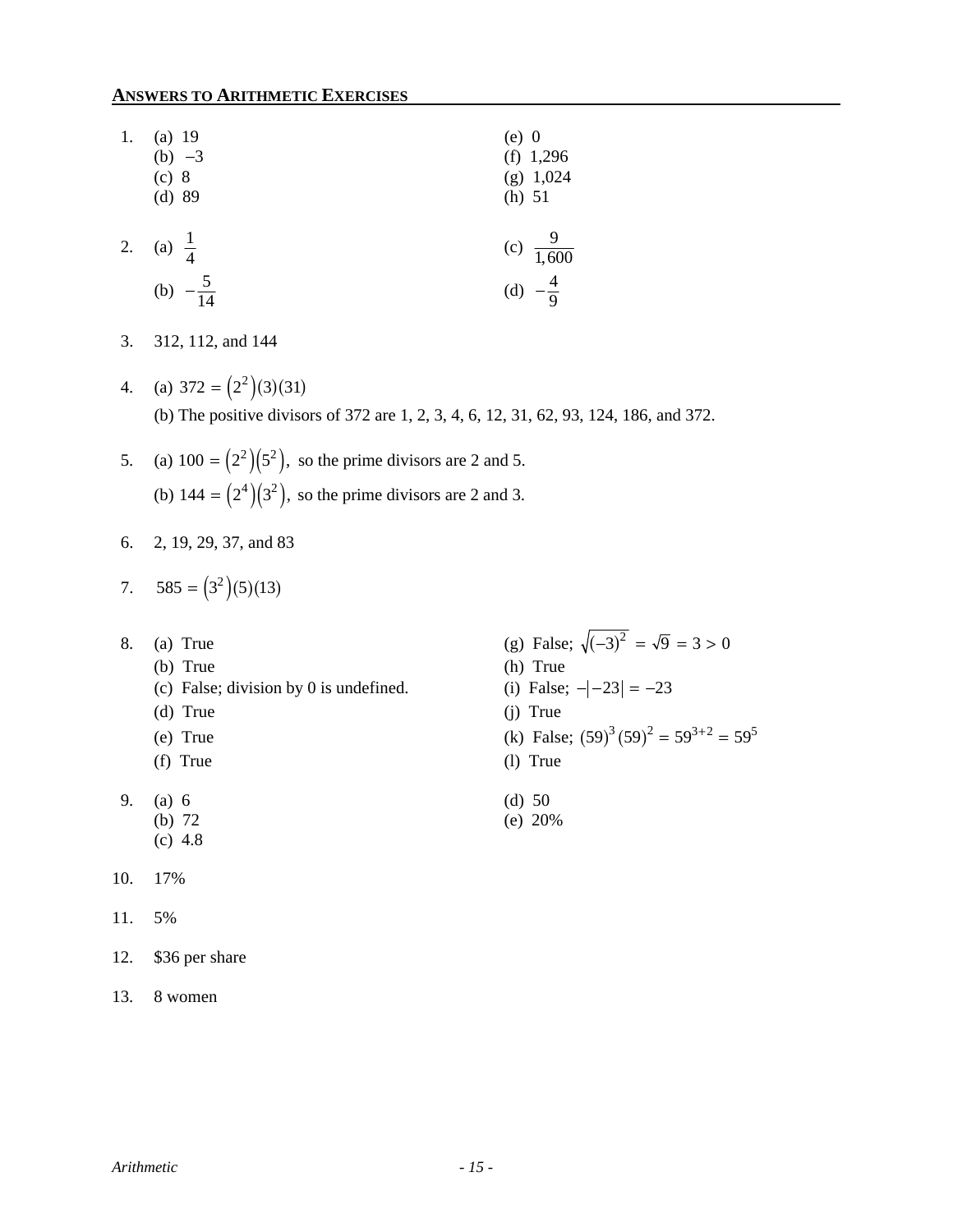| Integer     | Even | Odd |
|-------------|------|-----|
| $a + 2b$    |      |     |
| $2a + b$    |      |     |
| ab          |      |     |
| $a^b$       |      |     |
| $(a + b)^2$ |      |     |
| $a^2-b^2$   |      |     |

15. 11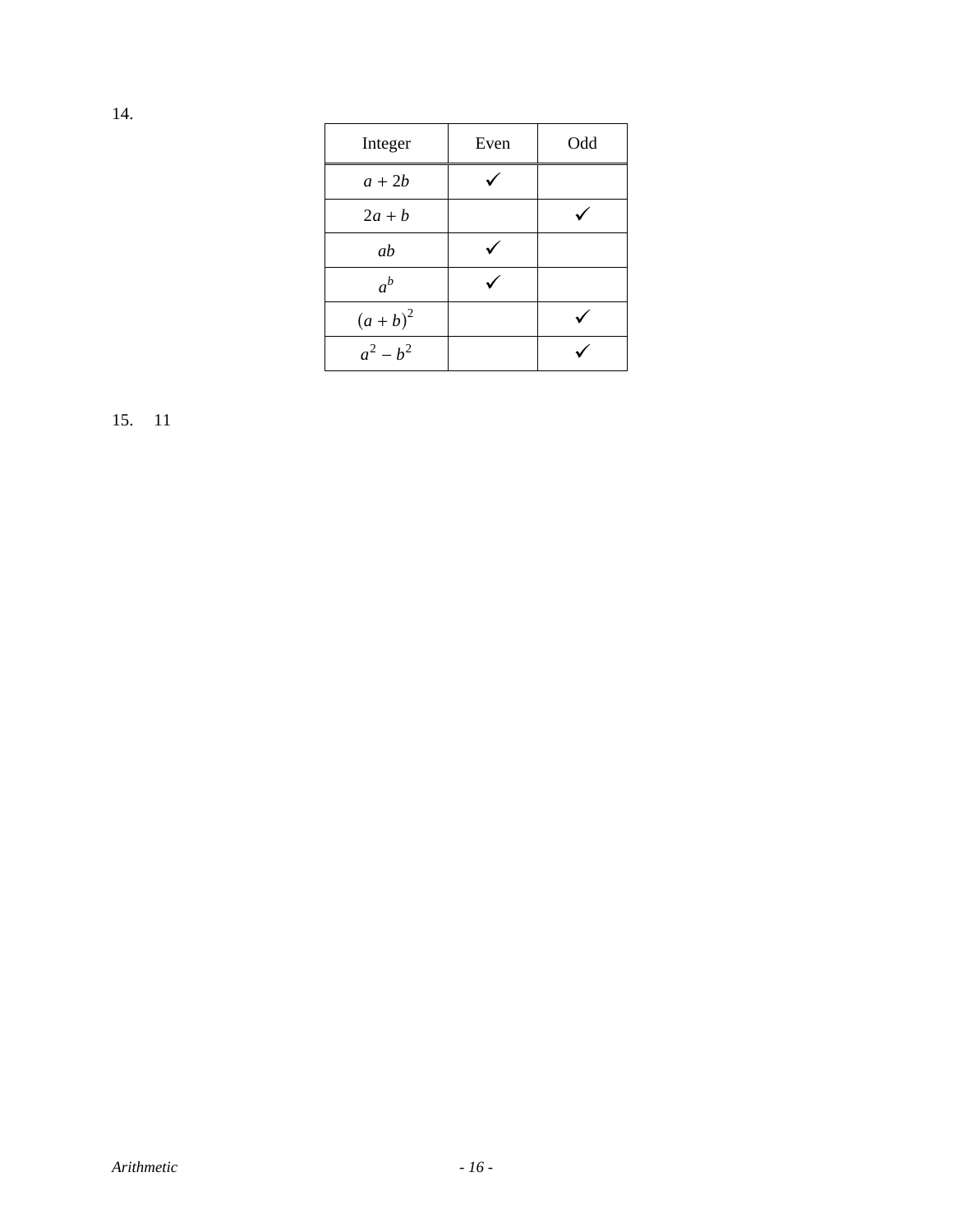## <span id="page-19-0"></span>**ALGEBRA**

Basic algebra can be viewed as an extension of arithmetic. The main concept that distinguishes algebra from arithmetic is that of a **variable**, which is a letter that represents a quantity whose value is unknown. The letters x and y are often used as variables, although any letter can be used. Variables enable you to present a word problem in terms of unknown quantities by using algebraic expressions, equations, inequalities, and functions. This section reviews these algebraic tools and then progresses to several examples of applying them to solve real-life word problems. The section ends with coordinate geometry and graphs of functions as other important algebraic tools for solving problems.

#### **2.1 Operations with Algebraic Expressions**

An **algebraic expression** has one or more variables and can be written as a single **term** or as a sum of terms. Here are some examples of algebraic expressions.

2x 
$$
y - \frac{1}{4}
$$
  $w^3 z + 5z^2 - z^2 + 6$   $\frac{8}{n+p}$ 

In the examples above, 2x is a single term,  $y - \frac{1}{4}$  has two terms,  $w^3z + 5z^2 - z^2 + 6$  has four terms, and  $\frac{8}{n+p}$  has one term. In the expression  $w^3z + 5z^2 - z^2 + 6$ , the terms  $5z^2$  and  $-z^2$  are called **like terms** because they have the same variables, and the corresponding variables have the same exponents. A term that has no variable is called a **constant** term. A number that is multiplied by variables is called the **coefficient** of a term. For example, in the expression  $2x^2 + 7x - 5$ , 2 is the coefficient of the term  $2x^2$ , 7 is the coefficient of the term  $7x$ , and  $-5$  is a constant term.

The same rules that govern operations with numbers apply to operations with algebraic expressions. One additional rule, which helps in simplifying algebraic expressions, is that like terms can be combined by simply adding their coefficients, as the following examples show.

$$
2x + 5x = 7x
$$
  

$$
w3z + 5z2 - z2 + 6 = w3z + 4z2 + 6
$$
  

$$
3xy + 2x - xy - 3x = 2xy - x
$$

A number or variable that is a factor of each term in an algebraic expression can be factored out, as the following examples show.

$$
4x + 12 = 4(x + 3)
$$
  
\n
$$
15y^{2} - 9y = 3y(5y - 3)
$$
  
\n
$$
\frac{7x^{2} + 14x}{2x + 4} = \frac{7x(x + 2)}{2(x + 2)} = \frac{7x}{2}
$$
 (where  $x \neq -2$ , since division by 0 is not defined)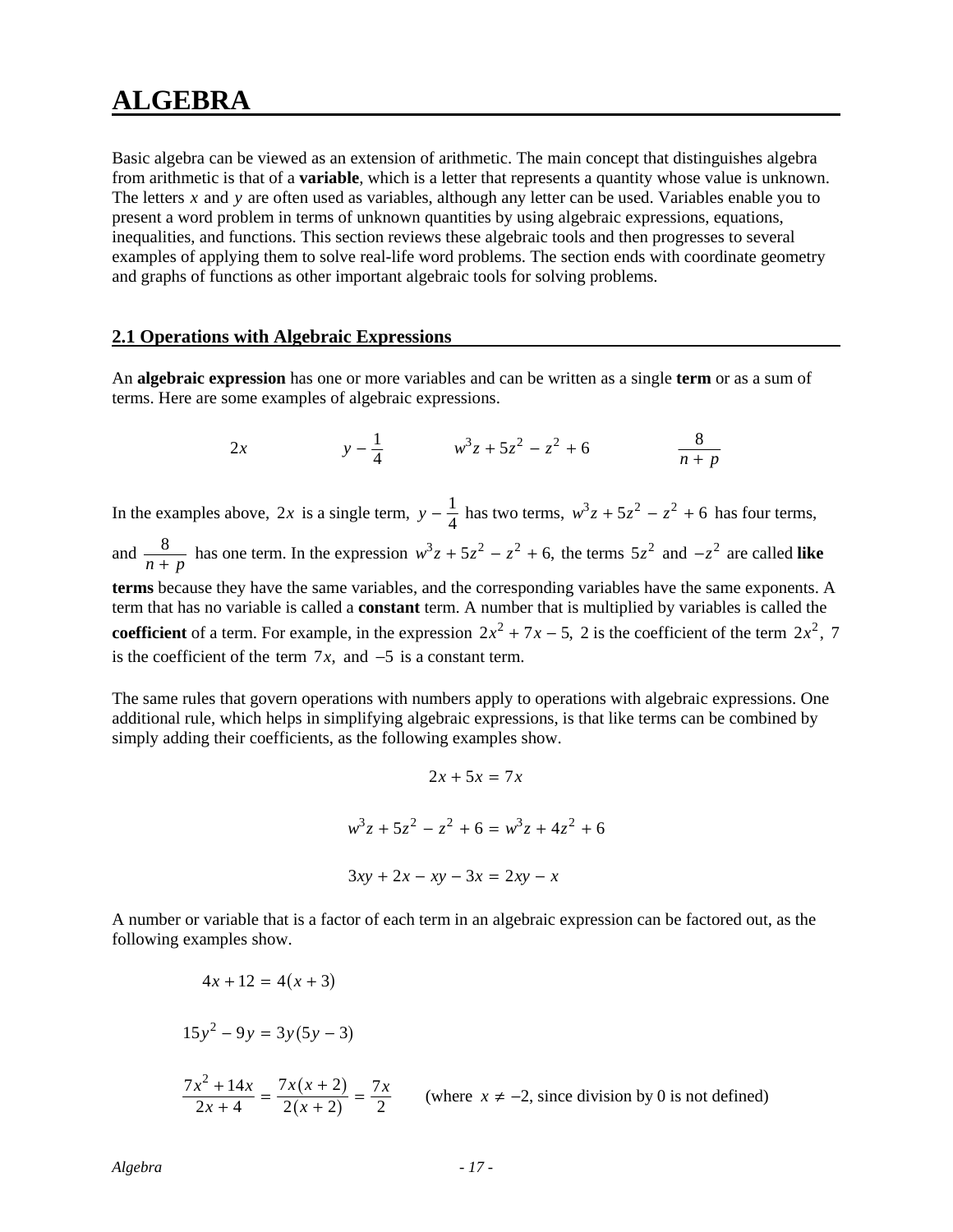<span id="page-20-0"></span>To multiply two algebraic expressions, each term of the first expression is multiplied by each term of the second expression, and the results are added, as the following examples show.

$$
(x + 2)(3x - 7) = x(3x) + x(-7) + 2(3x) + 2(-7)
$$

$$
= 3x2 - 7x + 6x - 14
$$

$$
= 3x2 - x - 14
$$

A statement of equality between two algebraic expressions that is true for all possible values of the variables involved is called an **identity**. All of the preceding equality statements in this section are identities. Here are some standard identities that are useful.

$$
(a + b)2 = a2 + 2ab + b2
$$
  

$$
(a - b)3 = a3 - 3a2b + 3ab2 - b3
$$
  

$$
a2 - b2 = (a + b)(a - b)
$$

identity  $a^2 - b^2 = (a + b)(a - b)$  can be used to simplify the following algebraic expression. All of the identities above can be used to modify and simplify algebraic expressions. For example, the

$$
\frac{x^2 - 9}{4x - 12} = \frac{(x + 3)(x - 3)}{4(x - 3)} = \frac{x + 3}{4}
$$
 (where  $x \neq 3$ )

A statement of equality between two algebraic expressions that is true for only certain values of the variables involved is called an **equation**. The values are called the **solutions** of the equation.

The following are examples of some basic types of equations.

$$
3x + 5 = -2
$$
 A linear equation in one variable, x  
x - 3y = 10 A linear equation in two variables, x and y  
20y<sup>2</sup> + 6y - 17 = 0 A quadratic equation in one variable, y

#### **2.2 Rules of Exponents**

In the algebraic expression  $x^a$ , where *x* is raised to the power *a*, *x* is called the **base** and *a* is called the **exponent**. For some equations involving bases and exponents, the following property is very useful:

If  $x^a = x^b$ , then  $a = b$ . This is true for all positive numbers *x*, except  $x = 1$ , and for all integers *a* and *b*. For example, if  $2^y = 64$ , then since 64 is  $2^6$ , you have  $2^y = 2^6$ , and you can conclude that  $y = 6$ .

Here are the basic rules of exponents, where the bases *x* and *y* are nonzero real numbers and the exponents *a* and *b* are integers.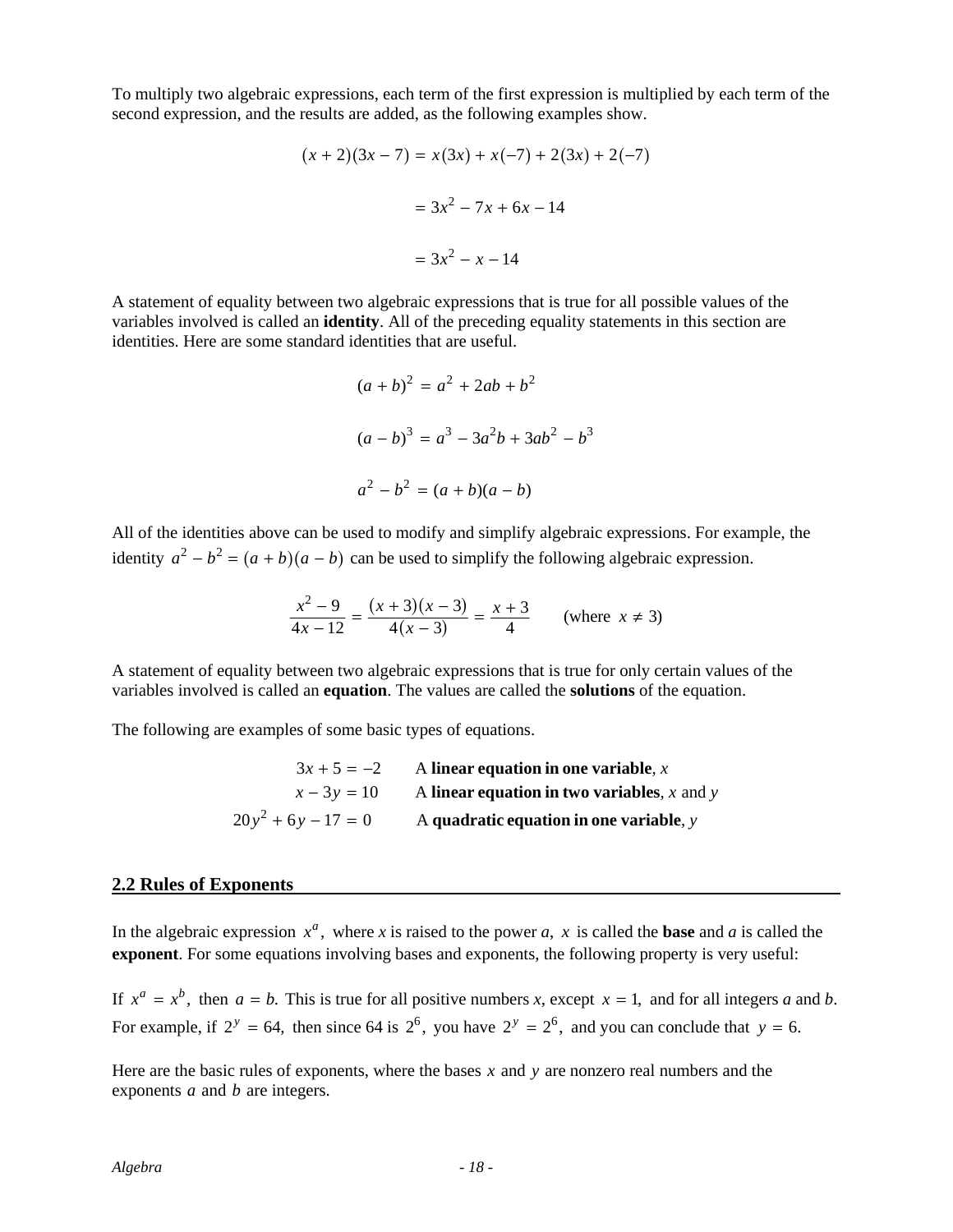1.  $x^{-a} = \frac{1}{x^a}$  $a =$ 

Examples:  $4^{-3} = \frac{1}{4^3} = \frac{1}{64}$ ,  $x^{-10} = \frac{1}{x^{10}}$  $x^{-10} = \frac{1}{x^{10}}$ , and  $\frac{1}{2^{-a}} = 2$ 2  $\frac{1}{-a} = 2^a$ 

2.  $(x^a)(x^b) = x^{a+b}$ 

Examples:  $(3^2)(3^4) = 3^{2+4} = 3^6 = 729$  and  $(y^3)(y^{-1}) = y^2$ 

- 3.  $\frac{x^a}{b^b} = x^{a-b} = \frac{1}{x^{b-a}}$  $\frac{x^a}{b} = x$ *x*  $\frac{x^2}{x^b} = x^{a-b} = \frac{1}{x^{b-b}}$  Examples:  $\frac{7}{2}$  = 5<sup>7-4</sup> = 5<sup>3</sup>  $\frac{5^7}{5^4} = 5^{7-4} = 5^3 = 12$ 5  $= 5^{7-4} = 5^3 = 125$  and  $\frac{t^3}{8} = t^{-5}$  $\frac{t^3}{t^8} = t^{-5} = \frac{1}{t^5}$  $t^8$  t  $= t^{-5} =$ 
	- 4.  $x^0 = 1$

Examples:  $7^0 = 1$  and  $(-3)^0 = 1$ . Note that  $0^0$  is not defined.

5.  $(x^a)(y^a) = (xy)^a$ 

Examples:  $(2^3)(3^3) = 6^3 = 216$  and  $(10z)^3 = 10^3 z^3 = 1,000z^3$ 

6. *a a a*  $\left(x\right)^{a}$   $\left(x\right)$  $\left(\frac{x}{y}\right)^{u} = \frac{x}{y}$ 

Examples: 
$$
\left(\frac{3}{4}\right)^2 = \frac{3^2}{4^2} = \frac{9}{16}
$$
 and  $\left(\frac{r}{4t}\right)^3 = \frac{r^3}{64t^3}$ 

7.  $(x^a)^b = x^{ab}$ 

Examples: 
$$
(2^5)^2 = 2^{10} = 1,024
$$
 and  $(3y^6)^2 = (3^2)(y^6)^2 = 9y^{12}$ 

The rules above are identities that are used to simplify expressions. Sometimes algebraic expressions look like they can be simplified in similar ways, but in fact they cannot. Here are several pairs of expressions that are *commonly mistaken* to be identities.

• 
$$
x^a y^b \neq (xy)^{a+b}
$$
  
Note that the bases are not the same.

• 
$$
(x^a)^b \neq x^a x^b
$$
  
Instead,  $(x^a)^b = x^{ab}$  and  $x^a x^b = x^{a+b}$ ; for example,  $(4^2)^3 = 4^6$  and  $4^2 4^3 = 4^5$ .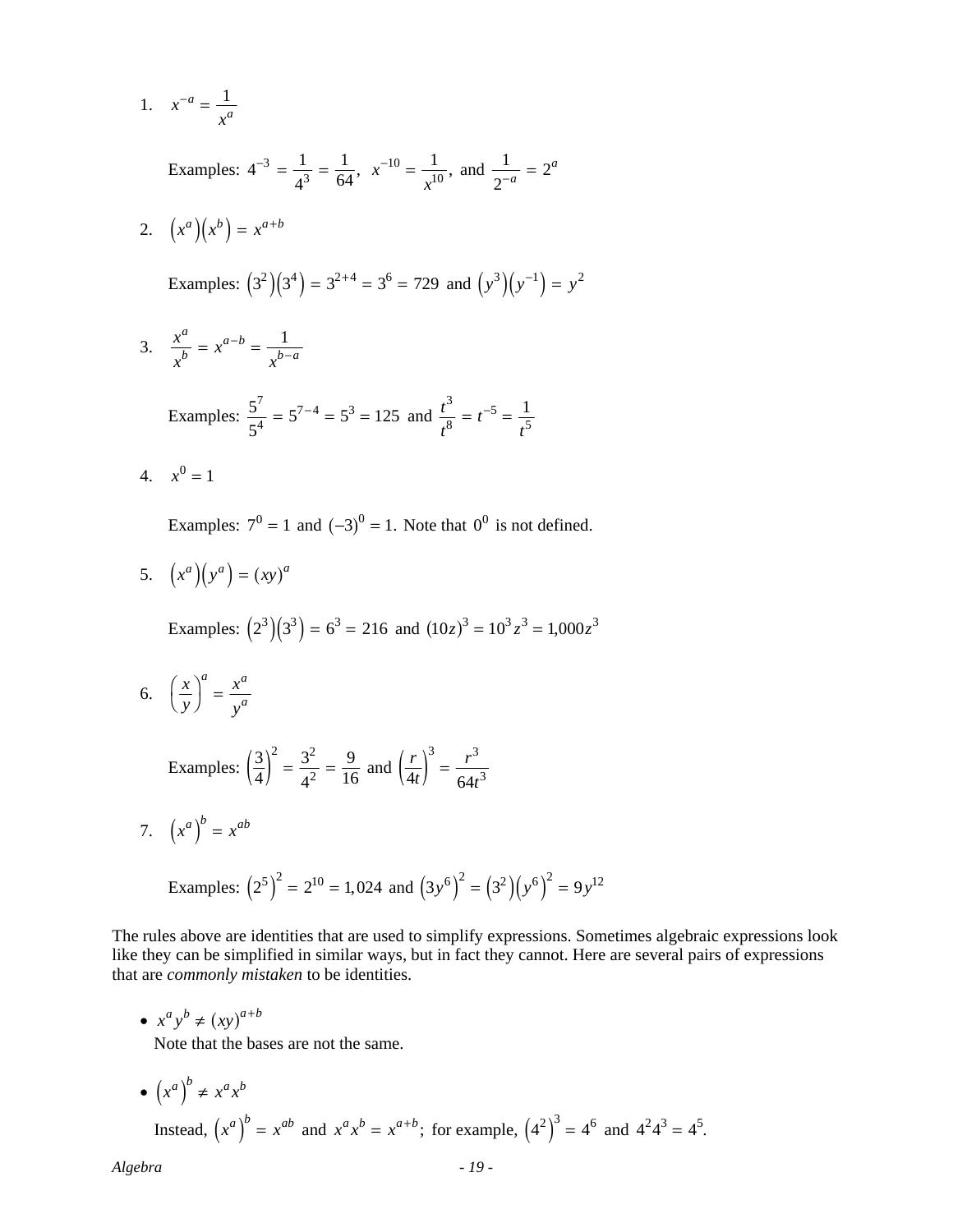•  $(x + y)^a \neq x^a + y^a$ 

<span id="page-22-0"></span>Recall that  $(x + y)^2 = x^2 + 2xy + y^2$ ; that is, the correct expansion contains terms such as 2*xy*.

•  $(-x)^2 \neq -x^2$ 

Instead,  $(-x)^2 = x^2$ . Note carefully where each minus sign appears.

- $\sqrt{x^2 + y^2} \neq x + y$
- $\frac{a}{x+y} \neq \frac{a}{x} + \frac{a}{y}$

But it *is* true that  $\frac{x+y}{a} = \frac{x}{a} + \frac{y}{a}$ .  $\frac{+y}{a} = \frac{x}{a} + \frac{y}{a}$ 

#### **2.3 Solving Linear Equations**

To **solve an equation** means to find the values of the variables that make the equation true, that is, the values that **satisfy the equation**. Two equations that have the same solutions are called **equivalent equations**. For example,  $x + 1 = 2$  and  $2x + 2 = 4$  are equivalent equations; both are true when  $x = 1$ and are false otherwise. The general method for solving an equation is to find successively simpler equivalent equations so that the simplest equivalent equation makes the solutions obvious.

The following rules are important for producing equivalent equations.

- When the same constant is added to or subtracted from both sides of an equation, the equality is preserved and the new equation is equivalent to the original equation.
- When both sides of an equation are multiplied or divided by the same nonzero constant, the equality is preserved and the new equation is equivalent to the original equation.

A **linear equation** is an equation involving one or more variables in which each term in the equation is either a constant term or a variable multiplied by a coefficient. None of the variables are multiplied together or raised to a power greater than 1. For example,  $2x + 1 = 7x$  and  $10x - 9y - z = 3$  are linear

equations, but  $x + y^2 = 0$  and  $xz = 3$  are not.

#### **Linear Equations in One Variable**

To solve a linear equation in one variable, simplify each side of the equation by combining like terms. Then use the rules for producing simpler equivalent equations.

*Example 2.3.1*:

$$
11x - 4 - 8x = 2(x + 4) - 2x
$$
  
\n
$$
3x - 4 = 2x + 8 - 2x
$$
 (like terms combined)  
\n
$$
3x - 4 = 8
$$
 (simplified)  
\n
$$
3x - 4 + 4 = 8 + 4
$$
 (4 added to both sides)  
\n
$$
3x = 12
$$
  
\n
$$
\frac{3x}{3} = \frac{12}{3}
$$
 (both sides divided by 3)  
\n
$$
x = 4
$$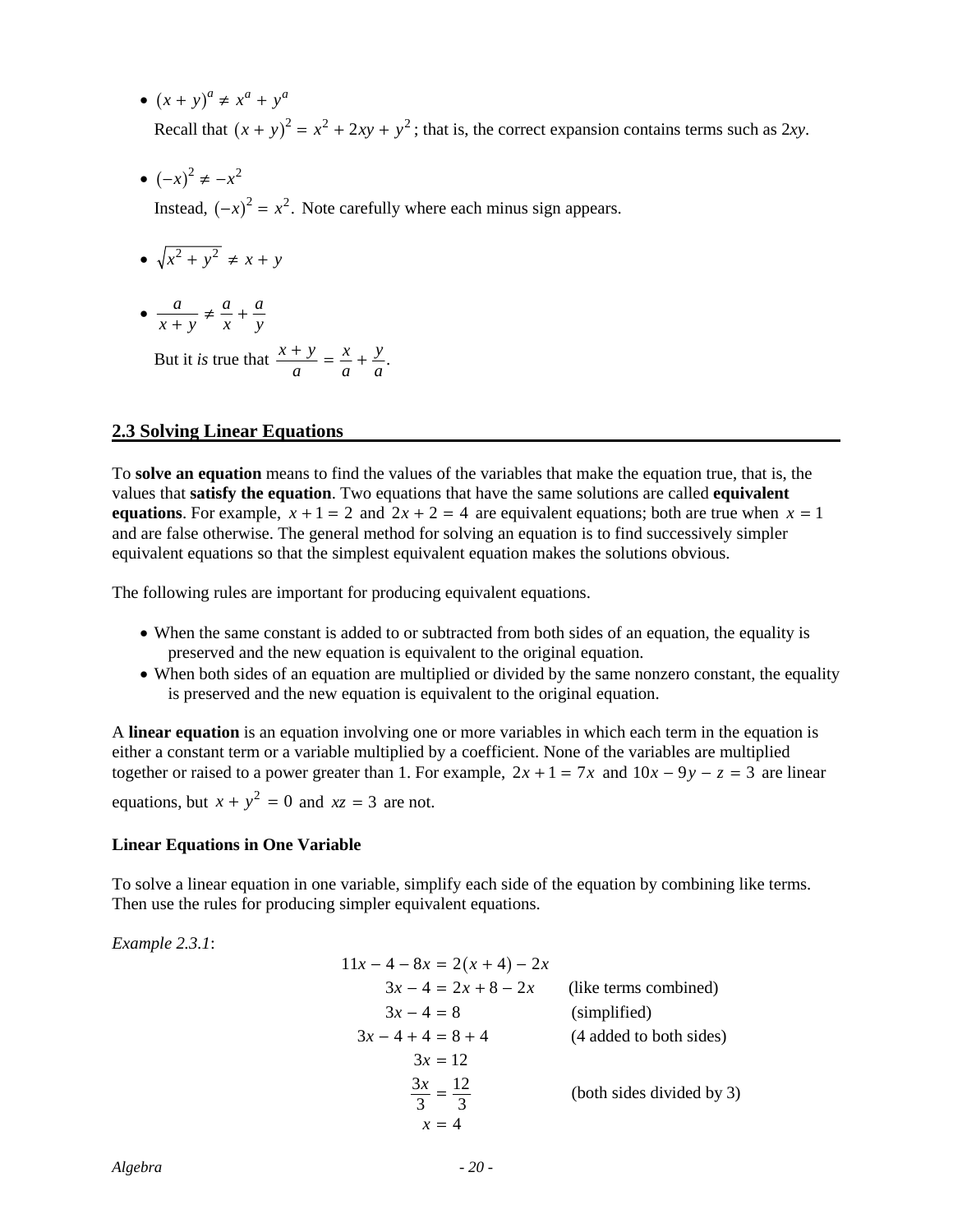You can always check your solution by substituting it into the original equation.

Note that it is possible for a linear equation to have no solutions. For example, the equation  $2x + 3 = 2(7 + x)$  has no solution, since it is equivalent to the equation  $3 = 14$ , which is false. Also, it is possible that what looks to be a linear equation turns out to be an identity when you try to solve it. For example,  $3x - 6 = -3(2 - x)$  is true for all values of *x*, so it is an identity.

#### **Linear Equations in Two Variables**

A linear equation in two variables, *x* and *y*, can be written in the form

$$
ax + by = c
$$

where a, b, and c are real numbers and a and b are not both zero. For example,  $3x + 2y = 8$  is a linear equation in two variables.

A solution of such an equation is an **ordered pair** of numbers  $(x, y)$  that makes the equation true when the values of *x* and *y* are substituted into the equation. For example, both (2, 1) and  $\left(-\frac{2}{3}, 5\right)$  are solutions of the equation  $3x + 2y = 8$ , but (1, 2) is not a solution. A linear equation in two variables has infinitely many solutions. If another linear equation in the same variables is given, it is usually possible to find a unique solution of both equations. Two equations with the same variables are called a **system of equations**, and the equations in the system are called **simultaneous equations**. To solve a system of two equations means to find an ordered pair of numbers that satisfies *both* equations in the system.

There are two basic methods for solving systems of linear equations, by **substitution** or by **elimination**. In the substitution method, one equation is manipulated to express one variable in terms of the other. Then the expression is substituted in the other equation. For example, to solve the system of equations

$$
4x + 3y = 13
$$

$$
x + 2y = 2
$$

you can express x in the second equation in terms of y as  $x = 2 - 2y$ . Then substitute  $2 - 2y$  for x in the first equation to find the value of *y*.

$$
4(2-2y) + 3y = 13
$$
  
8-8y+3y = 13  
-8y+3y = 5 (8 subtracted from both sides)  
-5y = 5 (like terms combined)  

$$
y = -1
$$
 (both sides divided by -5)

Then  $-1$  can be substituted for *y* in either equation to find the value of *x*. We use the second equation:

$$
x + 2y = 2
$$
  

$$
x + 2(-1) = 2
$$
  

$$
x - 2 = 2
$$
  

$$
x = 4
$$
 (2 added to both sides)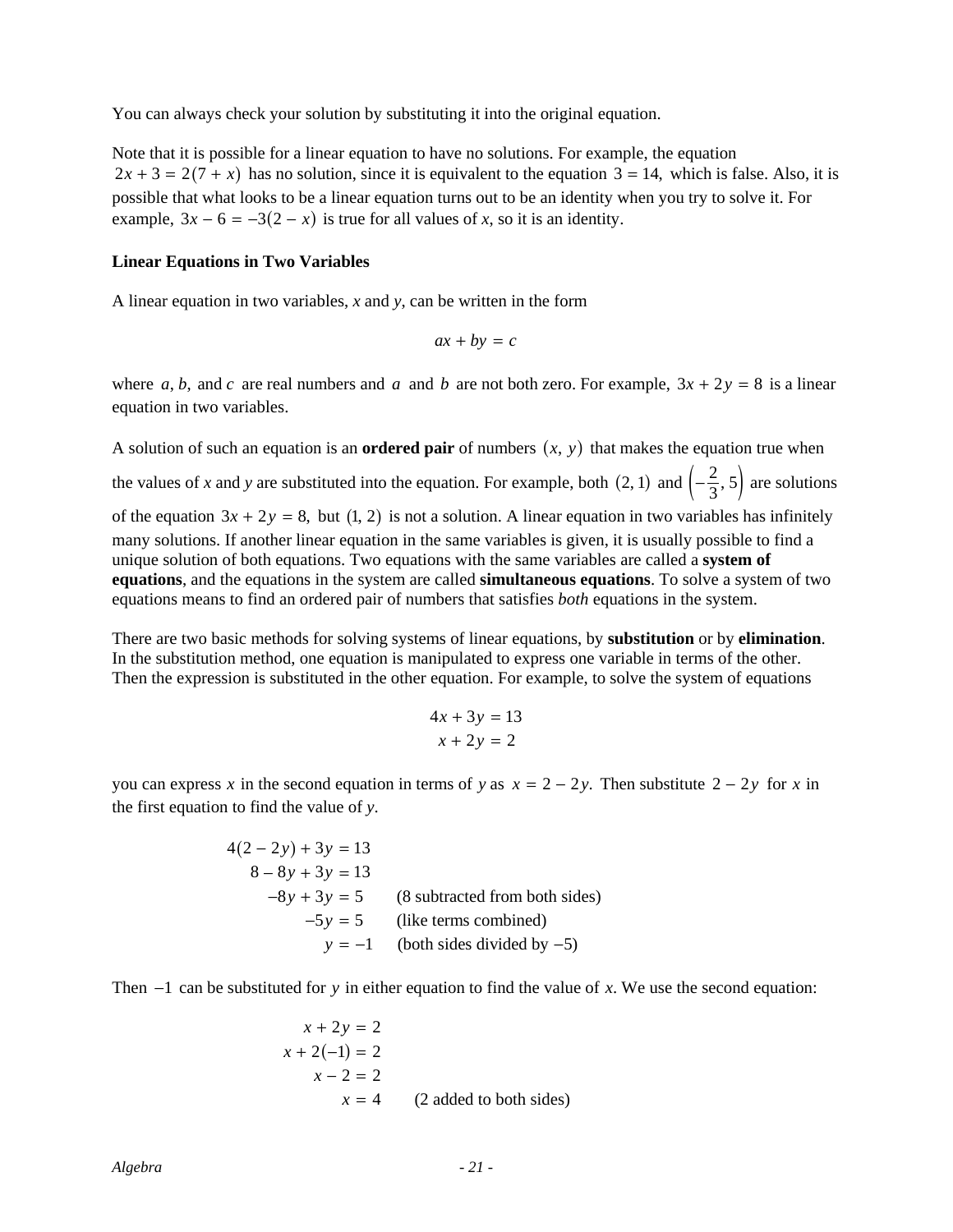<span id="page-24-0"></span>In the elimination method, the object is to make the coefficients of one variable the same in both equations so that one variable can be eliminated either by adding the equations together or by subtracting one from the other. In the example above, multiplying both sides of the second equation by 4 yields  $4(x + 2y) = 4(2)$ , or  $4x + 8y = 8$ . Now you have two equations with the same coefficient of *x*.

$$
4x + 3y = 13
$$

$$
4x + 8y = 8
$$

If you subtract the second equation from the first, the result is  $-5y = 5$ . Thus,  $y = -1$ , and substituting  $-1$  for y in either of the original equations yields  $x = 4$ .

By either method, the solution of the system is  $x = 4$  and  $y = -1$ , or  $(x, y) = (4, -1)$ .

#### **2.4 Solving Quadratic Equations**

A **quadratic equation** in the variable  $x$  is an equation that can be written in the form

$$
ax^2 + bx + c = 0
$$

where *a*, *b*, and *c* are real numbers and  $a \neq 0$ . When such an equation has solutions, they can be found using the **quadratic formula**:

$$
x = \frac{-b \pm \sqrt{b^2 - 4ac}}{2a}
$$

where the notation  $\pm$  is shorthand for indicating two solutions—one that uses the plus sign and the other that uses the minus sign.

*Example 2.4.1*: In the quadratic equation  $2x^2 - x - 6 = 0$ , we have  $a = 2$ ,  $b = -1$ , and  $c = -6$ . Therefore, the quadratic formula yields

$$
x = \frac{-(-1) \pm \sqrt{(-1)^2 - 4(2)(-6)}}{2(2)}
$$
  
=  $\frac{1 \pm \sqrt{49}}{4}$   
=  $\frac{1 \pm 7}{4}$ 

Hence the two solutions are  $x = \frac{1+7}{4} = 2$  and  $x = \frac{1-7}{4} = -\frac{3}{2}$ .

Quadratic equations have at most two real solutions, as in the example above. However, some quadratic equations have only one real solution. For example, the quadratic equation  $x^2 + 4x + 4 = 0$  has only one solution, which is  $x = -2$ . In this case, the expression under the square root symbol in the quadratic formula is equal to 0, and so adding or subtracting 0 yields the same result. Other quadratic equations have no real solutions; for example,  $x^2 + x + 5 = 0$ . In this case, the expression under the square root symbol is negative, so the entire expression is not a real number.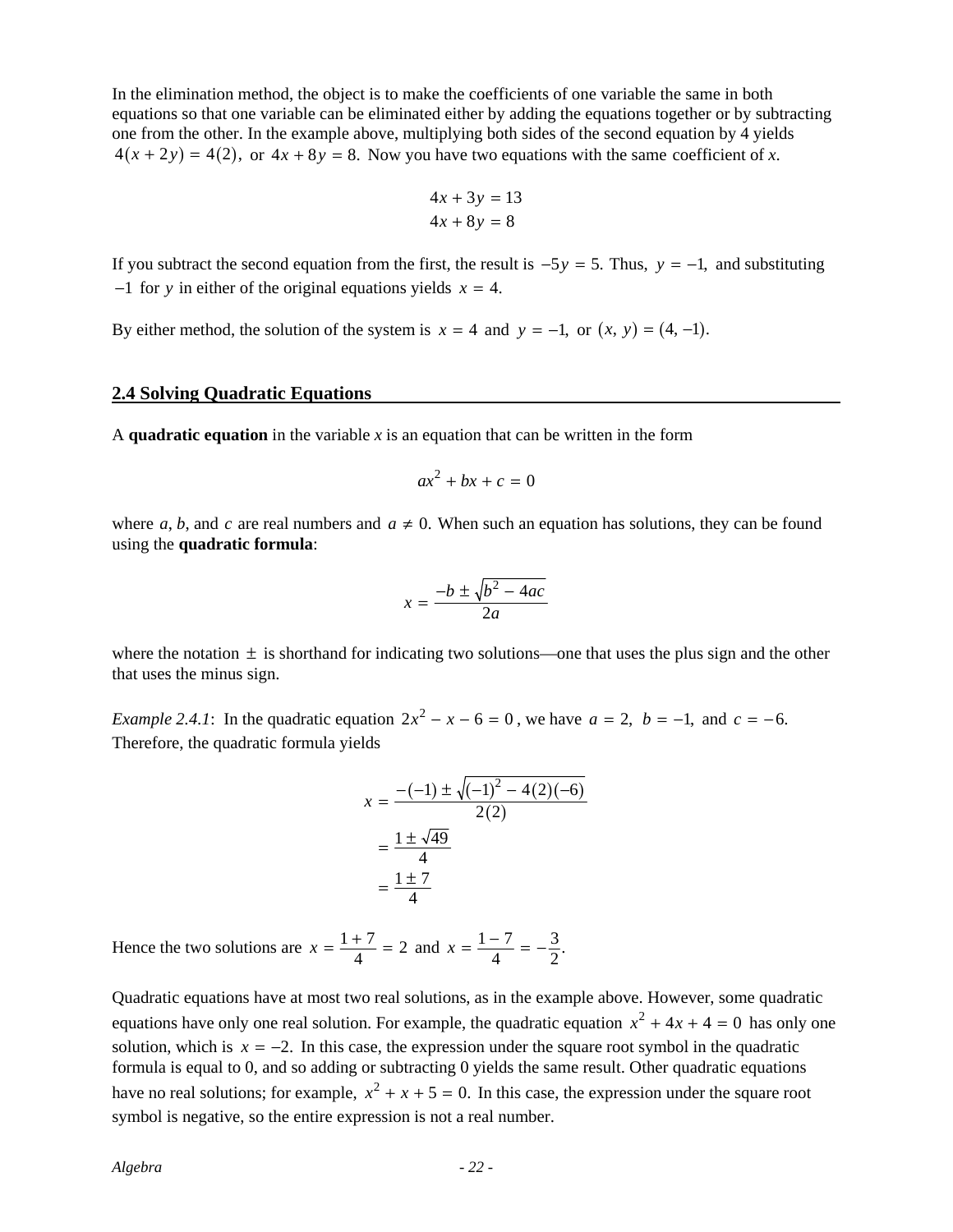<span id="page-25-0"></span>Some quadratic equations can be solved more quickly by factoring. For example, the quadratic equation  $2x^2 - x - 6 = 0$  in example 2.4.1 can be factored as  $(2x + 3)(x - 2) = 0$ . When a product is equal to 0, at least one of the factors must be equal to 0, which leads to two cases: either  $2x + 3 = 0$  or  $x - 2 = 0$ . Therefore,

$$
2x + 3 = 0
$$
  
\n
$$
2x = -3
$$
  
\n
$$
x = -\frac{3}{2}
$$
  
\nOR  
\n
$$
x - 2 = 0
$$
  
\n
$$
x = 2
$$

and the solutions are  $-\frac{3}{2}$  and 2.

*Example 2.4.2*: Here is another example of a quadratic equation that can be easily factored.

$$
5x2 + 3x - 2 = 0
$$
  
(5x - 2)(x + 1) = 0

Therefore,

$$
5x - 2 = 0
$$
  

$$
x = \frac{2}{5}
$$
 OR 
$$
x + 1 = 0
$$
  

$$
x = -1
$$

#### **2.5 Solving Linear Inequalities**

A mathematical statement that uses one of the following inequality signs is called an **inequality**.

| $\lt$  | less than                |
|--------|--------------------------|
| $\geq$ | greater than             |
| $\leq$ | less than or equal to    |
| ≥      | greater than or equal to |

Inequalities can involve variables and are similar to equations, except that the two sides are related by one of the inequality signs instead of the equality sign used in equations. For example, the inequality  $4x - 1 \le 7$  is a linear inequality in one variable, which states that " $4x - 1$  is less than or equal to 7." To **solve an inequality** means to find the set of all values of the variable that make the inequality true. This set of values is also known as the **solution set** of an inequality. Two inequalities that have the same solution set are called **equivalent inequalities**.

The procedure used to solve a linear inequality is similar to that used to solve a linear equation, which is to simplify the inequality by isolating the variable on one side of the inequality, using the following two rules.

- When the same constant is added to or subtracted from both sides of an inequality, the direction of the inequality is preserved and the new inequality is equivalent to the original.
- When both sides of the inequality are multiplied or divided by the same nonzero constant, the direction of the inequality is *preserved if the constant is positive* but the direction is *reversed if the constant is negative*. In either case, the new inequality is equivalent to the original.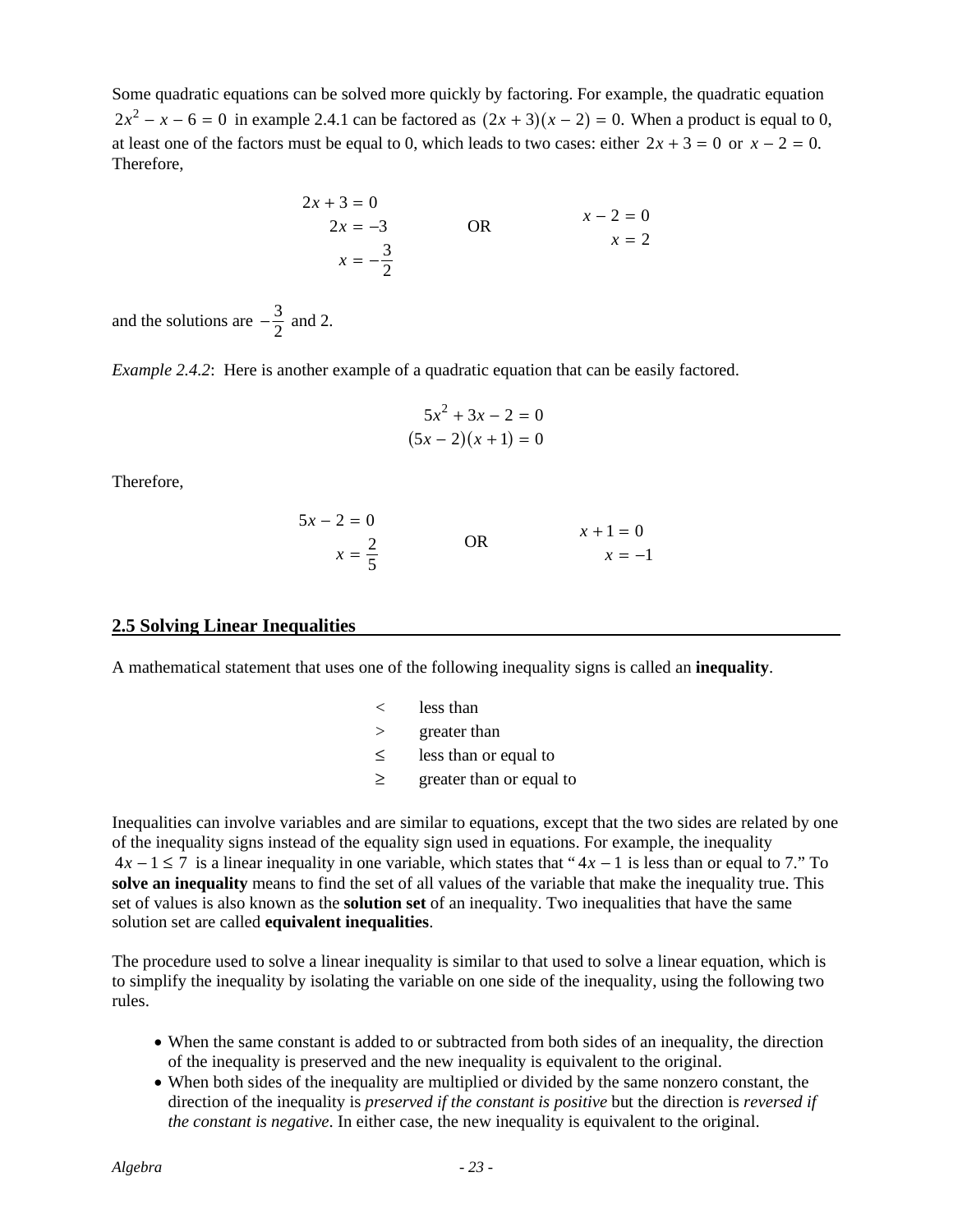<span id="page-26-0"></span>*Example 2.5.1*: The inequality  $-3x + 5 \le 17$  can be solved as follows.

$$
-3x + 5 \le 17
$$
  
\n
$$
-3x \le 12
$$
 (5 subtracted from both sides)  
\n
$$
\frac{-3x}{-3} \ge \frac{12}{-3}
$$
 (both sides divided by -3, which reverses  
\nthe direction of the inequality)  
\n
$$
x \ge -4
$$

Therefore, the solution set of  $-3x + 5 \le 17$  consists of all real numbers greater than or equal to  $-4$ .

*Example 2.5.2*:

$$
\frac{4x+9}{11} < 5
$$
\n
$$
4x + 9 < 55 \qquad \text{(both sides multiplied by 11)}
$$
\n
$$
4x < 46 \qquad \text{(9 subtracted from both sides)}
$$
\n
$$
x < \frac{46}{4} \qquad \text{(both sides divided by 4)}
$$
\n
$$
x < 11.5
$$

Therefore, the solution set of  $\frac{4x+9}{11} < 5$  consists of all real numbers less than 11.5.

#### **2.6 Functions**

An algebraic expression in one variable can be used to define a **function** of that variable. Functions are usually denoted by letters such as *f*, *g*, and *h*. For example, the algebraic expression  $3x + 5$  can be used to define a function *f* by

$$
f(x) = 3x + 5
$$

where  $f(x)$  is called the value of f at x and is obtained by substituting the value of x in the expression above. For example, if  $x = 1$  is substituted in the expression above, the result is  $f(1) = 8$ .

It might be helpful to think of a function *f* as a machine that takes an input, which is a value of the variable *x*, and produces the corresponding output,  $f(x)$ . For any function, each input *x* gives exactly one output  $f(x)$ . However, more than one value of x can give the same output  $f(x)$ . For example, if g is the function defined by  $g(x) = x^2 - 2x + 3$ , then  $g(0) = 3$  and  $g(2) = 3$ .

The **domain** of a function is the set of all permissible inputs, that is, all permissible values of the variable *x*. For the functions *f* and *g* defined above, the domain is the set of all real numbers. Sometimes the domain of the function is given explicitly and is restricted to a specific set of values of *x*. For example, we can define the function *h* by  $h(x) = x^2 - 4$  for  $-2 \le x \le 2$ . Without an explicit restriction, the domain is assumed to be the set of all values of x for which  $f(x)$  is a real number.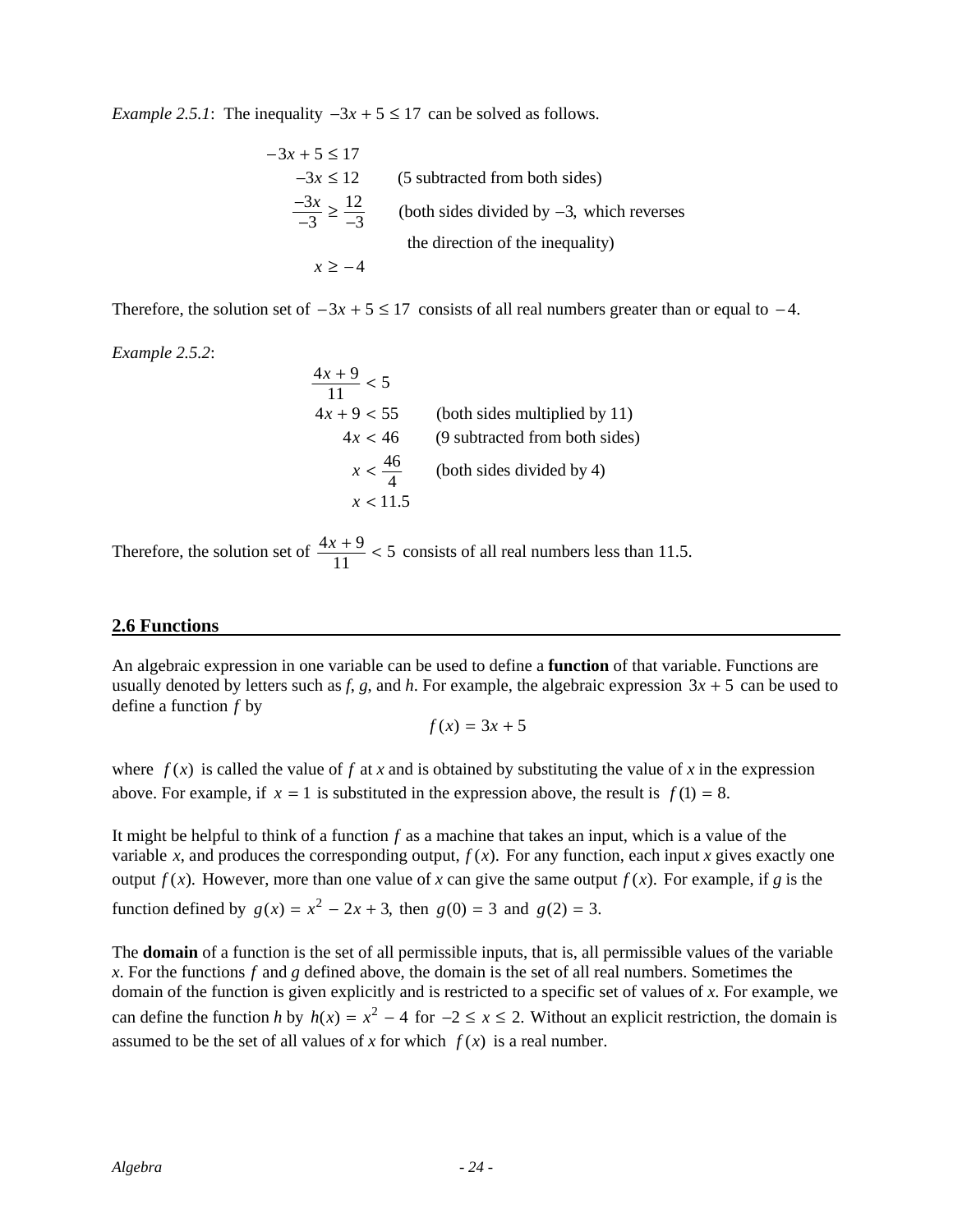<span id="page-27-0"></span>*Example 2.6.1*: Let *f* be the function defined by  $f(x) = \frac{2x}{x-6}$ . In this case, *f* is not defined at  $x = 6$ because  $\frac{12}{0}$  is not defined. Hence, the domain of *f* consists of all real numbers except for 6.

*Example 2.6.2:* Let *g* be the function defined by  $g(x) = x^3 + \sqrt{x+2} - 10$ . In this case,  $g(x)$  is not a real number if  $x < -2$ . Hence, the domain of *g* consists of all real numbers *x* such that  $x \ge -2$ .

*Example 2.6.3*: Let *h* be the function defined by  $h(x) = |x|$ , the **absolute value** of *x*, which is the distance between *x* and 0 on the number line (see section 1.5). The domain of *h* is the set of all real numbers. Also,  $h(x) = h(-x)$  for all real numbers x, which reflects the property that on the number line the distance between x and 0 is the same as the distance between  $-x$  and 0.

#### **2.7 Applications**

Translating verbal descriptions into algebraic expressions is an essential initial step in solving word problems. Some examples are given below.

- If the square of the number  $x$  is multiplied by 3, and then 10 is added to that product, the result can be represented by  $3x^2 + 10$ .
- If John's present salary *s* is increased by 14 percent, then his new salary is 1.14*s*.
- If *y* gallons of syrup are to be distributed among 5 people so that one particular person gets 1 gallon and the rest of the syrup is divided equally among the remaining 4, then each of those 4 people

will get  $\frac{y-1}{4}$  gallons of syrup.

Here are several examples of using algebraic techniques to solve word problems.

*Example 2.7.1*: Ellen has received the following scores on 3 exams: 82, 74, and 90. What score will Ellen need to receive on the next exam so that the average (arithmetic mean) score for the 4 exams will be 85 ?

*Solution*: Let *x* represent the score on Ellen's next exam. This initial step of assigning a variable to the quantity that is sought is an important beginning to solving the problem. Then in terms of *x*, the average of the 4 exams is

$$
\frac{82+74+90+x}{4}
$$

which is supposed to equal 85. Now simplify the expression and set it equal to 85:

$$
\frac{82 + 74 + 90 + x}{4} = \frac{246 + x}{4} = 85
$$

Solving the resulting linear equation for *x*, you get

$$
246 + x = 340
$$

$$
x = 94
$$

Therefore, Ellen will need to attain a score of 94 on the next exam.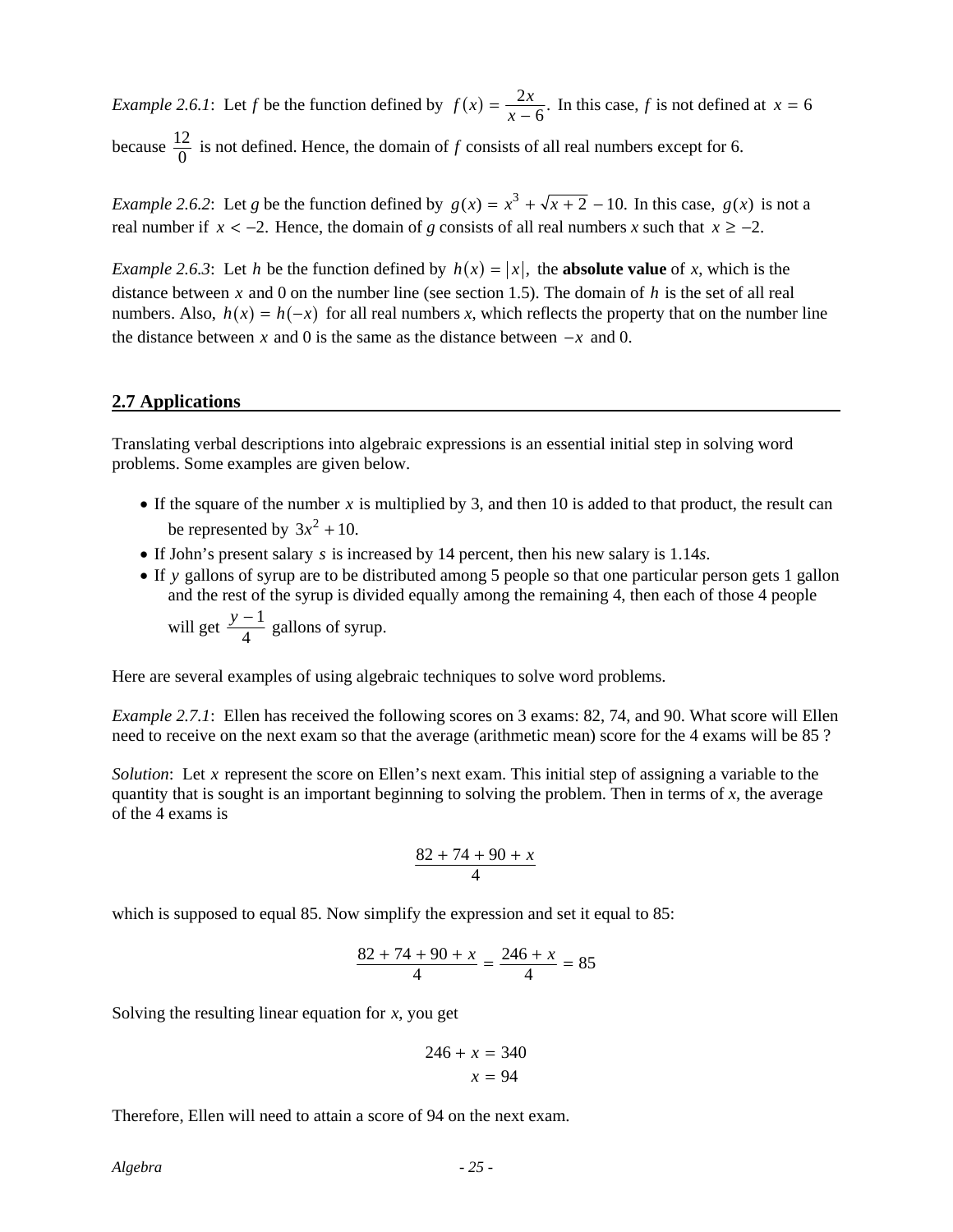*Example 2.7.2*: A mixture of 12 ounces of vinegar and oil is 40 percent vinegar, where all of the measurements are by weight. How many ounces of oil must be added to the mixture to produce a new mixture that is only 25 percent vinegar?

*Solution*: Let *x* represent the number of ounces of oil to be added. Then the total number of ounces of the new mixture will be  $12 + x$ , and the total number of ounces of vinegar in the new mixture will be  $(0.40)(12)$ . Since the new mixture must be 25 percent vinegar,

$$
\frac{(0.40)(12)}{12 + x} = 0.25
$$

Therefore,

$$
(0.40)(12) = (12 + x)(0.25)
$$
  

$$
4.8 = 3 + 0.25x
$$
  

$$
1.8 = 0.25x
$$
  

$$
7.2 = x
$$

Thus, 7.2 ounces of oil must be added to produce a new mixture that is 25 percent vinegar.

*Example 2.7.3*: In a driving competition, Jeff and Dennis drove the same course at average speeds of 51 miles per hour and 54 miles per hour, respectively. If it took Jeff 40 minutes to drive the course, how long did it take Dennis?

*Solution*: Let *x* be the time, in minutes, that it took Dennis to drive the course. The distance *d*, in miles, is equal to the product of the rate  $r$ , in miles per hour, and the time  $t$ , in hours; that is,

$$
d = rt
$$

Note that since the rates are given in miles per *hour*, it is necessary to express the times in hours; for example, 40 minutes equals  $\frac{40}{60}$  of an hour. Thus, the distance traveled by Jeff is the product of his speed and his time,  $(51)(\frac{40}{60})$  miles, and the distance traveled by Dennis is similarly represented by  $(54)(\frac{x}{60})$ miles. Since the distances are equal,

$$
(51)\left(\frac{40}{60}\right) = (54)\left(\frac{x}{60}\right)
$$

$$
(51)(40) = 54x
$$

$$
x = \frac{(51)(40)}{54} \approx 37.8
$$

Thus, it took Dennis approximately 37.8 minutes to drive the course.

*Example 2.7.4*: Working alone at its constant rate, machine *A* takes 3 hours to produce a batch of identical computer parts. Working alone at its constant rate, machine *B* takes 2 hours to produce an identical batch of parts. How long will it take the two machines, working simultaneously at their respective constant rates, to produce an identical batch of parts?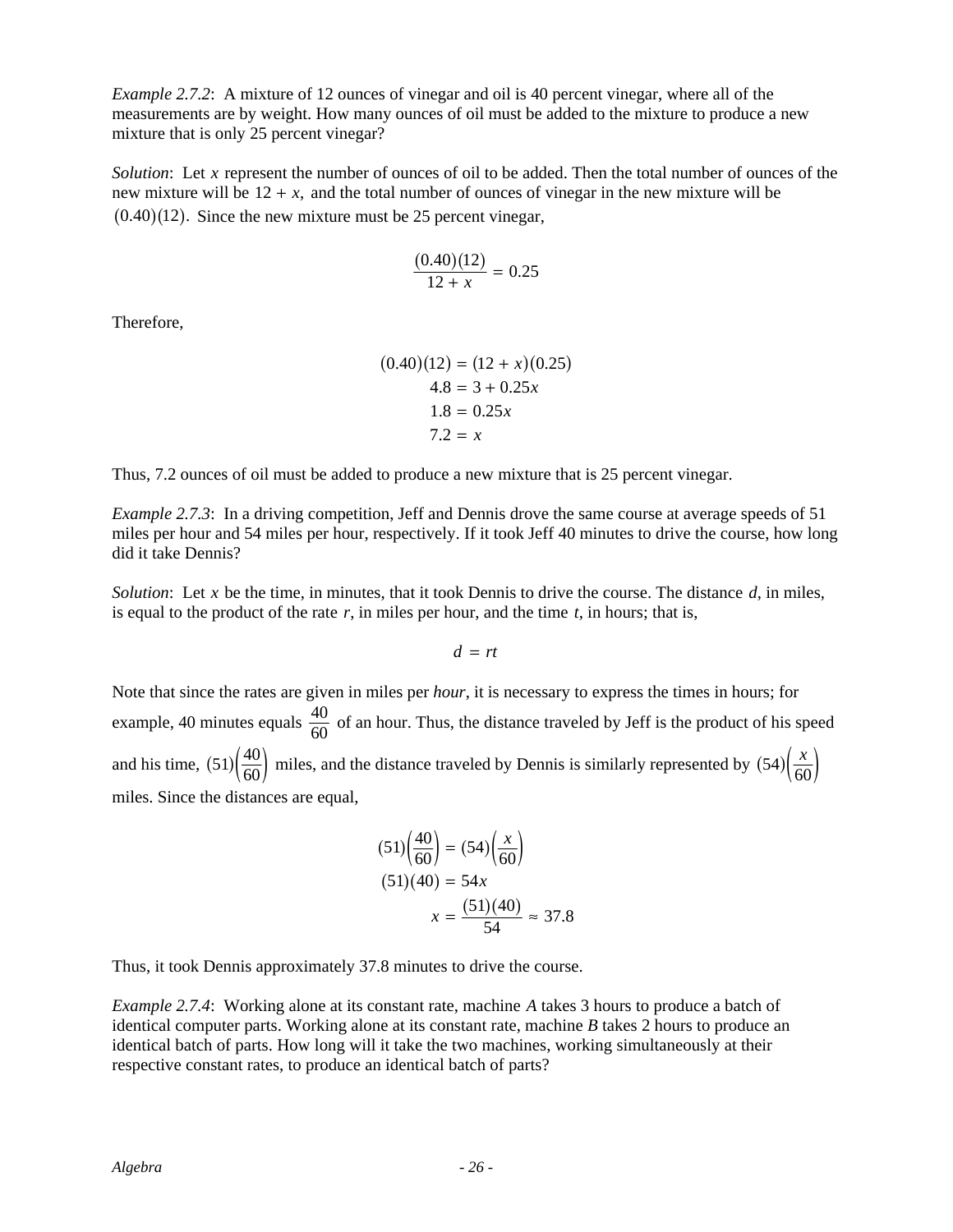*Solution*: Since machine *A* takes 3 hours to produce a batch, machine *A* can produce  $\frac{1}{3}$  of the batch in 1 hour. Similarly, machine *B* can produce  $\frac{1}{2}$  of the batch in 1 hour. If we let *x* represent the number of hours it takes both machines, working simultaneously, to produce the batch, then the two machines will produce  $\frac{1}{x}$  of the job in 1 hour. When the two machines work together, adding their individual production rates,  $\frac{1}{3}$  and  $\frac{1}{2}$ , gives their combined production rate  $\frac{1}{x}$ . Therefore,

$$
\frac{1}{3} + \frac{1}{2} = \frac{1}{x}
$$
  

$$
\frac{2}{6} + \frac{3}{6} = \frac{1}{x}
$$
  

$$
\frac{5}{6} = \frac{1}{x}
$$
  

$$
\frac{6}{5} = x
$$

Thus, working together, the machines will take  $\frac{6}{5}$  hours, or 1 hour 12 minutes, to produce a batch of

parts.

*Example 2.7.5*: At a fruit stand, apples can be purchased for \$0.15 each and pears for \$0.20 each. At these rates, a bag of apples and pears was purchased for \$3.80. If the bag contained 21 pieces of fruit, how many of the pieces were pears?

*Solution*: If *a* represents the number of apples purchased and *p* represents the number of pears purchased, the information can be translated into the following system of equations.

> $0.15a + 0.20p = 3.80$  (total cost)  $a + p = 21$  (total number of fruit)

From the second equation,  $a = 21 - p$ . Substituting  $21 - p$  into the first equation for *a* gives

$$
0.15(21 - p) + 0.20p = 3.80
$$
  
(0.15)(21) - 0.15p + 0.20p = 3.80  
3.15 - 0.15p + 0.20p = 3.80  
0.05p = 0.65  
p = 13

Thus, of the 21 pieces of fruit, 13 were pears.

*Example 2.7.6*: To produce a particular radio model, it costs a manufacturer \$30 per radio, and it is assumed that if 500 radios are produced, all of them will be sold. What must be the selling price per radio to ensure that the profit (revenue from the sales minus the total production cost) on the 500 radios is greater than \$8,200 ?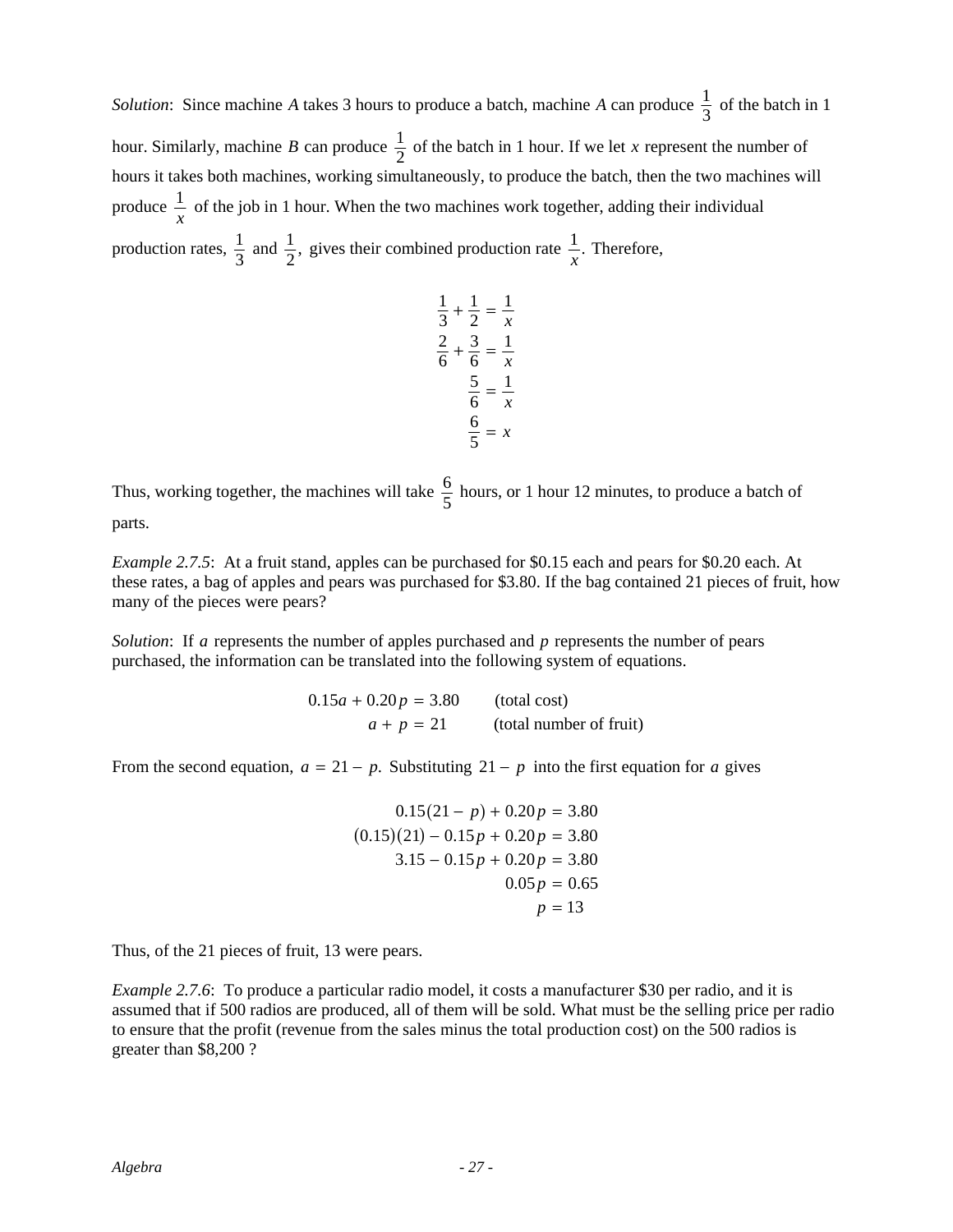*Solution*: If y represents the selling price per radio, then the profit is  $500(y - 30)$ . Therefore, we set

$$
500(y - 30) > 8,200
$$

Solving the inequality, we get

$$
500y - 15,000 > 8,200
$$
  

$$
500y > 23,200
$$
  

$$
y > 46.4
$$

Thus, the selling price must be greater than \$46.40 to ensure that the profit is greater than \$8,200.

Some applications involve computing **interest** earned on an investment during a specified time period. The interest can be computed as simple interest or compound interest.

S**imple interest** is based only on the initial deposit, which serves as the amount on which interest is computed, called the **principal**, for the entire time period. If the amount *P* is invested at a *simple annual interest rate of r percent*, then the value *V* of the investment at the end of *t* years is given by the formula

$$
V = P\left(1 + \frac{rt}{100}\right)
$$

where *P* and *V* are in dollars.

In the case of **compound interest**, interest is added to the principal at regular time intervals, such as annually, quarterly, and monthly. Each time interest is added to the principal, the interest is said to be compounded. After each compounding, interest is earned on the new principal, which is the sum of the preceding principal and the interest just added. If the amount *P* is invested at an *annual interest rate of r percent*, *compounded annually*, then the value *V* of the investment at the end of *t* years is given by the formula

$$
V = P \left( 1 + \frac{r}{100} \right)^t
$$

If the amount *P* is invested at an *annual interest rate of r percent*, *compounded n times per year*, then the value *V* of the investment at the end of *t* years is given by the formula

$$
V = P \left( 1 + \frac{r}{100n} \right)^{nt}
$$

*Example 2.7.7*: If \$10,000 is invested at a simple annual interest rate of 6 percent, what is the value of the investment after half a year?

*Solution*: According to the formula for simple interest, the value of the investment after  $\frac{1}{2}$  year is

$$
$10,000\left(1+0.06\left(\frac{1}{2}\right)\right) = $10,000(1.03) = $10,300
$$

*Example 2.7.8*: If an amount *P* is to be invested at an annual interest rate of 3.5 percent, compounded annually, what should be the value of *P* so that the value of the investment is \$1,000 at the end of 3 years?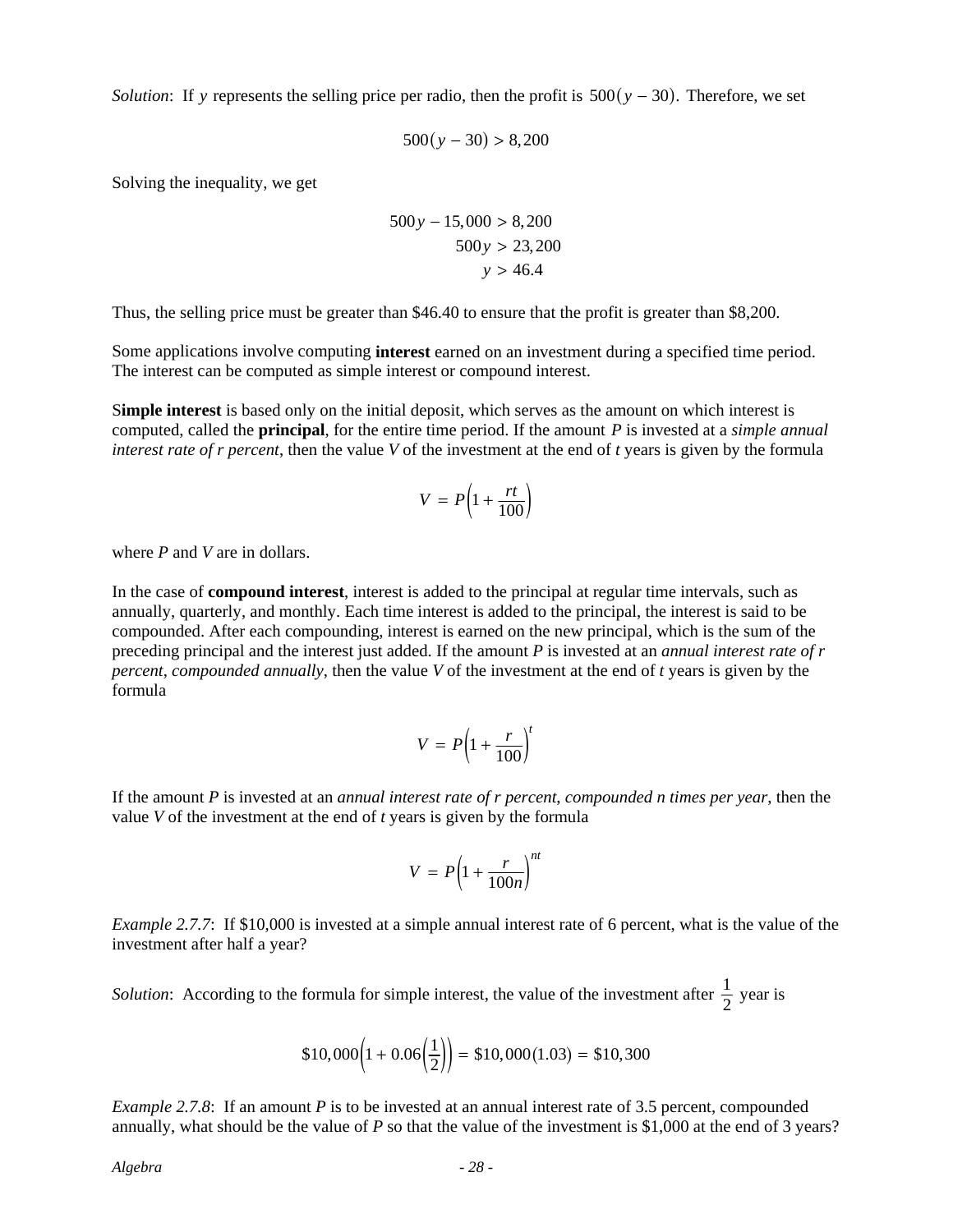*Solution*: According to the formula for 3.5 percent annual interest, compounded annually, the value of the investment after 3 years is

$$
P(1+0.035)^3
$$

and we set it to be equal to \$1,000

$$
P(1+0.035)^3 = $1,000
$$

To find the value of *P*, we divide both sides of the equation by  $(1 + 0.035)^3$ .

$$
P = \frac{\$1,000}{\left(1 + 0.035\right)^3} \approx \$901.94
$$

Thus, an amount of approximately \$901.94 should be invested.

*Example 2.7.9*: A college student expects to earn at least \$1,000 in interest on an initial investment of \$20,000. If the money is invested for one year at interest compounded quarterly, what is the least annual interest rate that would achieve the goal?

*Solution*: According to the formula for *r* percent annual interest, compounded quarterly, the value of the investment after 1 year is

$$
\$20,000\left(1+\frac{r}{400}\right)^4
$$

By setting this value greater than or equal to \$21,000 and solving for *r*, we get

$$
$20,000 \left(1 + \frac{r}{400}\right)^4 \ge $21,000
$$

$$
\left(1 + \frac{r}{400}\right)^4 \ge 1.05
$$

We can use the fact that taking the positive fourth root of each side of an inequality preserves the direction of the inequality. This is also true for the positive square root or any other positive root.

$$
1 + \frac{r}{400} \ge \sqrt[4]{1.05}
$$
  

$$
r \ge 400(\sqrt[4]{1.05} - 1)
$$

To compute the fourth root, we can use the fact that  $\sqrt[4]{x} = \sqrt{\sqrt{x}}$  for  $x \ge 0$ ; that is, we can compute a fourth root by taking a square root twice:

$$
r \ge 400 \left(\sqrt[4]{1.05} - 1\right) = 400 \left(\sqrt{\sqrt{1.05}} - 1\right) \approx 4.91
$$

So the least annual interest rate is approximately 4.91 percent.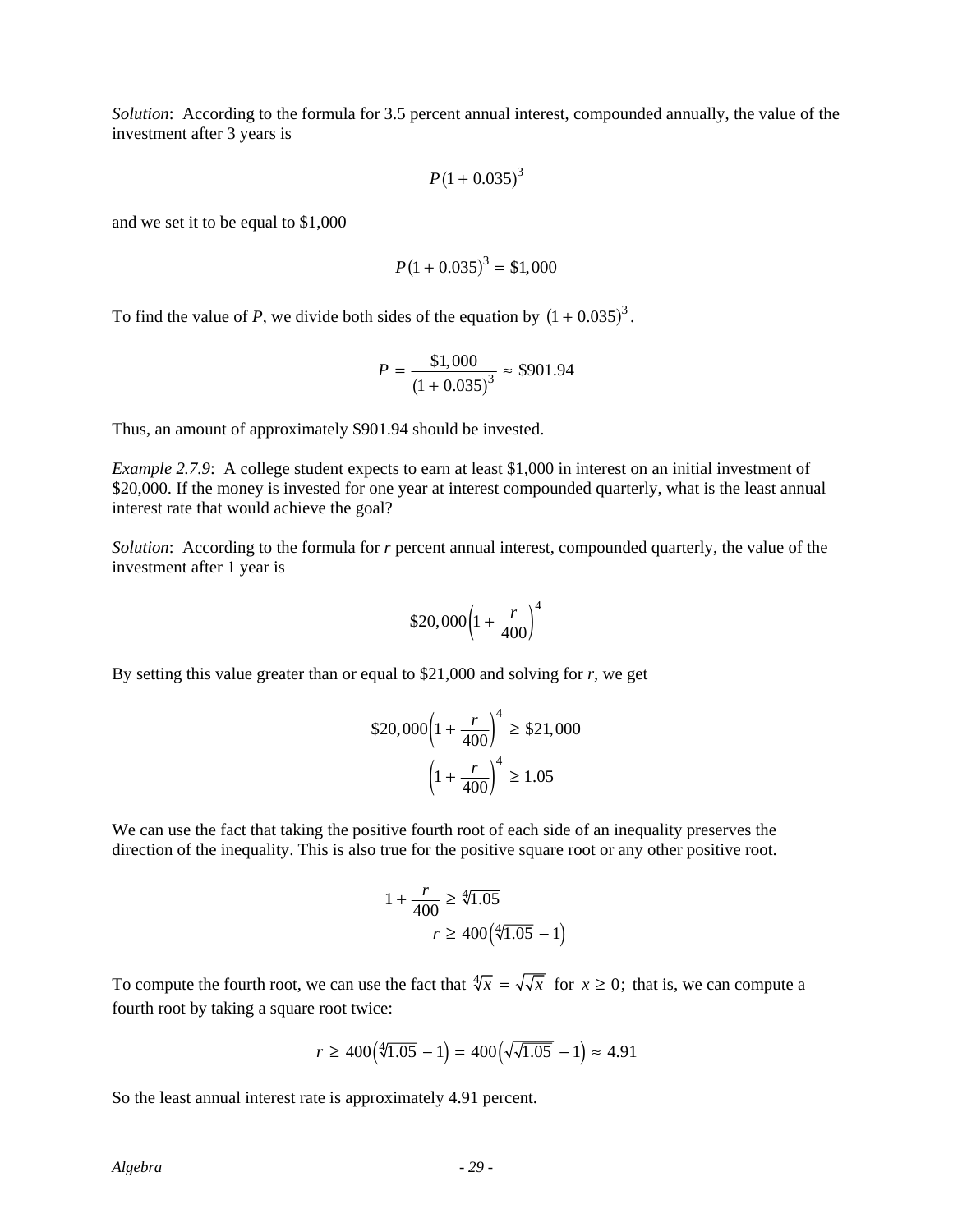#### <span id="page-32-0"></span>**2.8 Coordinate Geometry**

Two real number lines that are perpendicular to each other and that intersect at their respective zero points define a **rectangular coordinate system**, often called the *xy***-coordinate system** or *xy***-plane**. The horizontal number line is called the *x***-axis** and the vertical number line is called the *y***-axis**. The point where the two axes intersect is called the **origin**, denoted by *O*. The positive half of the *x*-axis is to the right of the origin, and the positive half of the *y*-axis is above the origin. The two axes divide the plane into four regions called **quadrants I**, **II**, **III**, and **IV**, as shown in the figure below.



Each point *P* in the *xy*-plane can be identified with an ordered pair  $(x, y)$  of real numbers and is denoted by  $P(x, y)$ . The first number is called the **x-coordinate**, and the second number is called the **y coordinate**. A point with coordinates  $(x, y)$  is located  $|x|$  units to the right of the *y*-axis if *x* is positive or to the left of the *y*-axis if *x* is negative. Also, the point is located  $|y|$  units above the *x*-axis if *y* is positive or below the *x*-axis if *y* is negative. If  $x = 0$ , the point lies on the *y*-axis, and if  $y = 0$ , the point lies on the *x*-axis. The origin has coordinates  $(0, 0)$ . Unless otherwise noted, the units used on the *x*-axis and the *y*-axis are the same.

In the figure above, the point  $P(4, 2)$  is 4 units to the right of the *y*-axis and 2 units above the *x*-axis, and the point  $P'''(-4, -2)$  is 4 units to the left of the *y*-axis and 2 units below the *x*-axis.

Note that the three points  $P'(4, -2)$ ,  $P''(-4, 2)$ , and  $P'''(-4, -2)$  have the same coordinates as *P* except for the sign. These points are geometrically related to *P* as follows.

- $P'$  is the **reflection of** *P* about the *x*-axis, or  $P'$  and *P* are symmetric about the *x*-axis.
- $P''$  is the **reflection of** *P* about the *y*-axis, or  $P''$  and *P* are **symmetric about the** *y***-axis**.
- $P^{\prime\prime\prime}$  is the **reflection of** *P* about the origin, or  $P^{\prime\prime\prime}$  and *P* are symmetric about the origin.

The distance between two points in the *xy*-plane can be found by using the Pythagorean theorem. For example, the distance between the two points  $Q(-2, -3)$  and  $R(4, 1.5)$  in the figure below is the length of line segment *QR*. To find this distance, construct a right triangle (indicated by the dashed lines) and then note that the two shorter sides of the triangle have lengths  $QS = 4 - (-2) = 6$  and  $RS = 1.5 - (-3) = 4.5.$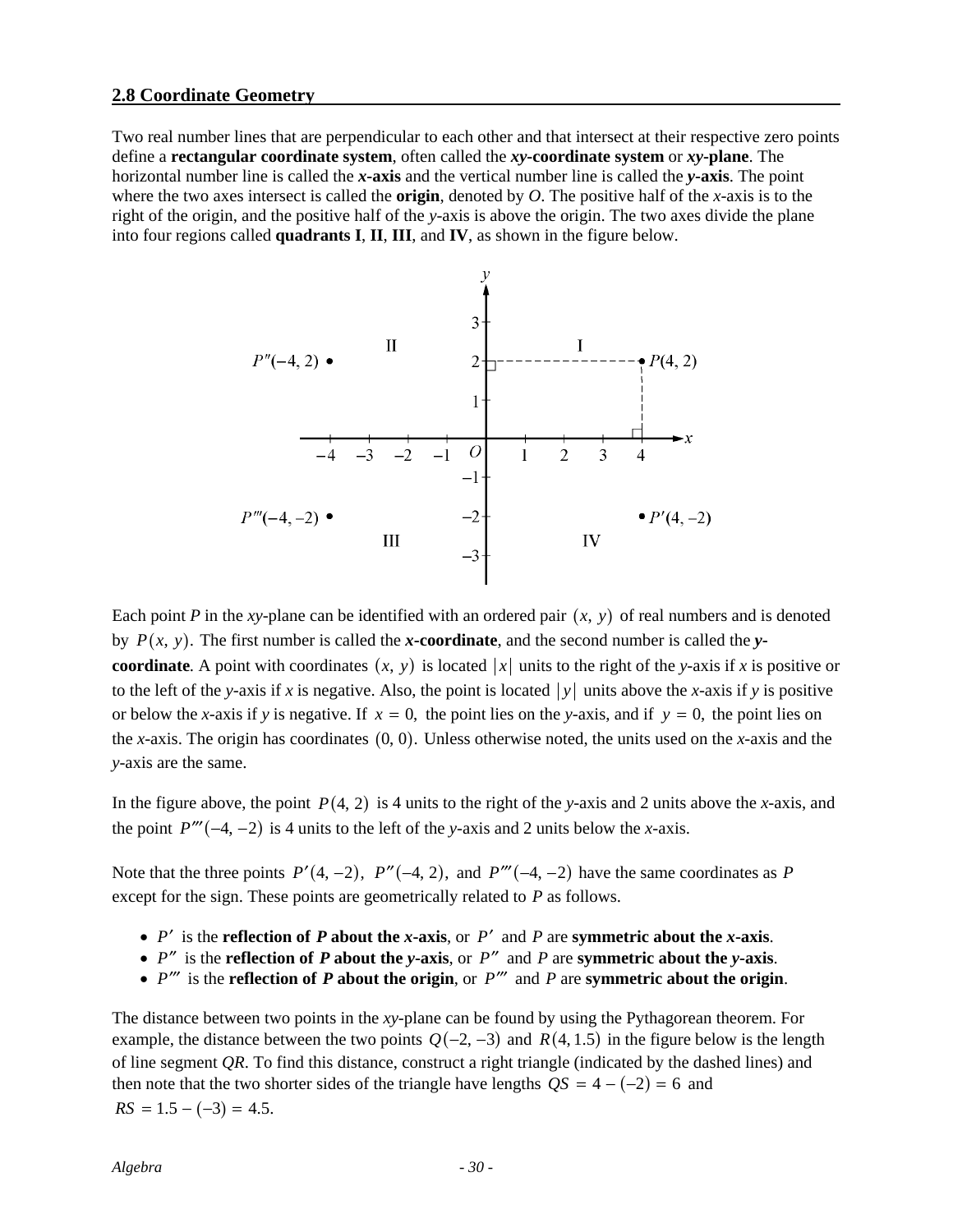

Since line segment *QR* is the hypotenuse of the triangle, you can apply the Pythagorean theorem:

$$
QR = \sqrt{6^2 + 4.5^2} = \sqrt{56.25} = 7.5
$$

(For a discussion of right triangles and the Pythagorean theorem, see section 3.3.)

Equations in two variables can be represented as graphs in the coordinate plane. In the *xy*-plane, the **graph of an equation** in the variables x and y is the set of all points whose ordered pairs  $(x, y)$  satisfy the equation.

The graph of a linear equation of the form  $y = mx + b$  is a straight line in the *xy*-plane, where *m* is called the **slope** of the line and *b* is called the *y***-intercept**.

The *x***-intercepts** of a graph are the *x*-coordinates of the points at which the graph intersects the *x*-axis. Similarly, the *y***-intercepts** of a graph are the *y*-coordinates of the points at which the graph intersects the *y*-axis. Sometimes the terms *x***-intercept** and *y***-intercept** refer to the actual intersection points.

The slope of a line passing through two points  $Q(x_1, y_1)$  and  $R(x_2, y_2)$ , where  $x_1 \neq x_2$ , is defined as

$$
\frac{y_2 - y_1}{x_2 - x_1}
$$

This ratio is often called "rise over run," where *rise* is the change in *y* when moving from *Q* to *R* and *run* is the change in *x* when moving from *Q* to *R*. A horizontal line has a slope of 0, since the rise is 0 for any two points on the line. So the equation of every horizontal line has the form  $y = b$ , where *b* is the *y*intercept. The slope of a vertical line is not defined, since the run is 0. The equation of every vertical line has the form  $x = a$ , where *a* is the *x*-intercept.

Two lines are **parallel** if their slopes are equal. Two lines are **perpendicular** if their slopes are negative reciprocals of each other. For example, the line with equation  $y = 2x + 5$  is perpendicular to the line with equation  $y = -\frac{1}{2}x + 9$ .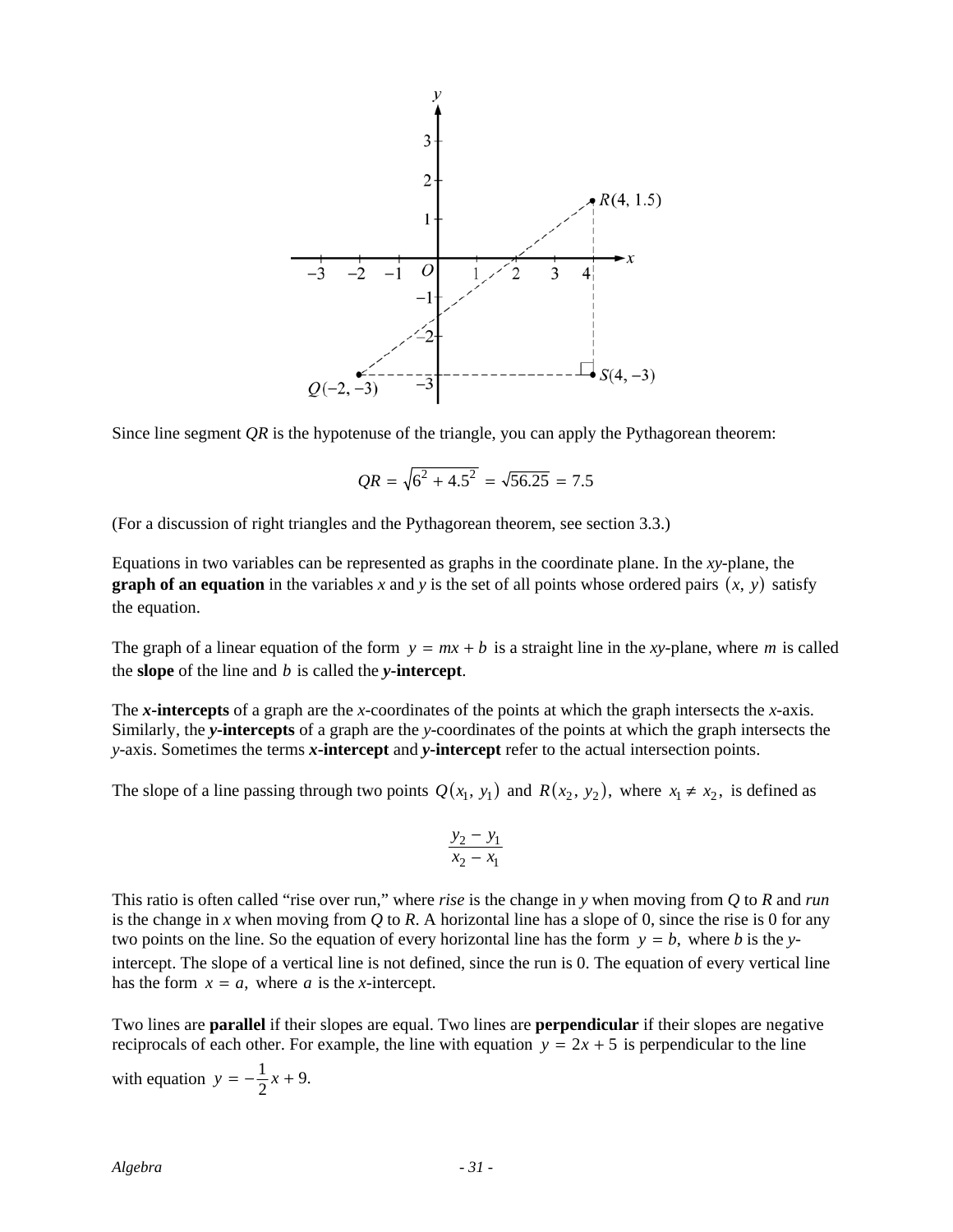*Example 2.8.1*: In the *xy*-plane above, the slope of the line passing through the points  $Q(-2, -3)$  and *R*(4, 1.5) is

$$
\frac{1.5 - (-3)}{4 - (-2)} = \frac{4.5}{6} = 0.75
$$

Line QR appears to intersect the *y*-axis close to the point  $(0, -1.5)$ , so the *y*-intercept of the line must be close to  $-1.5$ . To get the exact value of the *y*-intercept, substitute the coordinates of any point on the line, say  $Q(-2, -3)$ , into the equation  $y = 0.75x + b$ , and solve it for *b* as follows.

$$
y = 0.75x + b
$$
  
-3 = (0.75)(-2) + b  

$$
b = -3 + (0.75)(2)
$$
  

$$
b = -1.5
$$

Therefore, the equation of line *QR* is  $y = 0.75x - 1.5$ .

You can see from the graph that the *x*-intercept of line  $QR$  is 2, since  $QR$  passes through the point  $(2, 0)$ . More generally, you can find the *x*-intercept by setting  $y = 0$  in an equation of the line and solving it for *x* as follows.

$$
0 = 0.75x - 1.5
$$
  

$$
1.5 = 0.75x
$$
  

$$
x = \frac{1.5}{0.75} = 2
$$

Graphs of linear equations can be used to illustrate solutions of systems of linear equations and inequalities.

*Example 2.8.2*: Consider the system of linear equations in two variables in section 2.3:

$$
4x + 3y = 13
$$

$$
x + 2y = 2
$$

Solving each equation for *y* in terms of *x* yields

$$
y = -\frac{4}{3}x + \frac{13}{3}
$$

$$
y = -\frac{1}{2}x + 1
$$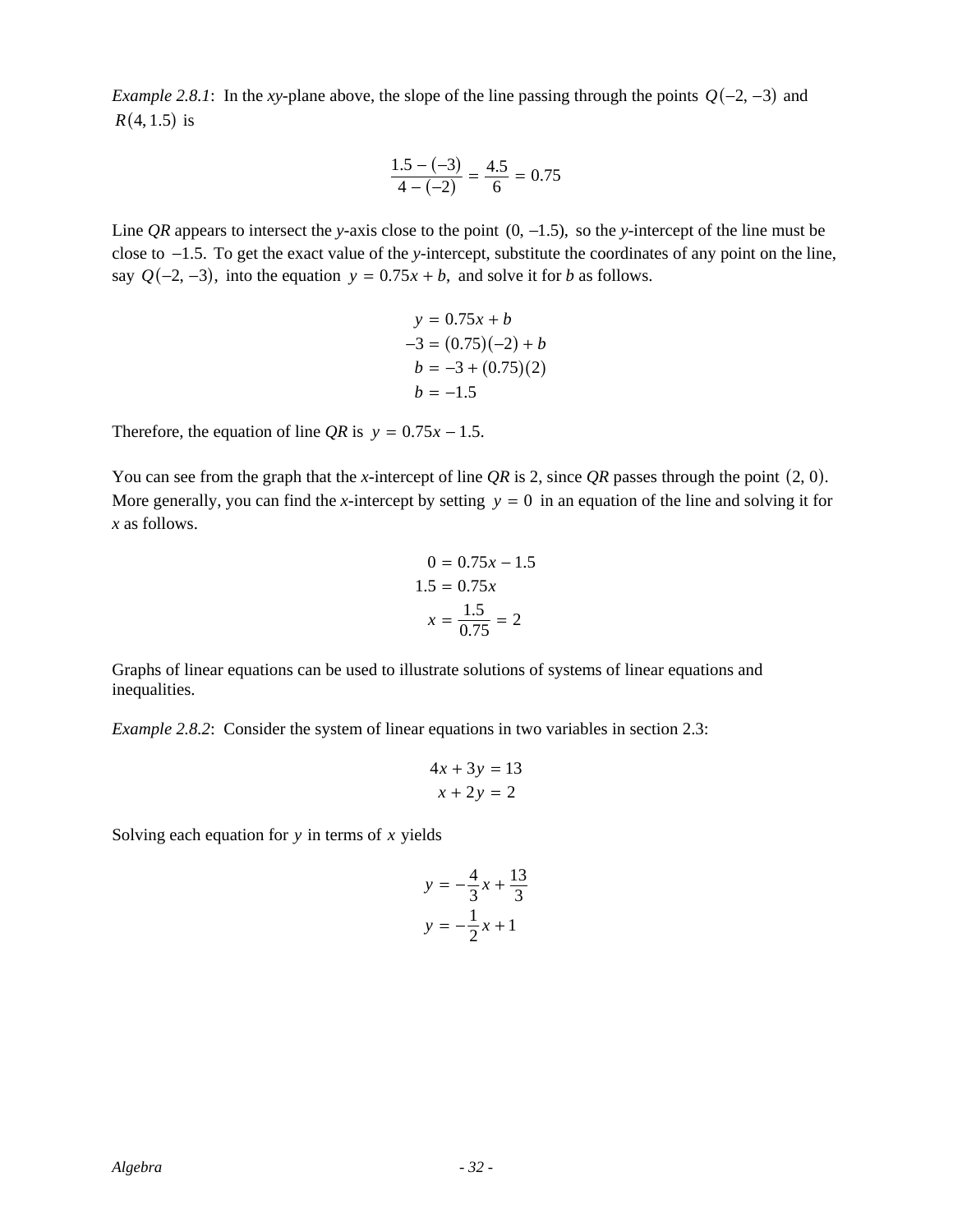The graphs of the two equations are below, and the solution of the system of equations is the point at which the two graphs intersect, which is  $(4, -1)$ .



*Example 2.8.3*: Consider the following system of linear inequalities.

$$
x - 3y \ge -6
$$
  

$$
2x + y \ge -1
$$

Solving each inequality for *y* in terms of *x* yields

$$
y \le \frac{1}{3}x + 2
$$
  

$$
y \ge -2x - 1
$$

Each point  $(x, y)$  that satisfies the first inequality  $y \le \frac{1}{3}x + 2$  is either on the line  $y = \frac{1}{3}x + 2$  or *below* the line because the *y*-coordinate is either equal to or *less than*  $\frac{1}{3}x + 2$ . Therefore, the graph of  $y \le \frac{1}{3}x + 2$  consists of the line  $y = \frac{1}{3}x + 2$  and the entire region below it. Similarly, the graph of  $y \ge -2x - 1$  consists of the line  $y = -2x - 1$  and the entire region *above* it. Thus, the solution set of the system of inequalities consists of all of the points that lie in the shaded region shown in the figure below,

which is the intersection of the two regions described.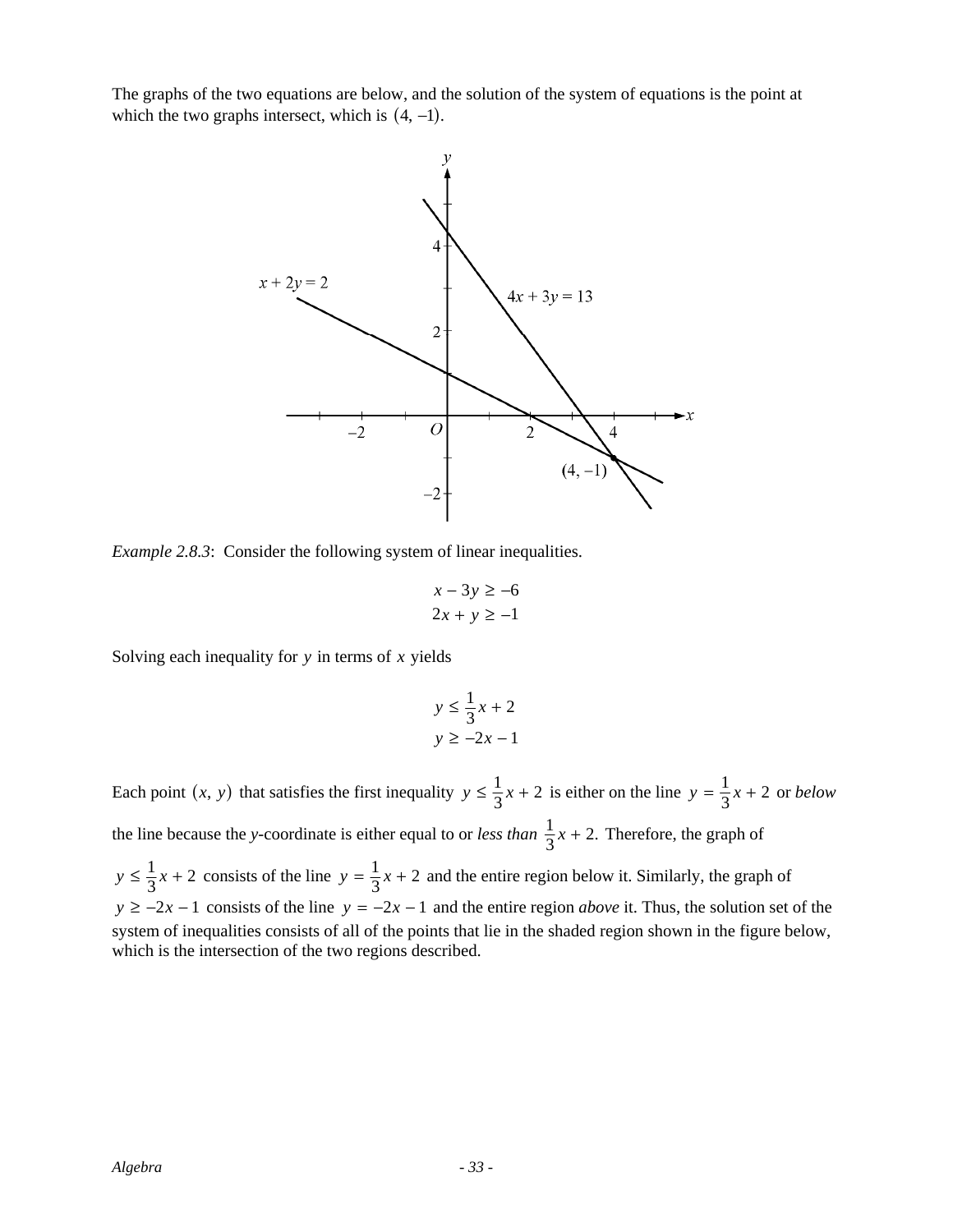

Symmetry with respect to the *x*-axis, the *y*-axis, and the origin is mentioned above. Another important symmetry is symmetry with respect to the line with equation  $y = x$ . The line  $y = x$  passes through the origin, has a slope of 1, and makes a 45-degree angle with each axis. For any point with coordinates  $(a, b)$ , the point with interchanged coordinates  $(b, a)$  is the reflection of  $(a, b)$  about the line  $y = x$ ;  $y = x$ . that is,  $(a, b)$  and  $(b, a)$  are symmetric about the line  $y = x$ . It follows that interchanging x and y in the equation of any graph yields another graph that is the reflection of the original graph about the line

*Example 2.8.4*: Consider the line whose equation is  $y = 2x + 5$ . Interchanging x and y in the equation yields  $x = 2y + 5$ . Solving this equation for *y* yields  $y = \frac{1}{2}x - \frac{5}{2}$ . The line  $y = 2x + 5$  and its

reflection  $y = \frac{1}{2}x - \frac{5}{2}$  are graphed below.

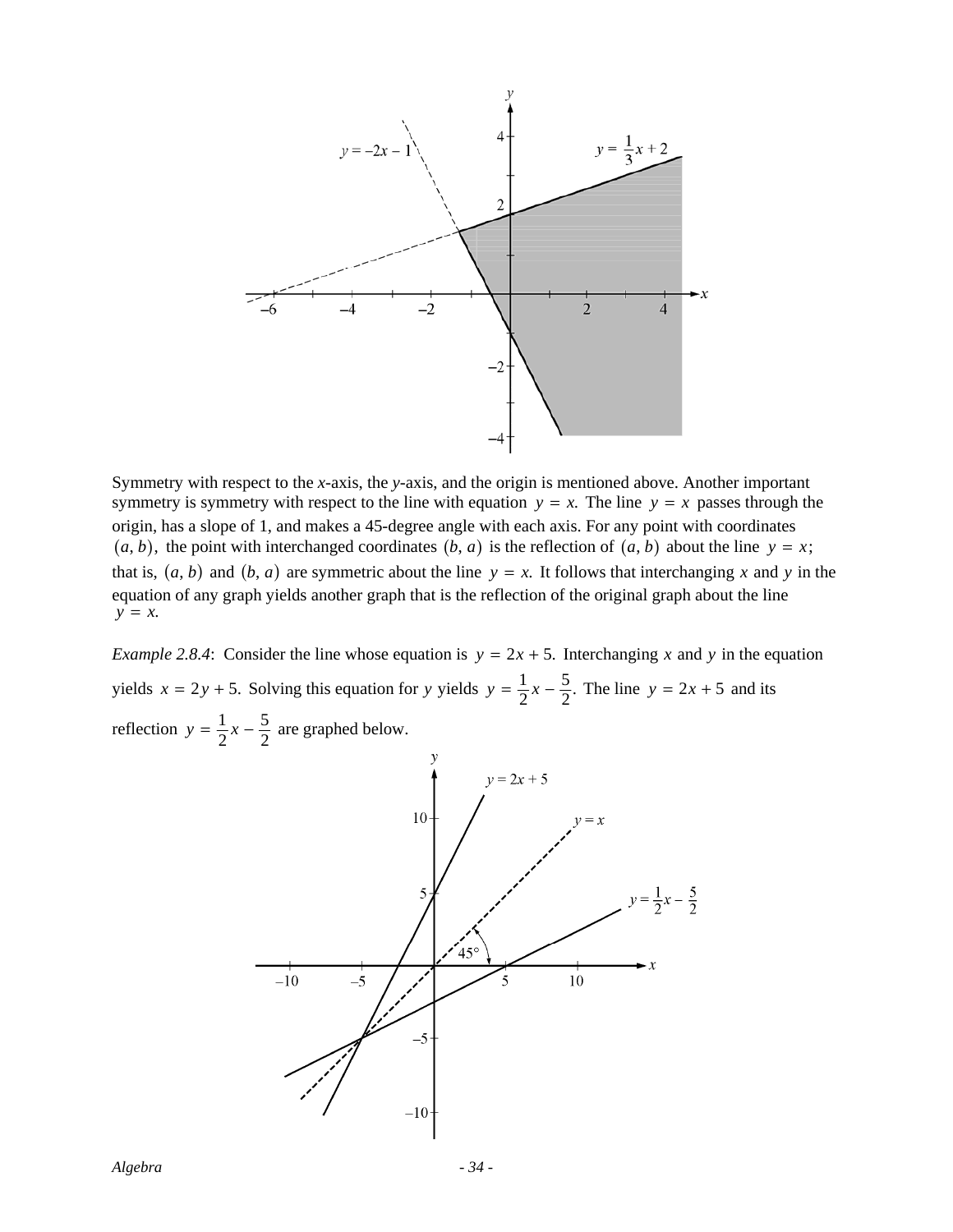The line  $y = x$  is a **line of symmetry** for the graphs of  $y = 2x + 5$  and  $y = \frac{1}{2}x - \frac{5}{2}$ .

The graph of a quadratic equation of the form  $y = ax^2 + bx + c$ , where a, b, and c are constants and  $a \neq 0$ , is a **parabola**. The *x*-intercepts of the parabola are the solutions of the equation  $ax^2 + bx + c = 0$ . If *a* is positive, the parabola opens upward and the **vertex** is its lowest point. If *a* is negative, the parabola opens downward and the vertex is the highest point. Every parabola is symmetri c with itself about the vertical line that passes through its vertex. In particular, the two *x*-intercepts are equidistant from this line of s ymmetry.

*Example 2.8.5*: The equation  $y = x^2 - 2x - 3$  has the following graph.



The graph indicates that the *x*-intercepts of the parabola are  $-1$  and 3. The values of the *x*-intercepts can be confirmed by solving the quadratic equation  $x^2 - 2x - 3 = 0$  to get  $x = -1$  and  $x = 3$ . The point  $(1, -4)$  is the vertex of the parabola, and the line  $x = 1$  is its line of symmetry. The *y*-intercept is the *y*coordinate of the point on the parabola at which  $x = 0$ , which is  $y = 0^2 - 2(0) - 3 = -3$ .

The graph of an equation of the form  $(x - a)^2 + (y - b)^2 = r^2$  is a **circle** with its center at the point  $(a, b)$  and with radius *r*.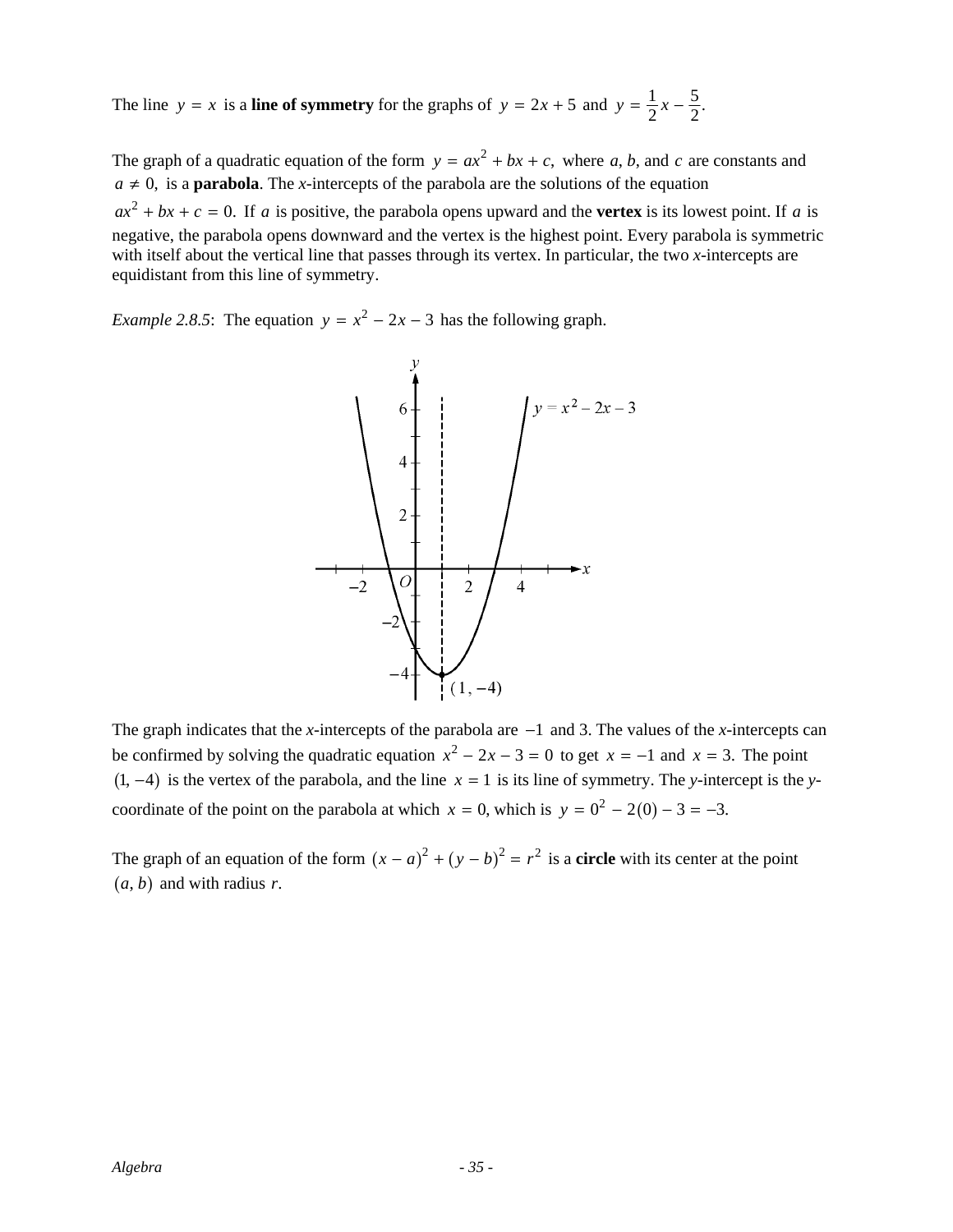*Example 2.8.6*: The graph of  $x^2 + y^2 = 100$  is a circle with its center at the origin and with radius 10, as shown in the figure below. The smaller circle has center  $(6, -5)$  and radius 3, so its equation is  $(x-6)^2 + (y+5)^2 = 9.$ 



#### **2.9 Graphs of Functions**

The coordinate plane can be used for graphing functions. To graph a function in the *xy*-plane, you represent each input *x* and its corresponding output  $f(x)$  as a point  $(x, y)$ , where  $y = f(x)$ . In other words, you use the *x*-axis for the input and the *y*-axis for the output.

Below are several examples of graphs of elementary functions.

*Example 2.9.1*: Consider the linear function defined by  $f(x) = -\frac{1}{2}x + 1$ . Its graph in the *xy*-plane is the line with the linear equation  $y = -\frac{1}{2}x + 1$ , as shown in the figure below.

*Example 2.9.2*: Consider the quadratic function defined by  $g(x) = x^2$ . The graph of *g* is the parabola with the quadratic equation  $y = x^2$ , as shown in the figure below.

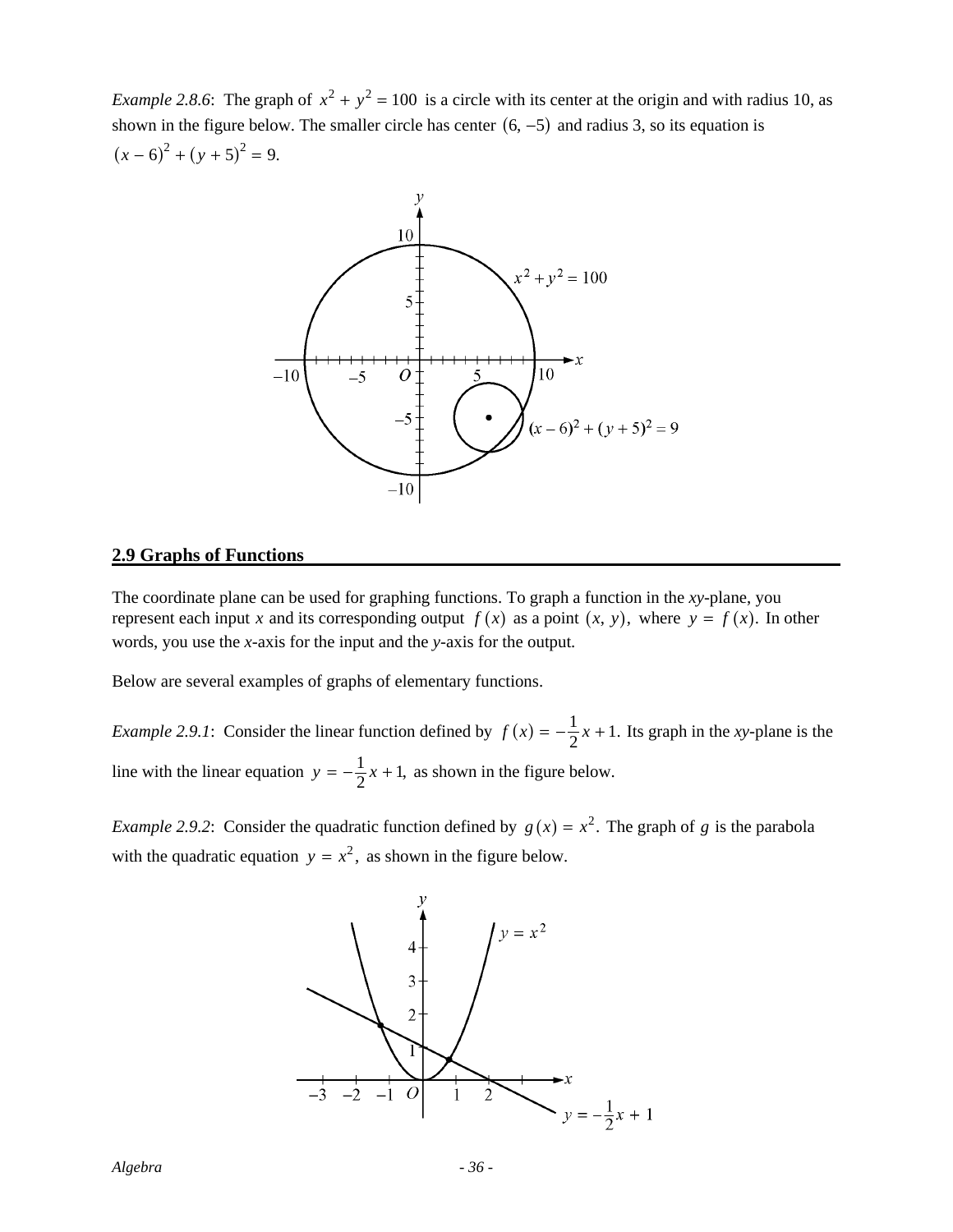Note that the graphs of *f* and *g* from the two examples above intersect at two points. These are the points at which  $g(x) = f(x)$ . We can find these points algebraically by setting

$$
g(x) = f(x)
$$

$$
x2 = -\frac{1}{2}x + 1
$$

and solving for *x*, using the quadratic formula, as follows.

$$
x^{2} = -\frac{1}{2}x + 1
$$
  

$$
x^{2} + \frac{1}{2}x - 1 = 0
$$
  

$$
2x^{2} + x - 2 = 0
$$

We get  $x = \frac{-1 \pm \sqrt{1 + 16}}{4}$ , which represent the *x*-coordinates of the two solutions

$$
x = \frac{-1 + \sqrt{17}}{4} \approx 0.78
$$
 and  $x = \frac{-1 - \sqrt{17}}{4} \approx -1.28$ 

With these input values, the corresponding *y*-coordinates can be found using either *f* or *g*:

$$
g\left(\frac{-1+\sqrt{17}}{4}\right) = \left(\frac{-1+\sqrt{17}}{4}\right)^2 \approx 0.61 \quad \text{and} \quad g\left(\frac{-1-\sqrt{17}}{4}\right) = \left(\frac{-1-\sqrt{17}}{4}\right)^2 \approx 1.64
$$

Thus, the two intersection points can be approximated by  $(0.78, 0.61)$  and  $(-1.28, 1.64)$ .

*Example 2.9.3*: Consider the absolute value function defined by  $h(x) = |x|$ . By using the definition of absolute value (see section 1.5), *h* can be expressed as a **piecewise-defined** function:

$$
h(x) = \begin{cases} x, & x \ge 0 \\ -x, & x < 0 \end{cases}
$$

The graph of this function is V-shaped and consists of two linear pieces,  $y = x$  and  $y = -x$ , joined at the origin, as shown in the figure below.

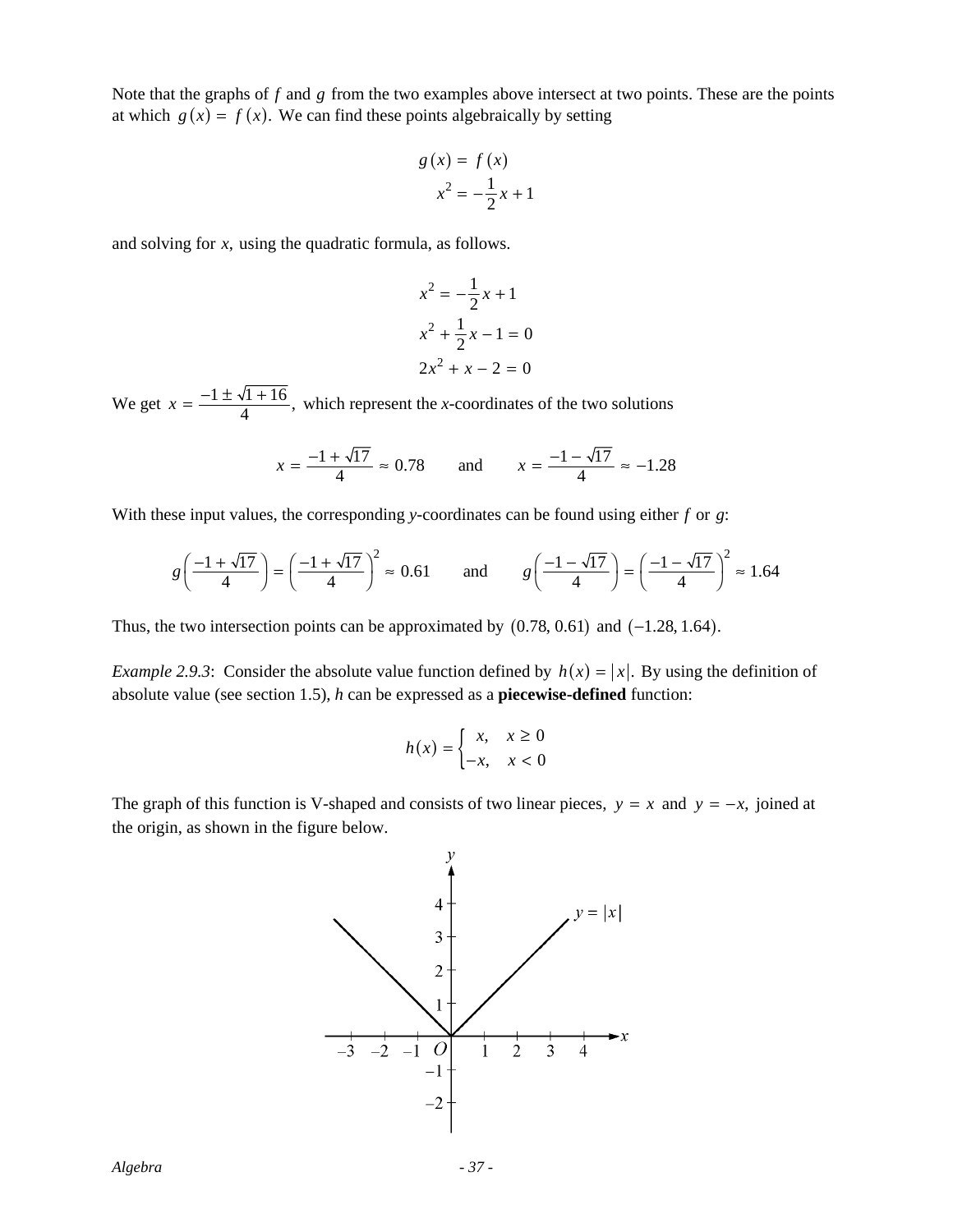*Example 2.9.4:* Consider the positive square-root function defined by  $j(x) = \sqrt{x}$  for  $x \ge 0$ , whose graph is half of a parabola lying on its side. Also consider the negative square-root function defined by  $k(x) = -\sqrt{x}$  for  $x \ge 0$ , whose graph is the other half of the parabola lying on its side—the dashed curve below the *x*-axis. Both graphs are shown in the figure below, along with the parabola  $y = x^2$  (with its left half dashed).



The graphs of  $y = \sqrt{x}$  and  $y = -\sqrt{x}$  are halves of a parabola because they are reflections of the right and left halves, respectively, of the parabola  $y = x^2$  about the line  $y = x$ . This follows from squaring both sides of the two square root equations to get  $y^2 = x$  and then interchanging *x* and *y* to get  $y = x^2$ .

Also note that  $y = -\sqrt{x}$  is the reflection of  $y = \sqrt{x}$  about the *x*-axis. In general, for any function *h*, the graph of  $y = -h(x)$  is the **reflection** of the graph of  $y = h(x)$  about the *x*-axis.

*Example 2.9.5*: Consider the functions defined by  $f(x) = |x| + 2$  and  $g(x) = (x + 1)^2$ . These functions are related to the absolute value function  $|x|$  and the quadratic function  $x^2$ , respectively, in simple ways.

The graph of f is the graph of  $|x|$  shifted upward by 2 units, as shown in the figure below. Similarly, the graph of the function  $|x| - 5$  is the graph of  $|x|$  shifted downward by 5 units (not shown).

The graph of *g* is the graph of  $x^2$  shifted to the left by 1 unit, as shown in the figure below. Similarly, the graph of the function  $(x - 4)^2$  is the graph of  $x^2$  shifted to the right by 4 units (not shown). To doublecheck the direction of the shift, you can plot some corresponding values of the original function and the shifted function.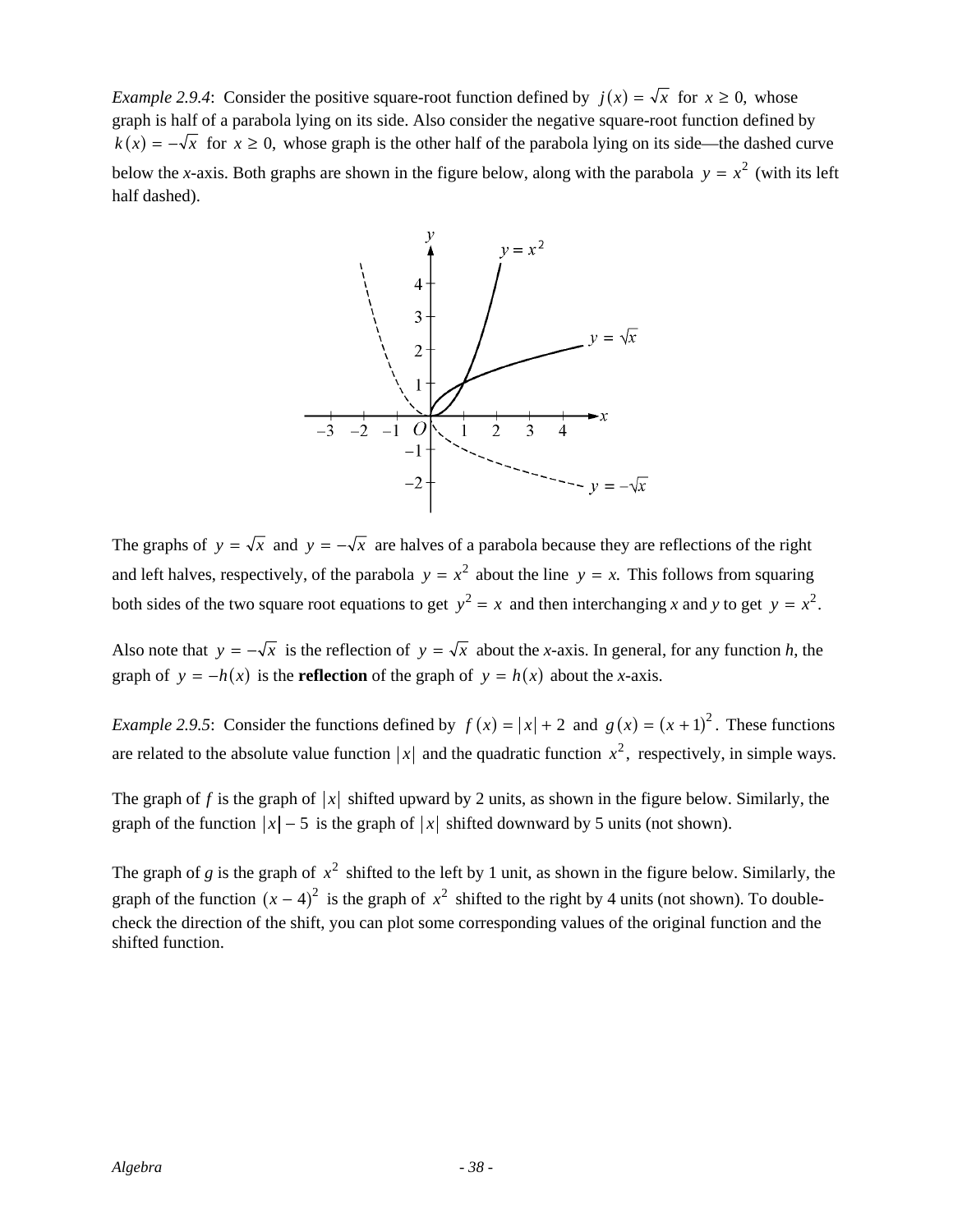

In general, for any function  $h(x)$  and any positive number *c*, the following are true.

- The graph of  $h(x) + c$  is the graph of  $h(x)$  **shifted upward** by *c* units.
- The graph of  $h(x) c$  is the graph of  $h(x)$  **shifted downward** by *c* units.
- The graph of  $h(x + c)$  is the graph of  $h(x)$  **shifted to the left** by *c* units.
- The graph of  $h(x c)$  is the graph of  $h(x)$  **shifted to the right** by *c* units.

*Example 2.9.6*: Consider the functions defined by  $f(x) = 2|x-1|$  and  $g(x)$ 2  $g(x) = -\frac{x^2}{4}$ . These functions are related to the absolute value function  $|x|$  and the quadratic function  $x^2$ , respectively, in more complicated ways than in the preceding example.

The graph of f is the graph of  $|x|$  shifted to the right by 1 unit and then stretched vertically away from the *x*-axis by a factor of 2, as shown in the figure below. Similarly, the graph of the function  $\frac{1}{2}|x-1|$  is the graph of  $|x|$  shifted to the right by 1 unit and then shrunk vertically toward the *x*-axis by a factor of  $\frac{1}{2}$ (not shown). The graph of *g* is the graph of  $x^2$  shrunk vertically by a factor of  $\frac{1}{4}$  and then reflected in the *x*-axis, as shown in the figure below.



In general, for any function  $h(x)$  and any positive number *c*, the following are true.

- The graph of  $ch(x)$  is the graph of  $h(x)$  **stretched vertically** by a factor of c if  $c > 1$ .
- The graph of  $ch(x)$  is the graph of  $h(x)$  **shrunk vertically** by a factor of *c* if  $0 < c < 1$ .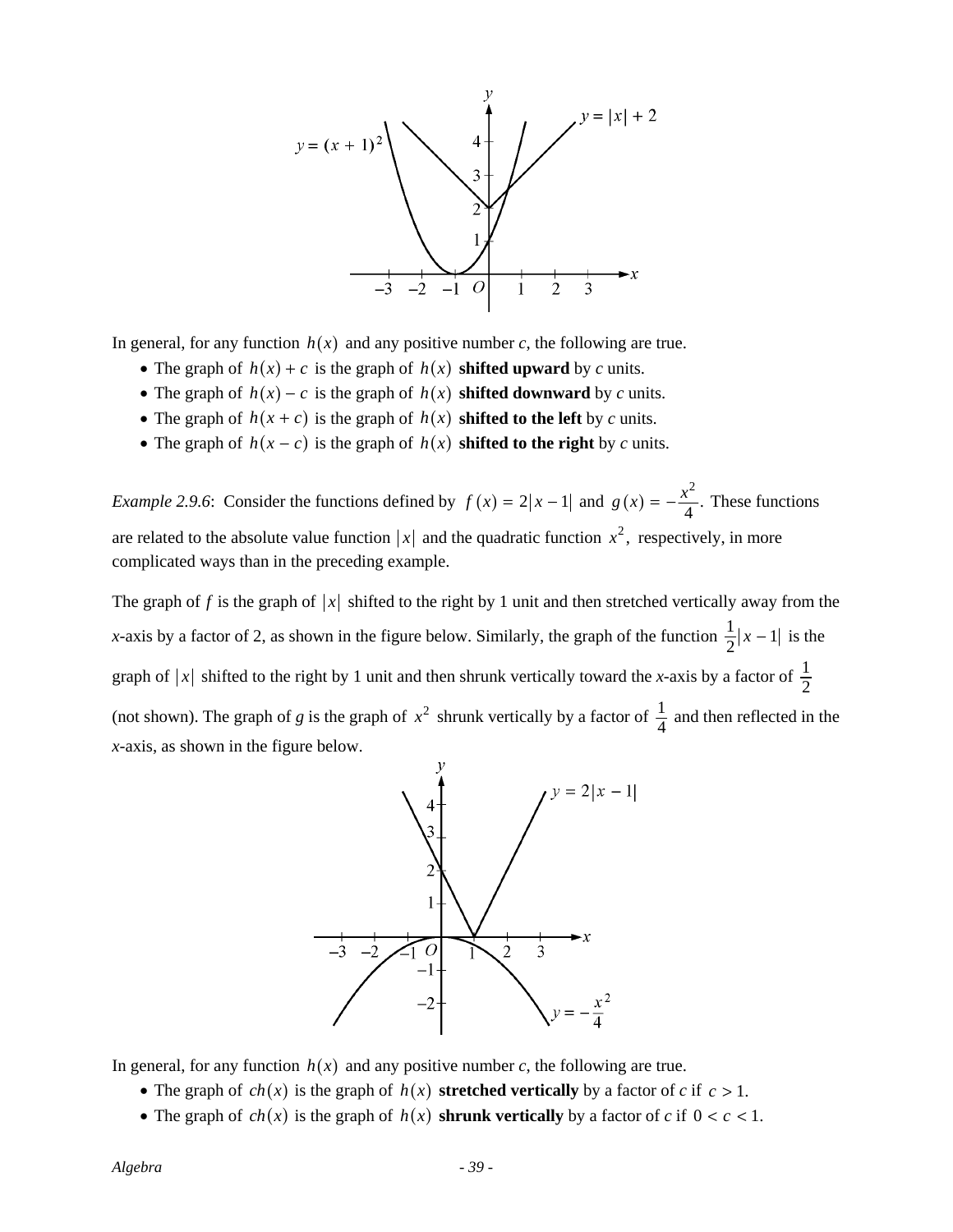#### **ALGEBRA EXERCISES**

- 1. Find an algebraic expression to represent each of the following.
	- (a) The square of *y* is subtracted from 5, and the result is multiplied by 37.
	- (b) Three times *x* is squared, and the result is divided by 7.
	- (c) The product of  $(x + 4)$  and *y* is added to 18.
- 2. Simplify each of the following algebraic expressions.
- (a)  $3x^2 6 + x + 11 x^2 + 5x$ (b)  $3(5x-1) - x + 4$ (c)  $\frac{x^2-16}{x-4}$ , *x*  $\frac{-16}{-4}$ , where  $x \neq 4$ (d)  $(2x+5)(3x-1)$

3. (a) What is the value of  $f(x) = 3x^2 - 7x + 23$  when  $x = -2$ ? (b) What is the value of  $h(x) = x^3 - 2x^2 + x - 2$  when  $x = 2$ ?

(c) What is the value of  $k(x) = \frac{5}{3}x - 7$  when  $x = 0$  ?

4. If the function *g* is defined for all nonzero numbers *y* by  $g(y) = \frac{y}{|y|}$ , find the value of each of the following.

- (a) *g* (2)
- (b)  $g(-2)$
- (c)  $g(2) g(-2)$
- 5. Use the rules of exponents to simplify the following.

(a) 
$$
(n^5)(n^{-3})
$$
  
\n(b)  $(s^7)(t^7)$   
\n(c)  $\frac{r^{12}}{r^4}$   
\n(d)  $(\frac{2a}{b})^5$   
\n(e)  $(w^5)^{-3}$   
\n(f)  $(5^0)(d^3)$   
\n(g)  $\frac{(x^{10})(y^{-1})}{(x^{-5})(y^5)}$   
\n(h)  $(\frac{3x}{y})^2 \div (\frac{1}{y})^5$ 

- 6. Solve each of the following equations for *x*.
	- (a)  $5x 7 = 28$
	- (b)  $12 5x = x + 30$
	- (c)  $5(x + 2) = 1 3x$
	- (d)  $(x+6)(2x-1) = 0$
- (e)  $x^2 + 5x 14 = 0$
- (f)  $x^2 x 1 = 0$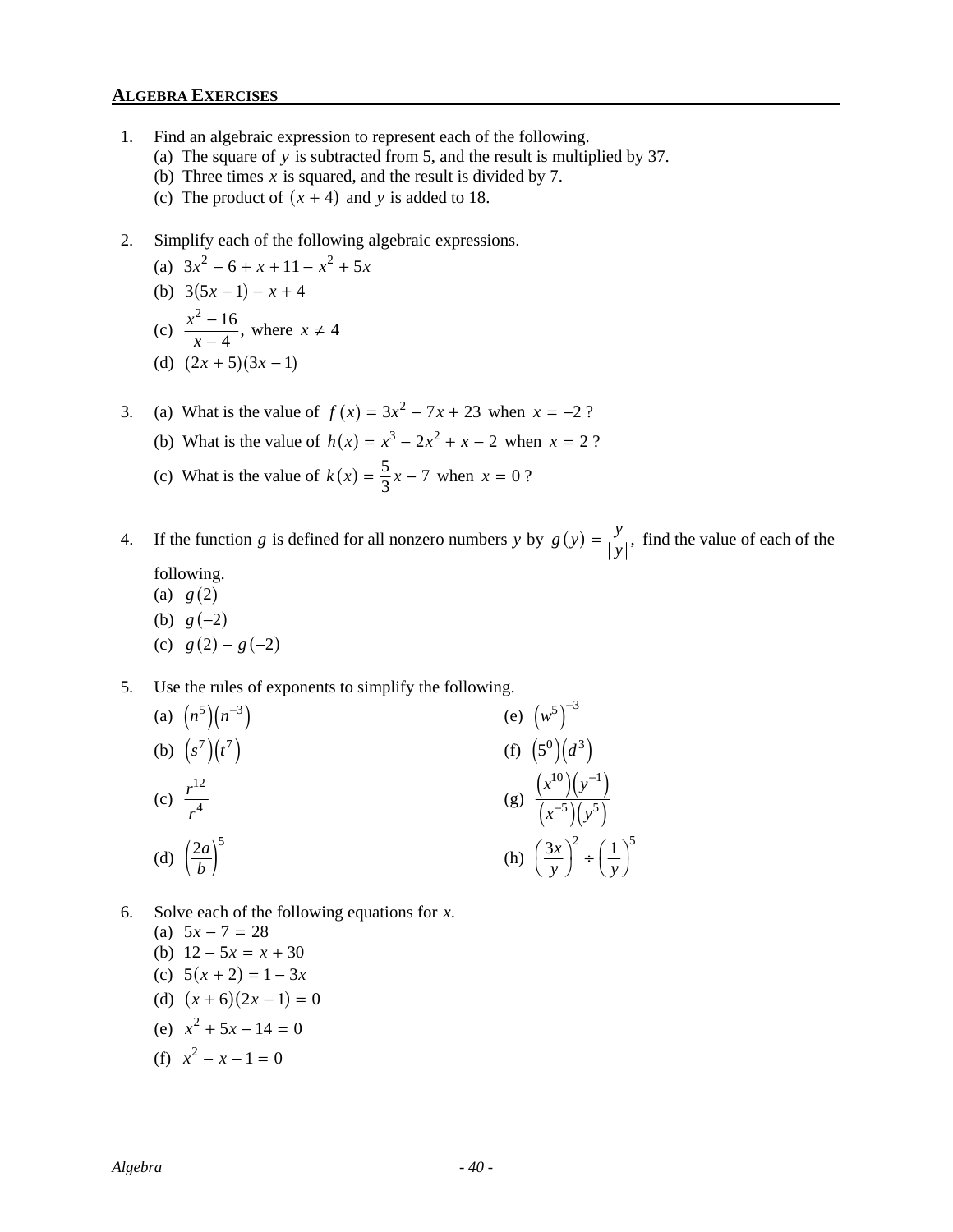- 7. Solve each of the following systems of equations for *x* and *y*.
- (a)  $x + y = 24$  (b)  $3x y = -5$  (c) 24 18  $x + y$  $x - y$  $+ y =$  $-y =$  $2y = 3$  $x - y$  $x + 2y$  $-y = + 2y =$  $15x - 18 - 2y = -3$  $10x + 7y + 20 = 4x + 2$  $x - 18 - 2y = -3x$  $x + 7y + 20 = 4x$  $-18 - 2y = -3x +$  $+7y+20=4x+$ *y*
- 8. Solve each of the following inequalities for *x*.
	- (a)  $-3x > 7 + x$
	- (b)  $25x + 16 \ge 10 x$
	- (c)  $16 + x > 8x 12$
- 9. For a given two-digit positive integer, the tens digit is 5 more than the units digit. The sum of the digits is 11. Find the integer.
- 10. If the ratio of  $2x$  to  $5y$  is 3 to 4, what is the ratio of *x* to *y* ?
- 11. Kathleen's weekly salary was increased by 8 percent to \$237.60. What was her weekly salary before the increase?
- 12. A theater sells children's tickets for half the adult ticket price. If 5 adult tickets and 8 children's tickets cost a total of \$27, what is the cost of an adult ticket?
- 13. Pat invested a total of \$3,000. Part of the money was invested in a money market account that paid 10 percent simple annual interest, and the remainder of the money was invested in a fund that paid 8 percent simple annual interest. If the interest earned at the end of the first year from these investments was \$256, how much did Pat invest at 10 percent and how much at 8 percent?
- 14. Two cars started from the same point and traveled on a straight course in opposite directions for exactly 2 hours, at which time they were 208 miles apart. If one car traveled, on average, 8 miles per hour faster than the other car, what was the average speed of each car for the 2-hour trip?
- 15. A group can charter a particular aircraft at a fixed total cost. If 36 people charter the aircraft rather than 40 people, then the cost per person is greater by \$12.
	- (a) What is the fixed total cost to charter the aircraft?
	- (b) What is the cost per person if 40 people charter the aircraft?
- 16. An antiques dealer bought *c* antique chairs for a total of *x* dollars. The dealer sold each chair for *y* dollars.
	- (a) Write an algebraic expression for the profit, *P*, earned from buying and selling the chairs.
	- (b) Write an algebraic expression for the profit per chair.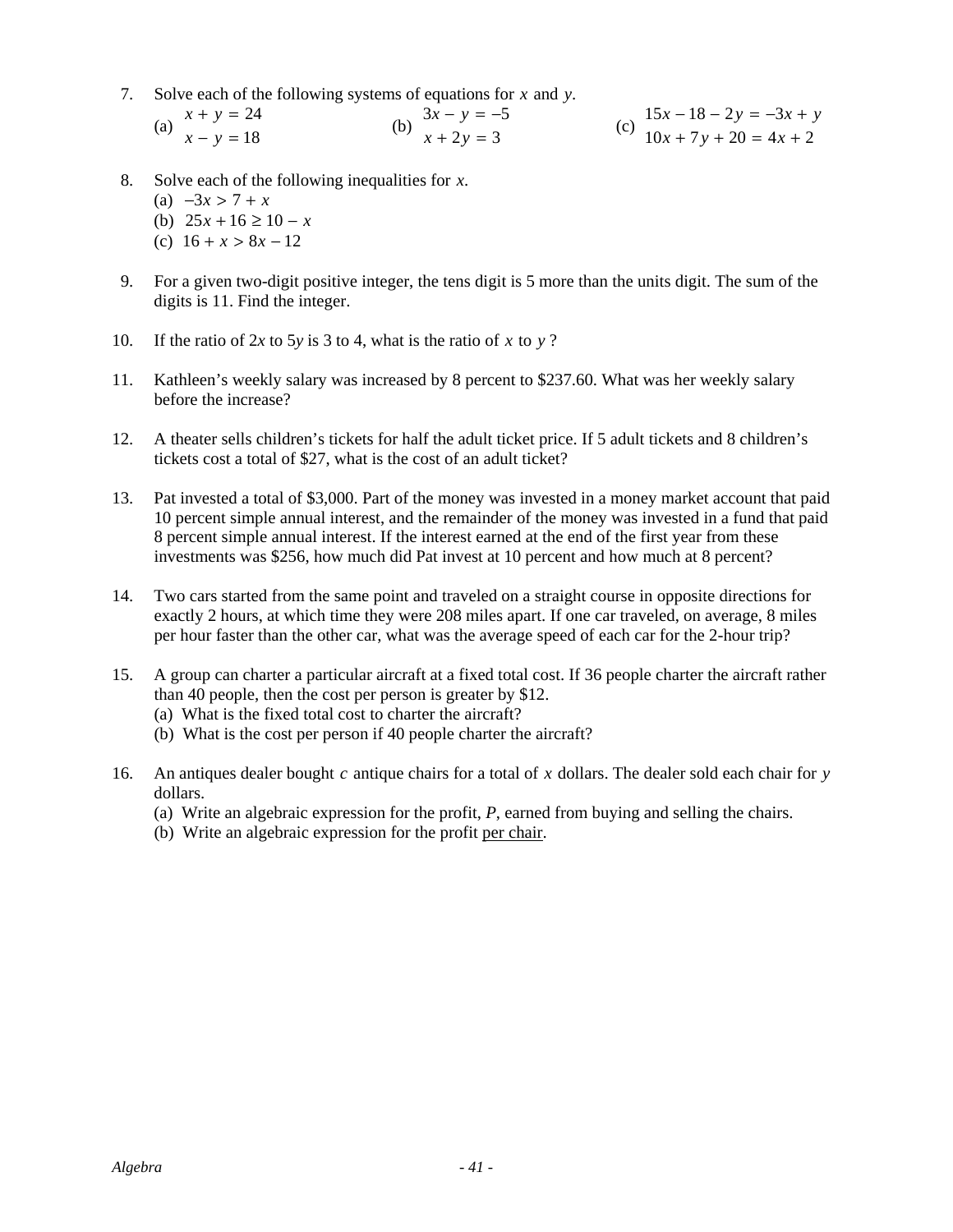- 17. In the coordinate system below, find the following.
	- (a) Coordinates of point *Q*
	- (b) Lengths of *PQ*, *QR*, and *PR*
- (c) Perimeter of  $\triangle PQR$
- (d) Area of  $\triangle PQR$ 
	- (e) Slope, *y*-intercept, and equation of the line passing through points *P* and *R*



- 18. In the *xy*-plane, find the following.
	- (a) Slope and *y*-intercept of the line with equation  $2y + x = 6$
	- (b) Equation of the line passing through the point (3, 2) with *y*-intercept 1
	- (c) The *y*-intercept of a line with slope 3 that passes through the point  $(-2, 1)$
	- (d) The *x*-intercepts of the graphs in (a), (b), and (c)
- 19. For the parabola  $y = x^2 4x 12$  in the *xy*-plane, find the following.
	- (a) The *x*-intercepts
	- (b) The *y*-intercept
	- (c) Coordinates of the vertex
- 20. For the circle  $(x 1)^2 + (y + 1)^2 = 20$  in the *xy*-plane, find the following.
	- (a) Coordinates of the center
	- (b) Radius
	- (c) Area
- 21. For each of the following functions, give the domain and a description of the graph  $y = f(x)$  in the *xy*-plane, including its shape, and the *x*- and *y*-intercepts.

$$
(a) \quad f(x) = -4
$$

- (b)  $f(x) = 100 900x$
- (c)  $f(x) = 5 (x + 20)^2$
- (d)  $f(x) = \sqrt{x+2}$
- (e)  $f(x) = x + |x|$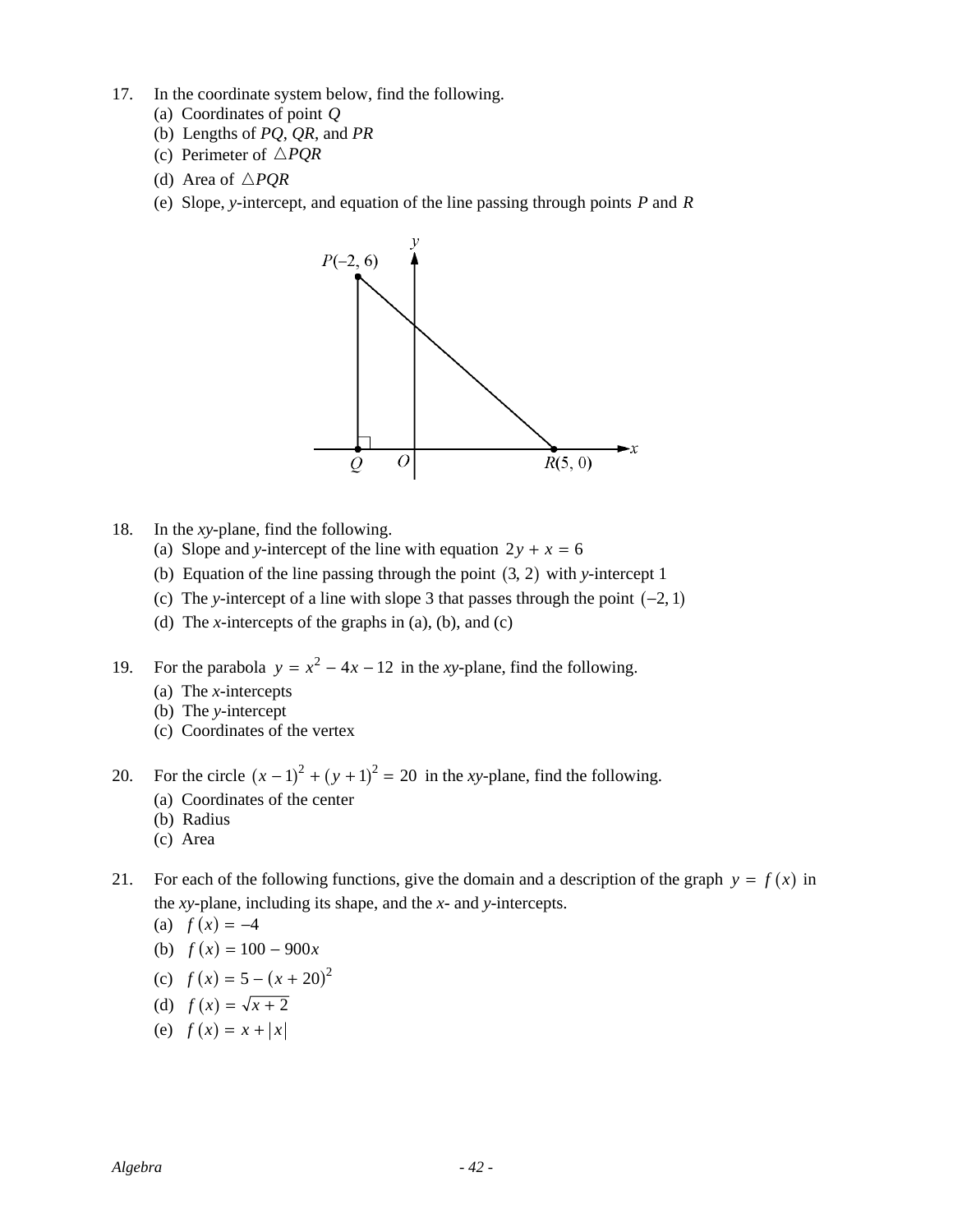|     | 1. (a) $37(5 - y^2)$ , or $185 - 37y^2$      |                |                                                   |                                                  |
|-----|----------------------------------------------|----------------|---------------------------------------------------|--------------------------------------------------|
|     | (b) $\frac{(3x)^2}{7}$ , or $\frac{9x^2}{7}$ |                |                                                   |                                                  |
|     | (c) $18 + (x + 4)(y)$ , or $18 + xy + 4y$    |                |                                                   |                                                  |
|     | 2. (a) $2x^2 + 6x + 5$                       |                |                                                   | (c) $x + 4$                                      |
|     | (b) $14x + 1$                                |                |                                                   | (d) $6x^2 + 13x - 5$                             |
|     | 3. (a) 49                                    |                | (b) 0 (c) $-7$                                    |                                                  |
| 4.  | $(a)$ 1                                      | (b) $-1$ (c) 2 |                                                   |                                                  |
|     | 5. (a) $n^2$                                 |                |                                                   | (e) $\frac{1}{w^{15}}$                           |
|     | (b) $(st)^7$                                 |                |                                                   | (f) $d^3$                                        |
|     | (c) $r^8$                                    |                |                                                   | (g) $\frac{x^{15}}{y^6}$                         |
|     | (d) $\frac{32a^5}{b^5}$                      |                |                                                   | (h) $9x^2y^3$                                    |
|     | 6. (a) 7                                     |                |                                                   | (d) -6, $\frac{1}{2}$                            |
|     | (b) $-3$                                     |                |                                                   | (e) $-7, 2$                                      |
|     | (c) $-\frac{9}{8}$                           |                |                                                   | (f) $\frac{1+\sqrt{5}}{2}, \frac{1-\sqrt{5}}{2}$ |
| 7.  | (a) $x = 21$<br>$y = 3$                      |                | (b) $\begin{cases}\nx = -1 \\ y = 2\n\end{cases}$ | (c) $x = \frac{1}{2}$<br>$y = -3$                |
| 8.  | (a) $x < -\frac{7}{4}$                       |                |                                                   |                                                  |
|     | (b) $x \ge -\frac{3}{13}$                    |                |                                                   |                                                  |
|     | (c) $x < 4$                                  |                |                                                   |                                                  |
| 9.  | 83                                           |                |                                                   |                                                  |
| 10. | 15 to 8                                      |                |                                                   |                                                  |
| 11. | \$220                                        |                |                                                   |                                                  |
| 12. | \$3                                          |                |                                                   |                                                  |

13. \$800 at 10% and \$2,200 at 8%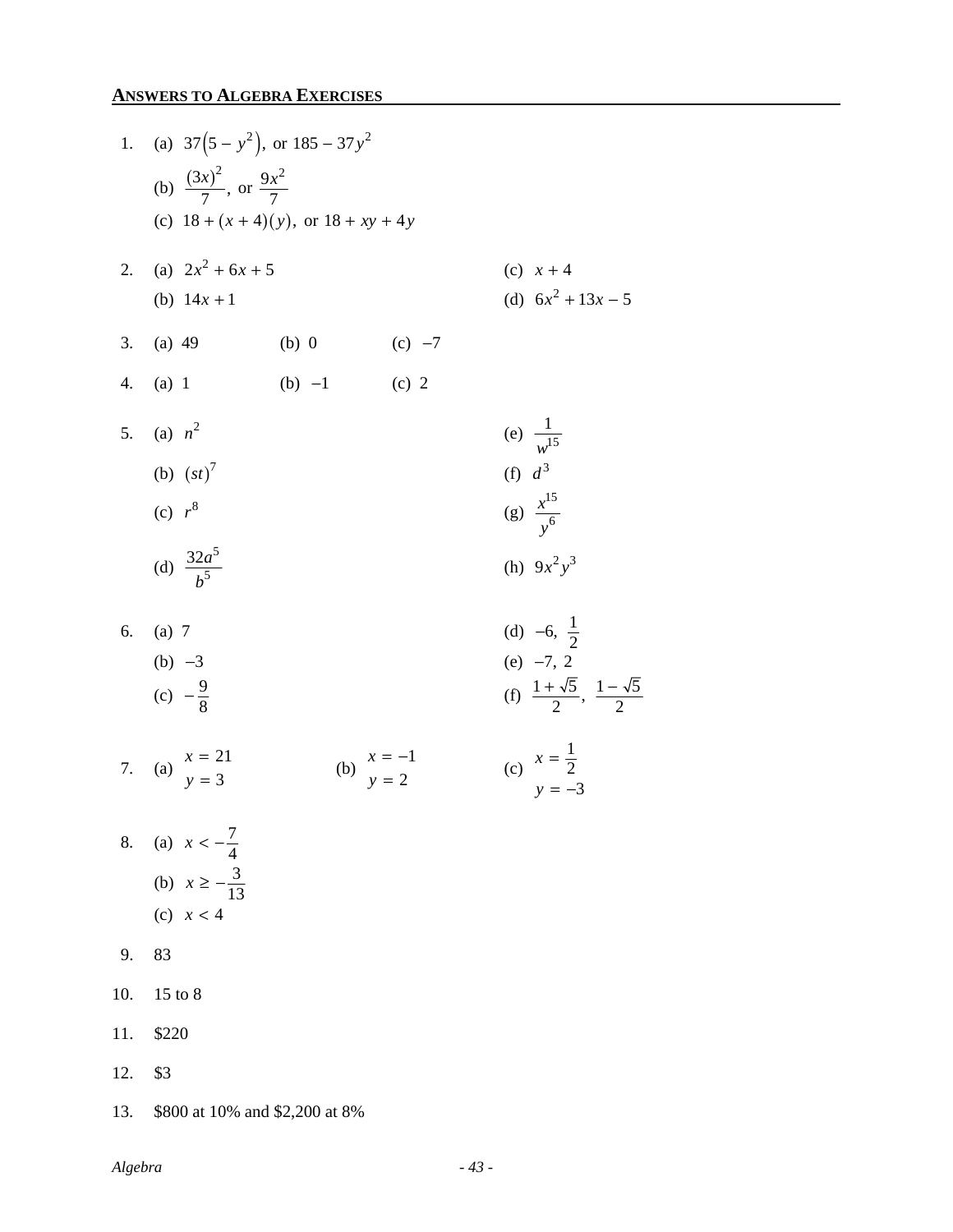14. 48 mph and 56 mph

15. (a) \$4,320 (b) \$108

- 16. (a)  $P = cy x$  (b) Profit per chair:  $\frac{P}{c} = \frac{cy x}{c} = y \frac{x}{c}$
- 17. (a)  $(-2, 0)$ (b)  $PQ = 6$ ,  $QR = 7$ ,  $PR = \sqrt{85}$ (c)  $13 + \sqrt{85}$  (d) 21 (e) Slope:  $-\frac{6}{7}$ ; *y*-intercept:  $\frac{30}{7}$ ; equation of line:  $y = -\frac{6}{7}x + \frac{30}{7}$ , or  $7y + 6x = 30$
- 18. (a) Slope:  $-\frac{1}{2}$ ; *y*-intercept: 3 (b)  $y = \frac{x}{3} + 1$  (c) 7 (d) 6, -3,  $-\frac{7}{3}$
- 19. (a)  $x = -2$  and  $x = 6$ 
	- (b)  $y = -12$
	- (c)  $(2, -16)$
- 20. (a)  $(1, -1)$ 
	- (b)  $\sqrt{20}$
	- (c)  $20\pi$
- 21. (a) Domain: the set of all real numbers. The graph is a horizontal line with *y*-intercept  $-4$  and no *x*-intercept.
- (b) Domain: the set of all real numbers. The graph is a line with slope  $-900$ , y-intercept 100, and *x*-intercept  $\frac{1}{9}$ .
	- (c) Domain: the set of all real numbers. The graph is a parabola opening downward with vertex at (-20, 5), line of symmetry  $x = -20$ , *y*-intercept -395, and *x*-intercepts  $-20 \pm \sqrt{5}$ .
- (d) Domain: the set of numbers greater than or equal to  $-2$ . The graph is half a parabola opening to the right with vertex at  $(-2, 0)$ , *x*-intercept  $-2$ , and *y*-intercept  $\sqrt{2}$ .
	- (e) Domain: the set of all real numbers. The graph is two half-lines joined at the origin: one halfline is the negative *x*-axis and the other is a line starting at the origin with slope 2. Every nonpositive number is an *x*-intercept, and the *y*-intercept is 0. The function is equal to the following piecewise-defined function

$$
f(x) = \begin{cases} 2x, & x \ge 0 \\ 0, & x < 0 \end{cases}
$$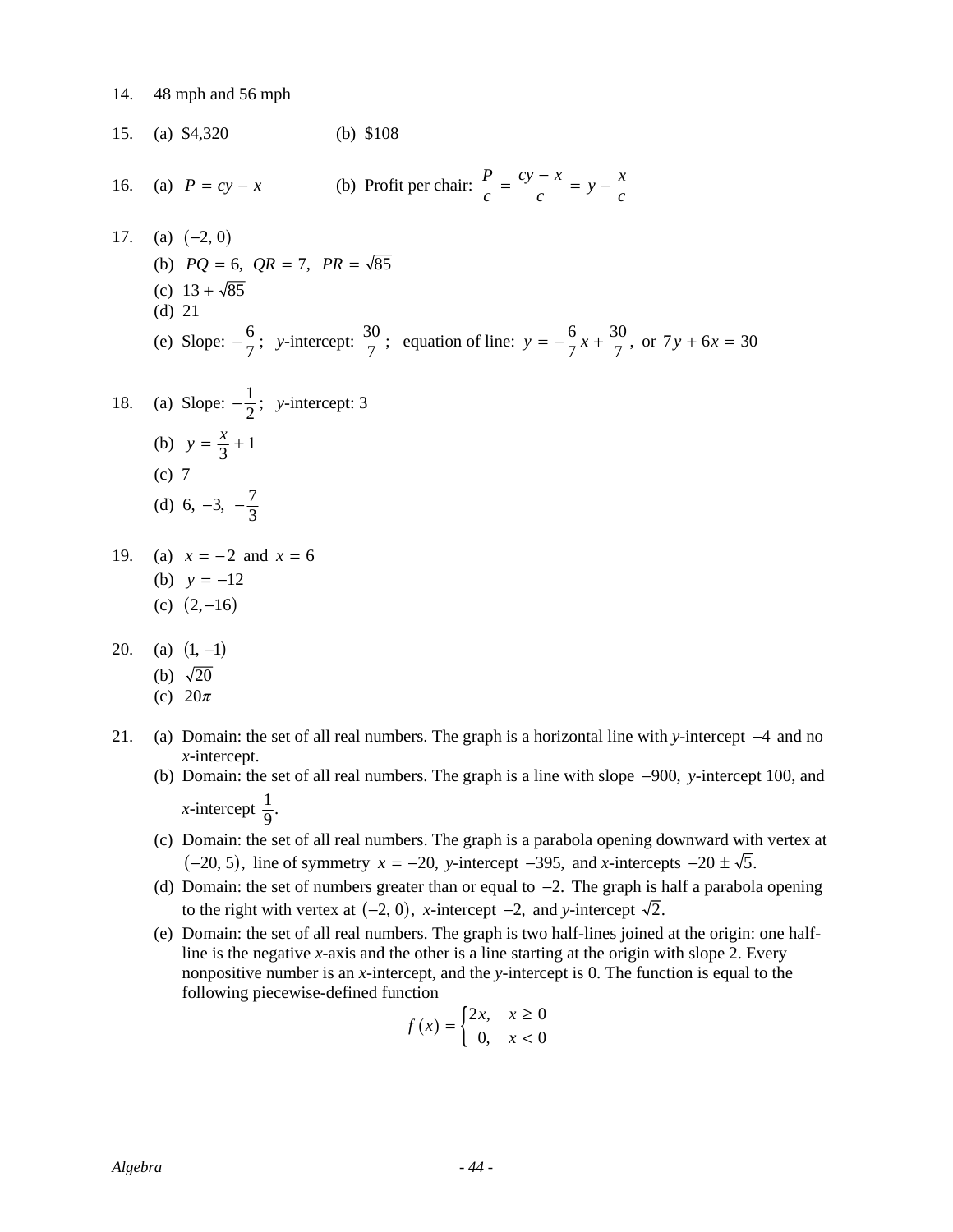## **GEOMETRY**

The review of geometry begins with lines and angles and progresses to other plane figures, such as polygons, triangles, quadrilaterals, and circles. The section ends with some basic three-dimensional figures. Coordinate geometry is covered in the Algebra section.

## **3.1 Lines and Angles**

Plane geometry is devoted primarily to the properties and relations of plane figures, such as angles, triangles, other polygons, and circles. The terms "point," "line," and "plane" are familiar intuitive concepts. A **point** has no size and is the simplest geometric figure. All geometric figures consist of points. A **line** is understood to be a straight line that extends in both directions without end. A **plane** can be thought of as a floor or a tabletop, except that a plane extends in all directions without end and has no thickness.

Given any two points on a line, a **line segment** is the part of the line that contains the two points and all the points between them. The two points are called **endpoints**. Line segments that have equal lengths are called **congruent line segments**. The point that divides a line segment into two congruent line segments is called the **midpoint** of the line segment.

In the figure below,  $A$ ,  $B$ ,  $C$ , and  $D$  are points on line  $\ell$ .



Line segment *AB* consists of points *A* and *B* and all the points on the line between *A* and *B*. Sometimes the notation *AB* denotes line segment *AB*, and sometimes it denotes the **length** of line segment *AB*. The meaning of the notation can be determined from the context. According to the figure above, the lengths of line segments *AB*, *BC*, and *CD* are 8, 6, and 6, respectively. Hence, line segments *BC* and *CD* are congruent. Since *C* is halfway between *B* and *D*, point *C* is the midpoint of line segment *BD*.

When two lines intersect at a point, they form four **angles**, as indicated below. Each angle has a **vertex** at point *P*, which is the point of intersection of the two lines.



In the figure, angles *APC* and *BPD* are called **opposite angles**, also known as **vertical angles**. Angles *APD* and *CPB* are also opposite angles. Opposite angles have equal measures, and angles that have equal measures are called **congruent angles**. Hence, opposite angles are congruent. The sum of the measures of the four angles is  $360^\circ$ .

Sometimes the angle symbol  $\angle$  is used instead of the word "angle." For example, angle *APC* can be written as  $\angle APC$ .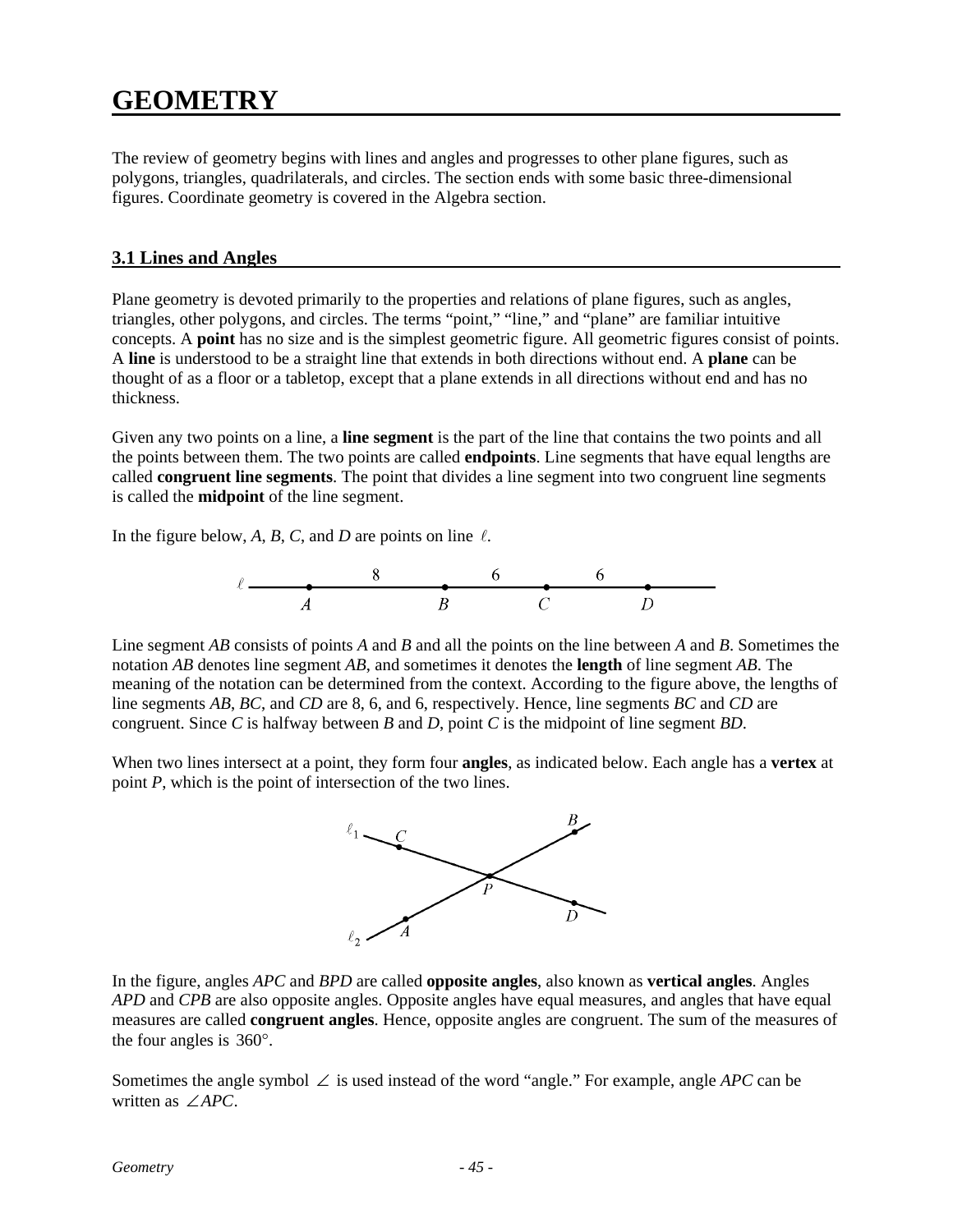Two lines that intersect to form four congruent angles are called **perpendicular lines**. Each of the four angles has a measure of 90°. An angle with a measure of 90° is called a **right angle**. The figure below shows two lines,  $\ell_1$  and  $\ell_2$ , that are perpendicular, denoted by  $\ell_1 \perp \ell_2$ .



A common way to indicate that an angle is a right angle is to draw a small square at the vertex of the angle, as shown below, where *PON* is a right angle.



An angle with measure less than 90° is called an **acute angle**, and an angle with measure between 90° and 180° is called an **obtuse angle**.

Two lines in the same plane that do not intersect are called **parallel lines**. The figure below shows two lines,  $\ell_1$  and  $\ell_2$ , that are parallel, denoted by  $\ell_1 || \ell_2$ . The two lines are intersected by a third line,  $\ell_3$ , forming eight angles. Note that four of the angles have the measure  $x^{\circ}$ , and the remaining four angles have the measure  $y^{\circ}$ , where  $x + y = 180$ .

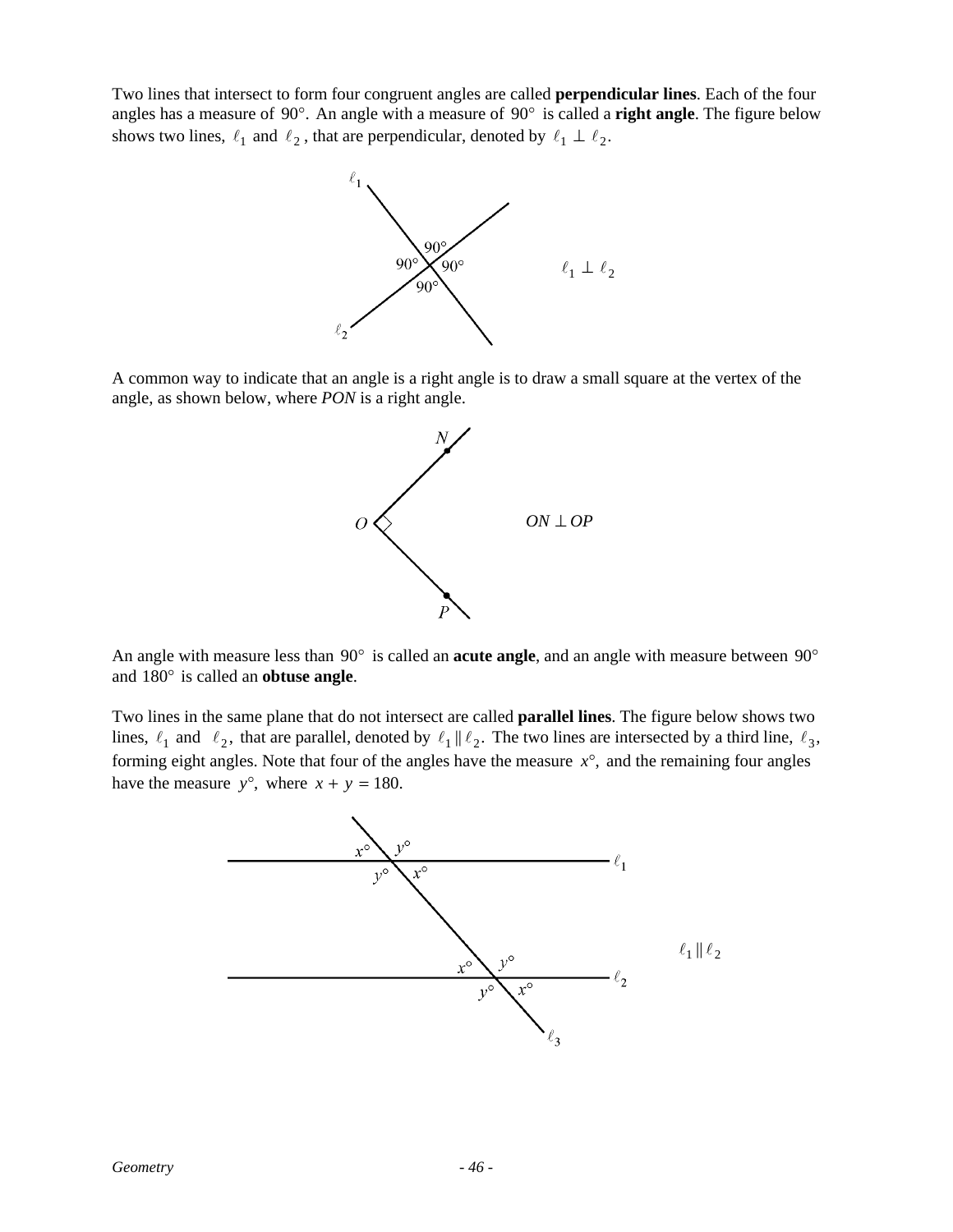## **3.2 Polygons**

A **polygon** is a closed figure formed by three or more line segments, called **sides**. Each side is joined to two other sides at its endpoints, and the endpoints are called **vertices**. In this discussion, the term "polygon" means "convex polygon," that is, a polygon in which the measure of each interior angle is less than 180∞. The figures below are examples of such polygons.



The simplest polygon is a **triangle**. Note that a **quadrilateral** can be divided into 2 triangles, and a **pentagon** can be divided into 3 triangles, as shown below.



If a polygon has *n* sides, it can be divided into  $n - 2$  triangles. Since the sum of the measures of the interior angles of a triangle is 180°, it follows that the sum of the measures of the interior angles of an *n*sided polygon is  $(n-2)(180^{\circ})$ . For example, the sum for a quadrilateral  $(n = 4)$  is  $(4 - 2)(180^\circ) = 360^\circ$ , and the sum for a **hexagon**  $(n = 6)$  is  $(6 - 2)(180^\circ) = 720^\circ$ .

A polygon in which all sides are congruent and all interior angles are congruent is called a **regular polygon**. For example, in a **regular octagon** (8 sides), the sum of the measures of the interior angles is

 $(8-2)(180^\circ) = 1,080^\circ$ . Therefore, the measure of each angle is  $\frac{1,080^\circ}{8} = 135^\circ$ .

The **perimeter** of a polygon is the sum of the lengths of its sides. The **area** of a polygon refers to the area of the region enclosed by the polygon.

In the next two sections, we will look at some basic properties of triangles and quadrilaterals.

#### **3.3 Triangles**

Every triangle has three sides and three interior angles. The measures of the interior angles add up to 180°. The length of each side must be less than the sum of the lengths of the other two sides. For example, the sides of a triangle could not have the lengths 4, 7, and 12 because 12 is greater than  $4 + 7$ .

The following are special triangles.

• A triangle with three congruent sides is called an **equilateral triangle**. The measures of the three interior angles of such a triangle are also equal, and each measure is 60∞ .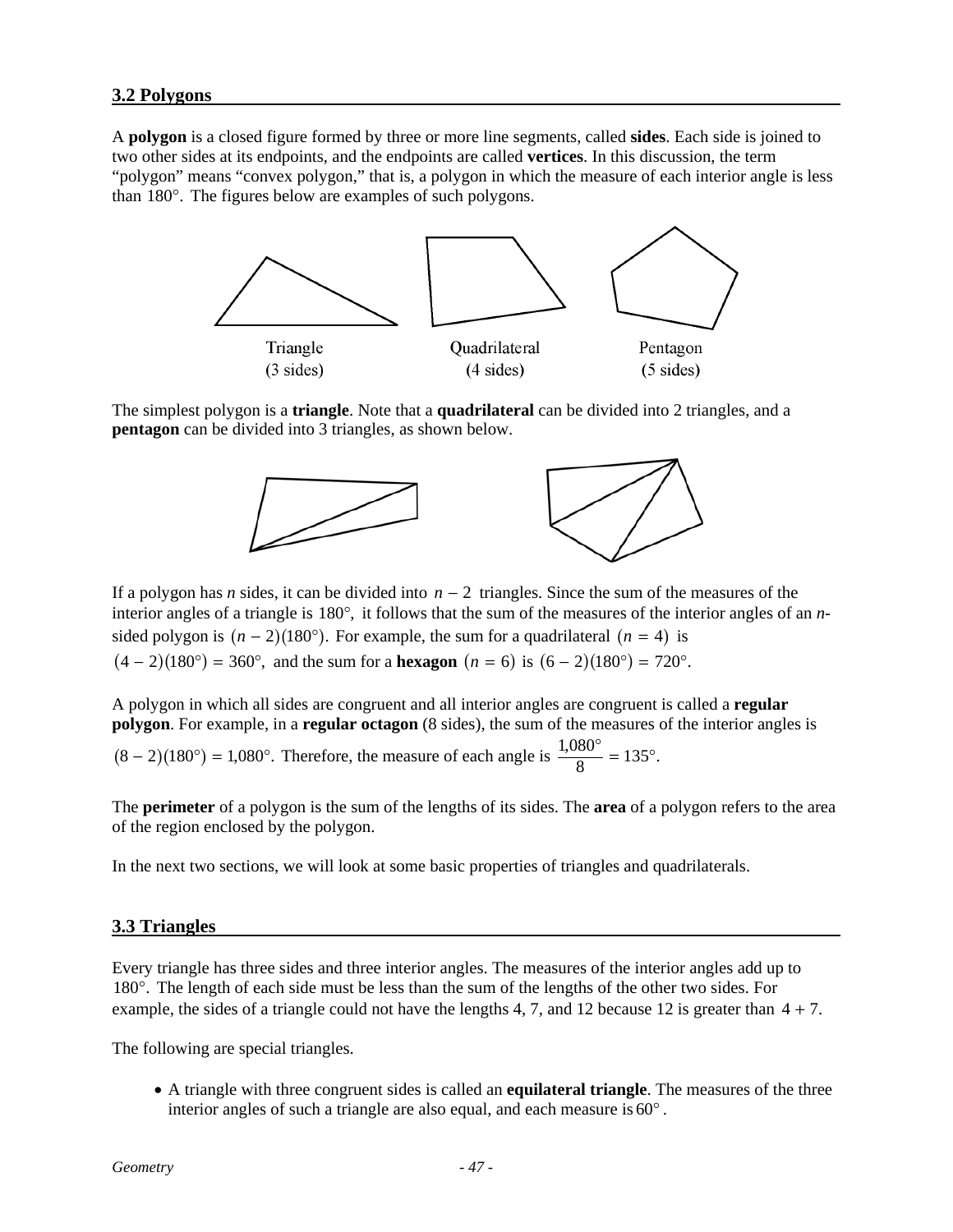• A triangle with at least two congruent sides is called an **isosceles triangle**. If a triangle has two congruent sides, then the angles opposite the two sides are congruent. The converse is also true. For example, in  $\triangle ABC$  below, since both  $\angle A$  and  $\angle C$  have measure 50°, it follows that  $AB = BC$ . Also, since  $50 + 50 + x = 180$ , the measure of  $\angle B$  is 80°.



• A triangle with an interior right angle is called a **right triangle**. The side opposite the right angle is called the **hypotenuse**; the other two sides are called **legs**.



In right triangle *DEF* above, *EF* is the hypotenuse and *DE* and *DF* are legs. The **Pythagorean theorem** states that in a right triangle, the square of the length of the hypotenuse is equal to the sum of the squares of the lengths of the legs. Thus, for triangle *DEF* above,

$$
(EF)^2 = (DE)^2 + (DF)^2
$$

This relationship can be used to find the length of one side of a right triangle if the lengths of the other two sides are known. For example, if one leg of a right triangle has length 5 and the hypotenuse has length 8, then the length of the other side can be determined as follows.



Since  $x^2 = 39$  and *x* must be positive, it follows that  $x = \sqrt{39}$ , or approximately 6.2.

The Pythagorean theorem can be used to determine the ratios of the lengths of the sides of two special right triangles. One special right triangle is an isosceles right triangle. Applying the Pythagorean theorem to such a triangle shows that the lengths of its sides are in the ratio 1 to 1 to  $\sqrt{2}$ , as indicated below.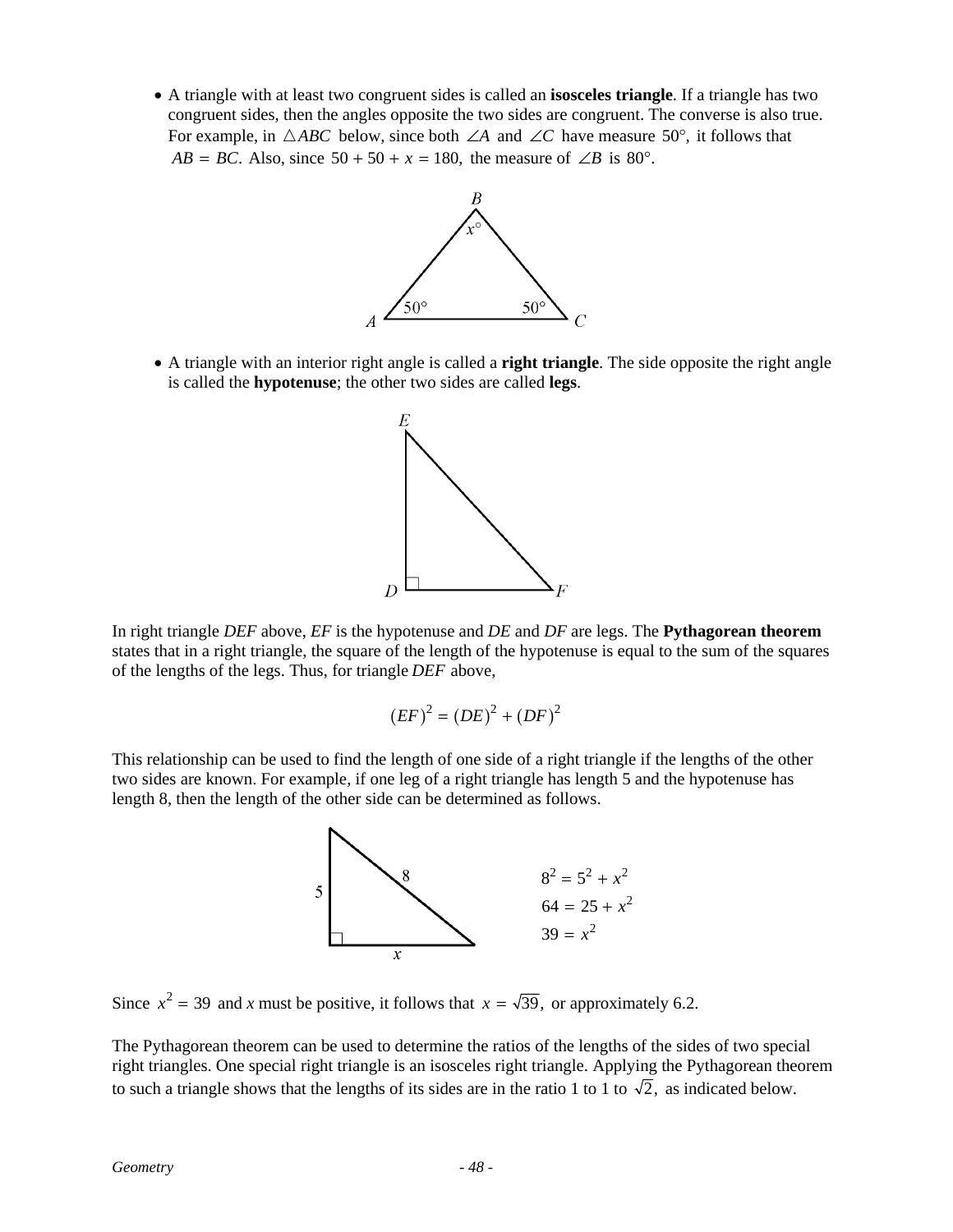

The other special right triangle is a  $30^{\circ}$  -  $60^{\circ}$  -  $90^{\circ}$  right triangle, which is half of an equilateral triangle, as indicated below.



Note that the length of the shortest side, *x*, is one-half the length of the longest side, 2*x*. By the Pythagorean theorem, the ratio of *x* to *y* is 1 to  $\sqrt{3}$  because

$$
x2 + y2 = (2x)2
$$
  

$$
x2 + y2 = 4x2
$$
  

$$
y2 = 4x2 - x2
$$
  

$$
y2 = 3x2
$$
  

$$
y = \sqrt{3}x
$$

Hence, the ratio of the lengths of the three sides of such a triangle is 1 to  $\sqrt{3}$  to 2.

The **area** *A* of a triangle equals one-half the product of the length of a base and the height corresponding to the base. In the figure below, the base is denoted by *b* and the corresponding height is denoted by *h*.



Any side of a triangle can be used as a base; the height that corresponds to the base is the perpendicular line segment from the opposite vertex to the base (or to an extension of the base). The examples below show three different configurations of a base and the corresponding height.



In all three triangles above, the area is  $\frac{(15)(6)}{2}$ , or 45.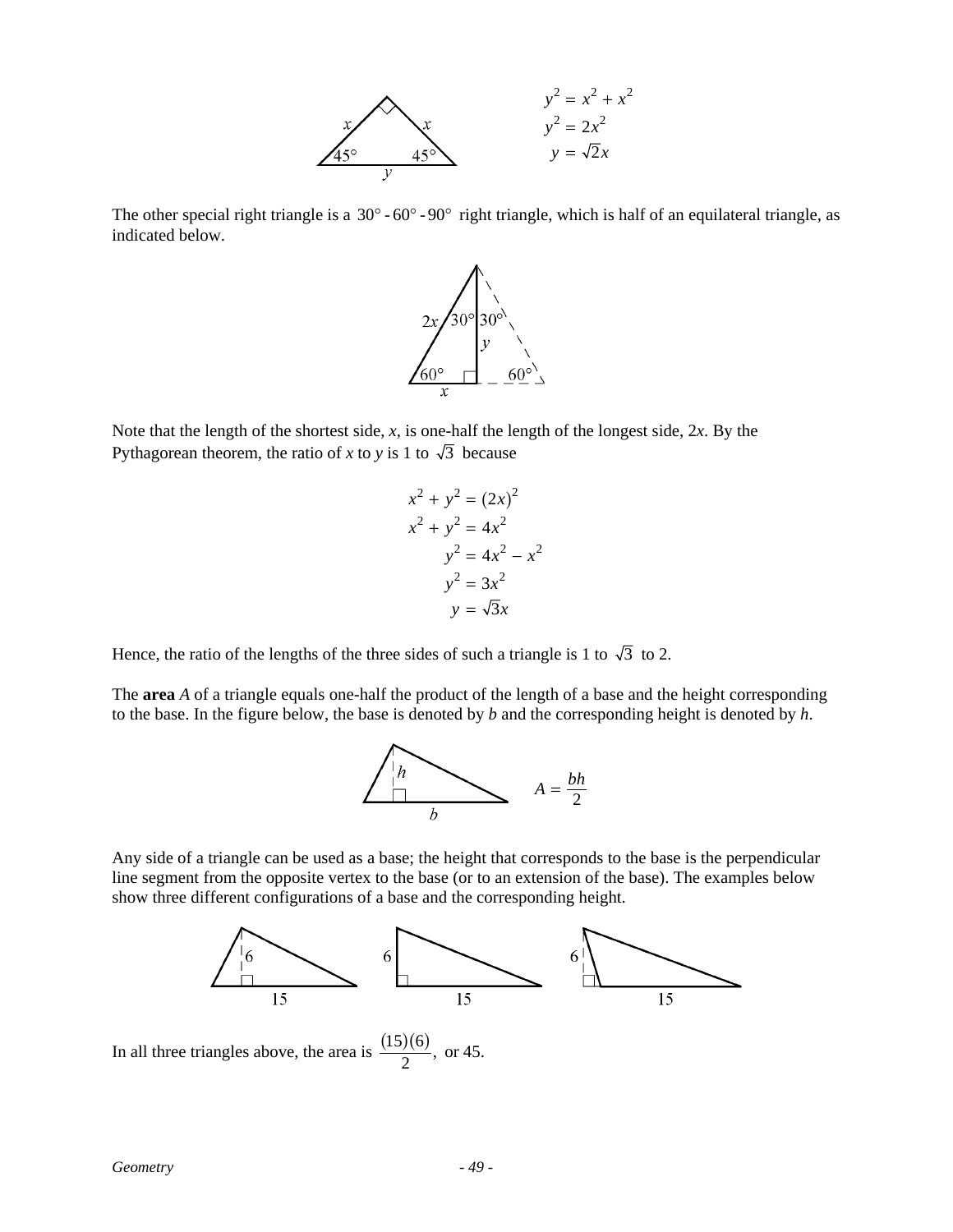Two triangles that have the same shape and size are called **congruent triangles**. More precisely, two triangles are congruent if their vertices can be matched up so that the corresponding angles and the corresponding sides are congruent.

The following three propositions can be used to determine whether two triangles are congruent by comparing only some of their sides and angles.

- If the three sides of one triangle are congruent to the three sides of another triangle, then the triangles are congruent.
- If two sides and the included angle of one triangle are congruent to two sides and the included angle of another triangle, then the triangles are congruent.
- If two angles and the included side of one triangle are congruent to two angles and the included side of another triangle, then the triangles are congruent.

Two triangles that have the same shape but not necessarily the same size are called **similar triangles**. More precisely, two triangles are similar if their vertices can be matched up so that the corresponding angles are congruent or, equivalently, the lengths of corresponding sides have the same ratio, called the scale factor of similarity. For example, all 30° - 60° - 90° right triangles, discussed above, are similar triangles, though they may differ in size.

When we say that triangles *ABC* and *DEF* are similar, it is assumed that angles *A* and *D* are congruent, angles *B* and *E* are congruent, and angles *C* and *F* are congruent, as shown in the figure below. In other words, the order of the letters indicates the correspondences.



Since triangles *ABC* and *DEF* are similar, we have  $\frac{AB}{DE} = \frac{BC}{EF} = \frac{AC}{DF}$ . By cross multiplication, we can obtain other proportions, such as  $\frac{AB}{BC} = \frac{DE}{EF}$ .

#### **3.4 Quadrilaterals**

Every quadrilateral has four sides and four interior angles. The measures of the interior angles add up to  $360^\circ$ . The following are special quadrilaterals.

• A quadrilateral with four right angles is called a **rectangle**. Opposite sides of a rectangle are parallel and congruent, and the two diagonals are also congruent.



• A rectangle with four congruent sides is called a **square**.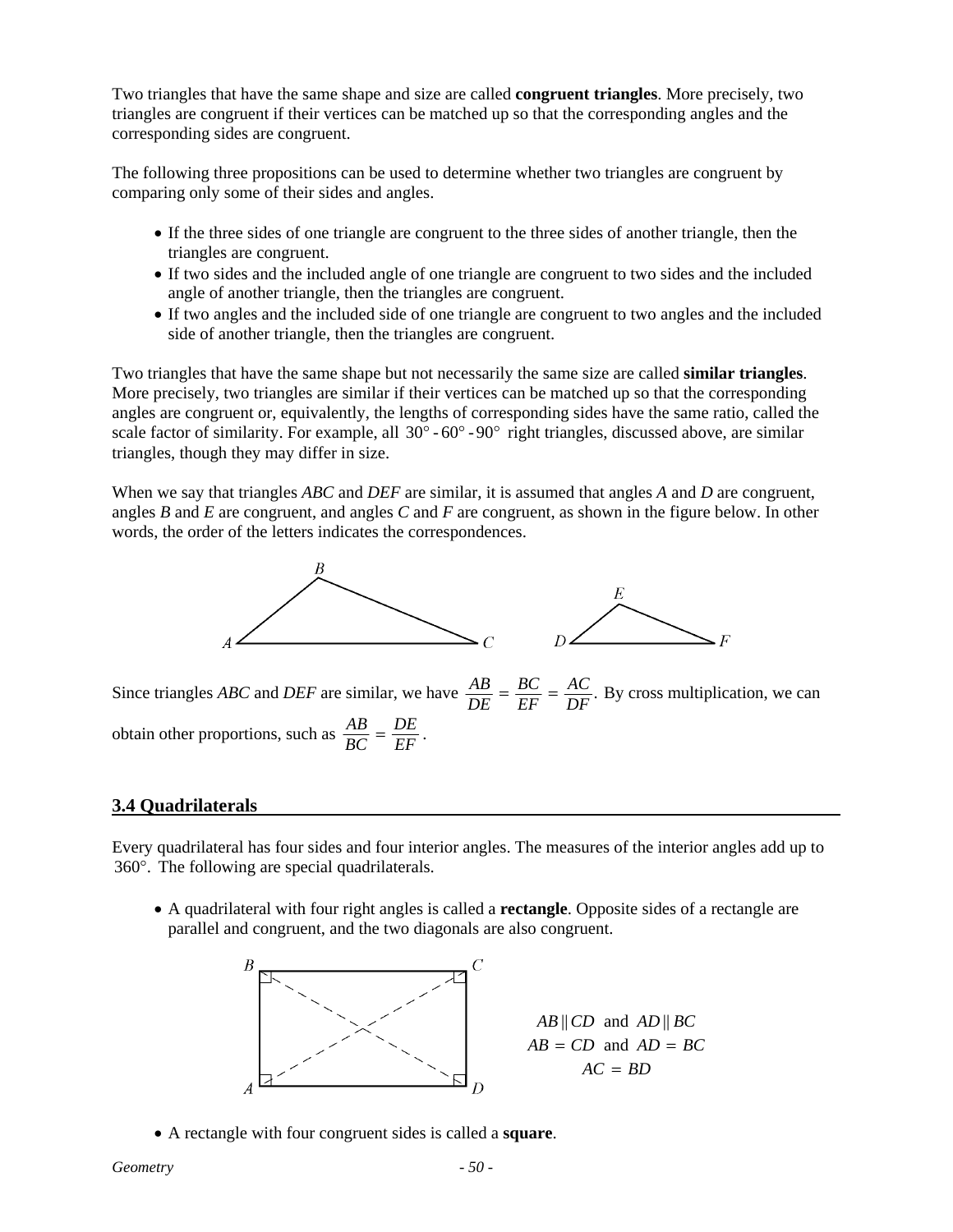• A quadrilateral in which both pairs of opposite sides are parallel is called a **parallelogram**. In a parallelogram, opposite sides are congruent and opposite angles are congruent.



• A quadrilateral in which two opposite sides are parallel is called a **trapezoid**.



For all parallelograms, including rectangles and squares, the **area** *A* equals the product of the length of a base *b* and the corresponding height *h*; that is,

 $A = bh$ 

Any side can be used as a base. The height corresponding to the base is the perpendicular line segment from any point of a base to the opposite side (or to an extension of that side). Below are examples of finding the areas of a rectangle and a parallelogram.



The **area** *A* of a trapezoid equals half the product of the sum of the lengths of the two parallel sides  $b_1$ and  $b_2$  and the corresponding height *h*; that is,

$$
A = \frac{1}{2}(b_1 + b_2)(h)
$$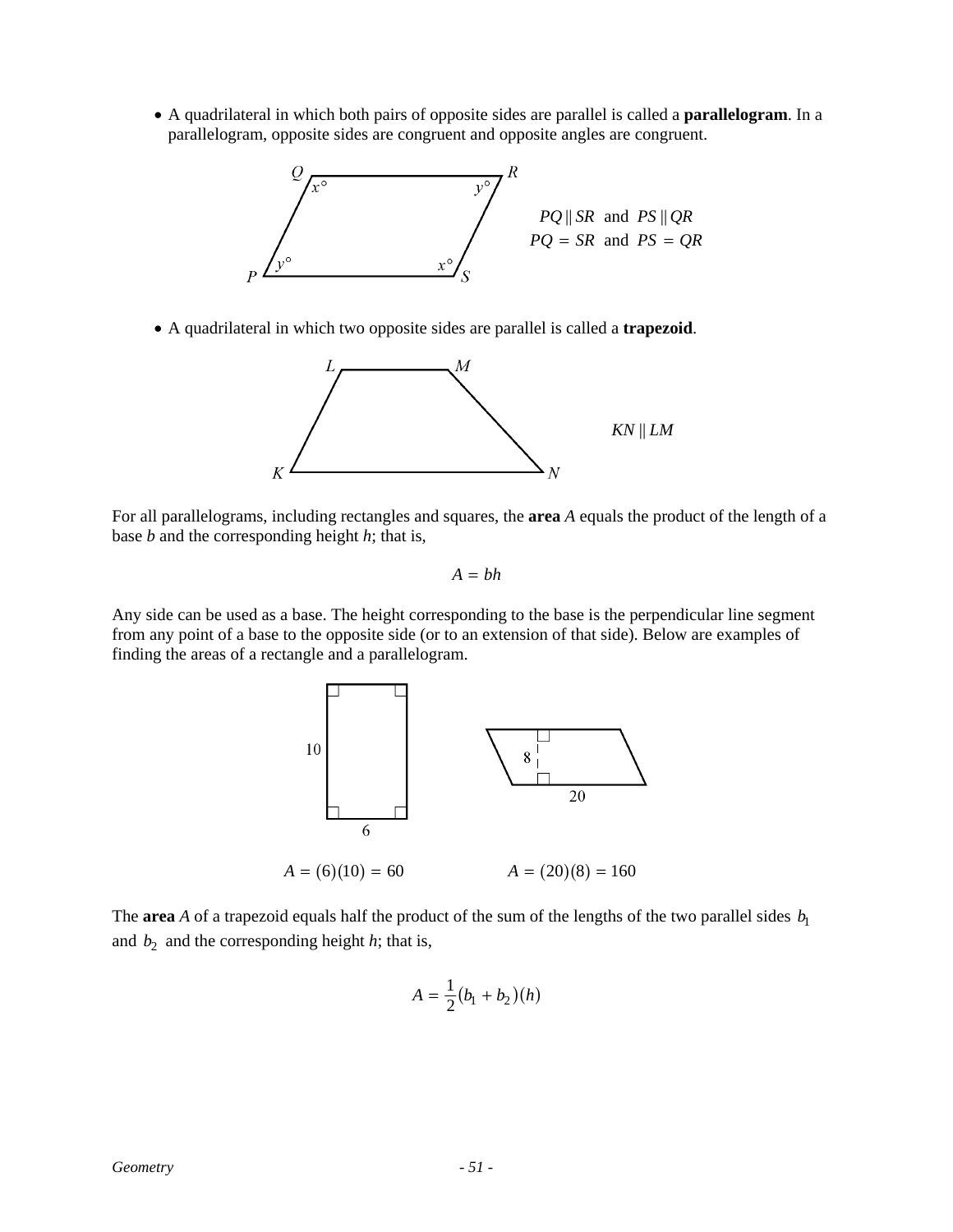For example, for the trapezoid below with bases of length 10 and 18 and a height of 7.5, the area is



## **3.5 Circles**

Given a point *O* in a plane and a positive number *r*, the set of points in the plane that are a distance of *r* units from *O* is called a **circle**. The point *O* is called the **center** of the circle and the distance *r* is called the **radius** of the circle. The **diameter** of the circle is twice the radius. Two circles with equal radii are called **congruent circles**.

Any line segment joining two points on the circle is called a **chord**. The terms "radius" and "diameter" can also refer to line segments: A **radius** is any line segment joining a point on the circle and the center of the circle, and a **diameter** is any chord that passes through the center of the circle. In the figure below, *O* is the center of the circle, *r* is the radius, *PQ* is a chord, and *ST* is a diameter.



The distance around a circle is called the **circumference** of the circle, which is analogous to the perimeter of a polygon. The ratio of the circumference *C* to the diameter *d* is the same for all circles and is denoted by the Greek letter  $\pi$ ; that is,

$$
\frac{C}{d}=\pi
$$

The value of  $\pi$  is approximately 3.14 and can also be approximated by the fraction  $\frac{22}{7}$ . If *r* is the radius of a circle, then  $\frac{C}{d} = \frac{C}{2r} = \pi$ , and so the circumference is related to the radius by the equation  $C = 2\pi r$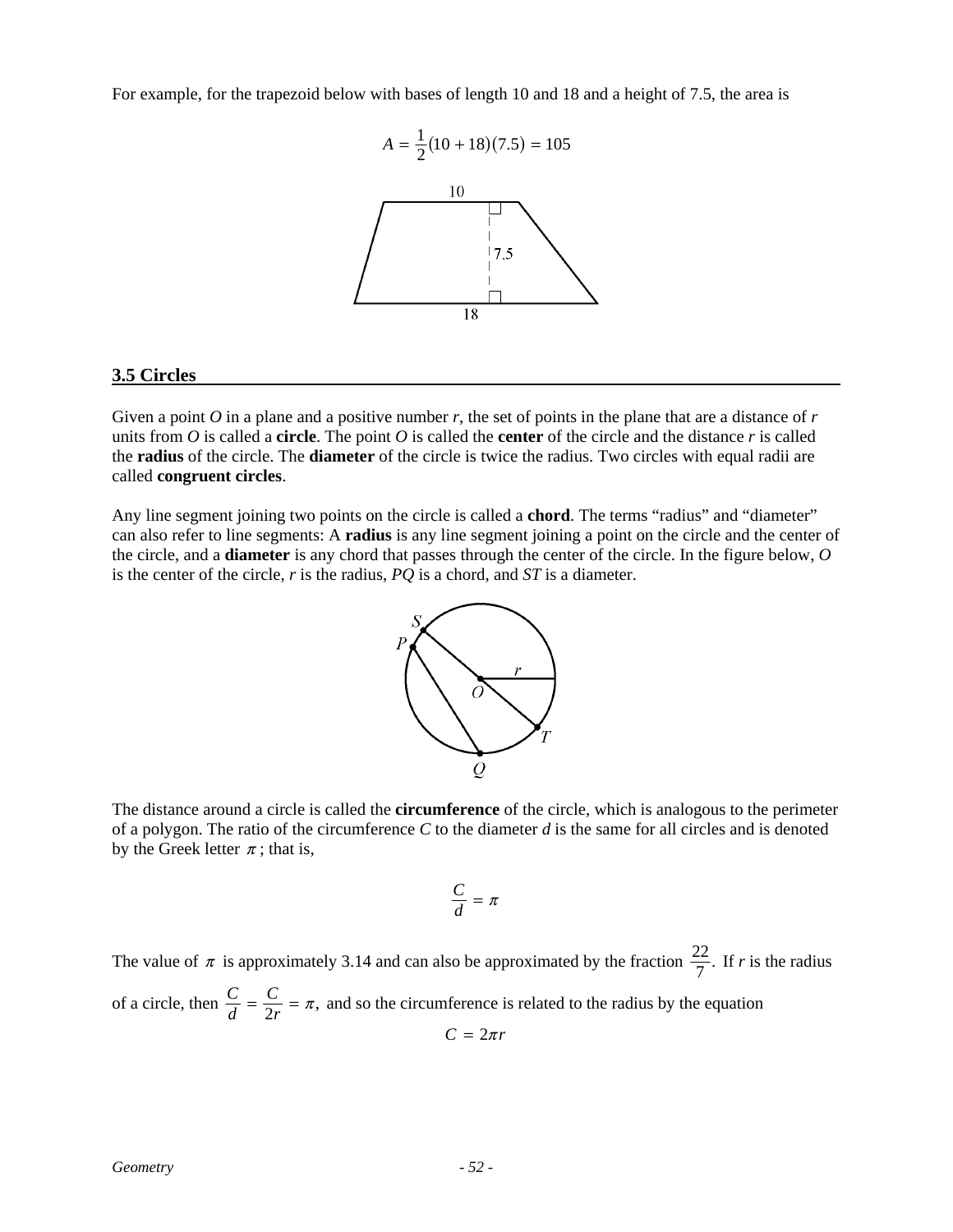For example, if a circle has a radius of 5.2, then its circumference is

$$
(2)(\pi)(5.2) = (10.4)(\pi) \approx (10.4)(3.14)
$$

which is approximately 32.7.

Given any two points on a circle, an **arc** is the part of the circle containing the two points and all the points between them. Two points on a circle are always the endpoints of two arcs. It is customary to identify an arc by three points to avoid ambiguity. In the figure below, arc *ABC* is the shorter arc between *A* and *C*, and arc *ADC* is the longer arc between *A* and *C*.



A **central angle** of a circle is an angle with its vertex at the center of the circle. The **measure of an arc** is the measure of its central angle, which is the angle formed by two radii that connect the center of the circle to the two endpoints of the arc. An entire circle is considered to be an arc with measure  $360^\circ$ . In the figure above, the measure of arc  $ABC$  is  $50^{\circ}$  and the measure of arc  $ADC$  is  $310^{\circ}$ .

To find the **length of an arc** of a circle, note that the ratio of the length of an arc to the circumference is equal to the ratio of the degree measure of the arc to 360 $^{\circ}$ . The circumference of the circle above is  $10\pi$ . Therefore,

$$
\frac{\text{length of arc} \, ABC}{10\pi} = \frac{50}{360}
$$
\n
$$
\text{length of arc} \, ABC = \left(\frac{50}{360}\right)(10\pi) = \frac{25\pi}{18} \approx \frac{(25)(3.14)}{18} \approx 4.4
$$

The **area** of a circle with radius *r* is equal to  $\pi r^2$ . For example, the area of the circle above with radius 5 is  $\pi (5)^2 = 25\pi$ .

A **sector** of a circle is a region bounded by an arc of the circle and two radii. In the circle above, the region bounded by arc  $ABC$  and the two dashed radii is a sector with central angle  $50^\circ$ . Just as in the case of the length of an arc, the ratio of the area of a sector of a circle to the area of the entire circle is equal to the ratio of the degree measure of its arc to 360°. Therefore, if *S* represents the area of the sector with central angle  $50^{\circ}$ , then

$$
\frac{S}{25\pi} = \frac{50}{360}
$$

$$
S = \left(\frac{50}{360}\right)(25\pi) = \frac{125\pi}{36} \approx \frac{(125)(3.14)}{36} \approx 10.9
$$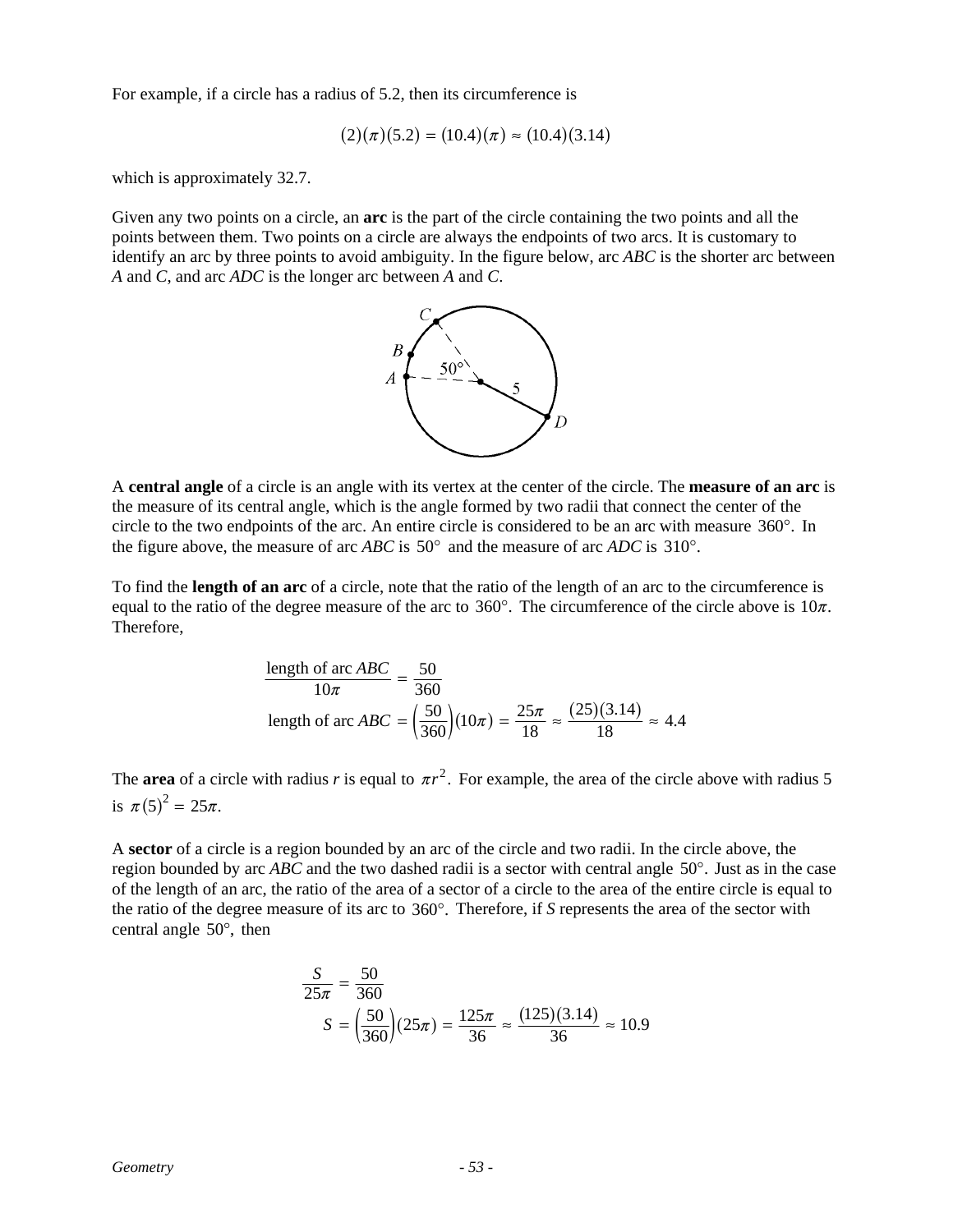A **tangent** to a circle is a line that intersects the circle at exactly one point, called the **point of tangency**, denoted by *P* in the figure below. If a line is tangent to a circle, then a radius drawn to the point of tangency is perpendicular to the tangent line. The converse is also true; that is, if a line is perpendicular to a radius at its endpoint on the circle, then the line is a tangent to the circle at that endpoint.



A polygon is **inscribed** in a circle if all its vertices lie on the circle, or equivalently, the circle is **circumscribed** about the polygon. Triangles *RST* and *XYZ* below are inscribed in the circles with centers *O* and *W*, respectively.



If one side of an inscribed triangle is a diameter of the circle, as in triangle *XYZ* above, then the triangle is a right triangle. Conversely, if an inscribed triangle is a right triangle, then one of its sides is a diameter of the circle.

A polygon is circumscribed about a circle if each side of the polygon is tangent to the circle, or equivalently, the circle is inscribed in the polygon. In the figure below, quadrilateral *ABCD* is circumscribed about the circle with center *O*.

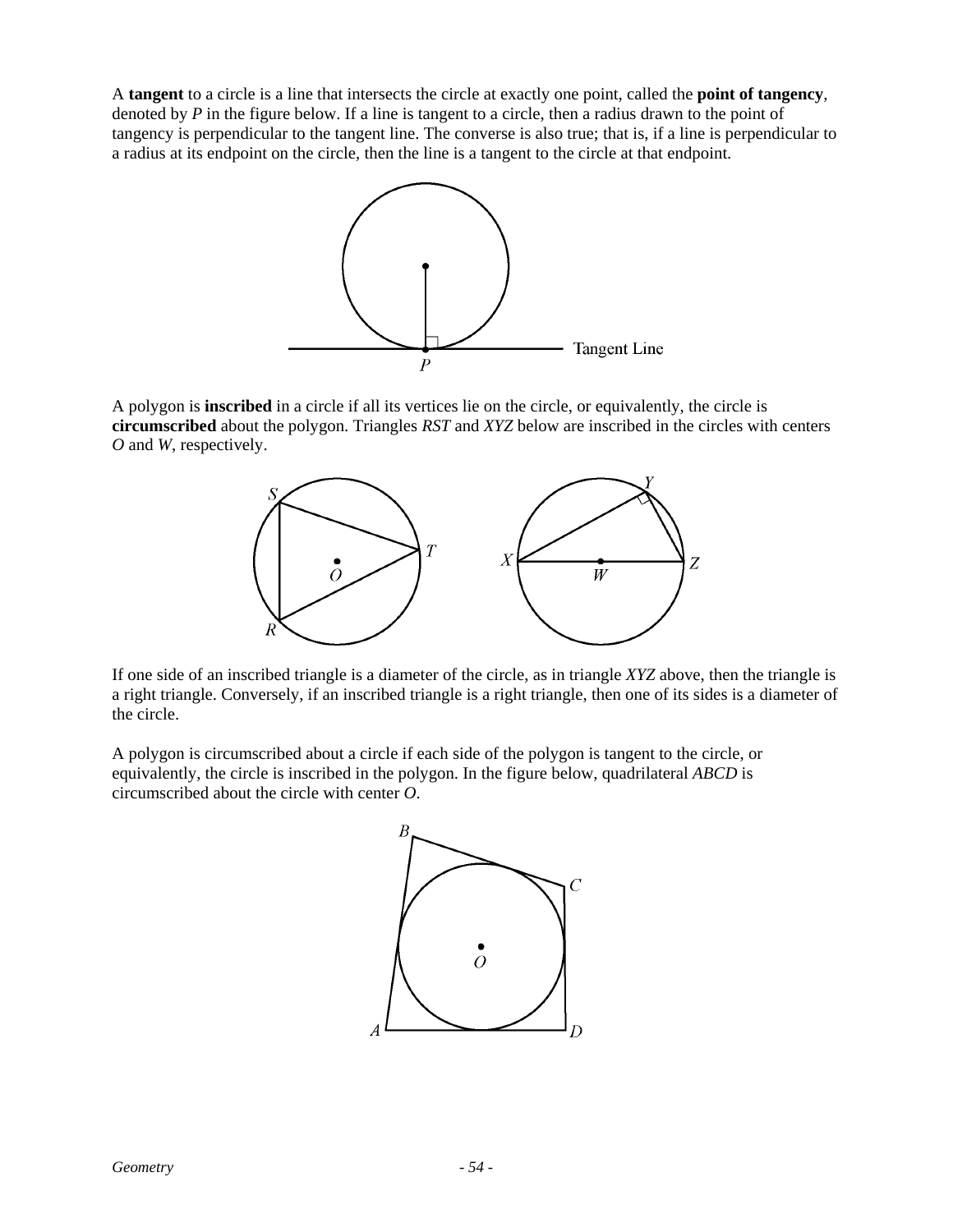Two or more circles with the same center are called **concentric circles**, as shown in the figure below.



## **3.6 Three-Dimensional Figures**

Basic three-dimensional figures include rectangular solids, cubes, cylinders, spheres, pyramids, and cones. In this section, we look at some properties of rectangular solids and right circular cylinders.

A **rectangular solid** has six rectangular surfaces called **faces**, as shown in the figure below. Adjacent faces are perpendicular to each other. Each line segment that is the intersection of two faces is called an **edge**, and each point at which the edges intersect is called a **vertex**. There are 12 edges and 8 vertices. The dimensions of a rectangular solid are the length  $\ell$ , the width  $w$ , and the height  $h$ .



A rectangular solid with six square faces is called a **cube**, in which case  $\ell = w = h$ .

The **volume** *V* of a rectangular solid is the product of its three dimensions, or

$$
V = \ell wh
$$

The **surface area** *A* of a rectangular solid is the sum of the areas of the six faces, or

$$
A = 2(\ell w + \ell h + wh)
$$

For example, if a rectangular solid has length 8.5, width 5, and height 10, then its volume is

$$
V = (8.5)(5)(10) = 425
$$

and its surface area is

$$
A = 2((8.5)(5) + (8.5)(10) + (5)(10)) = 355
$$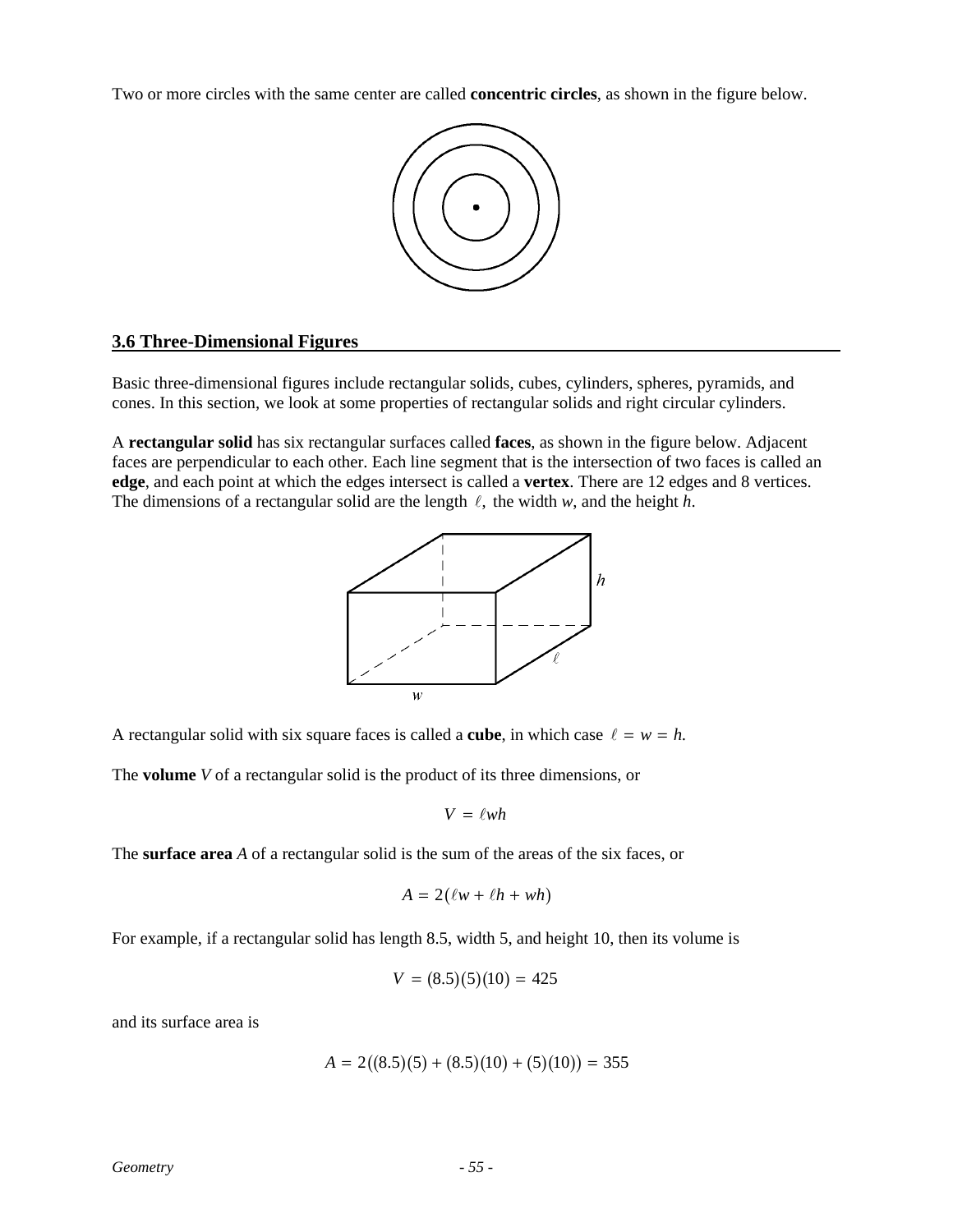A **circular cylinder** consists of two bases that are congruent circles and a **lateral surface** made of all line segments that join points on the two circles and that are parallel to the line segment joining the centers of the two circles. The latter line segment is called the **axis** of the cylinder. A **right circular cylinder** is a circular cylinder whose axis is perpendicular to its bases.

The right circular cylinder shown in the figure below has circular bases with centers *P* and *Q*. Line segment *PQ* is the axis of the cylinder and is perpendicular to both bases. The length of *PQ* is called the height of the cylinder.



The **volume** *V* of a right circular cylinder that has height *h* and a base with radius *r* is the product of the height and the area of the base, or

$$
V = \pi r^2 h
$$

The **surface area** *A* of a right circular cylinder is the sum of the areas of the two bases and the lateral area, or

$$
A = 2(\pi r^2) + 2\pi rh
$$

For example, if a right circular cylinder has height 6.5 and a base with radius 3, then its volume is

$$
V = \pi (3)^2 (6.5) = 58.5 \pi
$$

and its surface area is

$$
A = (2)(\pi)(3)^{2} + (2)(\pi)(3)(6.5) = 57\pi
$$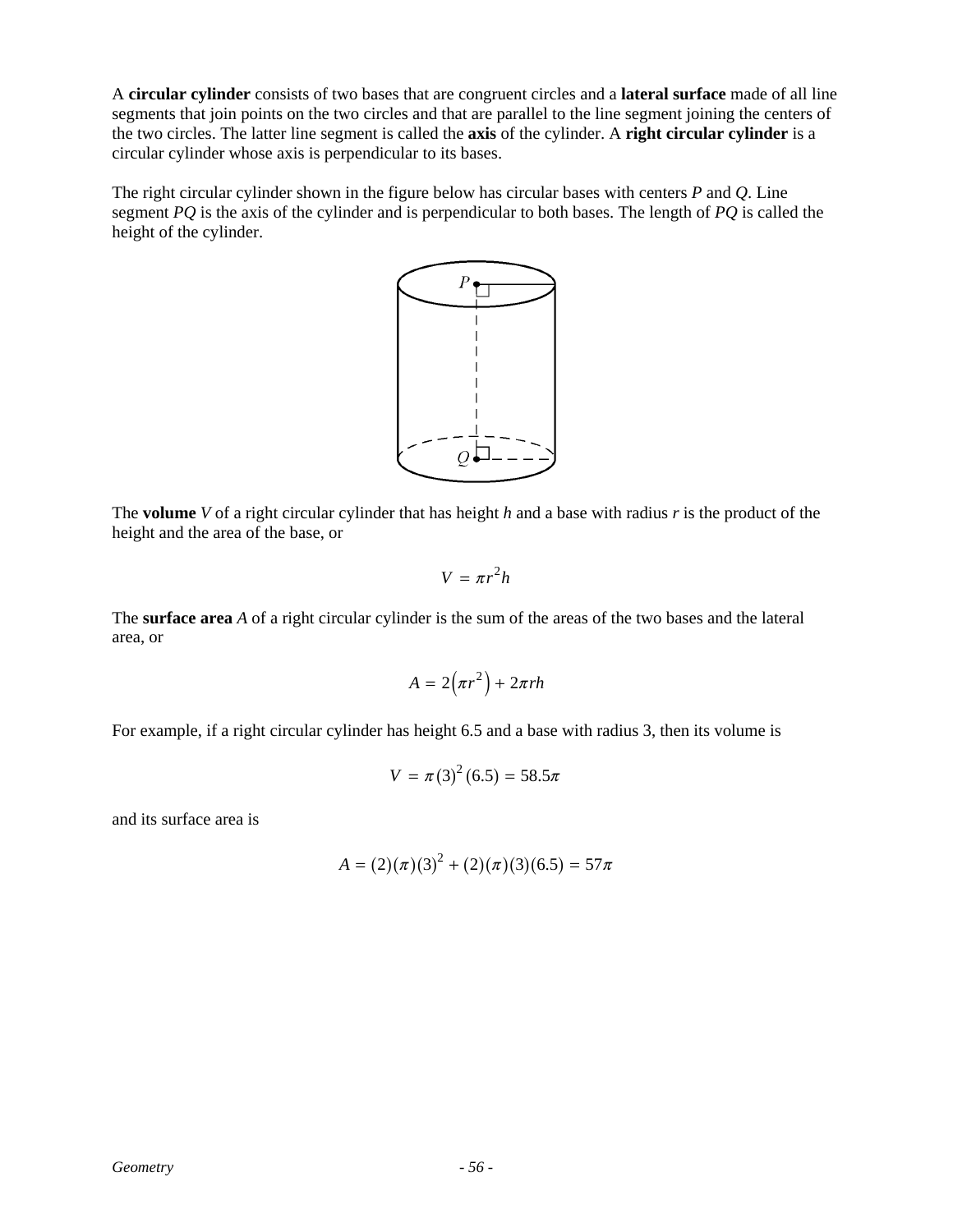#### **GEOMETRY EXERCISES**

1. Lines  $\ell$  and *m* below are parallel. Find the values of *x* and *y*.



2. In the figure below,  $AC = BC$ . Find the values of *x* and *y*.



3. In the figure below, what is the relationship between *x*, *y*, and *z* ?



- 4. What is the sum of the measures of the interior angles of a decagon (10-sided polygon)?
- 5. If the decagon in exercise 4 is regular, what is the measure of each interior angle?
- 6. The lengths of two sides of an isosceles triangle are 15 and 22, respectively. What are the possible values of the perimeter?
- 7. Triangles *PQR* and *XYZ* are similar. If  $PQ = 6$ ,  $PR = 4$ , and  $XY = 9$ , what is the length of side *XZ* ?
- 8. What are the lengths of sides *NO* and *OP* in triangle *NOP* below?

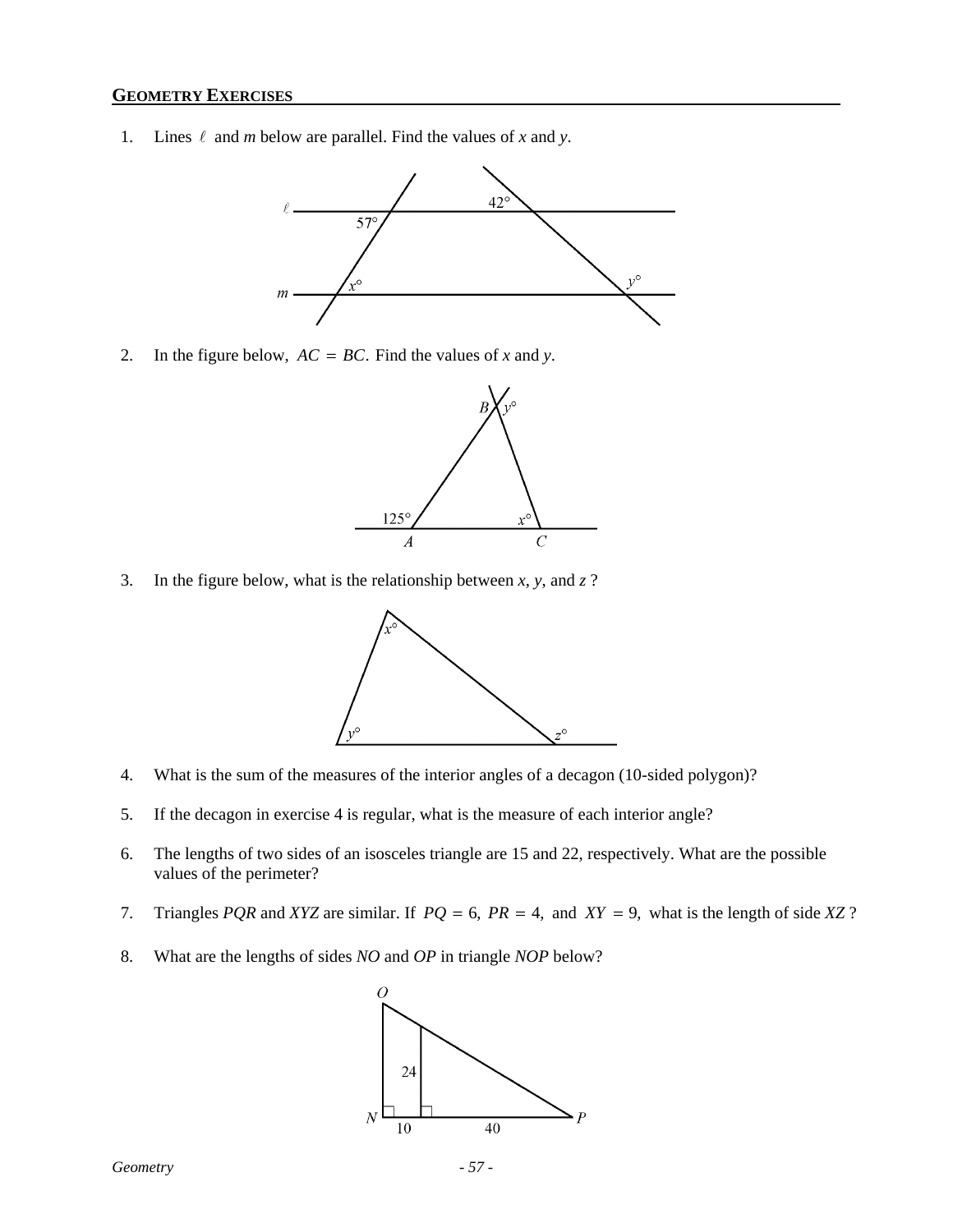9. In the figure below,  $AB = BC = CD$ . If the area of triangle *CDE* is 42, what is the area of triangle *ADG* ?



- 10. In rectangle *ABCD* below,  $AB = 5$ ,  $AF = 7$ , and  $FD = 3$ . Find the following.
	- (a) Area of *ABCD*
	- (b) Area of triangle *AEF*
	- (c) Length of *BD*
	- (d) Perimeter of *ABCD*



- 11. In parallelogram *ABCD* below, find the following.
	- (a) Area of *ABCD*
	- (b) Perimeter of *ABCD*
	- (c) Length of diagonal *BD*

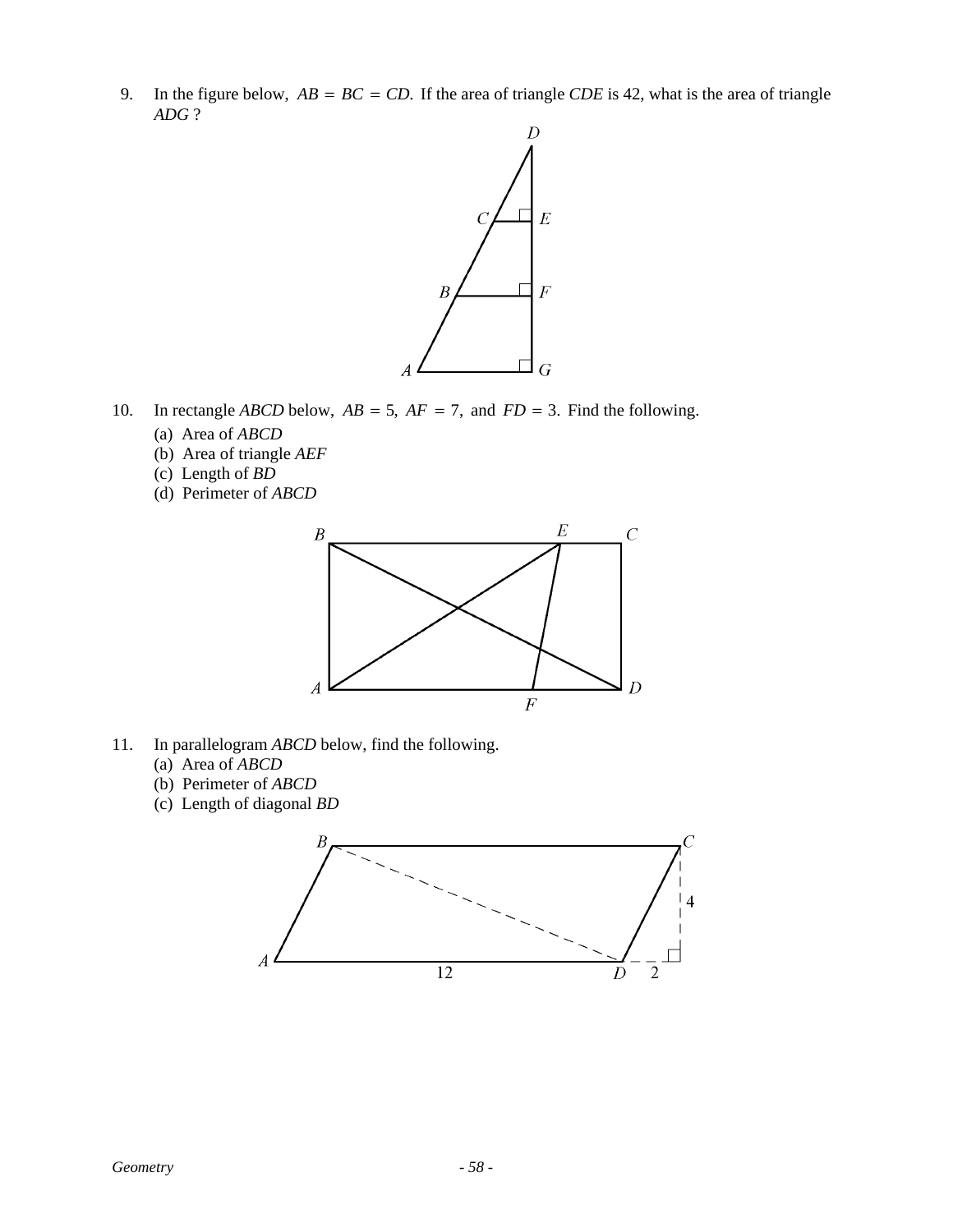- 12. The circle with center *O* below has radius 4. Find the following.
	- (a) Circumference of the circle
	- (b) Length of arc *ABC*
	- (c) Area of the shaded region



- 13. The figure below shows two concentric circles, each with center *O*. Given that the larger circle has radius 12 and the smaller circle has radius 7, find the following.
	- (a) Circumference of the larger circle
	- (b) Area of the smaller circle
	- (c) Area of the shaded region



- 14. For the rectangular solid below, find the following.
	- (a) Surface area of the solid
	- (b) Length of diagonal *AB*

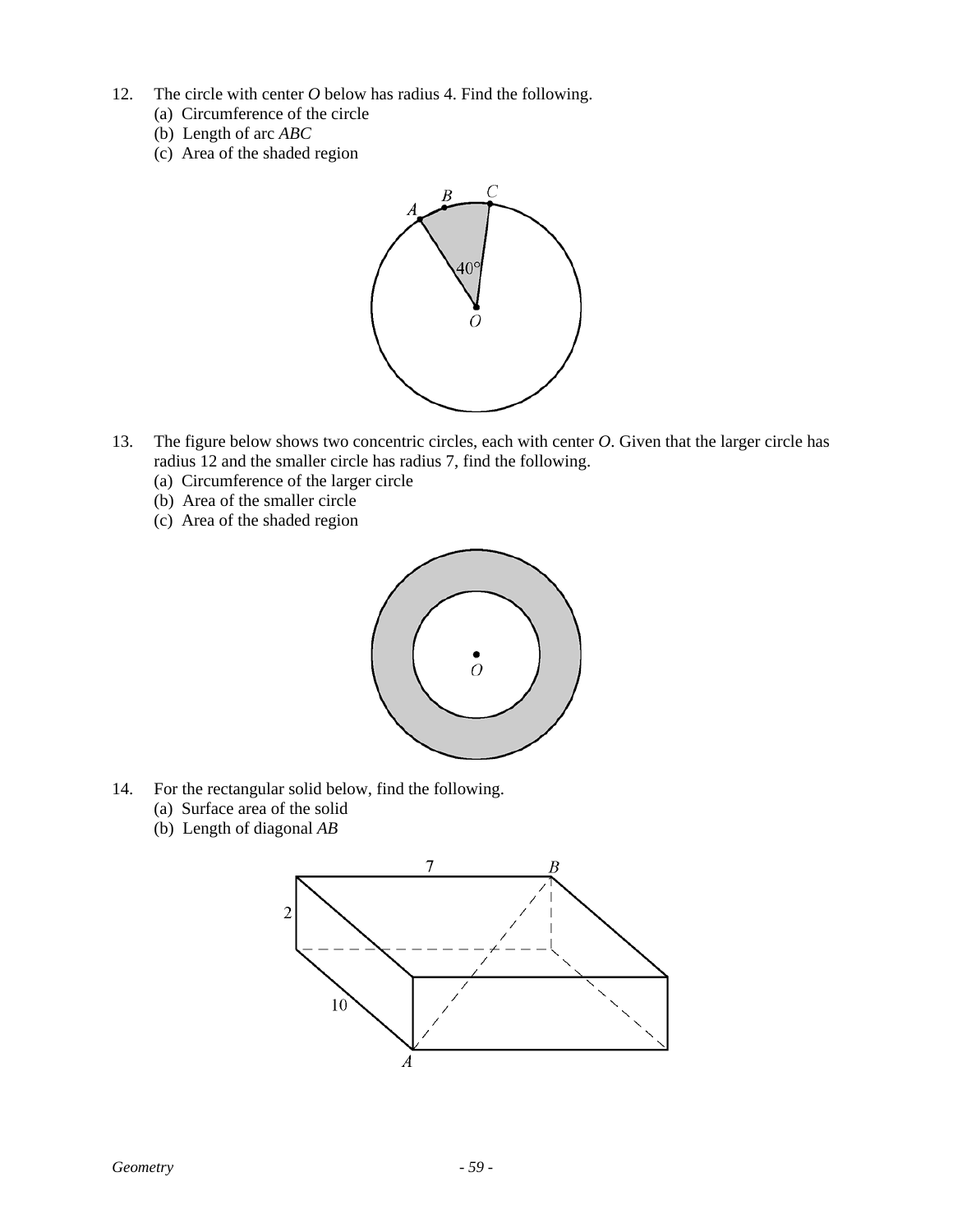| 1.  | $x = 57$ and $y = 138$                                      |
|-----|-------------------------------------------------------------|
| 2.  | $x = 70$ and $y = 125$                                      |
|     | 3. $z = x + y$                                              |
| 4.  | $1,440^{\circ}$                                             |
|     | 5. $144^{\circ}$                                            |
|     | 6. 52 and 59                                                |
| 7.  | 6                                                           |
| 8.  | $NO = 30$ and $OP = 10\sqrt{34}$                            |
|     | 9. 378                                                      |
|     | 10. (a) 50<br>(b) $17.5$<br>(c) $5\sqrt{5}$<br>(d) 30       |
| 11. | (a) $48$<br>(b) $24 + 4\sqrt{5}$<br>(c) $2\sqrt{29}$        |
| 12. | (a) $8\pi$<br>(b) $\frac{8\pi}{9}$<br>(c) $\frac{16\pi}{9}$ |
| 13. | (a) $24\pi$<br>(b) $49\pi$<br>(c) $95\pi$                   |
| 14. | (a) 208<br>(b) $3\sqrt{17}$                                 |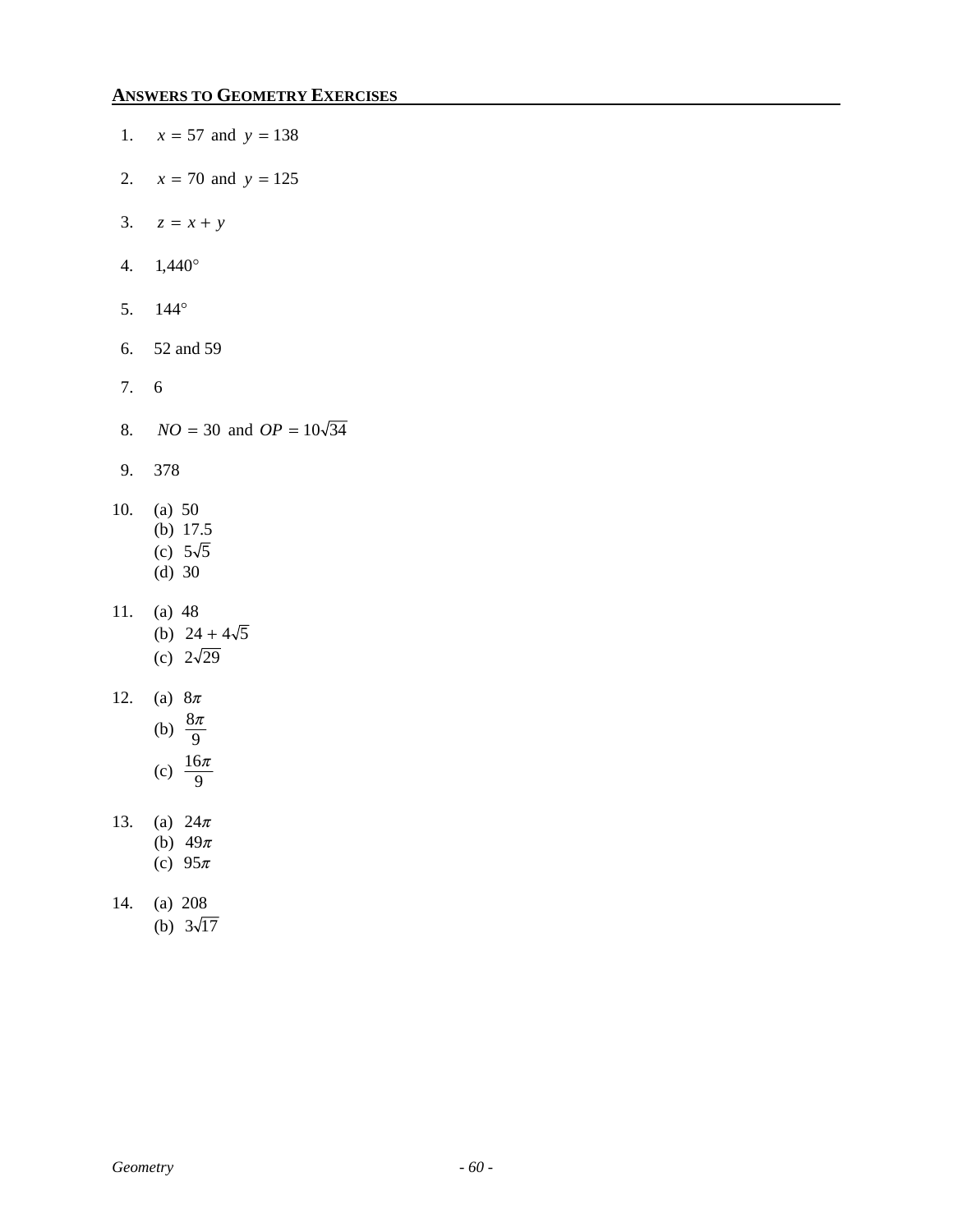# **DATA ANALYSIS**

The goal of data analysis is to understand data well enough to describe past and present trends, predict future events with some certainty, and thereby make better decisions. In this limited review of data analysis, we begin with tools for describing data; follow with tools for understanding counting and probability; review the concepts of distributions of data, random variables, and probability distributions; and end with examples of interpreting data.

## **4.1 Graphical Methods for Describing Data**

Data can be organized and summarized using a variety of methods. Tables are commonly used, and there are many graphical and numerical methods as well. The appropriate type of representation for a collection of data depends in part on the nature of the data, such as whether the data are numerical or nonnumerical. In this section, we review some common graphical methods for describing and summarizing data.

Variables play a major role in algebra because a variable serves as a convenient name for many values at once, and it also can represent a particular value in a given problem to solve. In data analysis, variables also play an important role but with a somewhat different meaning. In data analysis, a **variable** is any characteristic that can vary for the population of individuals or objects being analyzed. For example, both gender and age represent variables among people.

Data are collected from a population after observing either a single variable or observing more than one variable simultaneously. The distribution of a variable, or **distribution of data**, indicates the values of the variable and how frequently the values are observed in the data.

#### **Frequency Distributions**

The **frequency**, or **count**, of a particular category or numerical value is the number of times that the category or value appears in the data. A **frequency distribution** is a table or graph that presents the categories or numerical values along with their associated frequencies. The **relative frequency** of a category or a numerical value is the associated frequency divided by the total number of data. Relative frequencies may be expressed in terms of percents, fractions, or decimals. A **relative frequency distribution** is a table or graph that presents the relative frequencies of the categories or numerical values.

*Example 4.1.1*: A survey was taken to find the number of children in each of 25 families. A list of the values collected in the survey follows.

1 2 0 4 1 3 3 1 2 0 4 5 2 3 2 3 2 4 1 2 3 0 2 3 1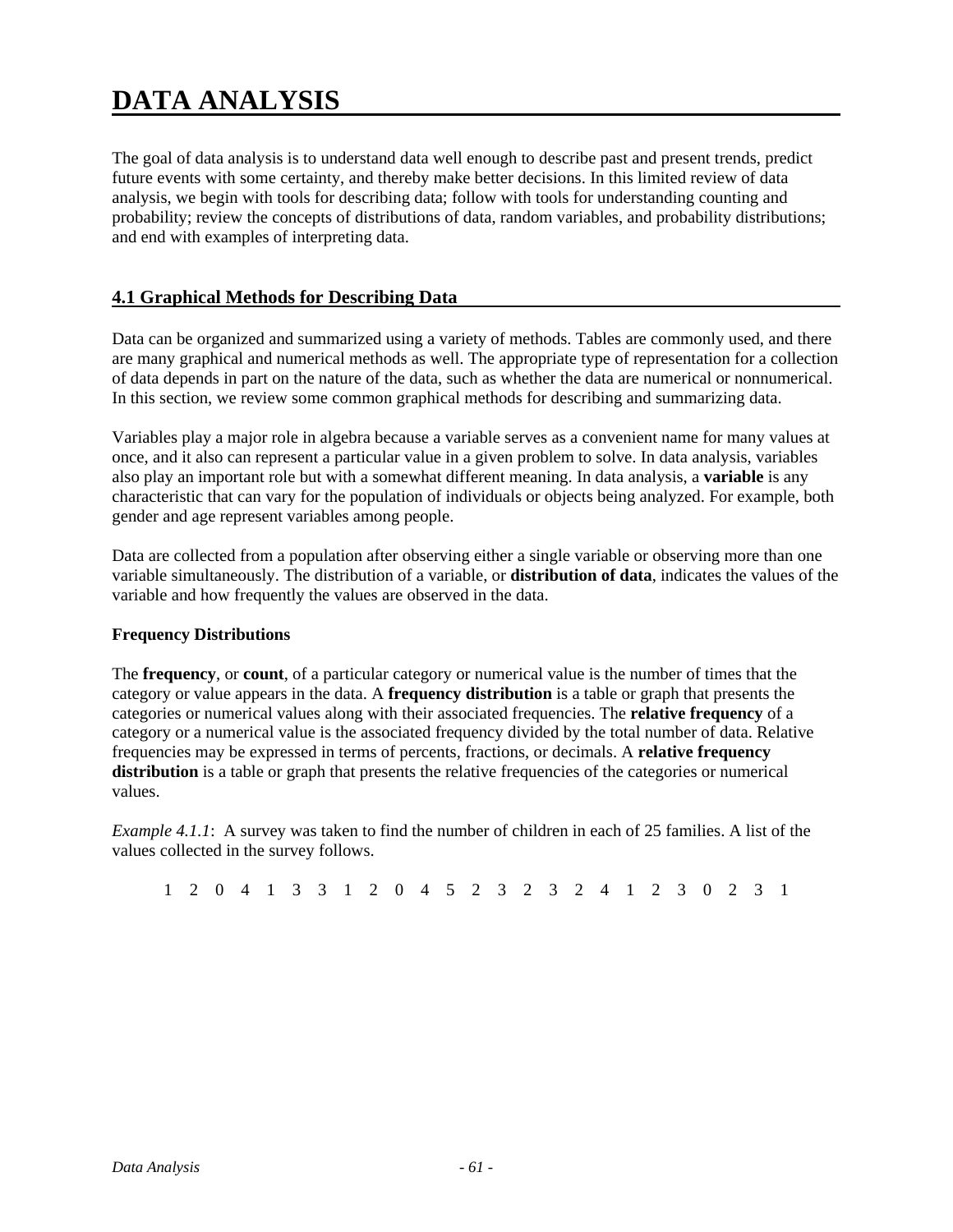Here are the resulting frequency and relative frequency distributions of the data.

| Number of<br>Children | Frequency |
|-----------------------|-----------|
|                       | 3         |
|                       | 5         |
| 2                     |           |
| 3                     | 6         |
| 4                     | 3         |
| 5                     |           |
| Total                 | 2.5       |

#### Frequency Distribution

#### Relative Frequency Distribution

| Number of                | Relative  |
|--------------------------|-----------|
| Children                 | Frequency |
| 0                        | 12%       |
|                          | 20%       |
| 2                        | 28%       |
| 3                        | 24%       |
| 4                        | 12%       |
| $\overline{\phantom{0}}$ | 4%        |
| Total                    | 100%      |

Note that the total for the relative frequencies is 100%. If decimals were used instead of percents, the total would be 1. The sum of the relative frequencies in a relative frequency distribution is always 1.

#### **Bar Graphs**

A commonly used graphical display for representing frequencies, or counts, is a **bar graph**, or bar chart. In a bar graph, rectangular bars are used to represent the categories of the data, and the height of each bar is proportional to the corresponding frequency or relative frequency. All of the bars are drawn with the same width, and the bars can be presented either vertically or horizontally. Bar graphs enable comparisons across several categories, making it easy to identify frequently and infrequently occurring categories.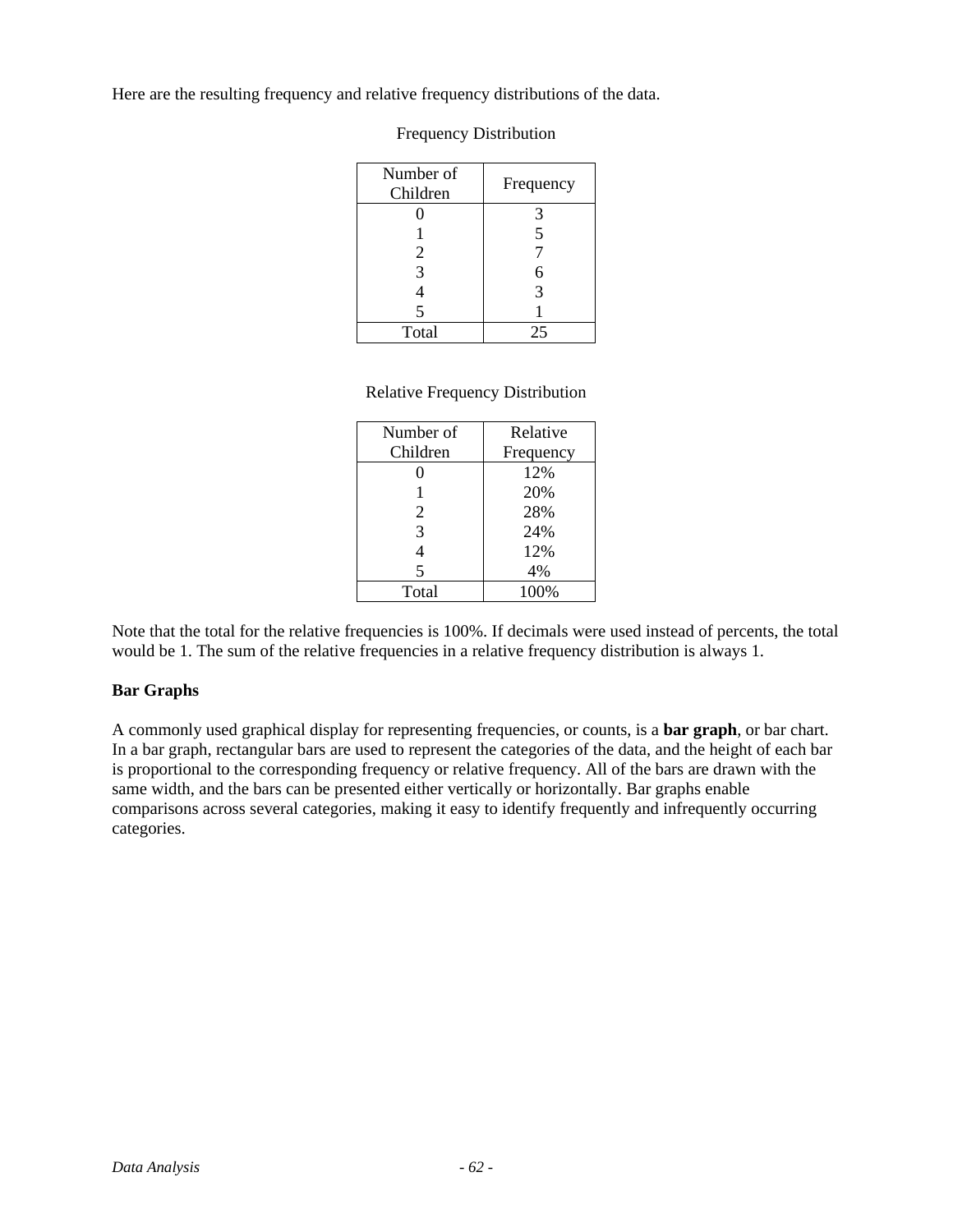

From the graph, we can conclude that the college with the greatest fall 2009 enrollment was College *E*, and the college with the least enrollment was College *A*. Also, we can estimate that the enrollment for College *D* was about 6,400.

A **segmented bar graph** is used to show how different subgroups or subcategories contribute to an entire group or category. In a segmented bar graph, each bar represents a category that consists of more than one subcategory. Each bar is divided into segments that represent the different subcategories. The height of each segment is proportional to the frequency or relative frequency of the subcategory that the segment represents.

*Example 4.1.3*:



FALL 2009 ENROLLMENT AT FIVE COLLEGES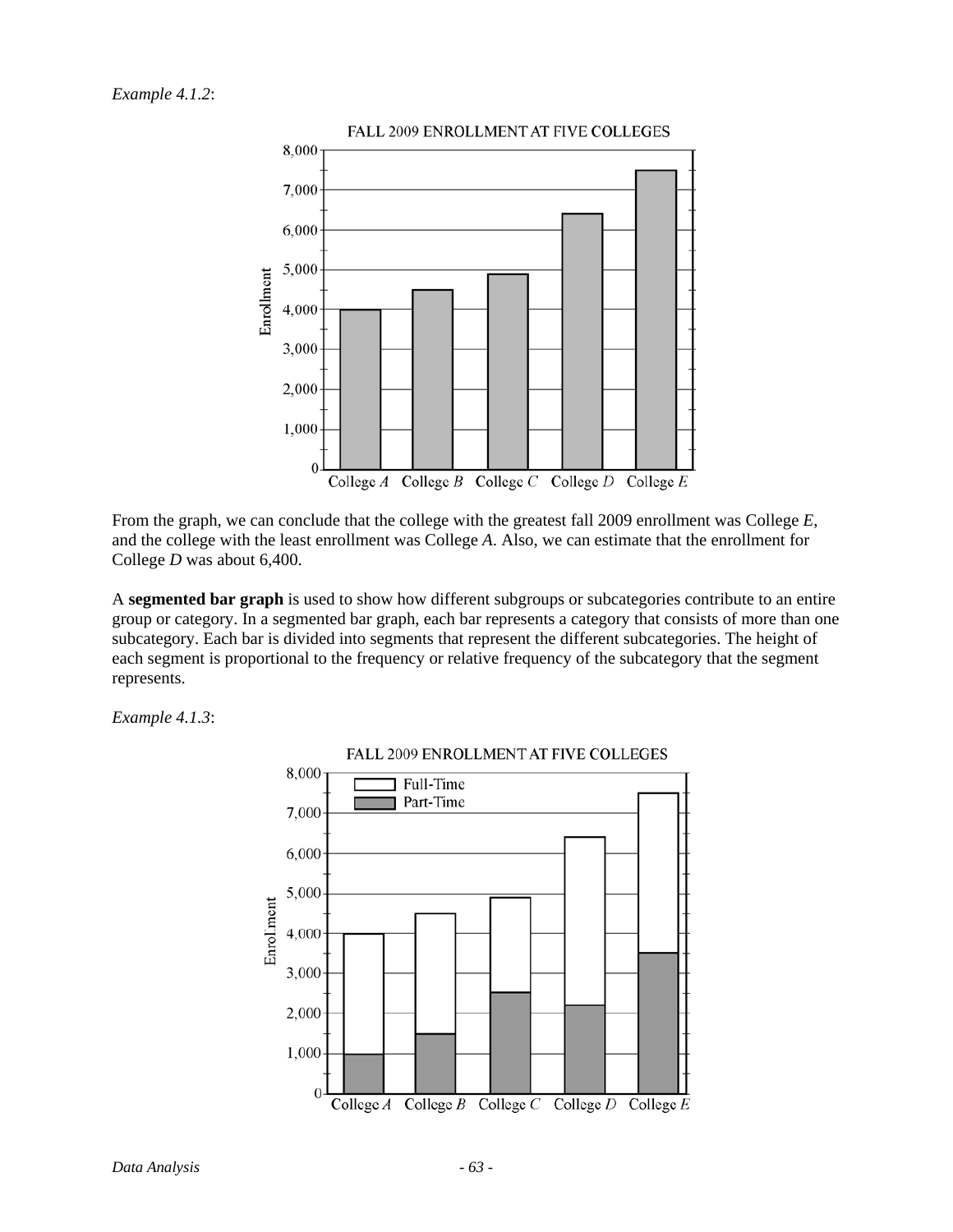Different values can be estimated from the segmented bar graph above. For example, for College *D*, the total enrollment was approximately 6,400 students, the part-time enrollment was approximately 2,200, and the full-time enrollment was approximately  $6,400 - 2,200$ , or 4,200 students.

Bar graphs can also be used to compare different groups using the same categories.

## *Example 4.1.4*:



Observe that for all three colleges, the fall 2009 enrollment was greater than the spring 2010 enrollment. Also, the greatest decrease in the enrollment from fall 2009 to spring 2010 occurred at College *B*.

Although bar graphs are commonly used to compare frequencies, as in the examples above, they are sometimes used to compare numerical data that could be displayed in a table, such as temperatures, dollar amounts, percents, heights, and weights. Also, the categories sometimes are numerical in nature, such as years or other time intervals.

## **Circle Graphs**

**Circle graphs**, often called pie charts, are used to represent data with a relatively small number of categories. They illustrate how a whole is separated into parts. The area of the circle graph representing each category is proportional to the part of the whole that the category represents.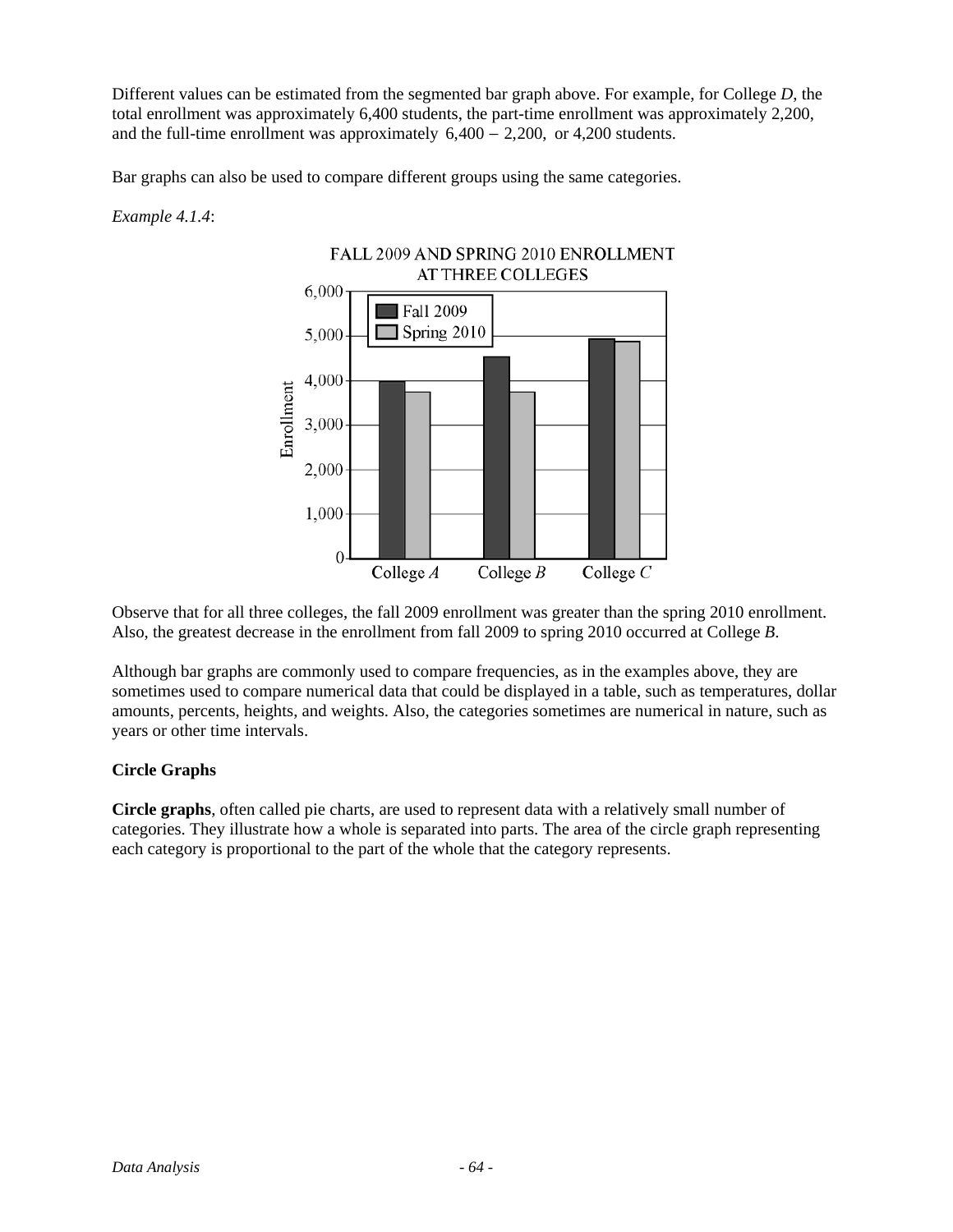## UNITED STATES PRODUCTION OF PHOTOGRAPHIC **EQUIPMENT AND SUPPLIES IN 1971**



The graph shows that of all United States production of photographic equipment and supplies in 1971, Sensitized Goods was the category with the greatest dollar value.

Each part of a circle graph is called a **sector**. Because the area of each sector is proportional to the percent of the whole that the sector represents, the measure of the central angle of a sector is proportional to the percent of 360 degrees that the sector represents. For example, the measure of the central angle of the sector representing the category Prepared Photochemicals is 7 percent of 360 degrees, or 25.2 degrees.

#### **Histograms**

When a list of data is large and contains many different values of a numerical variable, it is useful to organize it by grouping the values into intervals, often called classes. To do this, divide the entire interval of values into smaller intervals of equal length and then count the values that fall into each interval. In this way, each interval has a frequency and a relative frequency. The intervals and their frequencies (or relative frequencies) are often displayed in a **histogram**. Histograms are graphs of frequency distributions that are similar to bar graphs, but they have a number line for the horizontal axis. Also, in a histogram, there are no regular spaces between the bars. Any spaces between bars in a histogram indicate that there are no data in the intervals represented by the spaces.

Example 4.5.1 in section 4.5 illustrates a histogram with 50 bars. Numerical variables with just a few values can also be displayed using histograms, where the frequency or relative frequency of each value is represented by a bar centered over the value, as in the histogram below.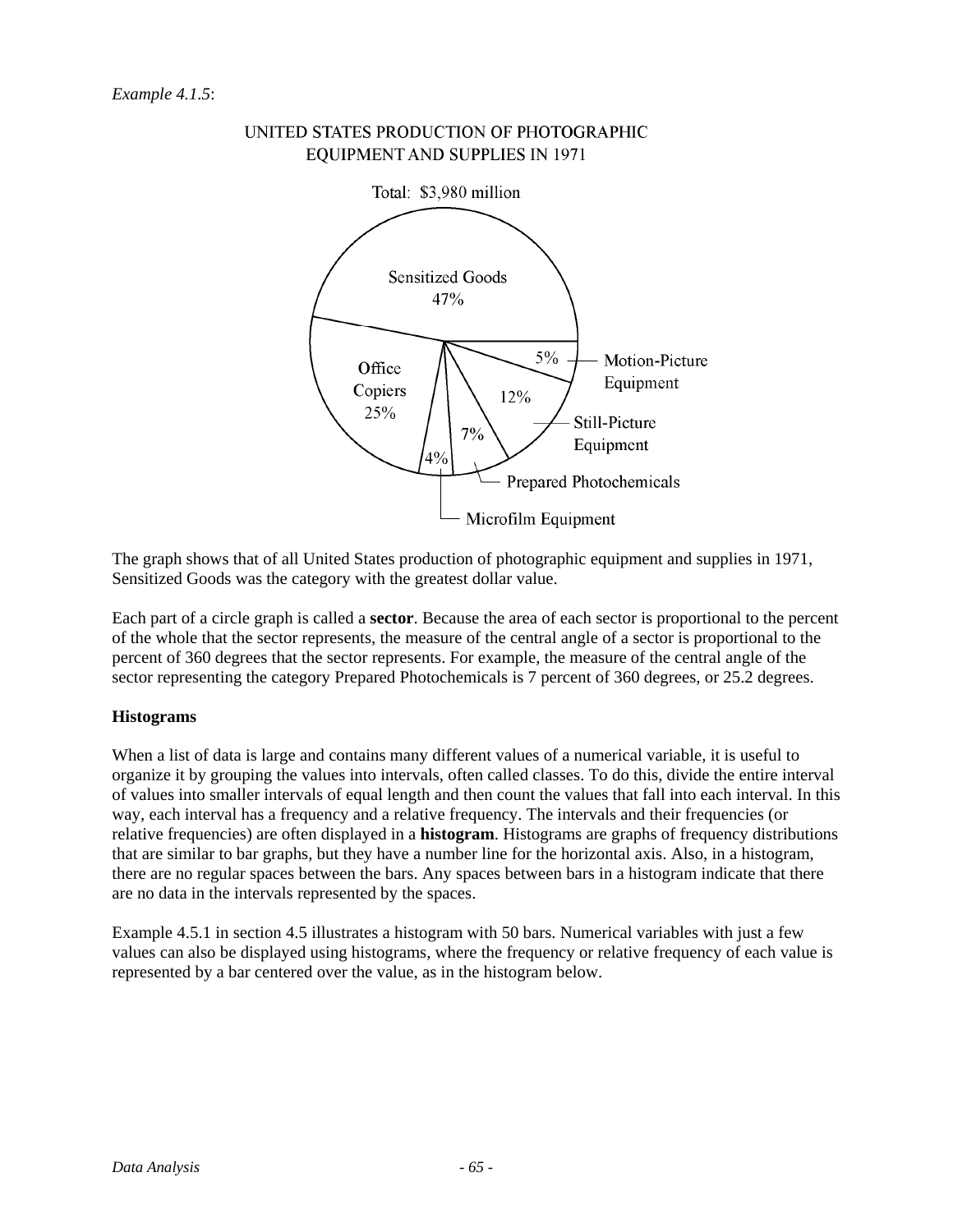*Example 4.1.6*: The relative frequency distribution in example 4.1.1 can be displayed as a histogram.



**Relative Frequency Distribution** 

Histograms are useful for identifying the general shape of a distribution of data. Also evident are the "center" and degree of "spread" of the distribution, as well as high-frequency and low-frequency intervals. From the histogram above, you can see that the distribution is shaped like a mound with one peak; that is, the data are frequent in the middle and sparse at both ends. The central values are 2 and 3, and the distribution is close to being symmetric about those values. Because the bars all have the same width, the area of each bar is proportional to the amount of data that the bar represents. Thus, the areas of the bars indicate where the data are concentrated and where they are not.

Finally, note that because each bar has a width of 1, the sum of the areas of the bars equals the sum of the relative frequencies, which is 100% or 1, depending on whether percents or decimals are used. This fact is central to the discussion of probability distributions in section 4.5.

#### **Scatterplots**

All examples used thus far have involved data resulting from a single characteristic or variable. These types of data are referred to as **univariate,** that is, data observed for one variable. Sometimes data are collected to study two different variables in the same population of individuals or objects. Such data are called **bivariate** data. We might want to study the variables separately or investigate a relationship between the two variables. If the variables were to be analyzed separately, each of the graphical methods for univariate numerical data presented above could be applied.

To show the relationship between two numerical variables, the most useful type of graph is a **scatterplot**. In a scatterplot, the values of one variable appear on the horizontal axis of a rectangular coordinate system and the values of the other variable appear on the vertical axis. For each individual or object in the data, an ordered pair of numbers is collected, one number for each variable, and the pair is represented by a point in the coordinate system.

A scatterplot makes it possible to observe an overall pattern, or **trend**, in the relationship between the two variables. Also, the strength of the trend as well as striking deviations from the trend are evident. In many cases, a line or a curve that best represents the trend is also displayed in the graph and is used to make predictions about the population.

*Example 4.1.7*: A bicycle trainer studied 50 bicyclists to examine how the finishing time for a certain bicycle race was related to the amount of physical training in the three months before the race. To measure the amount of training, the trainer developed a training index, measured in "units" and based on the intensity of each bicyclist's training. The data and the trend of the data, represented by a line, are displayed in the scatterplot below.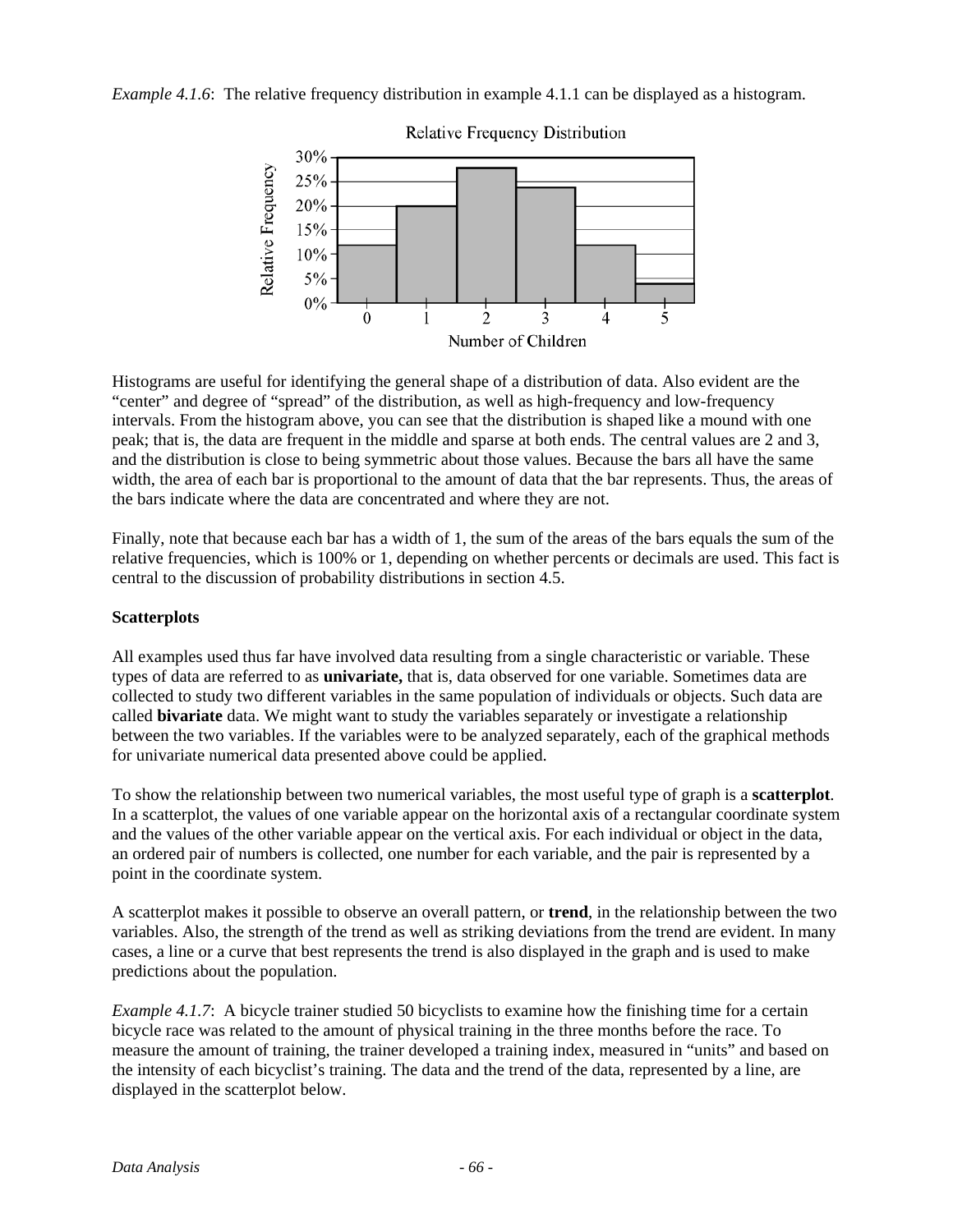

In addition to the given trend line, you can see how scattered or close the data are to the trend line; or to put it another way, you can see how well the trend line fits the data. You can also see that the finishing times generally decrease as the training indices increase and that three or four data are relatively far from the trend.

Several types of predictions can be based on the trend line. For example, it can be predicted, based on the trend line, that a bicyclist with a training index of 70 units would finish the race in approximately 4 hours. This value is obtained by noting that the vertical line at the training index of 70 units intersects the trend line very close to 4 hours.

Another prediction based on the trend line is the number of minutes that a bicyclist can expect to lower his or her finishing time for each increase of 10 training index units. This prediction is basically the ratio of the change in finishing time to the change in training index, or the slope of the trend line. Note that the slope is negative. To estimate the slope, estimate the coordinates of any two points on the line—for instance, the points at the extreme left and right ends of the line:  $(0, 5.8)$  and  $(100, 3.2)$ . The slope is

$$
\frac{3.2 - 5.8}{100 - 0} = \frac{-2.6}{100} = -0.026
$$

which is measured in hours per unit. The slope can be interpreted as follows: the finishing time is predicted to decrease 0.026 hours for every unit by which the training index increases. Since we want to know how much the finishing time decreases for an increase of *10 units*, we multiply the rate by 10 to get 0.26 hour per 10 units. To compute the decrease in *minutes* per 10 units, we multiply 0.26 by 60 to get approximately 16 minutes. Based on the trend line, the bicyclist can expect to decrease the finishing time by 16 minutes for every increase of 10 training index units.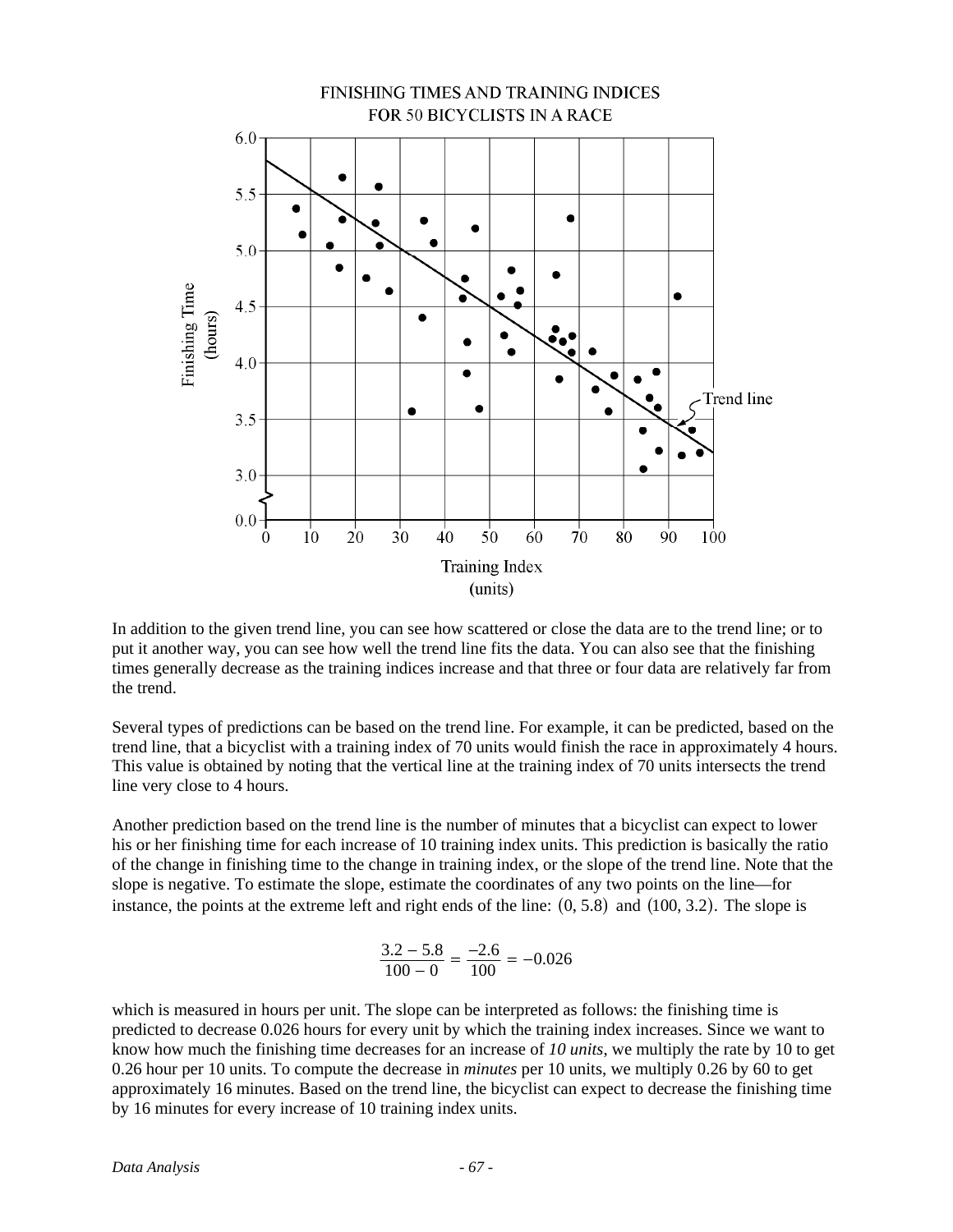## **Time Plots**

Sometimes data are collected in order to observe changes in a variable over time. For example, sales for a department store may be collected monthly or yearly. A **time plot** (sometimes called a time series) is a graphical display useful for showing changes in data collected at regular intervals of time. A time plot of a variable plots each observation corresponding to the time at which it was measured. A time plot uses a coordinate plane similar to a scatterplot, but the time is always on the horizontal axis, and the variable measured is always on the vertical axis. Additionally, consecutive observations are connected by a line segment to emphasize increases and decreases over time.

*Example 4.1.8*:



You can observe from the graph that the greatest increase in fall enrollment between consecutive years occurred from 2008 to 2009. One way to determine this is by noting that the slope of the line segment joining the values for 2008 and 2009 is greater than the slopes of the line segments joining all other consecutive years, because the time intervals are regular.

Although time plots are commonly used to compare frequencies, as in the example above, they can be used to compare any numerical data as the data change over time, such as temperatures, dollar amounts, percents, heights, and weights.

## **4.2 Numerical Methods for Describing Data**

Data can be described numerically by various **statistics**, or **statistical measures**. These statistical measures are often grouped in three categories: measures of central tendency, measures of position, and measures of dispersion.

#### **Measures of Central Tendency**

Measures of **central tendency** indicate the "center" of the data along the number line and are usually reported as values that represent the data. There are three common measures of central tendency: (i) the **arithmetic mean**—usually called the **average** or simply the **mean**, (ii) the **median**, and (iii) the **mode**.

To calculate the **mean** of *n* numbers, take the sum of the *n* numbers and divide it by *n*.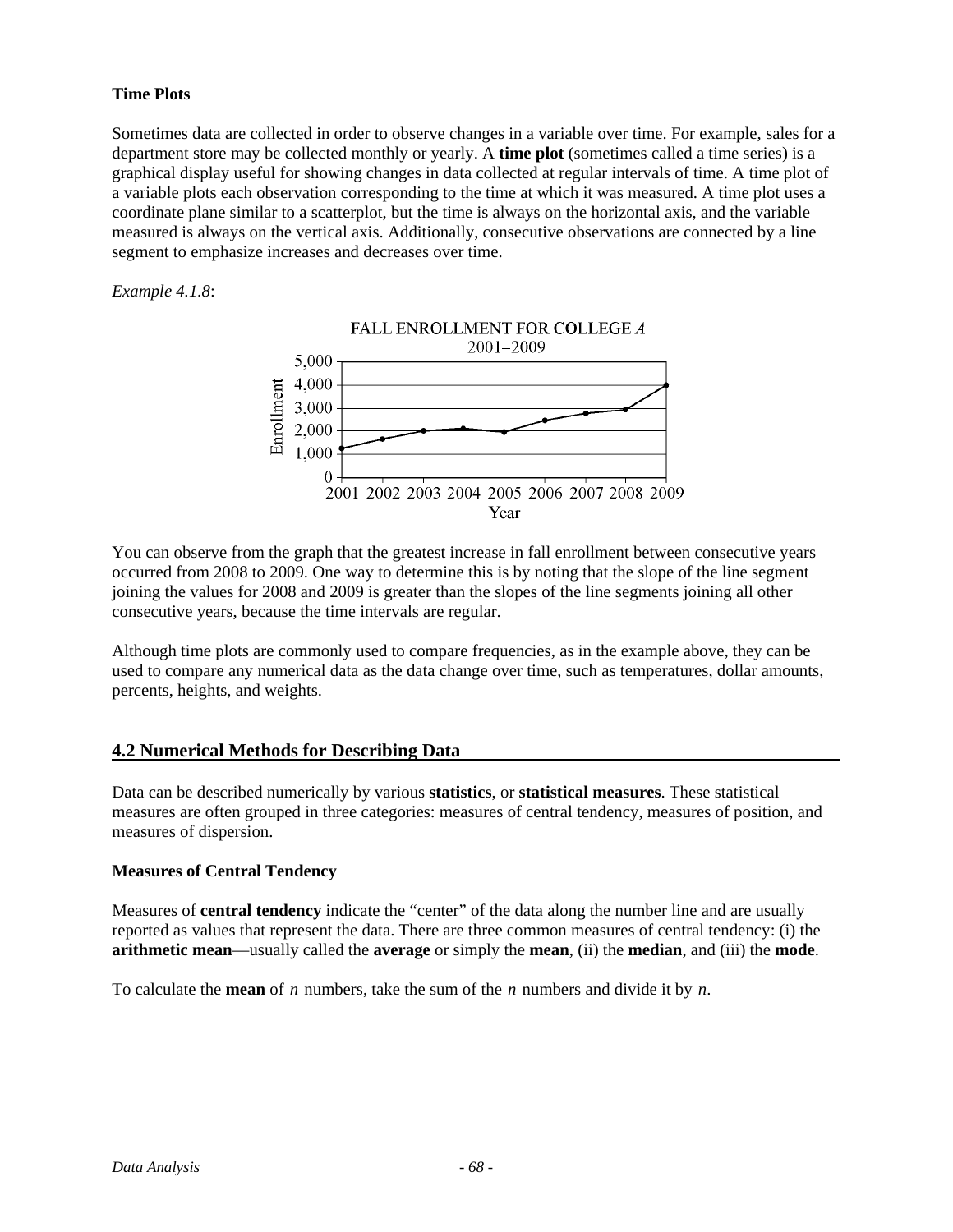*Example 4.2.1*: For the five numbers 6, 4, 7, 10, and 4, the mean is

$$
\frac{6+4+7+10+4}{5} = \frac{31}{5} = 6.2
$$

When several values are repeated in a list, it is helpful to think of the mean of the numbers as a **weighted mean** of only those values in the list that are *different*.

*Example 4.2.2*: Consider the following list of 16 numbers.

$$
2, 4, 4, 5, 7, 7, 7, 7, 7, 7, 8, 8, 9, 9, 9, 9
$$

There are only 6 different values in the list: 2, 4, 5, 7, 8, and 9. The mean of the numbers in the list can be computed as

$$
\frac{1(2) + 2(4) + 1(5) + 6(7) + 2(8) + 4(9)}{1 + 2 + 1 + 6 + 2 + 4} = \frac{109}{16} = 6.8125
$$

The number of times a value appears in the list, or the frequency, is called the **weight** of that value. So the mean of the 16 numbers is the weighted mean of the values 2, 4, 5, 7, 8, and 9, where the respective weights are 1, 2, 1, 6, 2, and 4. Note that the sum of the weights is the number of numbers in the list, 16.

The mean can be affected by just a few values that lie far above or below the rest of the data, because these values contribute directly to the sum of the data and therefore to the mean. By contrast, the **median** is a measure of central tendency that is fairly unaffected by unusually high or low values relative to the rest of the data.

To calculate the median of *n* numbers, first order the numbers from least to greatest. If *n* is odd, then the median is the middle number in the ordered list of numbers. If *n* is even, then there are *two* middle numbers, and the median is the average of these two numbers.

*Example 4.2.3*: The five numbers in example 4.2.1 listed in increasing order are 4, 4, 6, 7, 10, so the median is 6, the middle number. Note that if the number 10 in the list is replaced by the number 24, the mean increases from 6.2 to

$$
\frac{4+4+6+7+24}{5} = \frac{45}{5} = 9
$$

but the median remains equal to 6. This example shows how the median is relatively unaffected by an unusually large value.

The median, as the "middle value" of an ordered list of numbers, divides the list into roughly two equal parts. However, if the median is equal to one of the data values and it is repeated in the list, then the numbers of data above and below the median may be rather different. See example 4.2.2, where the median is 7, but four of the data are less than 7 and six of the data are greater than 7.

The **mode** of a list of numbers is the number that occurs most frequently in the list.

*Example 4.2.4*: The mode of the numbers in the list 1, 3, 6, 4, 3, 5 is 3. A list of numbers may have more than one mode. For example, the list 1, 2, 3, 3, 3, 5, 7, 10, 10, 10, 20 has two modes, 3 and 10.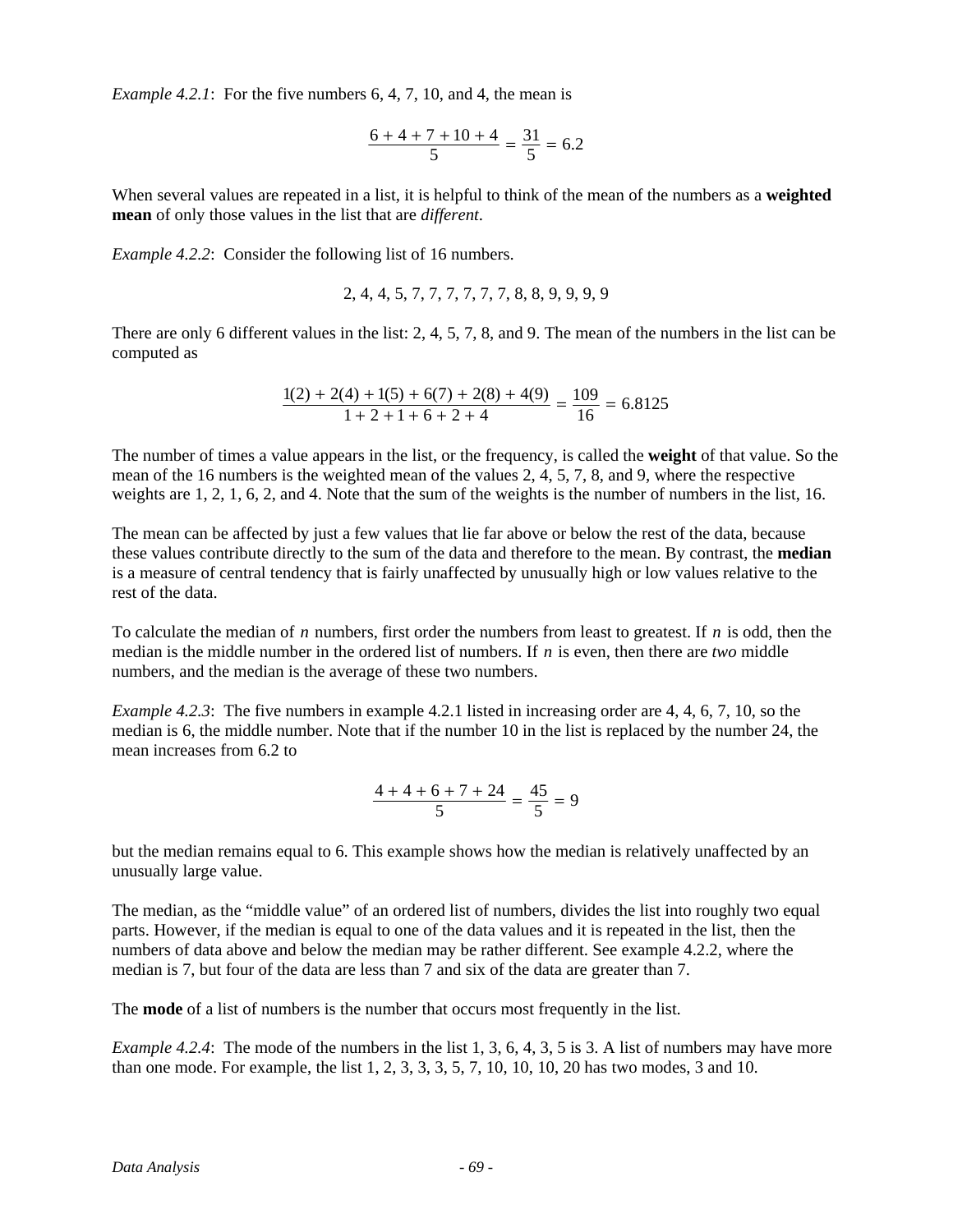### **Measures of Position**

The three most basic **positions**, or locations, in a list of data ordered from least to greatest are the beginning, the end, and the middle. It is useful here to label these as *L* for the least, *G* for the greatest, and *M* for the median. Aside from these, the most common measures of position are **quartiles** and **percentiles**. Like the median *M*, quartiles and percentiles are numbers that divide the data into roughly equal groups after the data have been ordered from the least value *L* to the greatest value *G*. There are three quartile numbers that divide the data into four roughly equal groups, and there are 99 percentile numbers that divide the data into 100 roughly equal groups. As with the mean and median, the quartiles and percentiles may or may not themselves be values in the data.

The first quartile  $Q_1$ , the second quartile  $Q_2$  (which is simply the median *M*), and the third quartile  $Q_3$  divide a group of data into four roughly equal groups as follows. After the data are listed in increasing order, the first group consists of the data from *L* to  $Q_1$ , the second group is from  $Q_1$  to *M*, the third group is from *M* to  $Q_3$ , and the fourth group is from  $Q_3$  to *G*. Because the number of data in a list may not be divisible by 4, there are various rules to determine the exact values of  $Q_1$  and  $Q_3$ , and some statisticians use different rules, but in all cases  $Q_2 = M$ . We use perhaps the most common rule, in which  $Q_2 = M$ divides the data into two equal parts—the lesser numbers and the greater numbers—and then  $Q_1$  is the median of the lesser numbers and  $Q_3$  is the median of the greater numbers.

*Example 4.2.5*: To find the quartiles for the list of 16 numbers 2, 4, 4, 5, 7, 7, 7, 7, 7, 7, 8, 8, 9, 9, 9, 9 (already listed in order), first divide the data into two groups of 8 numbers each. The first group is 2, 4, 4, 5, 7, 7, 7, 7 and the second group is 7, 7, 8, 8, 9, 9, 9, 9, so that the second quartile, or median, is  $Q_2 = M = 7$ . To find the other quartiles, you can take each of the two smaller groups and find *its* median: the first quartile is  $Q_1 = 6$  (the average of 5 and 7) and the third quartile is  $Q_3 = 8.5$  (the average of 8 and 9).

In example 4.2.5, note that the number 4 is in the lowest 25 percent of the distribution of data. There are different ways to describe this. We can say that 4 is *below* the first quartile, that is, below  $Q_1$ ; we can also say that 4 is *in* the first quartile. The phrase "*in* a quartile" refers to being *in* one of the four groups determined by  $Q_1$ ,  $Q_2$ , and  $Q_3$ .

Percentiles are mostly used for very large lists of numerical data ordered from least to greatest. Instead of dividing the data into four groups, the 99 percentiles  $P_1, P_2, P_3, \ldots, P_{99}$  divide the data into 100 groups. Consequently,  $Q_1 = P_{25}$ ,  $M = Q_2 = P_{50}$ , and  $Q_3 = P_{75}$ . Because the number of data in a list may not be divisible by 100, statisticians apply various rules to determine values of percentiles.

#### **Measures of Dispersion**

Measures of **dispersion** indicate the degree of "spread" of the data. The most common statistics used as measures of dispersion are the range, the interquartile range, and the standard deviation. These statistics measure the spread of the data in different ways.

The **range** of the numbers in a group of data is the difference between the greatest number *G* in the data and the least number  $L$  in the data, that is,  $G - L$ . For example, given the list 11, 10, 5, 13, 21, the range of the numbers is  $21 - 5 = 16$ .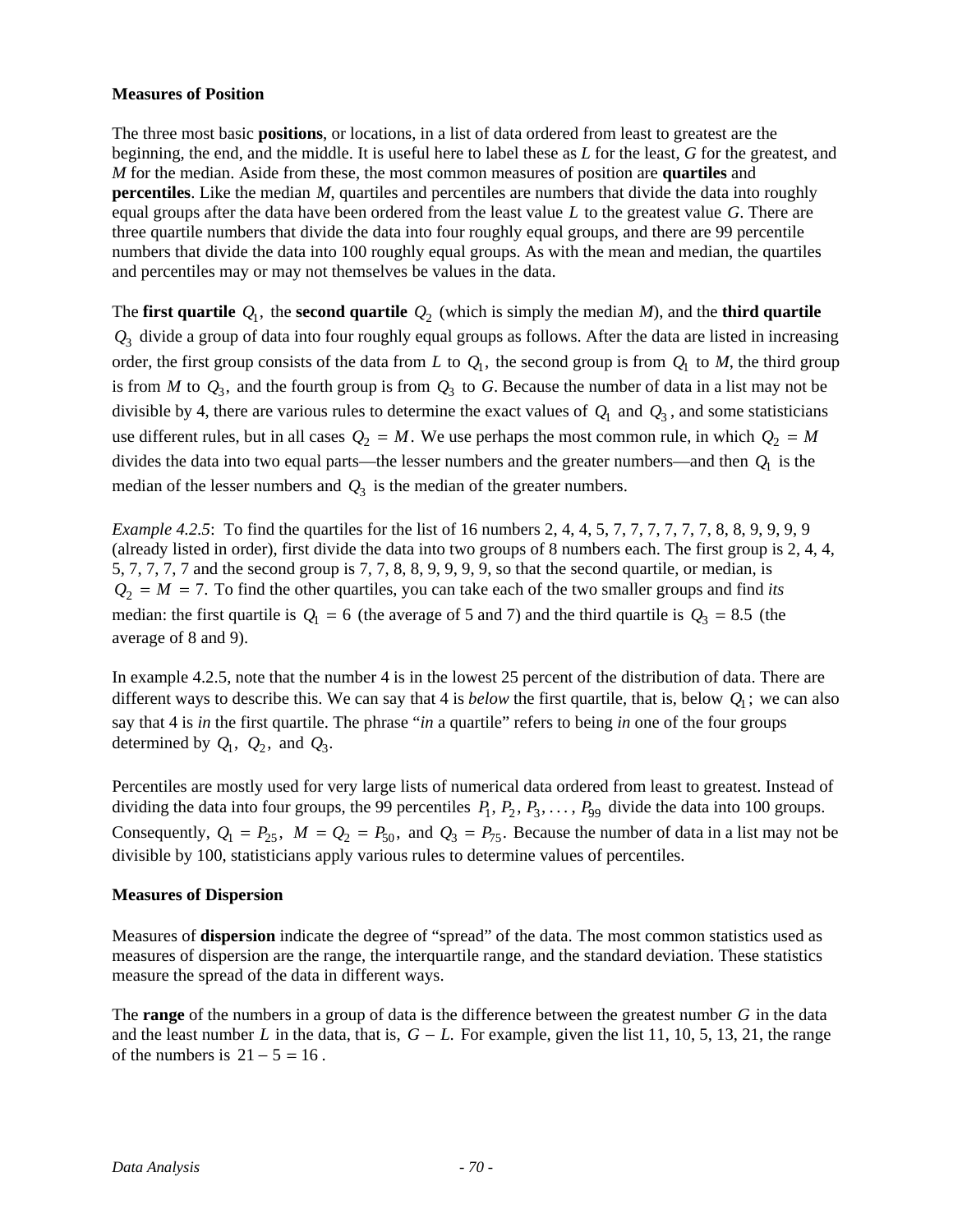The simplicity of the range is useful in that it reflects that maximum spread of the data. However, sometimes a data value is so unusually small or so unusually large in comparison with the rest of the data that it is viewed with suspicion when the data are analyzed—the value could be erroneous or accidental in nature. Such data are called **outliers** because they lie so far out that in most cases, they are ignored when analyzing the data. Unfortunately, the range is directly affected by outliers.

A measure of dispersion that is not affected by outliers is the **interquartile range**. It is defined as the difference between the third quartile and the first quartile, that is,  $Q_3 - Q_1$ . Thus, the interquartile range measures the spread of the middle half of the data.

*Example 4.2.6*: In the list of 16 numbers 2, 4, 4, 5, 7, 7, 7, 7, 7, 7, 8, 8, 9, 9, 9, 9, the range is  $9 - 2 = 7$ , the first quartile is  $Q_1 = 6$ , and the third quartile is  $Q_3 = 8.5$ . So the interquartile range for the numbers in this list is  $8.5 - 6 = 2.5$ .

One way to summarize a group of numerical data and to illustrate its center and spread is to use the five numbers  $L, Q_1, Q_2, Q_3$ , and G. These five numbers can be plotted along a number line to show where the four quartile groups lie. Such plots are called **boxplots** or **box-and-whisker plots**, because a box is used to identify each of the two middle quartile groups of data, and "whiskers" extend outward from the boxes to the least and greatest values. The following graph shows the boxplot for the list of 16 numbers in example 4.2.6.



There are a few variations in the way boxplots are drawn—the position of the ends of the boxes can vary slightly, and some boxplots identify outliers with certain symbols—but all boxplots show the center of the data at the median and illustrate the spread of the data in each of the four quartile groups. As such, boxplots are useful for comparing sets of data side by side.

*Example 4.2.7*: Two large lists of numerical data, list I and list II, are summarized by the following boxplots.



Based on the boxplots, several different comparisons of the two lists can be made. First, the median of list II, which is approximately 550, is greater than the median of list I, which is approximately 450. Second, the two measures of spread, range and interquartile range, are greater for list I than for list II. For list I, these measures are approximately 520 and 430, respectively; and for list II, they are approximately 500 and 220, respectively.

Unlike the range and the interquartile range, the **standard deviation** is a measure of spread that depends on each number in the list. Using the mean as the center of the data, the standard deviation takes into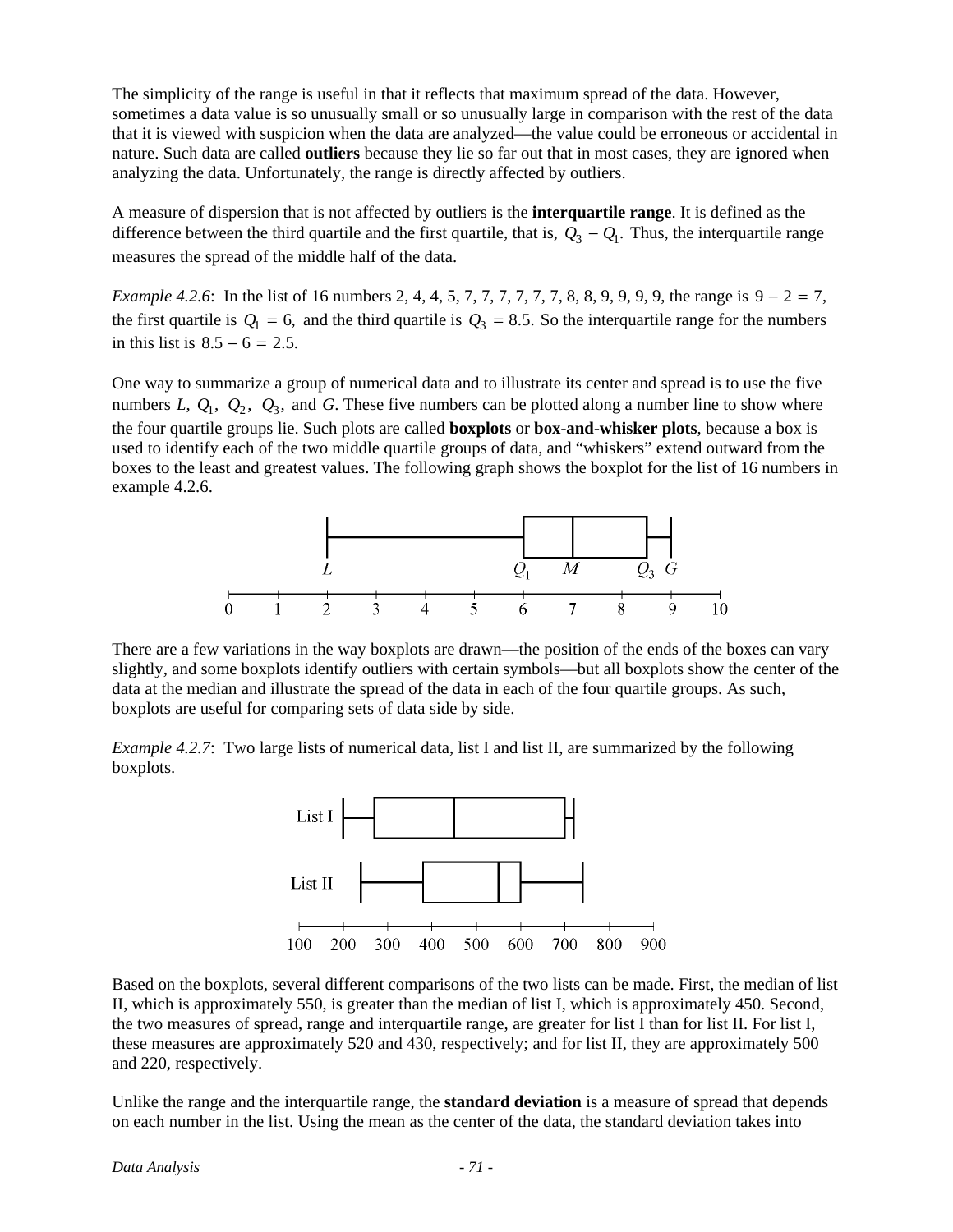account how much each value differs from the mean and then takes a type of average of these differences. As a result, the more the data are spread away from the mean, the greater the standard deviation; and the more the data are clustered around the mean, the lesser the standard deviation.

The standard deviation of a group of *n* numerical data is computed by (1) calculating the mean of the *n* values, (2) finding the difference between the mean and each of the *n* values, (3) squaring each of the differences, (4) finding the average of the *n* squared differences, and (5) taking the nonnegative square root of the average squared difference.

*Example 4.2.8*: For the five data 0, 7, 8, 10, and 10, the standard deviation can be computed as follows. First, the mean of the data is 7, and the squared differences from the mean are

$$
(7-0)^2
$$
,  $(7-7)^2$ ,  $(7-8)^2$ ,  $(7-10)^2$ ,  $(7-10)^2$ 

or 49, 0, 1, 9, 9. The average of the five squared differences is  $\frac{68}{5}$ , or 13.6, and the positive square root of 13.6 is approximately 3.7.

Note on terminology: The term "standard deviation" defined above is slightly different from another measure of dispersion, the **sample standard deviation**. The latter term is qualified with the word "sample" and is computed by dividing the sum of the squared differences by  $n - 1$  instead of *n*. The sample standard deviation is only slightly different from the standard deviation but is preferred for technical reasons for a sample of data that is taken from a larger population of data. Sometimes the standard deviation is called the **population standard deviation** to help distinguish it from the sample standard deviation.

*Example 4.2.9*: Six hundred applicants for several post office jobs were rated on a scale from 1 to 50 points. The ratings had a mean of 32.5 points and a standard deviation of 7.1 points. How many standard deviations above or below the mean is a rating of 48 points? A rating of 30 points? A rating of 20 points?

*Solution*: Let *d* be the standard deviation, so  $d = 7.1$  points. Note that 1 standard deviation above the mean is

$$
32.5 + d = 32.5 + 7.1 = 39.6
$$

and 2 standard deviations above the mean is

$$
32.5 + 2d = 32.5 + 2(7.1) = 46.7
$$

So 48 is a little more than 2 standard deviations above the mean. Since 48 is actually 15.5 points above the mean, the number of standard deviations that 48 is above the mean is  $\frac{15.5}{7.1} \approx 2.2$ . Thus, to answer the question, we first found the difference from the mean and then we divided by the standard deviation. The number of standard deviations that a rating of 30 is away from the mean is

$$
\frac{30 - 32.5}{7.1} = \frac{-2.5}{7.1} \approx -0.4
$$

where the negative sign indicates that the rating is 0.4 standard deviation *below* the mean.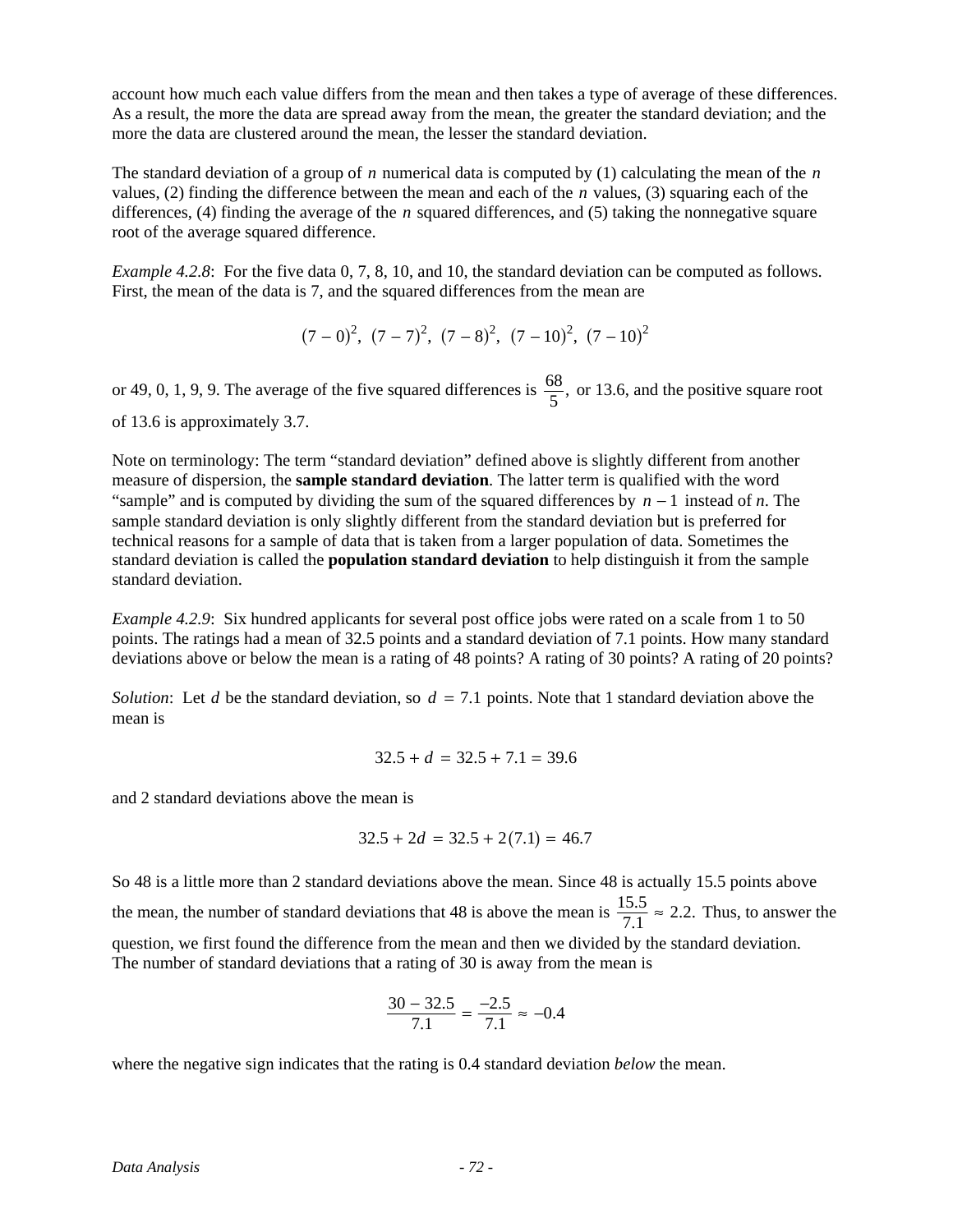The number of standard deviations that a rating of 20 is away from the mean is

$$
\frac{20 - 32.5}{7.1} = \frac{-12.5}{7.1} \approx -1.8
$$

where the negative sign indicates that the rating is 1.8 standard deviations *below* the mean.

To summarize:

- 48 points is 15.5 points above the mean, or approximately 2.2 standard deviations above the mean.
- 30 points is 2.5 points below the mean, or approximately 0.4 standard deviation below the mean.
- 20 points is 12.5 points below the mean, or approximately 1.8 standard deviations below the mean.

One more instance, which may seem trivial, is important to note:

• 32.5 points is 0 points from the mean, or 0 standard deviations from the mean.

Example 4.2.9 shows that for a group of data, each value can be located with respect to the mean by using the standard deviation as a ruler. The process of subtracting the mean from each value and then dividing the result by the standard deviation is called **standardization**. Standardization is a useful tool because for each data value, it provides a measure of position relative to the rest of the data independently of the variable for which the data was collected and the units of the variable.

Note that the standardized values 2.2,  $-0.4$ , and  $-1.8$  from example 4.2.9 are all between  $-3$  and 3; that is, the corresponding ratings 48, 30, and 20 are all within 3 standard deviations above or below the mean. This is not surprising, based on the following fact about the standard deviation.

### *In any group of data, most of the data are within about 3 standard deviations above or below the mean.*

Thus, when *any group of data* are standardized, most of the data are transformed to an interval on the number line centered about 0 and extending from about  $-3$  to 3. The mean is always transformed to 0.

# **4.3 Counting Methods**

Uncertainty is part of the process of making decisions and predicting outcomes. Uncertainty is addressed with the ideas and methods of probability theory. Since elementary probability requires an understanding of counting methods, we now turn to a discussion of counting objects in a systematic way before reviewing probability.

When a set of objects is small, it is easy to list the objects and count them one by one. When the set is too large to count that way, and when the objects are related in a patterned or systematic way, there are some useful techniques for counting the objects without actually listing them.

### **Sets and Lists**

The term **set** has been used informally in this review to mean a collection of objects that have some property, whether it is the collection of all positive integers, all points in a circular region, or all students in a school that have studied French. The objects of a set are called **members** or **elements**. Some sets are **finite**, which means that their members can be completely counted. Finite sets can, in principle, have all of their members listed, using curly brackets, such as the set of even digits  $\{0, 2, 4, 6, 8\}$ . Sets that are not finite are called **infinite** sets, such as the set of all integers. A set that has no members is called the **empty set** and is denoted by the symbol ∆. A set with one or more members is called **nonempty**. If *A*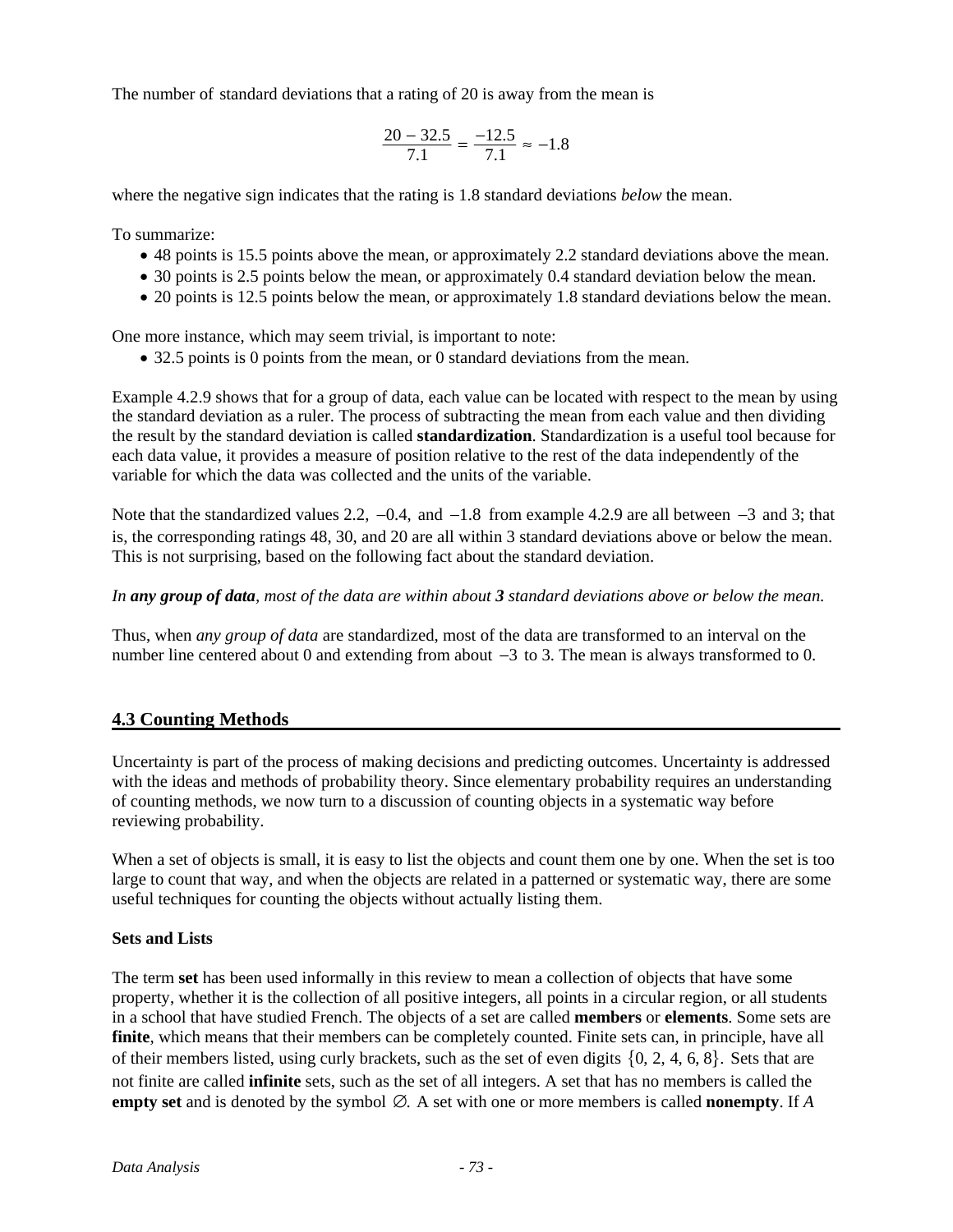and *B* are sets and all of the members of *A* are also members of *B*, then *A* is a **subset** of *B*. For example,  ${2, 8}$  is a subset of  ${0, 2, 4, 6, 8}$ . Also, by convention,  $\emptyset$  is a subset of every set.

A **list** is like a finite set, having members that can all be listed, but with two differences. In a list, the members are ordered; that is, rearranging the members of a list makes it a different list. Thus, the terms "first element," "second element," etc., make sense in a list. Also, elements can be repeated in a list and the repetitions matter. For example, the lists 1, 2, 3, 2 and 1, 2, 2, 3 are different lists, each with four elements, and they are both different from the list 1, 2, 3, which has three elements.

In contrast to a list, when the elements of a set are given, repetitions are not counted as additional elements and the order of the elements does not matter. For example, the sets  $\{1, 2, 3, 2\}$  and  $\{3, 1, 2\}$  are the same set, which has three elements. For any finite set *S*, the number of elements of *S* is denoted by  $|S|$ . Thus, if  $S = \{6.2, -9, \pi, 0.01, 0\}$ , then  $|S| = 5$ . Also,  $|\emptyset| = 0$ .

Sets can be formed from other sets. If *S* and *T* are sets, then the **intersection** of *S* and *T* is the set of all elements that are in both *S* and *T* and is denoted by  $S \cap T$ . The **union** of *S* and *T* is the set of all elements that are in *S* or *T*, or both, and is denoted by  $S \cup T$ . If sets *S* and *T* have no elements in common, they are called **disjoint** or **mutually exclusive**.

A useful way to represent two or three sets and their possible intersections and unions is a **Venn diagram**. In a Venn diagram, sets are represented by circular regions that overlap if they have elements in common but do not overlap if they are disjoint. Sometimes the circular regions are drawn inside a rectangular region, which represents a **universal set**, of which all other sets involved are subsets.

*Example 4.3.1*: The sets *A*, *B*, and *C* are represented in the Venn diagram below, where *U* represents a universal set.



The regions with vertical stripes represent the set  $A \cup C$ . The regions with horizontal stripes represent the set *B*. The region with both kinds of stripes represents the set  $A \cap B$ . The sets *B* and *C* are mutually exclusive, often written  $B \cap C = \emptyset$ .

The example above can be used to illustrate an elementary counting principle involving intersecting sets, called the **inclusion-exclusion principle** for two sets. This principle relates the numbers of elements in the union and intersection of two finite sets: The number of elements in the union of two sets equals the sum of their individual numbers of elements minus the number of elements in their intersection. If the sets in example 4.3.1 are finite, then we have for the union of *A* and *B*,

$$
|A \cup B| = |A| + |B| - |A \cap B|
$$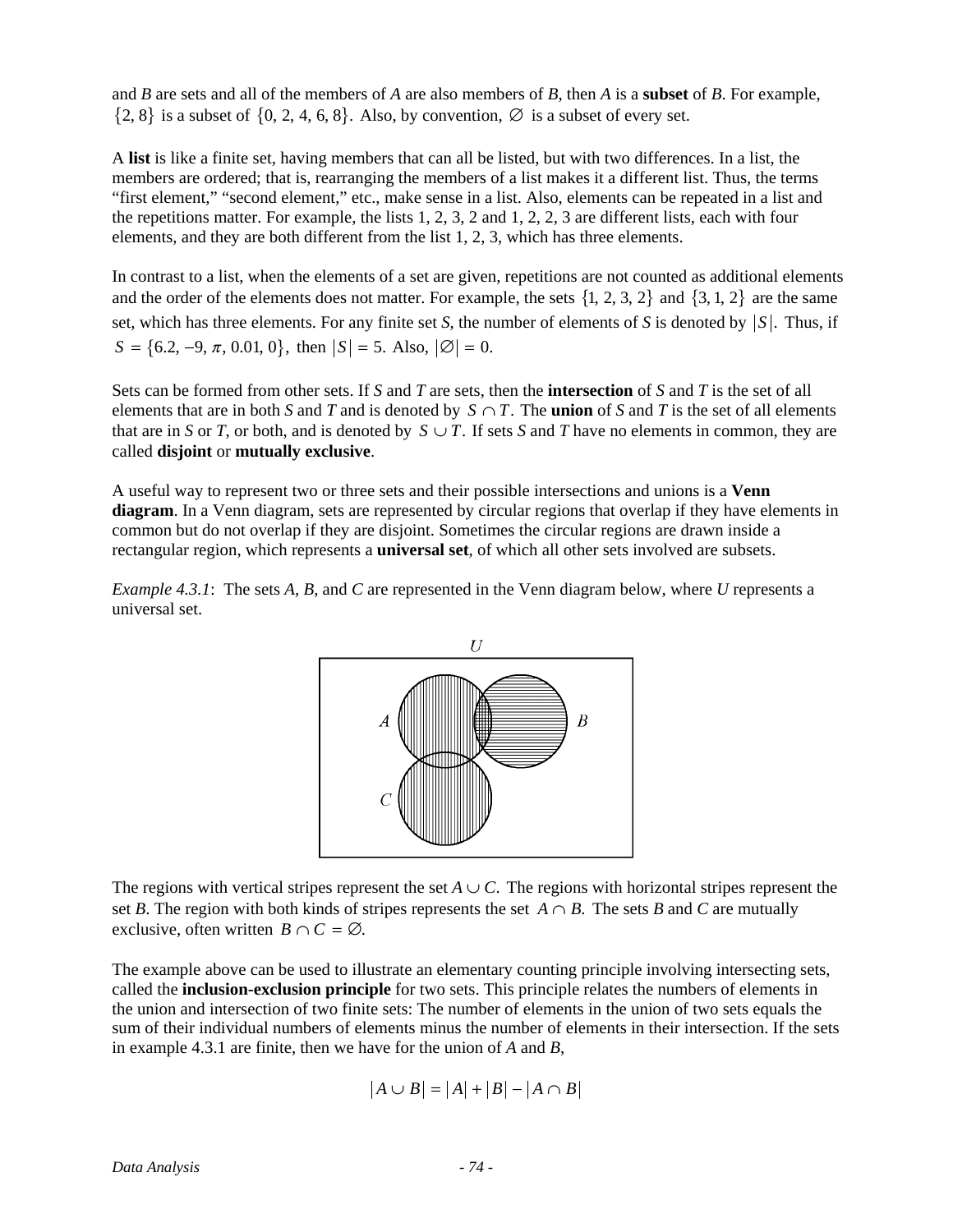Because  $A \cap B$  is a subset of both *A* and *B*, the subtraction is necessary to avoid counting the elements in  $A \cap B$  twice. For the union of *B* and *C*, we have

$$
|B \cup C| = |B| + |C|
$$

because  $B \cap C = \emptyset$ .

#### **Multiplication Principle**

Suppose there are two choices to be made sequentially and that the second choice is independent of the first choice. Suppose also that there are *k* different possibilities for the first choice and *m* different possibilities for the second choice. The **multiplication principle** states that under those conditions, there are *km* different possibilities for the pair of choices.

For example, suppose that a meal is to be ordered from a restaurant menu and that the meal consists of one entrée and one dessert. If there are 5 entrées and 3 desserts on the menu, then there are  $(5)(3) = 15$ different meals that can be ordered from the menu.

The multiplication principle applies in more complicated situations as well. If there are more than two independent choices to be made, then the number of different possible outcomes of all of the choices is the product of the numbers of possibilities for each choice.

*Example 4.3.2*: Suppose that a computer password consists of four characters such that the first character is one of the 10 digits from 0 to 9 and each of the next 3 characters is any one of the uppercase letters from the 26 letters of the English alphabet. How many different passwords are possible?

*Solution*: The description of the password allows repetitions of letters. Thus, there are 10 possible choices for the first character in the password and 26 possible choices for each of the next 3 characters in the password. Therefore, applying the multiplication principle, the number of possible passwords is  $(10)(26)(26)(26) = 175,760.$ 

Note that if repetitions of letters are *not* allowed in the password, then the choices are not all independent, but a modification of the multiplication principle can still be applied. There are 10 possible choices for the first character in the password, 26 possible choices for the second character, 25 for the third character because the first letter cannot be repeated, and 24 for the fourth character because the first two letters cannot be repeated. Therefore, the number of possible passwords is  $(10)(26)(25)(24) = 156,000$ .

*Example 4.3.3*: Each time a coin is tossed, there are 2 possible outcomes—either it lands heads up or it lands tails up. Using this fact and the multiplication principle, you can conclude that if a coin is tossed 8 times, there are  $(2)(2)(2)(2)(2)(2)(2)(2) = 2<sup>8</sup> = 256$  possible outcomes.

#### **Permutations and Factorials**

Suppose you want to determine the number of different ways the 3 letters A, B, and C can be placed in order from 1st to 3rd. The following is a list of all the possible orders in which the letters can be placed.

ABC ACB BAC BCA CAB CBA

There are 6 possible orders for the 3 letters.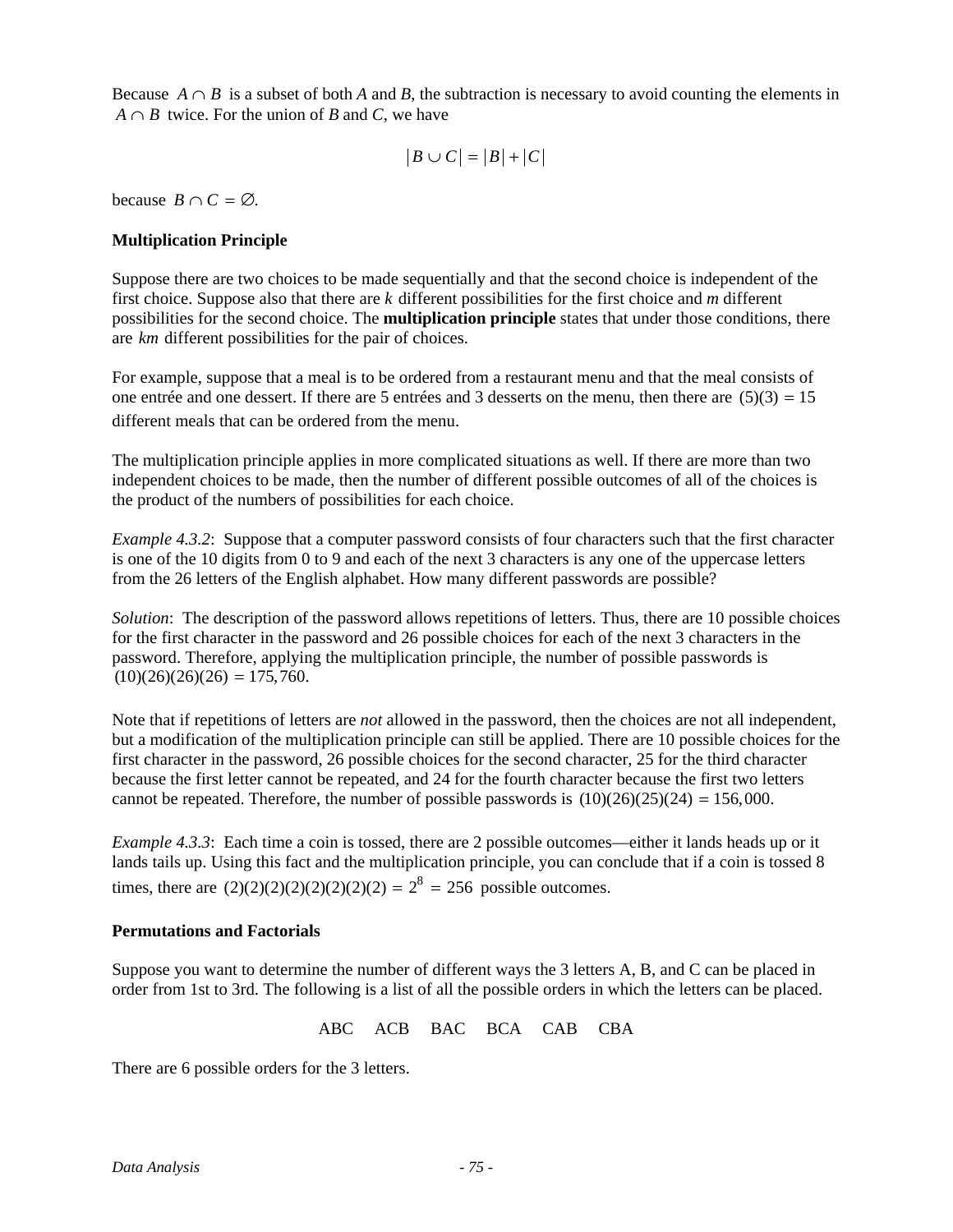Now suppose you want to determine the number of different ways the 4 letters A, B, C, and D can be placed in order from 1st to 4th. Listing all of the orders for 4 letters is time-consuming, so it would be useful to be able to count the possible orders without listing them.

To order the 4 letters, one of the 4 letters must be placed first, one of the remaining 3 letters must be placed second, one of the remaining 2 letters must be placed third, and the last remaining letter must be placed fourth. Therefore, applying the multiplication principle, there are  $(4)(3)(2)(1)$ , or 24, ways to order the 4 letters.

More generally, suppose *n* objects are to be ordered from 1st to *n*th, and we want to count the number of ways the objects can be ordered. There are *n* choices for the first object,  $n - 1$  choices for the second object,  $n - 2$  choices for the third object, and so on, until there is only 1 choice for the *n*th object. Thus, applying the multiplication principle, the number of ways to order the *n* objects is equal to the product

$$
n(n-1)(n-2)\cdots(3)(2)(1)
$$

Each order is called a **permutation**, and the product above is called the number of permutations of *n* objects.

Because products of the form  $n(n-1)(n-2)\cdots(3)(2)(1)$  occur frequently when counting objects, a special symbol *n*!, called *n* **factorial**, is used to denote this product.

For example,

( )( ) ( )( )( ) ( )( )( )( ) 1! 1 2! 2 1 2 3! 3 2 1 6 4! 4 3 2 1 24 = = = = = = =

As a special definition,  $0! = 1$ .

Note that  $n! = n(n-1)! = n(n-1)(n-2)! = n(n-1)(n-2)(n-3)!$  and so on.

*Example 4.3.4*: Suppose that 10 students are going on a bus trip, and each of the students will be assigned to one of the 10 available seats. Then the number of possible different seating arrangements of the students on the bus is

$$
10! = (10)(9)(8)(7)(6)(5)(4)(3)(2)(1) = 3,628,800
$$

Now suppose you want to determine the number of ways in which you can select 3 of the 5 letters A, B, C, D, and E and place them in order from 1st to 3rd. Reasoning as in the preceding examples, you find that there are  $(5)(4)(3)$ , or 60, ways to select and order them.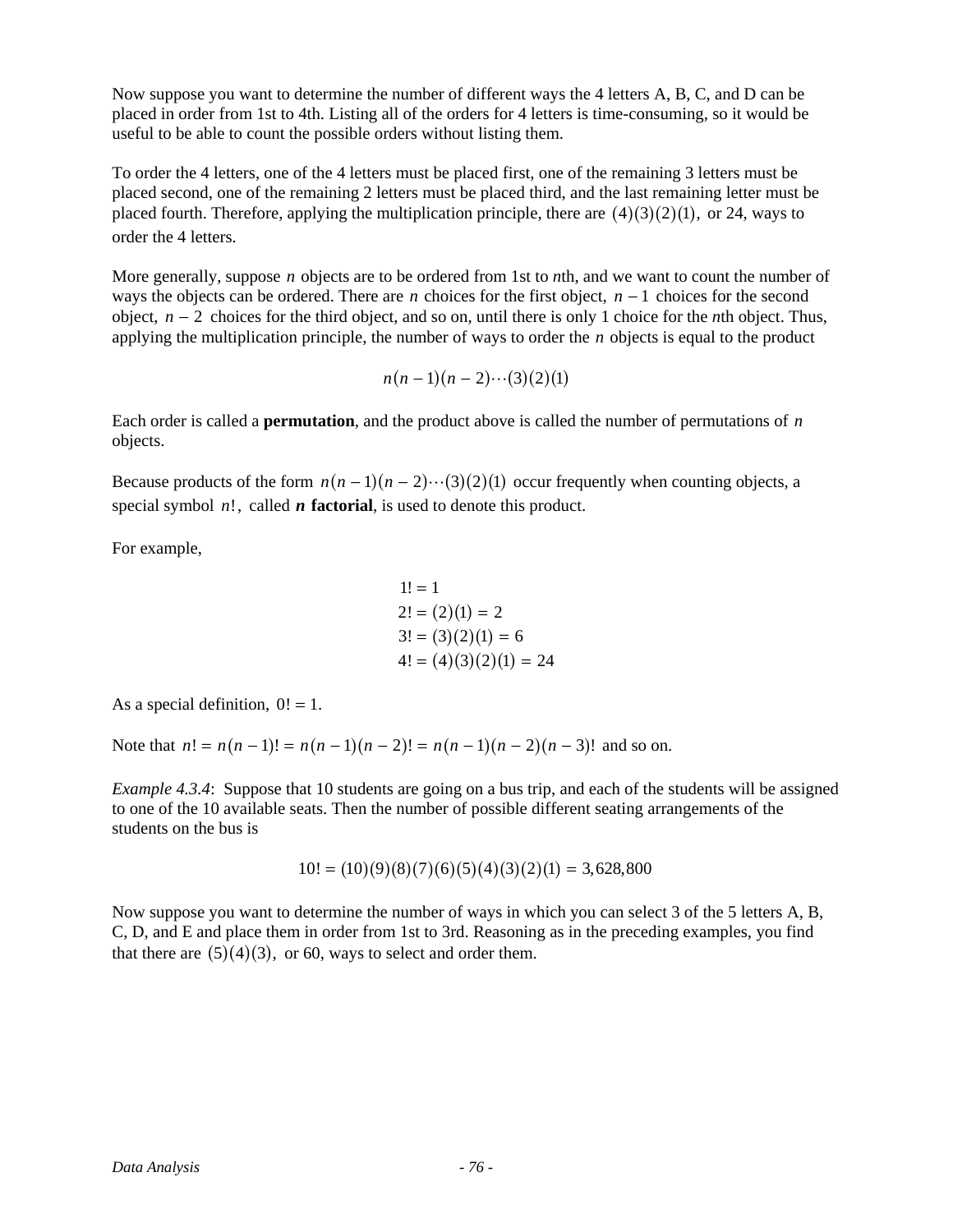More generally, suppose that *k* objects will be selected from a set of *n* objects, where  $k \leq n$ , and the *k* objects will be placed in order from 1st to kth. Then there are *n* choices for the first object,  $n - 1$  choices for the second object,  $n - 2$  choices for the third object, and so on, until there are  $n - k + 1$  choices for the *k*th object. Thus, applying the multiplication principle, the number of ways to select and order *k* objects from a set of *n* objects is  $n(n-1)(n-2)\cdots(n-k+1)$ . It is useful to note that

$$
n(n-1)(n-2)\cdots(n-k+1) = n(n-1)(n-2)\cdots(n-k+1)\frac{(n-k)!}{(n-k)!}
$$

$$
= \frac{n!}{(n-k)!}
$$

This expression represents the number of **permutations of** *n* **objects taken** *k* **at a time**, that is, the number of ways to select and order *k* objects out of *n* objects.

*Example 4.3.5*: How many different five-digit positive integers can be formed using the digits 1, 2, 3, 4, 5, 6, and 7 if none of the digits can occur more than once in the integer?

*Solution*: This example asks how many ways there are to order 5 integers chosen from a set of 7 integers. According to the counting principle above, there are  $(7)(6)(5)(4)(3) = 2,520$  ways to do this. Note that

this is equal to  $\frac{7!}{(7-5)!} = \frac{(7)(6)(5)(4)(3)(2!)}{2!} = (7)(6)(5)(4)(3).$ 

#### **Combinations**

Given the five letters A, B, C, D, and E, suppose that you want to determine the number of ways in which you can select 3 of the 5 letters, but unlike before, you do not want to count different orders for the 3 letters. The following is a list of all of the ways in which 3 of the 5 letters can be selected without regard to the order of the letters.

ABC ABD ABE ACD ACE ADE BCD BCE BDE CDE

There are 10 ways of selecting the 3 letters without order. There is a relationship between selecting with order and selecting without order.

The number of ways to select 3 of the 5 letters without order, which is 10, *multiplied by* the number of ways to order the 3 letters, which is 3!, or 6, *is equal to* the number of ways to select 3 of the 5 letters and order them, which is  $\frac{5!}{2!} = 60$ . In short,

(number of ways to select without order)  $\times$  (number of ways to order) = (number of ways to select with order)

This relationship can also be described as follows.

(number of ways to select without order) = 
$$
\frac{\text{(number of ways to select with order)}}{\text{(number of ways to order)}} = \frac{\frac{5!}{2!}}{\frac{3!}{3!}} = \frac{5!}{3!2!} = 10
$$

More generally, suppose that *k* objects will be chosen from a set of *n* objects, where  $k \leq n$ , but that the *k* objects will *not* be put in order. The number of ways in which this can be done is called the number of

**combinations of** *n* **objects taken** *k* **at a time and is given by the formula**  $\frac{n!}{k!(n-k)!}$ **.**  $k!$  ( $n-$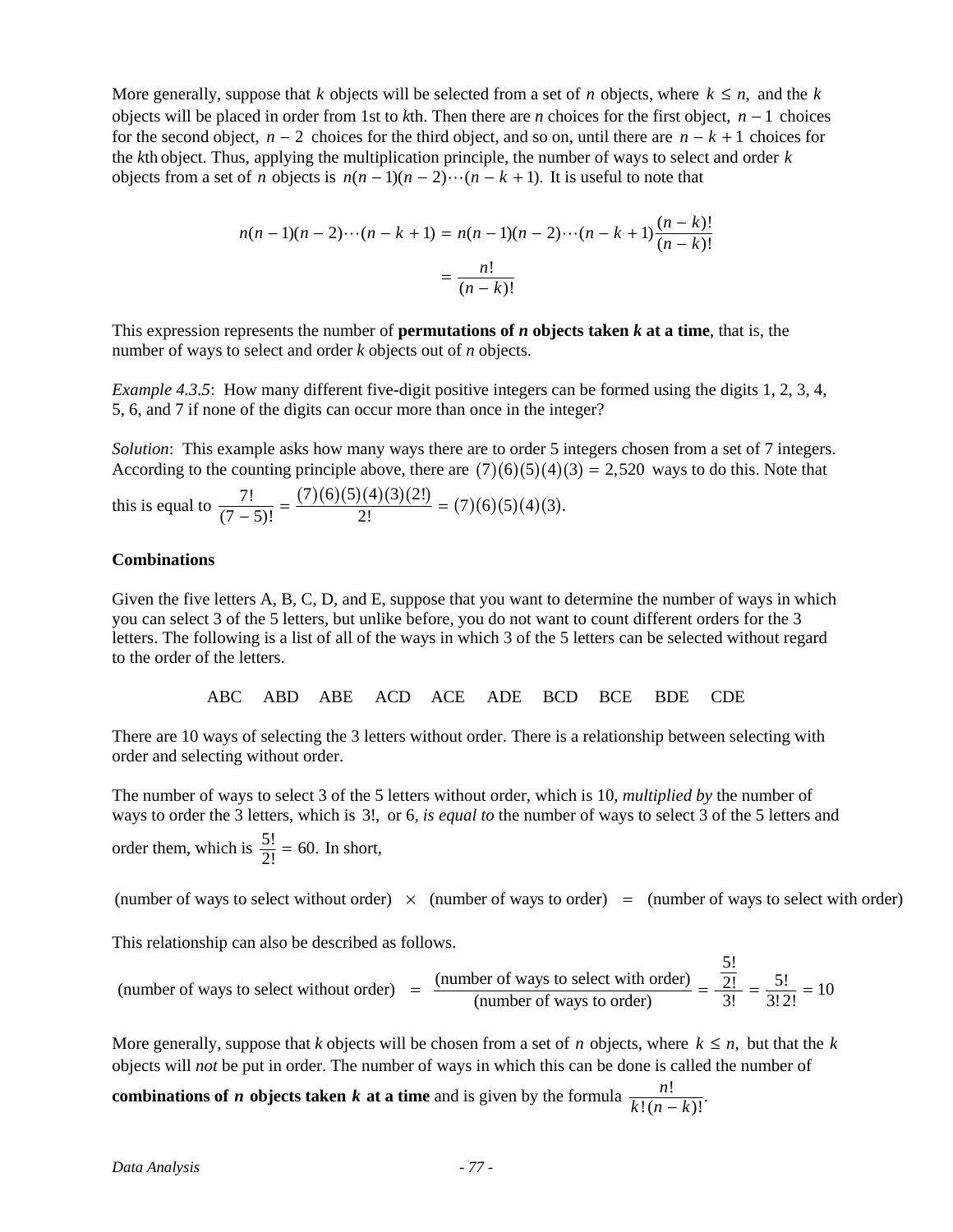Another way to refer to the number of combinations of *n* objects taken *k* at a time is *n* choose  $k$ , and two notations commonly used to denote this number are  ${}_{n}C_{k}$  and  $\binom{n}{k}$ .

*Example 4.3.6*: Suppose you want to select a 3-person committee from a group of 9 students. How many ways are there to do this?

*Solution*: Since the 3 students on the committee are not ordered, you can use the formula for the combination of 9 objects taken 3 at a time, or "9 choose 3":

$$
\frac{9!}{3!(9-3)!} = \frac{9!}{3!6!} = \frac{(9)(8)(7)}{(3)(2)(1)} = 84
$$

Using the terminology of sets, given a set *S* consisting of *n* elements, *n* choose *k* is simply the number of subsets of *S* that consist of *k* elements. The formula  $\frac{n!}{k!(n-k)!}$  $\frac{n!}{k!(n-k)!}$  also holds when  $k = 0$  and  $k = n$ .

- *n* choose 0 is  $\frac{n!}{0!n!} = 1$ , which corresponds to the fact that there is only one subset of *S* with 0 elements, namely the empty set.
- *n* choose *n* is  $\frac{n!}{n!0!} = 1$ , since there is only one subset of *S* with *n* elements, namely the set *S* itself.

Finally, note that *n* choose *k* is always equal to *n* choose  $n - k$ , because

$$
\frac{n!}{(n-k)!(n-(n-k))!} = \frac{n!}{(n-k)!\,k!} = \frac{n!}{k!(n-k)!}
$$

### **4.4 Probability**

Probability is a way of describing uncertainty in numerical terms. In this section we review some of the terminology used in elementary probability theory.

A **probability experiment**, also called a **random experiment**, is an experiment for which the result, or **outcome**, is uncertain. We assume that all of the possible outcomes of an experiment are known before the experiment is performed, but which outcome will actually occur is unknown. The set of all possible outcomes of a random experiment is called the **sample space**, and any particular set of outcomes is called an **event**. For example, consider a cube with faces numbered 1 to 6, called a 6-sided die. Rolling the die once is an experiment in which there are 6 possible outcomes—either 1, 2, 3, 4, 5, or 6 will appear on the top face. The sample space for this experiment is the set of numbers 1, 2, 3, 4, 5, and 6. Two examples of events for this experiment are (i) rolling the number 4, which has only one outcome, and (ii) rolling an odd number, which has three outcomes.

The **probability** of an event is a number from 0 to 1, inclusive, that indicates the likelihood that the event occurs when the experiment is performed. The greater the number, the more likely the event.

*Example 4.4.1*: Consider the following experiment. A box contains 15 pieces of paper, each of which has the name of one of the 15 students in a class consisting of 7 male and 8 female students, all with different names. The instructor will shake the box for a while and then, without looking, choose a piece of paper at random and read the name. Here the sample space is the set of 15 names. The assumption of **random selection** means that each of the names is **equally likely** to be selected. If this assumption is made, then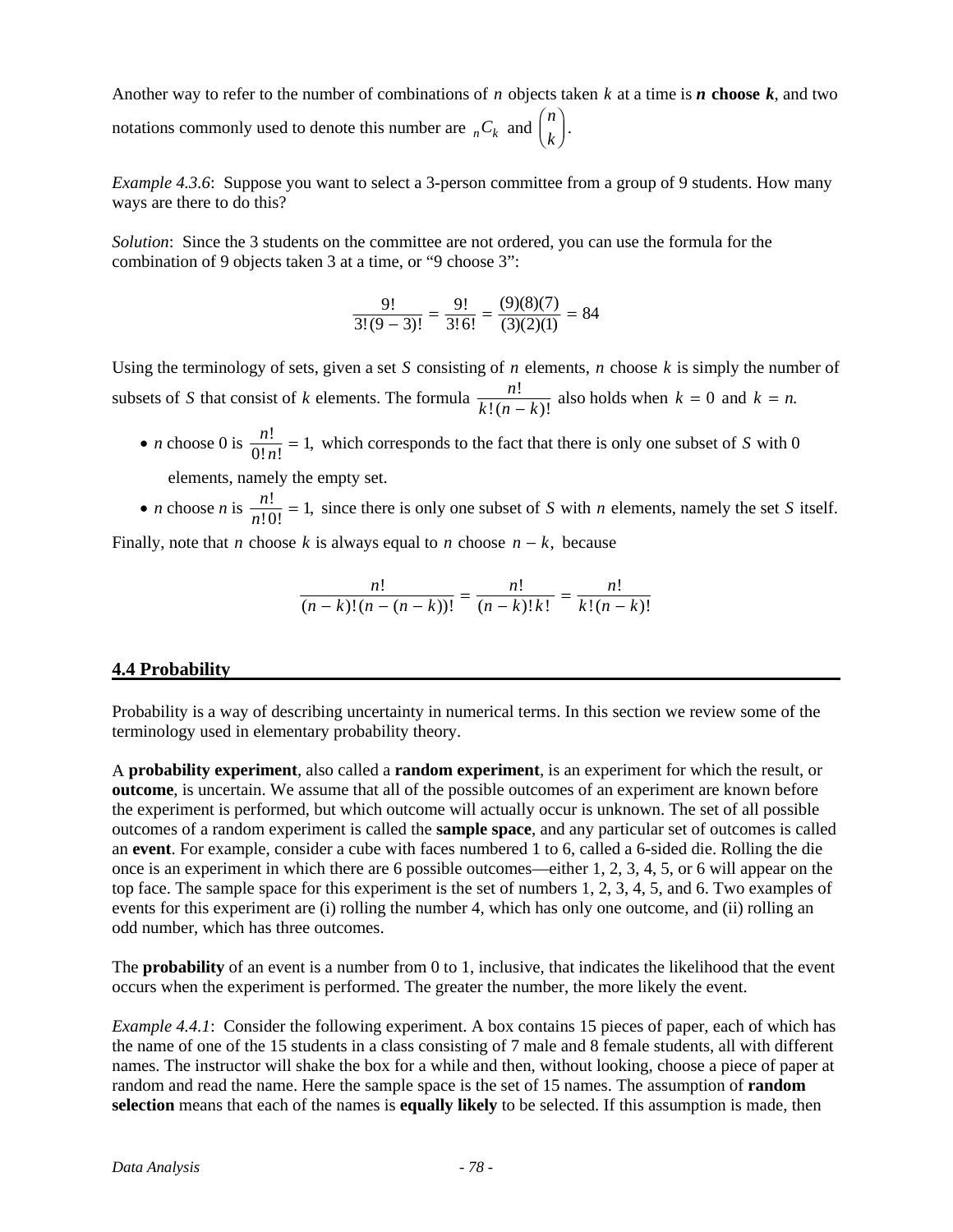the probability that any one particular name is selected is equal to  $\frac{1}{15}$ . For any event *E*, the probability that  $E$  occurs, denoted by  $P(E)$ , is defined by the ratio

$$
P(E) = \frac{\text{the number of names in the event } E}{15}
$$

If *M* is the event that the student selected is male, then  $P(M) = \frac{7}{15}$ .

In general, for a random experiment with a finite number of possible outcomes, if each outcome is equally likely to occur, then the probability that an event *E* occurs is defined by the ratio

$$
P(E) = \frac{\text{the number of outcomes in the event } E}{\text{the number of possible outcomes in the experiment}}
$$

In the case of rolling a 6-sided die, if the die is "fair," then the 6 outcomes are equally likely. So the probability of rolling a 4 is  $\frac{1}{6}$ , and the probability of rolling an odd number—rolling a 1, 3, or 5—can be calculated as  $\frac{3}{6} = \frac{1}{2}$ .

The following are general facts about probability.

- If an event *E* is certain to occur, then  $P(E) = 1$ .
- If an event *E* is certain *not* to occur, then  $P(E) = 0$ .
- If an event *E* is possible but not certain to occur, then  $0 < P(E) < 1$ .
- The probability that an event *E* will not occur is equal to  $1 P(E)$ .
- If *E* is an event, then the probability of *E* is the sum of the probabilities of the outcomes in *E*.
- The sum of the probabilities of all possible outcomes of an experiment is 1.

If *E* and *F* are two events of an experiment, we consider two other events related to *E* and *F*.

- The event that both *E* and *F* occur, that is, all outcomes in the set  $E \cap F$ .
- The event that *E* or *F*, or both, occur, that is, all outcomes in the set  $E \cup F$ .

Events that cannot occur at the same time are said to be **mutually exclusive**. For example, if a 6-sided die is rolled once, the event of rolling an odd number and the event of rolling an even number are mutually exclusive. But rolling a 4 and rolling an even number are not mutually exclusive, since 4 is an outcome that is common to both events.

For events *E* and *F*, we have the following rules.

- $P(E \text{ or } F, \text{ or both, occur}) = P(E) + P(F) P(\text{both } E \text{ and } F \text{ occur}),$  which is the inclusionexclusion principle applied to probability.
- If *E* and *F* are mutually exclusive, then  $P(\text{both } E \text{ and } F \text{ occur}) = 0$ , and therefore,  $P(E \text{ or } F, \text{ or both, occur}) = P(E) + P(F).$
- *E* and *F* are said to be **independent** if the occurrence of either event does not affect the occurrence of the other. If two events E and F are independent, then  $P(\text{both } E$  and  $F \text{ occur}) = P(E)P(F)$ . For example, if a fair 6-sided die is rolled twice, the event *E* of rolling a 3 on the first roll and the event *F* of rolling a 3 on the second roll are independent, and the probability of rolling a 3 on

both rolls is  $P(E)P(F) = \left(\frac{1}{6}\right)\left(\frac{1}{6}\right) = \frac{1}{36}$ . In this example, the experiment is actually "rolling the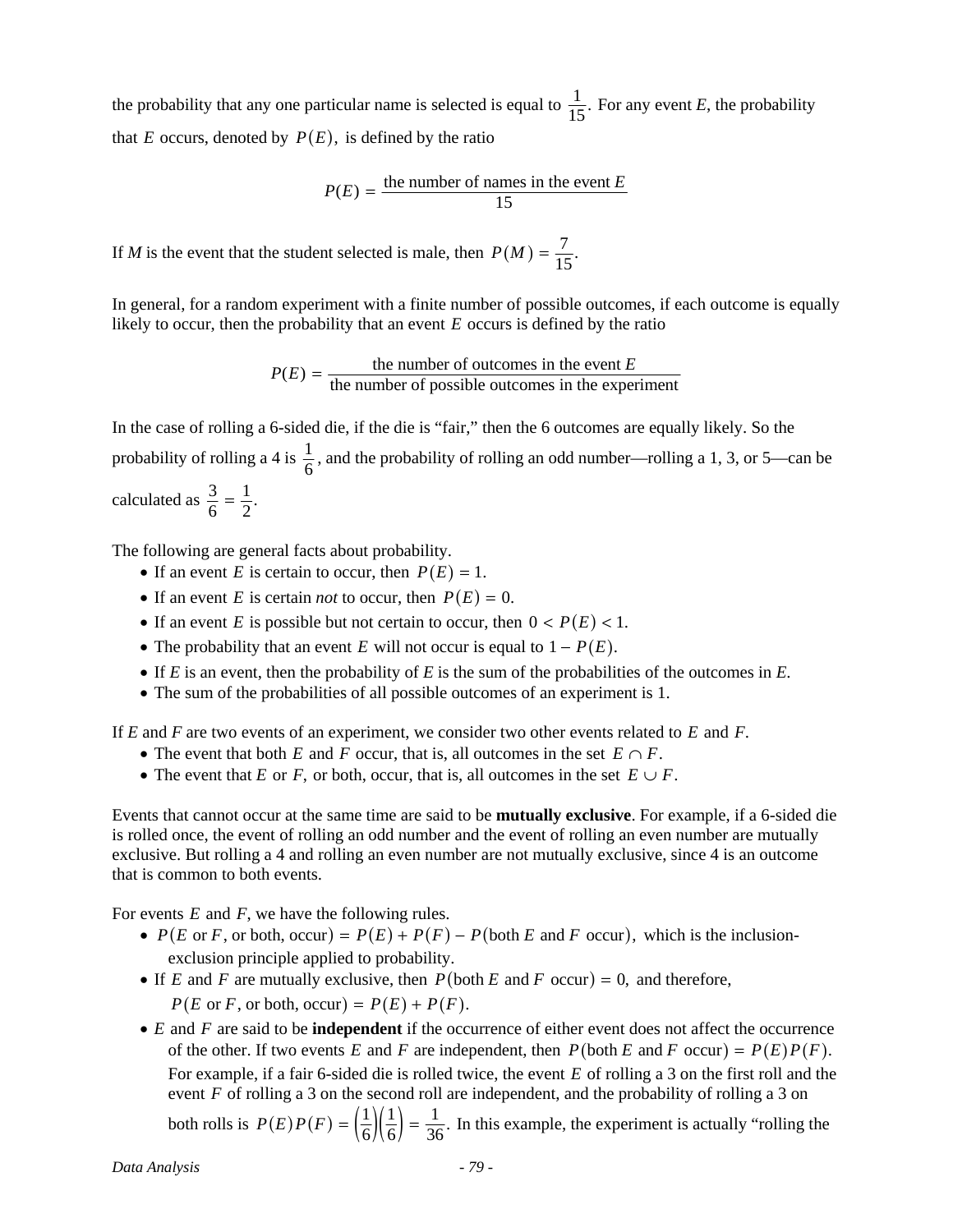die twice," and each outcome is an ordered pair of results like "4 on the first roll and 1 on the second roll." But event *E* restricts only the first roll—to a 3—having no effect on the second roll; similarly, event  $F$  restricts only the second roll—to a 3—having no effect on the first roll.

Note that if  $P(E) \neq 0$  and  $P(F) \neq 0$ , then events *E* and *F* cannot be both mutually exclusive and independent. For if *E* and *F* are independent, then  $P(\text{both } E$  and  $F$  occur) =  $P(E)P(F) \neq 0$ ; but if *E* and *F* are mutually exclusive, then  $P(\text{both } E \text{ and } F \text{ occur}) = 0$ .

It is common to use the shorter notation " $E$  and  $F$ " instead of "both  $E$  and  $F$  occur" and use " $E$  or  $F$ " instead of "*E* or *F*, or both, occur." With this notation, we have the following rules.

- $P(E \text{ or } F) = P(E) + P(F) P(E \text{ and } F)$
- $P(E \text{ or } F) = P(E) + P(F)$  if *E* and *F* are mutually exclusive.
- $P(E \text{ and } F) = P(E)P(F)$  if *E* and *F* are independent.

*Example 4.4.2*: If a fair 6-sided die is rolled once, let  $E$  be the event of rolling a 3 and let  $F$  be the event of rolling an odd number. These events are not independent. This is because rolling a 3 makes certain that the event of rolling an odd number occurs. Note that  $P(E \text{ and } F) \neq P(E)P(F)$ , since

$$
P(E \text{ and } F) = P(E) = \frac{1}{6} \text{ and } P(E)P(F) = \left(\frac{1}{6}\right)\left(\frac{1}{2}\right) = \frac{1}{12}
$$

*Example 4.4.3*: A 12-sided die, with faces numbered 1 to 12, is to be rolled once, and each of the 12 possible outcomes is equally likely to occur. The probability of rolling a 4 is  $\frac{1}{12}$ , so the probability of rolling a number that is *not* a 4 is  $1 - \frac{1}{12} = \frac{11}{12}$ . The probability of rolling a number that is either a multiple of  $5$ —a 5 or a 10—or an odd number—a 1, 3, 5, 7, 9, or 11—is equal to

$$
P(\text{multiple of 5}) + P(\text{odd}) - P(\text{multiple of 5 and odd}) = \frac{2}{12} + \frac{6}{12} - \frac{1}{12} = \frac{7}{12}
$$

Another way to calculate this probability is to notice that rolling a number that is either a multiple of 5 (5 or 10) or an odd number  $(1, 3, 5, 7, 9, 0r 11)$  is the same as rolling one of 1, 3, 5, 7, 9, 10, and 11, which are 7 equally likely outcomes. So by using the ratio formula to calculate the probability, the required probability is  $\frac{7}{12}$ .

*Example 4.4.4*: Consider an experiment with events *A*, *B*, and *C* for which  $P(A) = 0.23$ ,  $P(B) = 0.40$ , and  $P(C) = 0.85$ . Suppose that events A and B are mutually exclusive and events B and C are independent. What are the probabilities  $P(A \text{ or } B)$  and  $P(B \text{ or } C)$ ?

Solution: Since A and B are mutually exclusive,

$$
P(A \text{ or } B) = P(A) + P(B) = 0.23 + 0.40 = 0.63
$$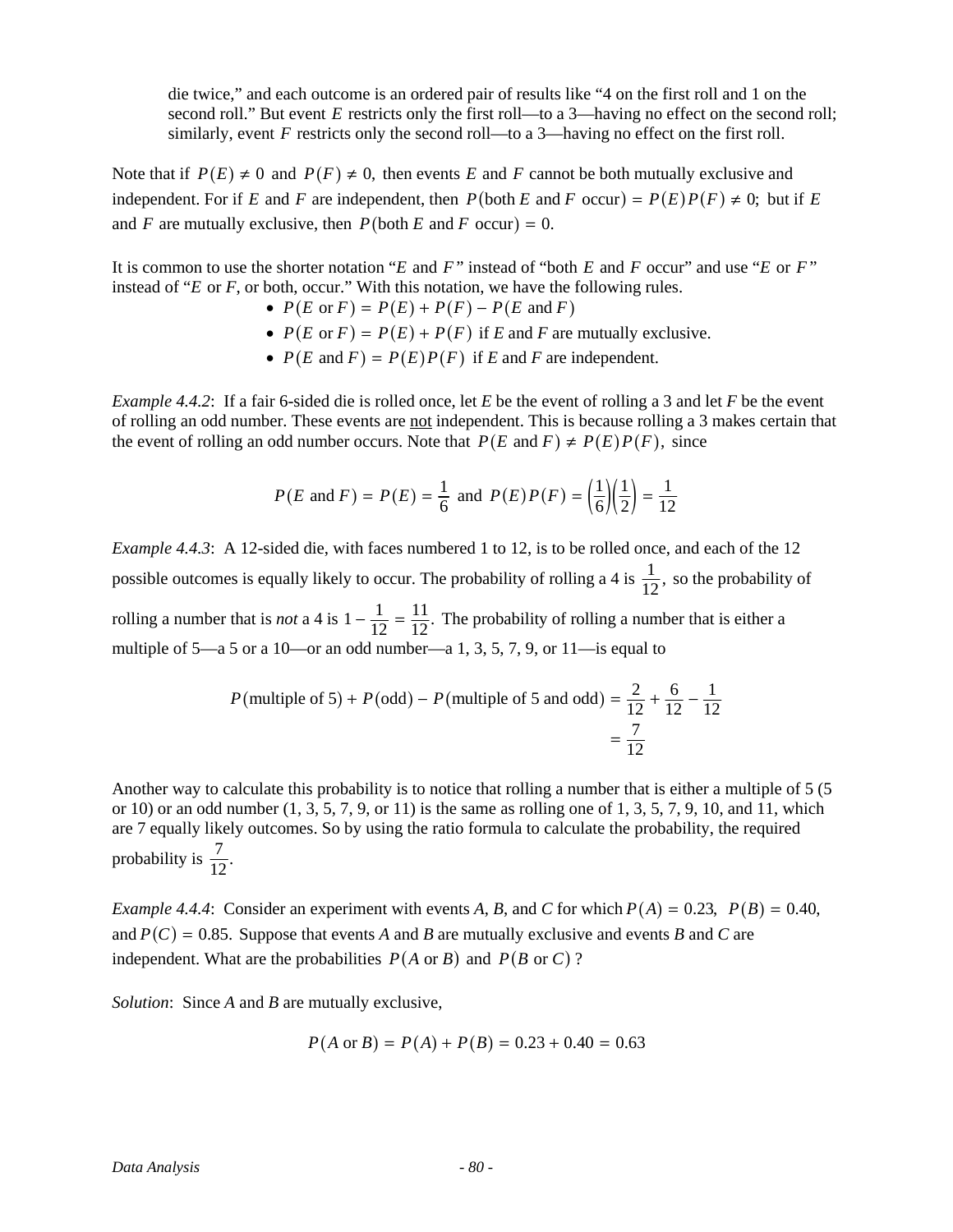Since *B* and *C* are independent,  $P(B \text{ and } C) = P(B)P(C)$ . So,

$$
P(B \text{ or } C) = P(B) + P(C) - P(B \text{ and } C)
$$

$$
= P(B) + P(C) - P(B)P(C)
$$

Therefore,

$$
P(B \text{ or } C) = 0.40 + 0.85 - (0.40)(0.85) = 1.25 - 0.34
$$
  
= 0.91

*Example 4.4.5*: Suppose that there is a 6-sided die that is weighted in such a way that each time the die is rolled, the probabilities of rolling any of the numbers from 1 to 5 are all equal, but the probability of rolling a 6 is twice the probability of rolling a 1. When you roll the die once, the 6 outcomes are *not equally likely*. What are the probabilities of the 6 outcomes?

*Solution*: Using the notation  $P(1)$  for the probability of rolling a 1, let  $p = P(1)$ . Then each of the probabilities of rolling a 2, 3, 4, or 5 is equal to *p*, and the probability of rolling a 6 is 2*p*. Therefore, since the sum of the probabilities of all possible outcomes is 1, it follows that

$$
1 = P(1) + P(2) + P(3) + P(4) + P(5) + P(6) = p + p + p + p + p + 2p
$$
  
= 7p

So the probability of rolling each of the numbers from 1 to 5 is  $p = \frac{1}{7}$ , and the probability of rolling a 6

is 
$$
\frac{2}{7}
$$
.

*Example 4.4.6*: Suppose that you roll the weighted 6-sided die from example 4.4.5 twice. What is the probability that the first roll will be an odd number and the second roll will be an even number?

*Solution*: To calculate the probability that the first roll will be odd and the second roll will be even, note that these two events are independent. To calculate the probability that both occur, you must multiply the probabilities of the two independent events. First compute the individual probabilities.

$$
P(\text{odd}) = P(1) + P(3) + P(5) = \frac{3}{7}
$$

$$
P(\text{even}) = P(2) + P(4) + P(6) = \frac{4}{7}
$$

Then,  $P$  (first roll is odd and second roll is even) =  $P$  (odd)  $P$  (even) =  $\left(\frac{3}{7}\right)\left(\frac{4}{7}\right) = \frac{12}{49}$ .

Two events that happen sequentially are not always independent. The occurrence of one event may affect the occurrence of a following event. In that case, the probability that *both* events happen is equal to the probability that the first event happens multiplied by the probability that *given that the first event has already happened*, the second event happens as well.

*Example 4.4.7*: A box contains 5 orange disks, 4 red disks, and 1 blue disk. You are to select two disks at random and without replacement from the box. What is the probability that the first disk you select will be red and the second disk you select will be orange?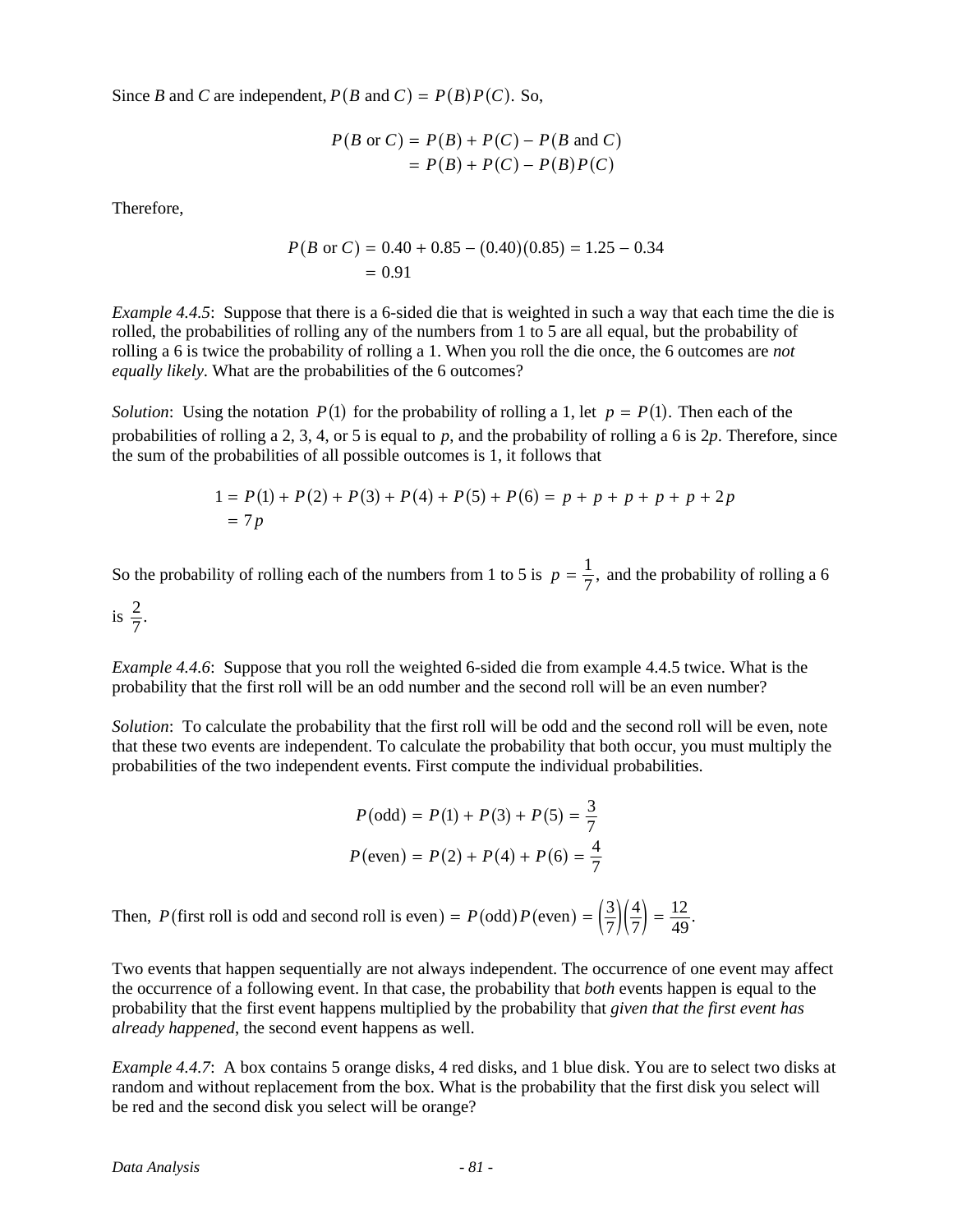*Solution*: To solve, you need to calculate the following two probabilities and then multiply them.

- The probability that the first disk selected from the box will be red
- The probability that the second disk selected from the box will be orange, given that the first disk selected from the box is red

The probability that the first disk you select will be red is  $\frac{4}{10} = \frac{2}{5}$ . If the first disk you select is red, there

will be 5 orange disks, 3 red disks, and 1 blue disk left in the box, for a total of 9 disks. Therefore, the probability that the second disk you select will be orange, given that the first disk you selected is red, is

 $\frac{5}{9}$ . Multiply the two probabilities to get  $\left(\frac{2}{5}\right)\left(\frac{5}{9}\right) = \frac{2}{9}$ .

### **4.5 Distributions of Data, Random Variables, and Probability Distributions**

In data analysis, variables whose values depend on chance play an important role in linking distributions of data to probability distributions. Such variables are called random variables. We begin with a review of distributions of data.

#### **Distributions of Data**

Recall that relative frequency distributions given in a table or histogram are a common way to show how numerical data are distributed. In a histogram, the areas of the bars indicate where the data are concentrated. The histogram in example 4.1.6 illustrates a small group of data, with only 6 possible values and only 25 data altogether. Many groups of data are much larger than 25 and have many more than 6 possible values, which are often measurements of quantities like length, money, or time.

*Example 4.5.1*: The lifetimes of 800 electric devices were measured. Because the lifetimes had many different values, the measurements were grouped into 50 intervals, or **classes**, of 10 hours each: 601–610 hours, 611–620 hours, ..., 1,091–1,100 hours. The resulting relative frequency distribution, as a histogram, has 50 thin bars and many different bar heights, as shown below.



Note that the tops of the bars of the histogram have a relatively smooth appearance and begin to look like a curve. In general, histograms that represent very large data sets with many classes appear to have smooth shapes. Consequently, the distribution can be modeled by a smooth curve that is close to the tops of the bars. Such a model retains the shape of the distribution but is independent of classes.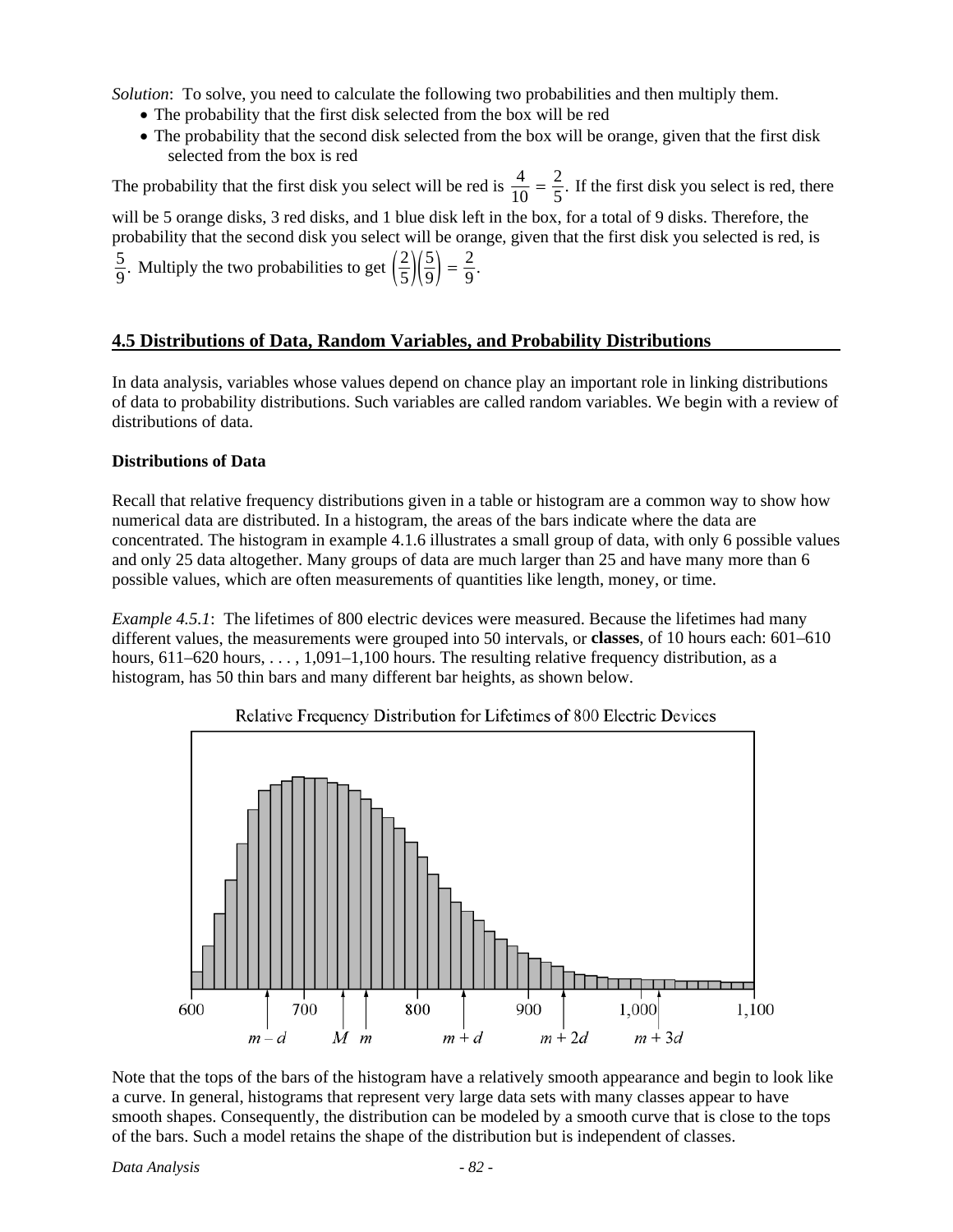Recall from example 4.1.6 that the sum of the areas of the bars of a relative frequency histogram is 1. Although the units on the horizontal axis of a histogram vary from one data set to another, the vertical scale can be adjusted (stretched or shrunk) so that the sum of the areas of the bars is 1. With this vertical scale adjustment, the area under the curve that models the distribution is also 1. This model curve is called a **distribution curve**, but it has other names as well, including **density curve** and **frequency curve**.

The purpose of the distribution curve is to give a good illustration of a large distribution of numerical data that doesn't depend on specific classes. To achieve this, the main property of a distribution curve is that the area under the curve in any vertical slice, just like a histogram bar, represents the proportion of the data that lies in the corresponding interval on the horizontal axis, which is at the base of the slice.

Before leaving this histogram, note that the mean *m* and the median *M* of the data are marked on the horizontal axis. Also, several standard deviations above and below the mean are marked, where *d* is the standard deviation of the data. The standard deviation marks show how most of the data are within about 3 standard deviations above or below the mean (that is, between the numbers  $m - 3d$  (not shown) and  $m + 3d$ ).

Finally, regarding the mean and the median, recall that the median splits the data into a lower half and an upper half, so that the sum of the areas of the bars to the left of *M* is the same as the sum of the areas to the right. On the other hand, *m* takes into account the exact value of each of the data, not just whether a value is high or low. The nature of the mean is such that if an imaginary fulcrum were placed somewhere under the horizontal axis in order to balance the distribution perfectly, the balancing position would be exactly at *m*. That is why *m* is somewhat to the right of *M*. The balance point at *m* takes into account *how high* the few very high values are (to the far right), while *M* just counts them as "high." To summarize, the median is the "halving point" and the mean is the "balance point."

### **Random Variables**

When analyzing data, it is common to choose a value of the data at random and consider that choice as a random experiment, as introduced in section 4.4. Then, the probabilities of events involving the randomly chosen value may be determined. Given a distribution of data, a variable, say *X*, may be used to represent a randomly chosen value from the distribution. Such a variable *X* is an example of a **random variable**, which is a variable whose value is a numerical outcome of a random experiment.

*Example 4.5.2*: In the data from example 4.1.1 consisting of numbers of children, let *X* represent the number of children in a randomly chosen family among the 25 families. What is the probability that  $X = 3$ ? *That*  $X > 3$ ? *That X* is less than the mean of the distribution?

*Solution*: For convenience, here is the frequency distribution of the data.

| Number of<br>Children    | Frequency |
|--------------------------|-----------|
|                          | 3         |
|                          | 5         |
| 2                        |           |
| 3                        | 6         |
|                          | 3         |
| $\overline{\mathcal{L}}$ |           |
| Total                    |           |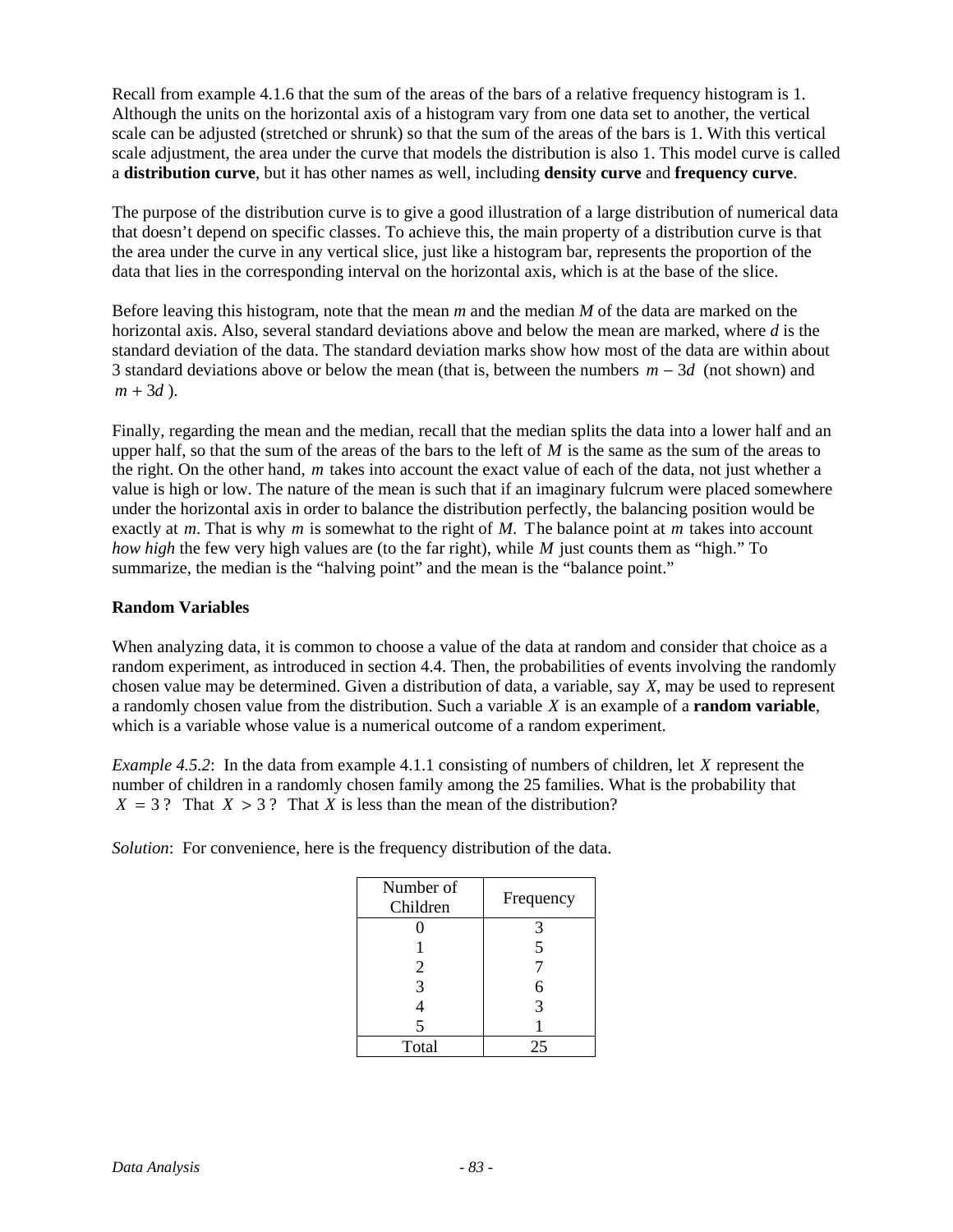Since there are 6 families with 3 children and each of the 25 families is equally likely to be chosen, the probability that a family with 3 children will be chosen is  $\frac{6}{25}$ . That is,  $X = 3$  is an event, and its probability is  $P(X = 3) = \frac{6}{25}$ , or 0.24. It is common to use the shorter notation  $P(3)$  instead of  $P(X = 3)$ , so you could write  $P(3) = 0.24$ . Note that in the histogram, shown below, the area of the bar corresponding to  $X = 3$  as a proportion of the combined areas of all of the bars is equal to this probability. This indicates how probability is related to area in a histogram for a relative frequency distribution.



As for the event  $X > 3$ , it is the same as the event "  $X = 4$  or  $X = 5$ ". Because  $X = 4$  and  $X = 5$  are mutually exclusive events, we can use the rules of probability from section 4.4.

$$
P(X > 3) = P(4) + P(5) = \frac{3}{25} + \frac{1}{25} = 0.12 + 0.04 = 0.16
$$

For the last question, first compute the mean of the distribution.

$$
\frac{0(3) + 1(5) + 2(7) + 3(6) + 4(3) + 5(1)}{25} = \frac{54}{25} = 2.16
$$

Then,

$$
P(X < 2.16) = P(0) + P(1) + P(2) = \frac{3}{25} + \frac{5}{25} + \frac{7}{25} = \frac{15}{25} = 0.6
$$

A table showing all 6 possible values of *X* and their probabilities is called the **probability distribution** of the random variable *X*.

| X                        | P(X) |
|--------------------------|------|
| Ω                        | 0.12 |
|                          | 0.20 |
| 2                        | 0.28 |
| 3                        | 0.24 |
| 4                        | 0.12 |
| $\overline{\phantom{0}}$ | 0.04 |

Probability Distribution of the Random Variable *X*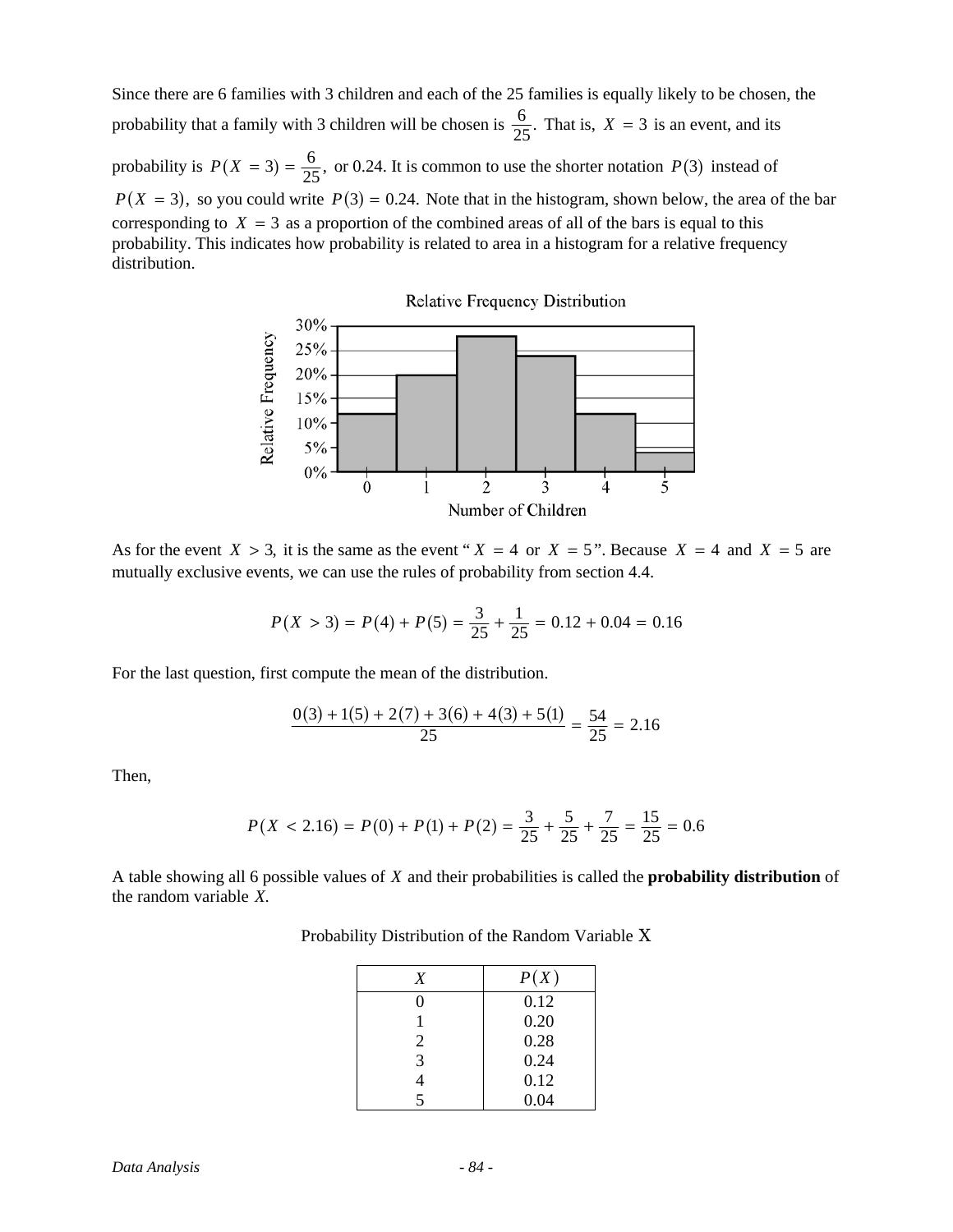Note that the probabilities are simply the relative frequencies of the 6 possible values expressed as decimals instead of percents. The following statement indicates a fundamental link between data distributions and probability distributions.

*For a random variable that represents a randomly chosen value from a distribution of data, the probability distribution of the random variable is the same as the relative frequency distribution of the data*.

Because the probability distribution and the relative frequency distribution are essentially the same, the probability distribution can be represented by a histogram. Also, all of the descriptive statistics—such as mean, median, and standard deviation—that apply to the distribution of data also apply to the probability distribution. For example, we say that the probability distribution above has a mean of 2.16, a median of 2, and a standard deviation of about 1.3, since the 25 data values have these statistics, as you can check.

These statistics are similarly defined for the random variable *X* above. Thus, we would say that the **mean of the random variable** *X* is 2.16. Another name for the mean of a random variable is **expected value**. So we would also say that the expected value of *X* is 2.16. Note that the mean of *X* can be expressed in terms of probabilities as follows.

$$
\frac{0(3) + 1(5) + 2(7) + 3(6) + 4(3) + 5(1)}{25} = 0\left(\frac{3}{25}\right) + 1\left(\frac{5}{25}\right) + 2\left(\frac{7}{25}\right) + 3\left(\frac{6}{25}\right) + 4\left(\frac{3}{25}\right) + 5\left(\frac{1}{25}\right)
$$

$$
= 0P(0) + 1P(1) + 2P(2) + 3P(3) + 4P(4) + 5P(5)
$$

which is the sum of the products  $XP(X)$ , that is, the sum of each value of *X* multiplied by its corresponding probability  $P(X)$ .

The preceding example involves a common type of random variable—one that represents a randomly chosen value from a distribution of data. However, the concept of a random variable is more general. A random variable can be any quantity whose value is the result of a random experiment. The possible values of the random variable are the same as the outcomes of the experiment. So any random experiment with numerical outcomes naturally has a random variable associated with it, as in the following example.

*Example 4.5.3*: Let *Y* represent the outcome of the experiment in example 4.4.5 of rolling a weighted 6 sided die. Then *Y* is a random variable with 6 possible values, the numbers 1 through 6. Each value of *Y* has a probability, which is listed in the probability distribution of the random variable *Y* and is shown in a histogram for *Y*.

| D(Y) |  |  |  |
|------|--|--|--|

Probability Distribution of the Random Variable *Y*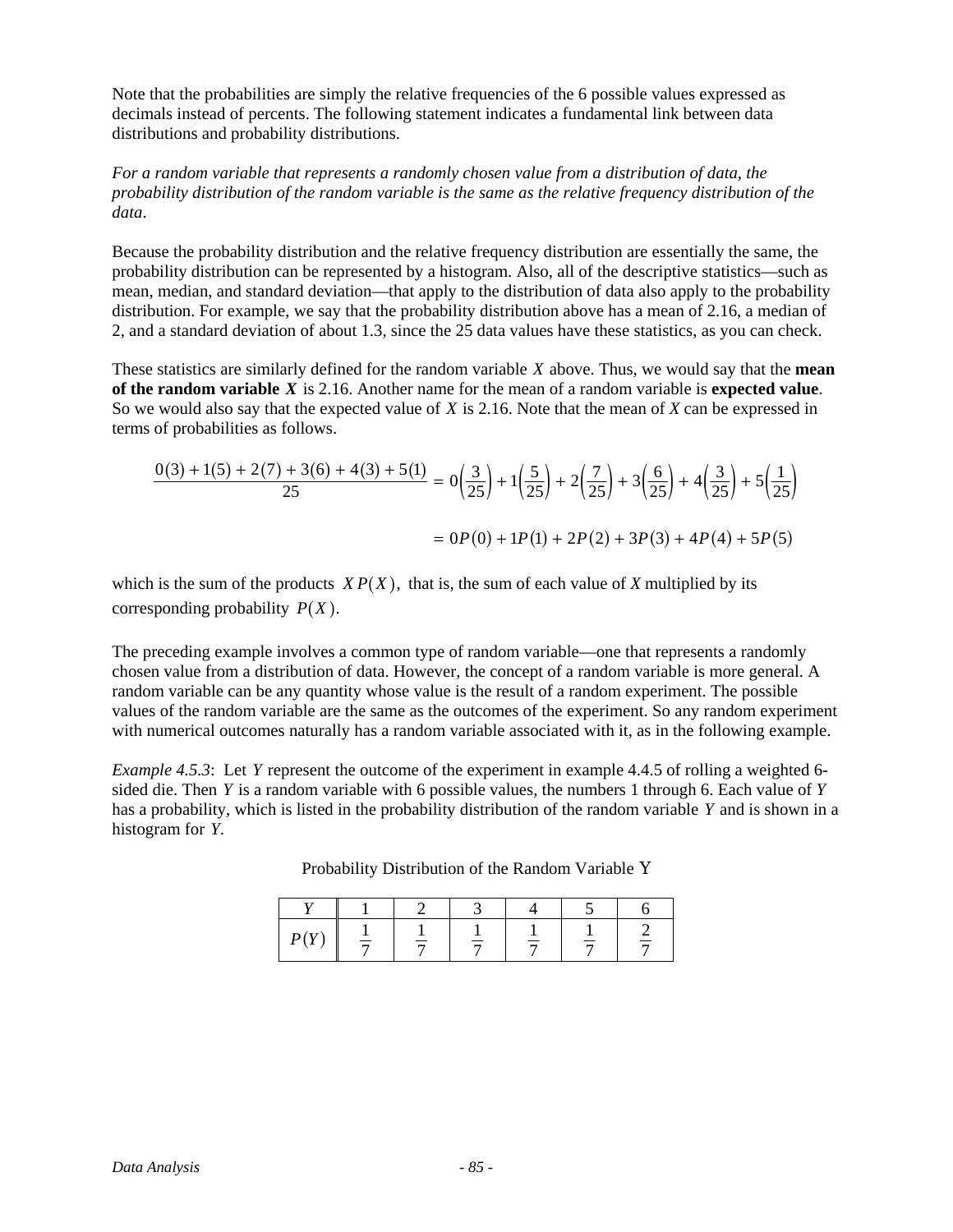

The mean, or expected value, of *Y* can be computed as

$$
P(1) + 2P(2) + 3P(3) + 4P(4) + 5P(5) + 6P(6) = \left(\frac{1}{7}\right) + 2\left(\frac{1}{7}\right) + 3\left(\frac{1}{7}\right) + 4\left(\frac{1}{7}\right) + 5\left(\frac{1}{7}\right) + 6\left(\frac{2}{7}\right)
$$

$$
= \frac{1}{7} + \frac{2}{7} + \frac{3}{7} + \frac{4}{7} + \frac{5}{7} + \frac{12}{7}
$$

$$
= \frac{27}{7} \approx 3.86
$$

Both of the random variables *X* and *Y* above are examples of **discrete random variables** because their values consist of discrete points on a number line.

A basic fact about probability from section 4.4 is that the sum of the probabilities of all possible outcomes of an experiment is 1, which can be confirmed by adding all of the probabilities in each of the probability distributions for the random variables *X* and *Y* above. Also, the sum of the areas of the bars in a histogram for the probability distribution of a random variable is 1. This fact is related to a fundamental link between the areas of the bars of a histogram and the probabilities of a discrete random variable.

*In the histogram for a random variable, the area of each bar is proportional to the probability represented by the bar*.

If the die in example 4.4.5 were a fair die instead of weighted, then the probability of each of the outcomes would be  $\frac{1}{6}$ , and consequently, each of the bars in the histogram would have the same height. Such a flat histogram indicates a **uniform distribution**, since the probability is distributed uniformly over all possible outcomes.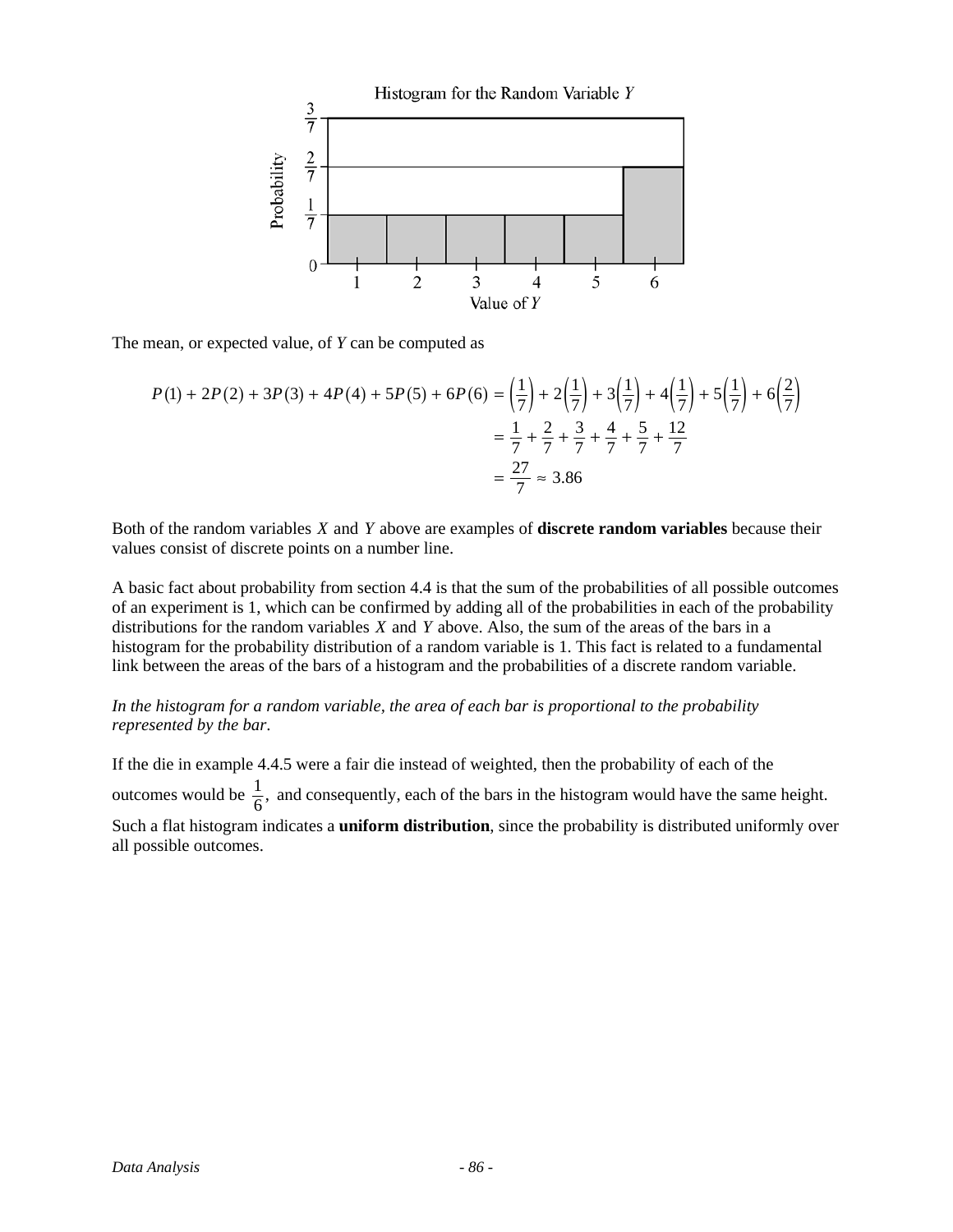### **The Normal Distribution**

Many natural processes yield data that have a relative frequency distribution shaped somewhat like a bell, as in the distribution below with mean *m* and standard deviation *d*.





Such data are said to be **approximately normally distributed** and have the following properties.

- The mean, median, and mode are all nearly equal.
- The data are grouped fairly symmetrically about the mean.
- About two-thirds of the data are within 1 standard deviation of the mean.
- Almost all of the data are within 2 standard deviations of the mean.

As stated above, you can always associate a random variable *X* with a distribution of data by letting *X* be a randomly chosen value from the distribution. If *X* is such a random variable for the distribution above, we say that *X* is approximately normally distributed.

As described in example 4.5.1, relative frequency distributions are often approximated using a smooth curve—a distribution curve or density curve—for the tops of the bars in the histogram. The region below such a curve represents a distribution, called a **continuous probability distribution**. There are many different continuous probability distributions, but the most important one is the **normal distribution**, which has a bell-shaped curve like the one shown in the figure below.

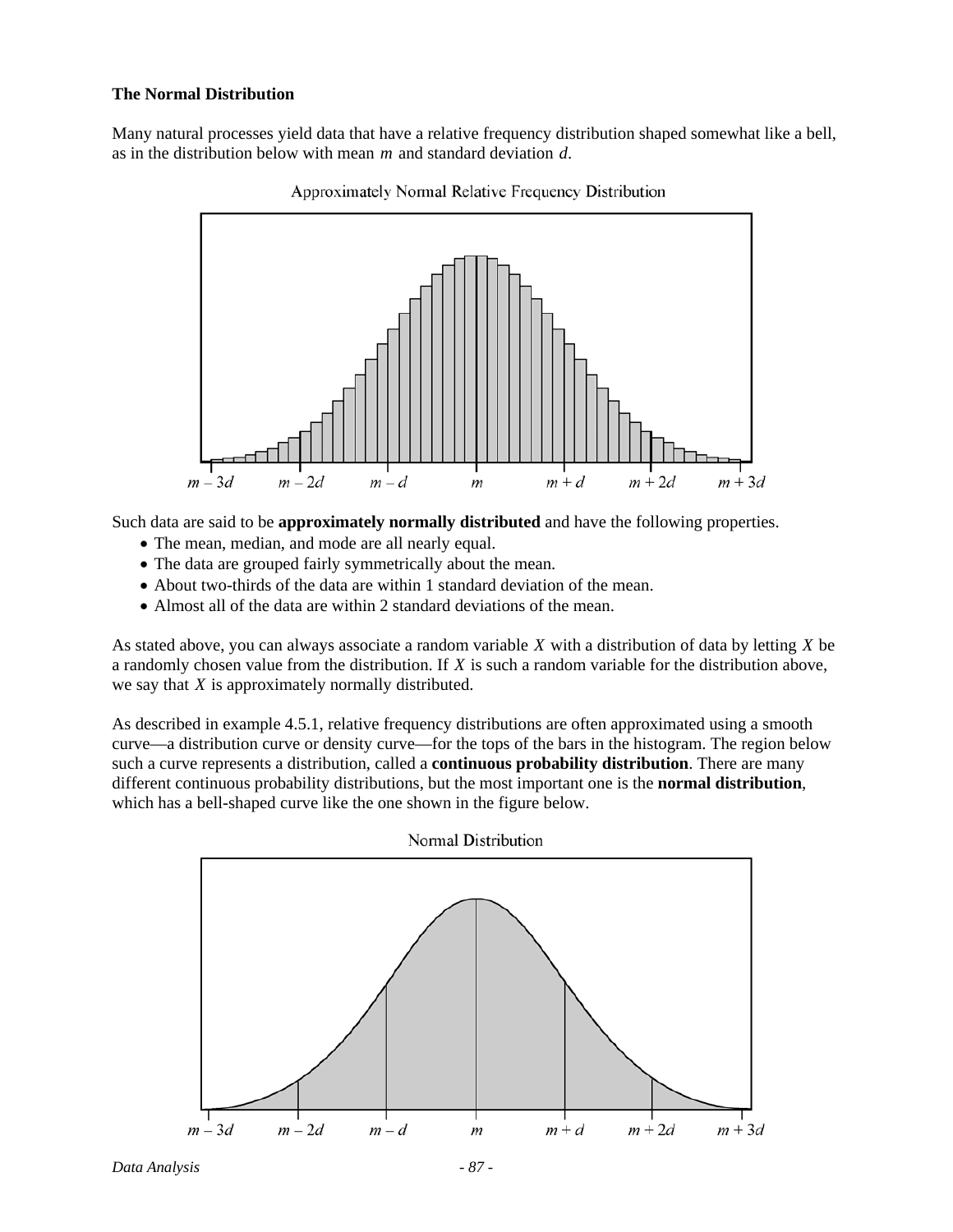Just as a data distribution has a mean and standard deviation, the normal probability distribution has a mean and standard deviation. Also, the properties listed above for the approximately normal distribution of data hold for the normal distribution, except that the mean, median, and mode are exactly the same and the distribution is perfectly symmetric about the mean.

A normal distribution, though always shaped like a bell, can be centered around any mean and can be spread out to a greater or lesser degree, depending on the standard deviation. Below are three normal distributions that have different centers and spreads. From left to right, the means of the three distributions are  $-10$ , 1, and 20; and the standard deviations are 5, 10, and 2.



**Three Normal Distributions** 

As mentioned earlier, areas of the bars in a histogram for a discrete random variable correspond to probabilities for the values of the random variable; the sum of the areas is 1 and the sum of the probabilities is 1. This is also true for a continuous probability distribution: The area of the region under the curve is 1, and the areas of vertical slices of the region—similar to the bars of a histogram—are equal to probabilities of a random variable associated with the distribution. Such a random variable is called a **continuous random variable**, and it plays the same role as a random variable that represents a randomly chosen value from a distribution of data. The main difference is that we seldom consider the event in which a continuous random variable is equal to a single value like  $X = 3$ ; rather, we consider events that are described by intervals of values such as  $1 < X < 3$  and  $X > 10$ . Such events correspond to vertical slices under a continuous probability distribution, and the areas of the vertical slices are the probabilities of the corresponding events. (Consequently, the probability of an event such as  $X = 3$  would correspond to the area of a line segment, which is 0.)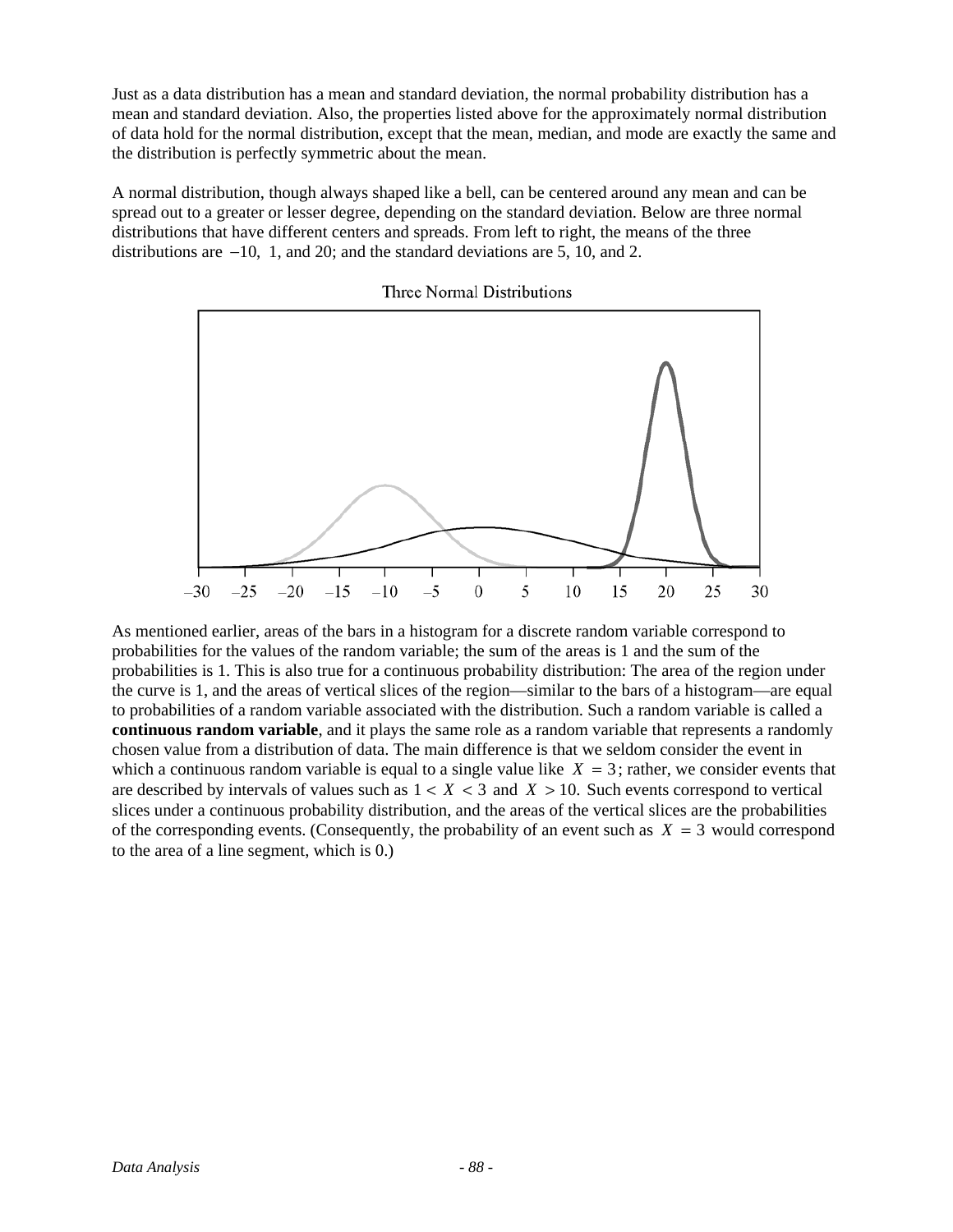*Example 4.5.4*: If *W* is a random variable that is normally distributed with a mean of 5 and a standard deviation of 2, what is  $P(W > 5)$ ? Approximately what is  $P(3 < W < 7)$ ? Which of the four numbers 0.5, 0.1, 0.05, or 0.01 is the best estimate of  $P(W<-1)$ ?



*Solution*: Since the mean of the distribution is 5, and the distribution is symmetric about the mean, the event *W* > 5 corresponds to exactly half of the area under the normal distribution. So  $P(W > 5) = \frac{1}{2}$ .

For the event  $3 < W < 7$ , note that since the standard deviation of the distribution is 2, the values 3 and 7 are one standard deviation below and above the mean, respectively. Since about two-thirds of the area is within one standard deviation of the mean,  $P(3 < W < 7)$  is approximately  $\frac{2}{3}$ .

For the event  $W < -1$ , note that  $-1$  is 3 standard deviations below the mean. Since the graph makes it fairly clear that the area of the region under the normal curve to the left of  $-1$  is much less than 5 percent of all of the area, the best of the four estimates given for  $P(W < -1)$  is 0.01.

The **standard normal distribution** is a normal distribution with a mean of 0 and standard deviation equal to 1. To transform a normal distribution with a mean of *m* and a standard deviation of *d* to a standard normal distribution, you standardize the values (as explained below example 4.2.9); that is, you subtract *m* from any observed value of the normal distribution and then divide the result by *d*.

Very precise values for probabilities associated with normal distributions can be computed using calculators, computers, or statistical tables for the standard normal distribution. For example, more precise values for  $P(3 < W < 7)$  and  $P(W < -1)$  are 0.683 and 0.0013. Such calculations are beyond the scope of this review.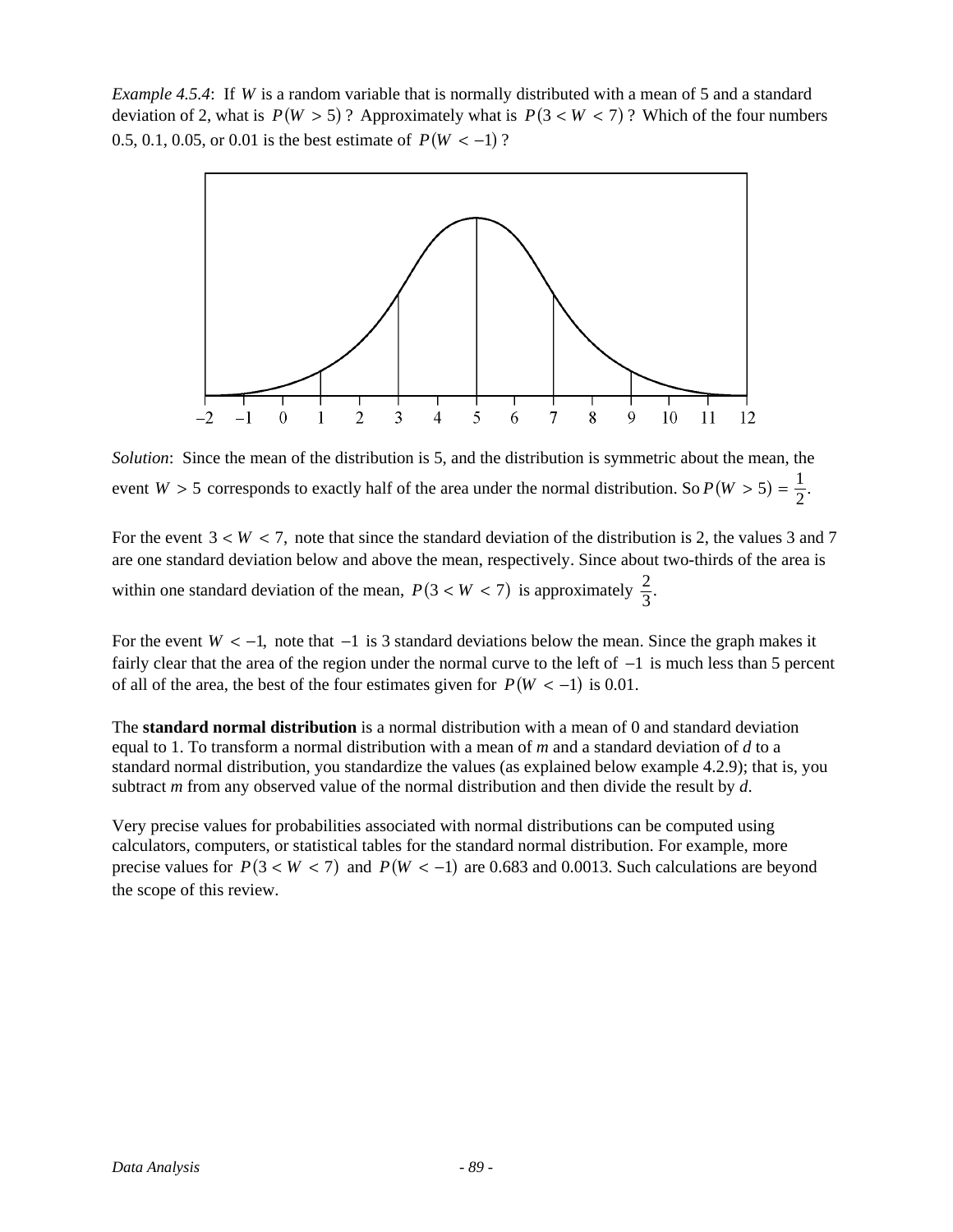### *Example 4.6.1*:

| Category                        | 2003   | 2004   |
|---------------------------------|--------|--------|
| Flight problem                  | 20.0%  | 22.1%  |
| Baggage                         | 18.3   | 21.8   |
| Customer service                | 13.1   | 11.3   |
| Oversales of seats              | 10.5   | 11.8   |
| Refund problem                  | 10.1   | 8.1    |
| Fare                            | 6.4    | 6.0    |
| Reservation and ticketing       | 5.8    | 5.6    |
| <b>Tours</b>                    | 3.3    | 2.3    |
| Smoking                         | 3.2    | 2.9    |
| Advertising                     | 1.2    | 1.1    |
| Credit                          | 1.0    | 0.8    |
| Special passenger accommodation | 0.9    | 0.9    |
| Other                           | 6.2    | 5.3    |
| Total                           | 100.0% | 100.0% |
| Total number of complaints      | 22,998 | 13,278 |

## DISTRIBUTION OF CUSTOMER COMPLAINTS RECEIVED BY AIRLINE *P*, 2003 AND 2004

- (a) Approximately how many complaints concerning credit were received by Airline *P* in 2003 ?
- (b) By approximately what percent did the total number of complaints decrease from 2003 to 2004 ?
- (c) Based on the information in the table, which of the following statements are true?
	- I. In each of the years 2003 and 2004, complaints about flight problems, baggage, and customer service together accounted for more than 50 percent of all customer complaints received by Airline *P*.
	- II. The number of special passenger accommodation complaints was unchanged from 2003 to 2004.
	- III. From 2003 to 2004, the number of flight problem complaints increased by more than 2 percent.

### *Solutions*:

- (a) According to the table, in 2003, 1 percent of the total number of complaints concerned credit. Therefore, the number of complaints concerning credit is equal to 1 percent of 22,998. By converting 1 percent to its decimal equivalent, you obtain that the number of complaints in 2003 is equal to (0.01)(22,998), or about 230.
- (b) The decrease in the total number of complaints from 2003 to 2004 was  $22,998 13,278$ , or  $9,720$ . Therefore, the percent decrease was  $\left(\frac{9,720}{22,998}\right)$  (100%), or approximately 42 percent.
- (c) Since  $20.0 + 18.3 + 13.1$  and  $22.1 + 21.8 + 11.3$  are both greater than 50, statement I is true. For statement II, the *percent* of special passenger accommodation complaints *did* remain the same from 2003 to 2004, but the *number* of such complaints decreased because the total number of complaints decreased. Thus, statement II is false. For statement III, the *percents* shown in the table for flight problems do in fact increase by more than 2 percentage points, but the bases of the percents are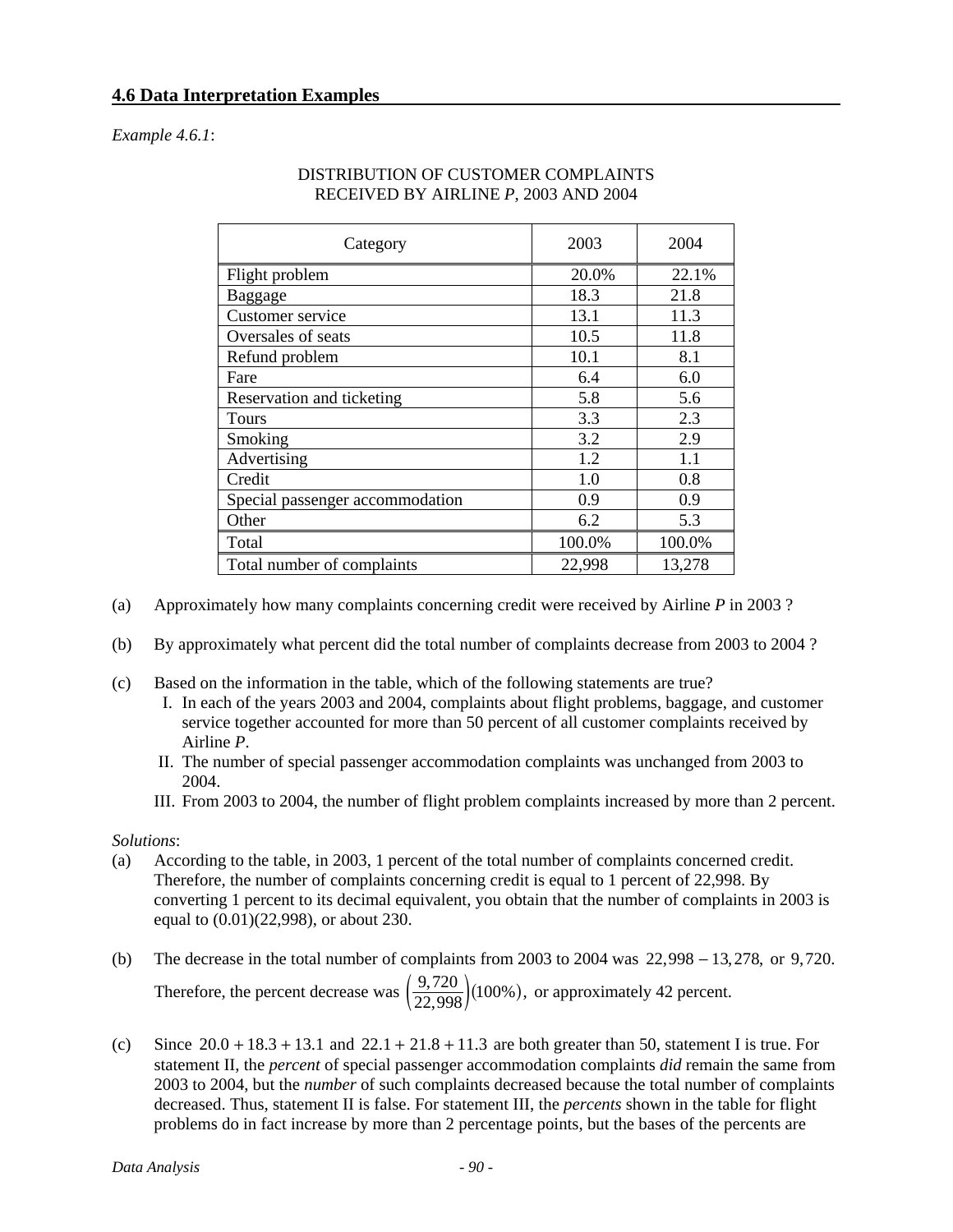different. The total number of complaints in 2004 was much lower than the total number of complaints in 2003, and clearly 20 percent of 22,998 is greater than 22.1 percent of 13,278. So, the number of flight problem complaints actually decreased from 2003 to 2004, and statement III is false.

*Example 4.6.2*:

# UNITED STATES PRODUCTION OF PHOTOGRAPHIC **EQUIPMENT AND SUPPLIES IN 1971**



- (a) Approximately what was the ratio of the value of sensitized goods to the value of still-picture equipment produced in 1971 in the United States?
- (b) If the value of office copiers produced in 1971 was 30 percent greater than the corresponding value in 1970, what was the value of office copiers produced in 1970 ?

### *Solutions*:

- (a) The ratio of the value of sensitized goods to the value of still-picture equipment is equal to the ratio of the corresponding percents shown because the percents have the same base, which is the total value. Therefore, the ratio is 47 to 12, or approximately 4 to 1.
- (b) The value of office copiers produced in 1971 was 0.25 times \$3,980 million, or \$995 million. Therefore, if the corresponding value in 1970 was x million dollars, then  $1.3x = 995$  million. Solving for *x* yields  $x = \frac{995}{1.3} \approx 765$ , so the value of office copiers produced in 1970 was approximately \$765 million.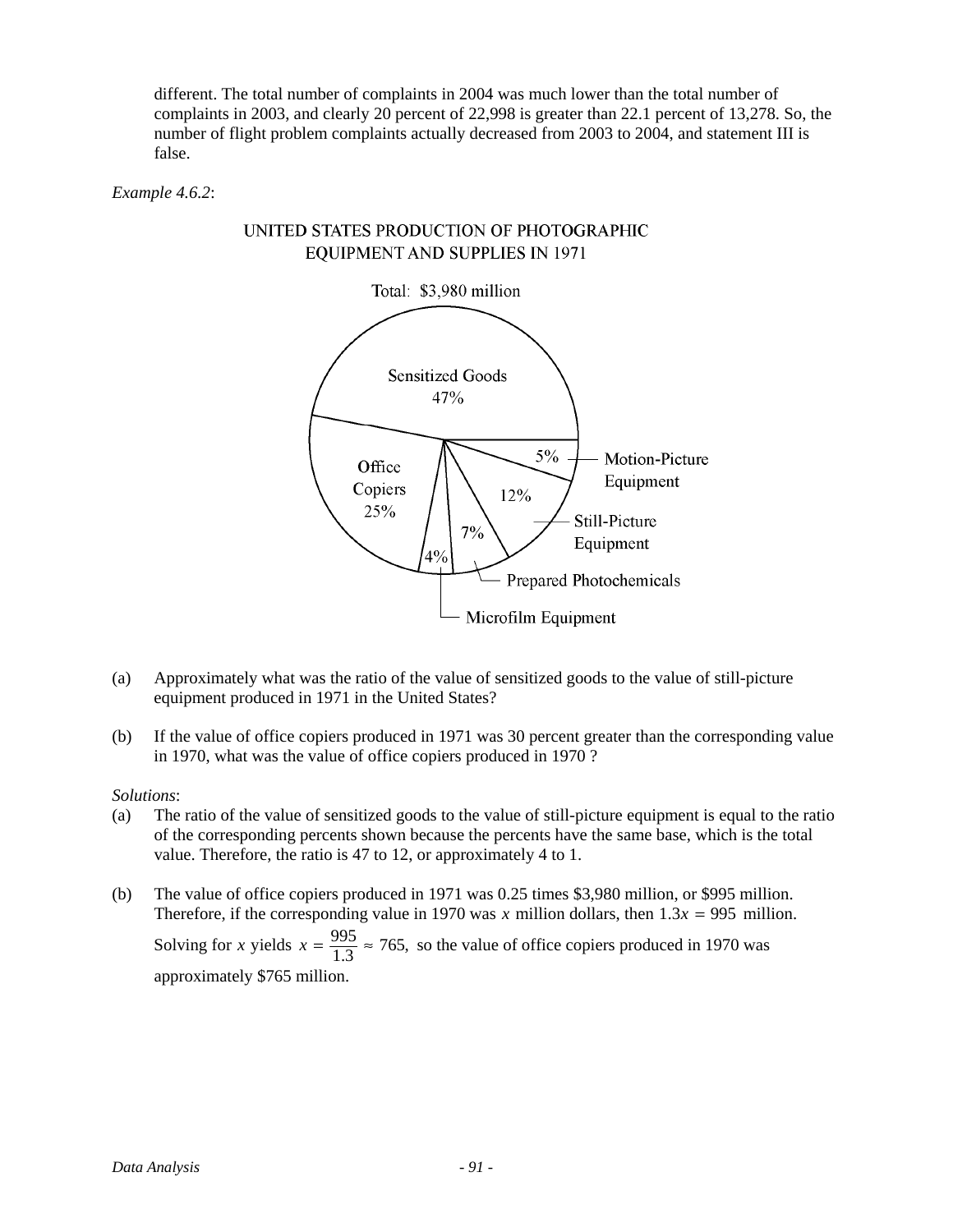

 A bicycle trainer studied 50 bicyclists to examine how the finishing time for a certain bicycle race was related to the amount of physical training in the three months before the race. To measure the amount of training, the trainer developed a training index, measured in "units" and based on the intensity of each bicyclist's training. The data and the trend of the data, represented by a line, are displayed in the scatterplot above.

- (a) How many of the 50 bicyclists had both a training index less than 50 units and a finishing time less than 4.5 hours?
- (b) What percent of the 10 fastest bicyclists in the race had a training index less than 90 units?

### *Solutions*:

- (a) The number of bicyclists that had both a training index less than 50 units and a finishing time less than 4.5 hours is equal to the number of points on the graph to the left of 50 and below 4.5. Since there are five data points that are both to the left of 50 units and below 4.5 hours, the correct answer is five.
- (b) The 10 lowest data points represent the 10 fastest bicyclists. Of these 10 data points, 3 points are to the right of 90 units, so the number of points to the left of 90 units is 7, which represents 70 percent of the 10 fastest bicyclists.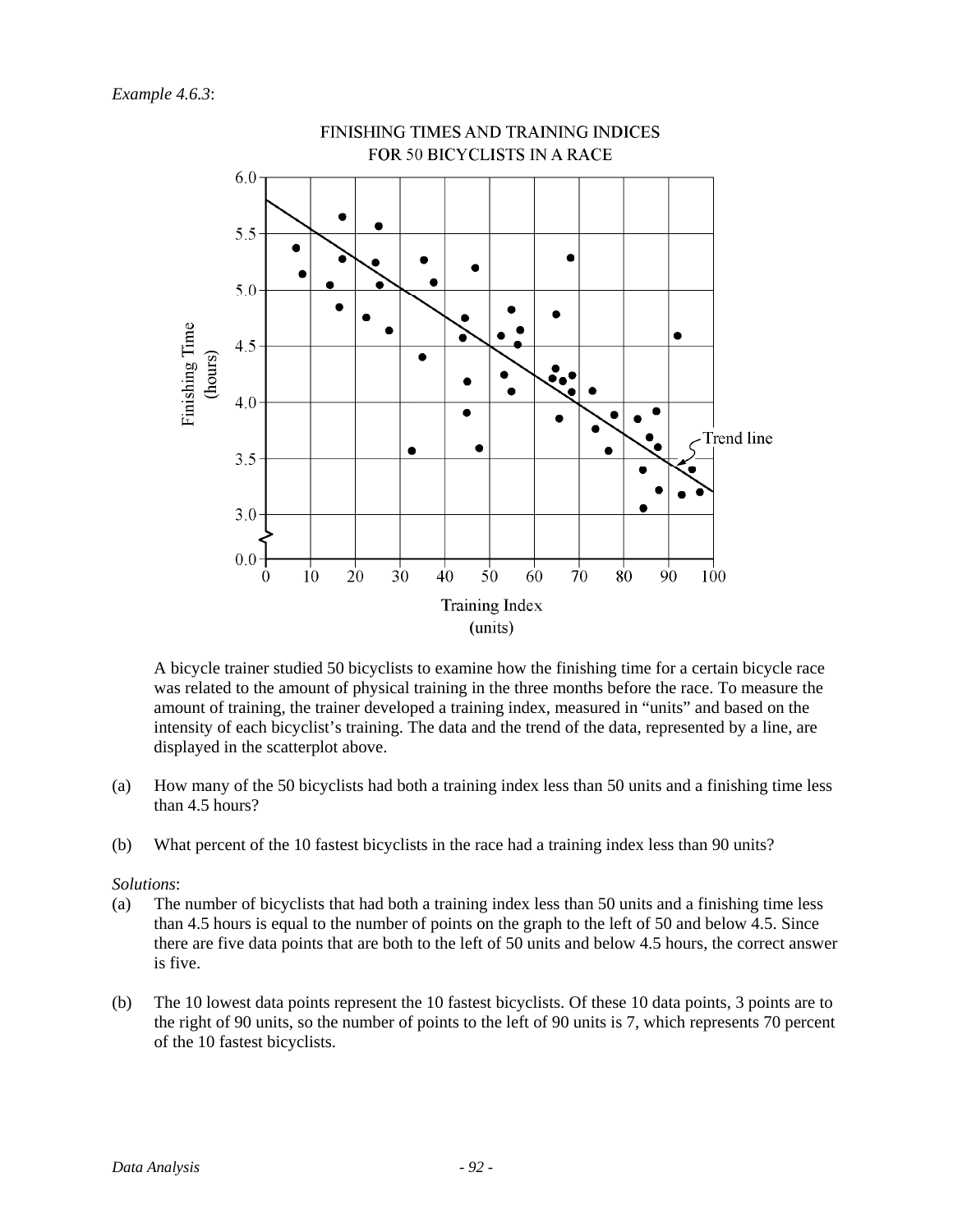## **TRAVELERS SURVEYED: 250**



 In a survey of 250 European travelers, 93 have traveled to Africa, 155 have traveled to Asia, and of these two groups, 70 have traveled to both continents, as illustrated in the Venn diagram above.

- (a) How many of the travelers surveyed have traveled to Africa but not to Asia?
- (b) How many of the travelers surveyed have traveled to at least one of the two continents of Africa and Asia?
- (c) How many of the travelers surveyed have traveled neither to Africa nor to Asia?

#### *Solutions*:

 In the Venn diagram, the rectangular region represents the set of all travelers surveyed; the two circular regions represent the two sets of travelers to Africa and Asia, respectively; and the shaded region represents the subset of those who have traveled to both continents.

- (a) The set described here is represented by *the part of the left circle that is not shaded*. This description suggests that the answer can be found by taking the shaded part away from the first circle—in effect, subtracting the 70 from the 93, to get 23 travelers who have traveled to Africa but not to Asia.
- (b) The set described here is represented by that part of the rectangle that is *in at least one of the two circles*. This description suggests adding the two numbers 93 and 155. But the 70 travelers who have traveled to both continents would be counted twice in the sum  $93 + 155$ . To correct the double counting, subtract 70 from the sum so that these 70 travelers are counted only once:

$$
93 + 155 - 70 = 178
$$

(c) The set described here is represented by the part of the rectangle that is *not in either circle*. Let *N* be the number of these travelers. Note that the entire rectangular region has two main nonoverlapping parts: the part *outside* the circles and the part *inside* the circles. The first part represents *N* travelers and the second part represents  $93 + 155 - 70 = 178$  travelers (from question (b)). Therefore,

$$
250 = N + 178
$$

and solving for *N* yields

$$
N = 250 - 178 = 72
$$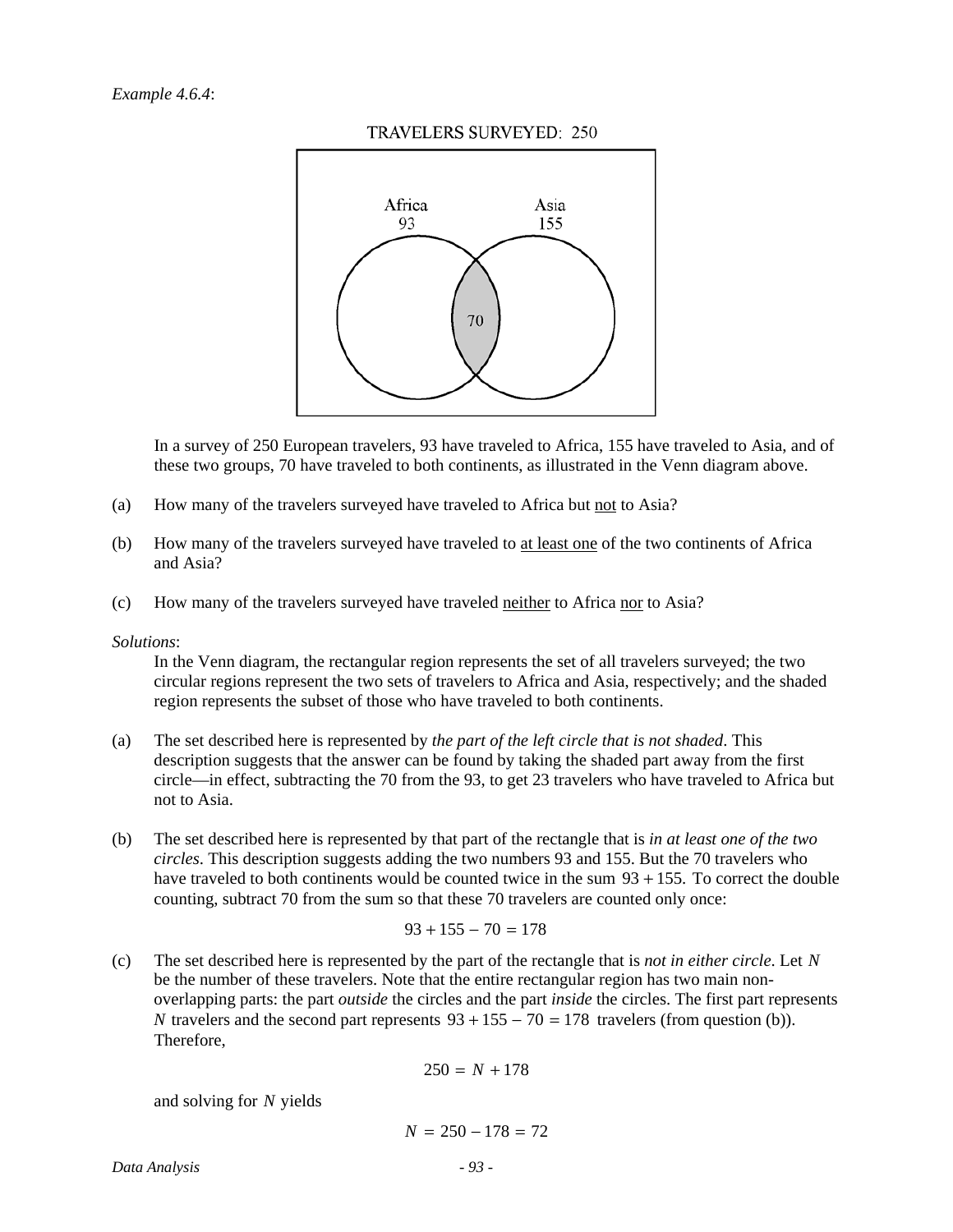- 1. The daily temperatures, in degrees Fahrenheit, for 10 days in May were 61, 62, 65, 65, 65, 68, 74, 74, 75, and 77.
	- (a) Find the mean, median, mode, and range of the temperatures.
	- (b) If each day had been 7 degrees warmer, what would have been the mean, median, mode, and range of those 10 temperatures?
- 2. The numbers of passengers on 9 airline flights were 22, 33, 21, 28, 22, 31, 44, 50, and 19. The standard deviation of these 9 numbers is approximately equal to 10.2.
	- (a) Find the mean, median, mode, range, and interquartile range of the 9 numbers.
	- (b) If each flight had had 3 times as many passengers, what would have been the mean, median, mode, range, interquartile range, and standard deviation of the nine numbers?
	- (c) If each flight had had 2 fewer passengers, what would have been the interquartile range and standard deviation of the nine numbers?
- 3. A group of 20 values has a mean of 85 and a median of 80. A different group of 30 values has a mean of 75 and a median of 72.
	- (a) What is the mean of the 50 values?
	- (b) What is the median of the 50 values?
- 4. Find the mean and median of the values of the random variable *X*, whose relative frequency distribution is given in the table below.

|   | <b>Relative Frequency</b> |  |
|---|---------------------------|--|
|   | 0.18                      |  |
|   | 0.33                      |  |
| 2 | 0.10                      |  |
| 3 | 0.06                      |  |
|   | 0.33                      |  |

 5. Eight hundred insects were weighed, and the resulting measurements, in milligrams, are summarized in the boxplot below.



- (a) What are the range, the three quartiles, and the interquartile range of the measurements?
- (b) If the 80th percentile of the measurements is 130 milligrams, about how many measurements are between 126 milligrams and 130 milligrams?
- 6. In how many different ways can the letters in the word STUDY be ordered?
- 7. Martha invited 4 friends to go with her to the movies. There are 120 different ways in which they can sit together in a row of 5 seats, one person per seat. In how many of those ways is Martha sitting in the middle seat?
- 8. How many 3-digit positive integers are odd and do not contain the digit 5 ?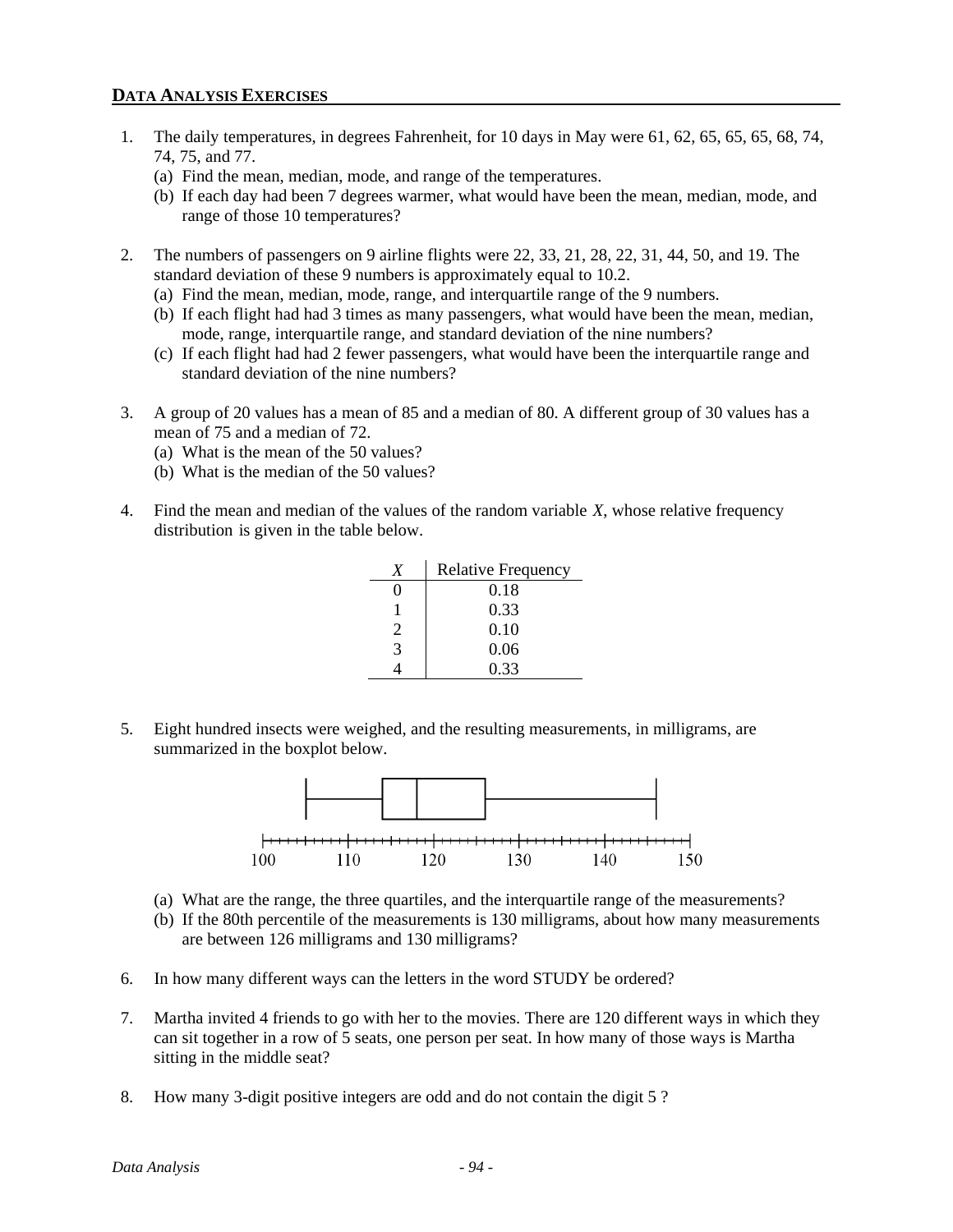- 9. From a box of 10 lightbulbs, you are to remove 4. How many different sets of 4 lightbulbs could you remove?
- 10. A talent contest has 8 contestants. Judges must award prizes for first, second, and third places, with no ties.
	- (a) In how many different ways can the judges award the 3 prizes?
	- (b) How many different groups of 3 people can get prizes?
- 11. If an integer is randomly selected from all positive 2-digit integers, what is the probability that the integer chosen has
	- (a) a 4 in the tens place?
	- (b) at least one 4 in the tens place or the units place?
	- (c) no 4 in either place?
- 12. In a box of 10 electrical parts, 2 are defective.
	- (a) If you choose one part at random from the box, what is the probability that it is not defective?
	- (b) If you choose two parts at random from the box, without replacement, what is the probability that both are defective?
- 13. The table below shows the distribution of a group of 40 college students by gender and class.

|         | Sophomores | Juniors | Seniors |
|---------|------------|---------|---------|
| Males   |            |         |         |
| Females |            |         | -       |

 If one student is randomly selected from this group, find the probability that the student chosen is (a) not a junior

- (b) a female or a sophomore
- (c) a male sophomore or a female senior
- 14. Let *A*, *B*, *C*, and *D* be events for which  $P(A \text{ or } B) = 0.6$ ,  $P(A) = 0.2$ ,  $P(C \text{ or } D) = 0.6$ , and  $P(C) = 0.5$ . The events *A* and *B* are mutually exclusive, and the events *C* and *D* are independent.
	- (a) Find  $P(B)$
	- (b) Find  $P(D)$
- 15. Lin and Mark each attempt independently to decode a message. If the probability that Lin will decode the message is 0.80 and the probability that Mark will decode the message is 0.70, find the probability that
	- (a) both will decode the message
	- (b) at least one of them will decode the message
	- (c) neither of them will decode the message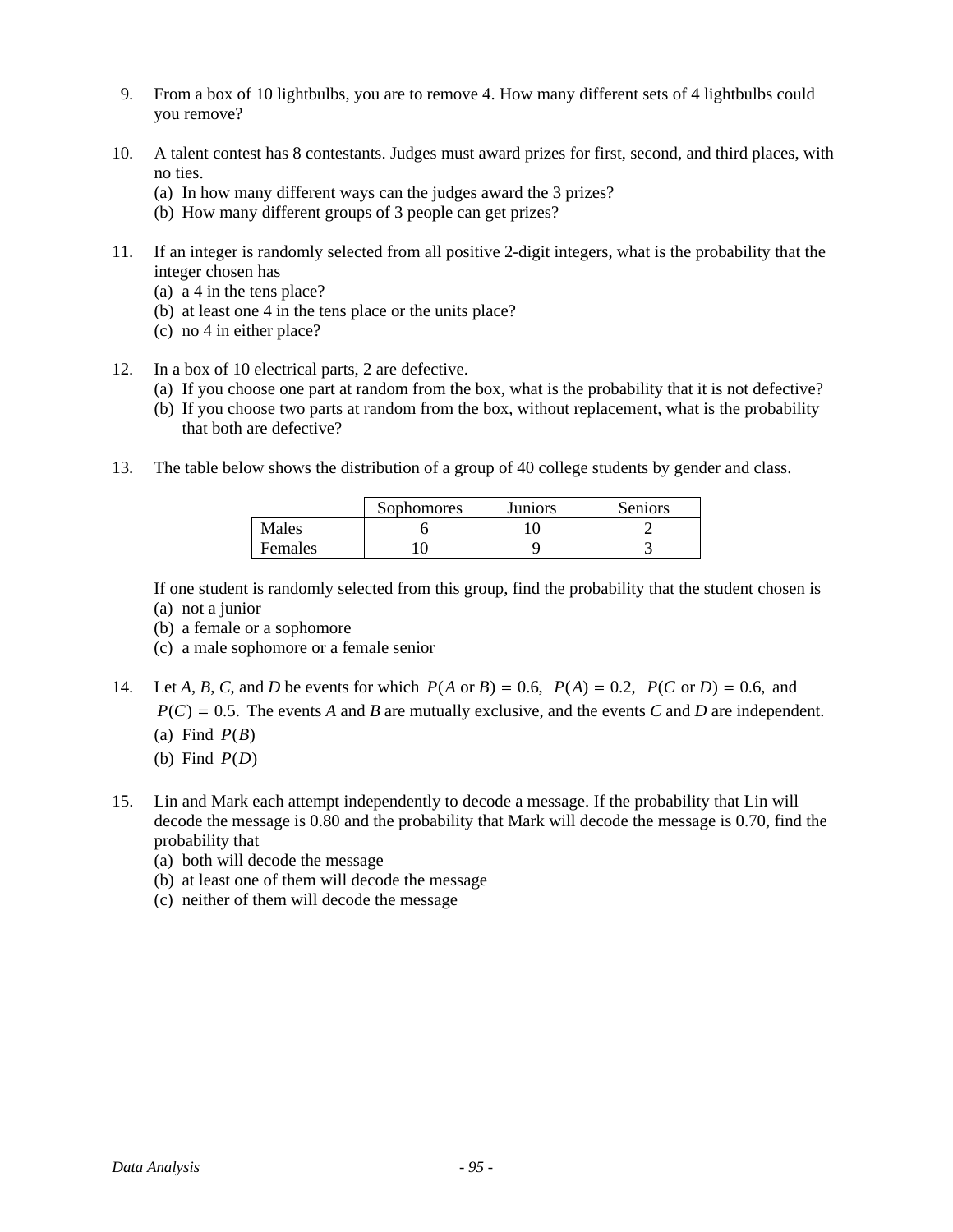

 The figure above shows a normal distribution with mean *m* and standard deviation *d*, including approximate percents of the distribution corresponding to the six regions shown.

 Suppose the heights of a population of 3,000 adult penguins are approximately normally distributed with a mean of 65 centimeters and a standard deviation of 5 centimeters.

- (a) Approximately how many of the adult penguins are between 65 centimeters and 75 centimeters tall?
- (b) If an adult penguin is chosen at random from the population, approximately what is the probability that the penguin's height will be less than 60 centimeters? Give your answer to the nearest 0.05.



- (a) For which year did total expenditures increase the most from the year before?
- (b) For 2001, private school expenditures were approximately what percent of total expenditures?

16.

17.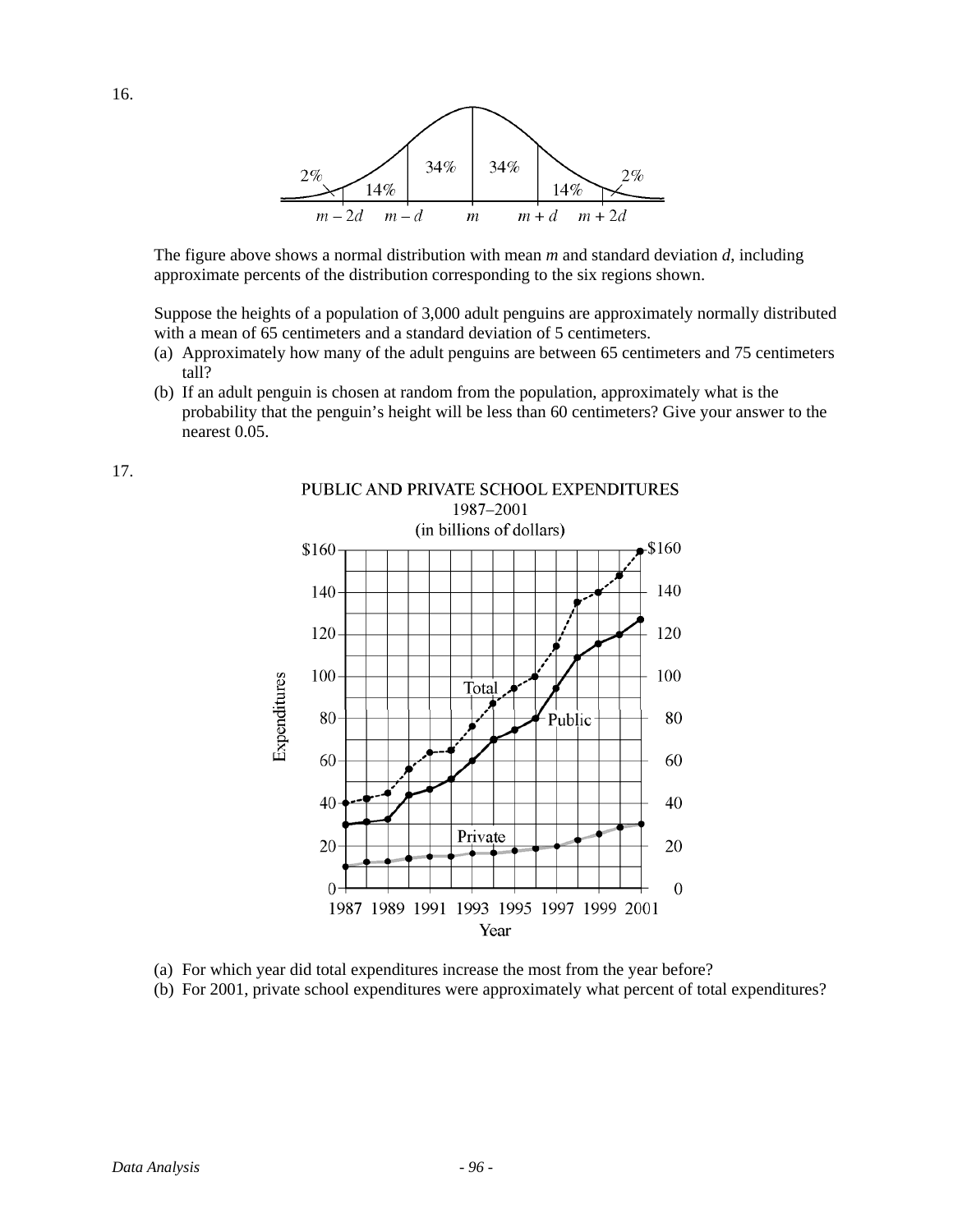## DISTRIBUTION OF WORKFORCE BY OCCUPATIONAL CATEGORY FOR REGION Y IN 2001 AND PROJECTED FOR 2015



- (a) In 2001, how many categories each comprised more than 25 million workers?
- (b) What is the ratio of the number of workers in the Agricultural category in 2001 to the projected number of such workers in 2015 ?
- (c) From 2001 to 2015, there is a projected increase in the number of workers in which of the following categories?

I. Sales II. Service III. Clerical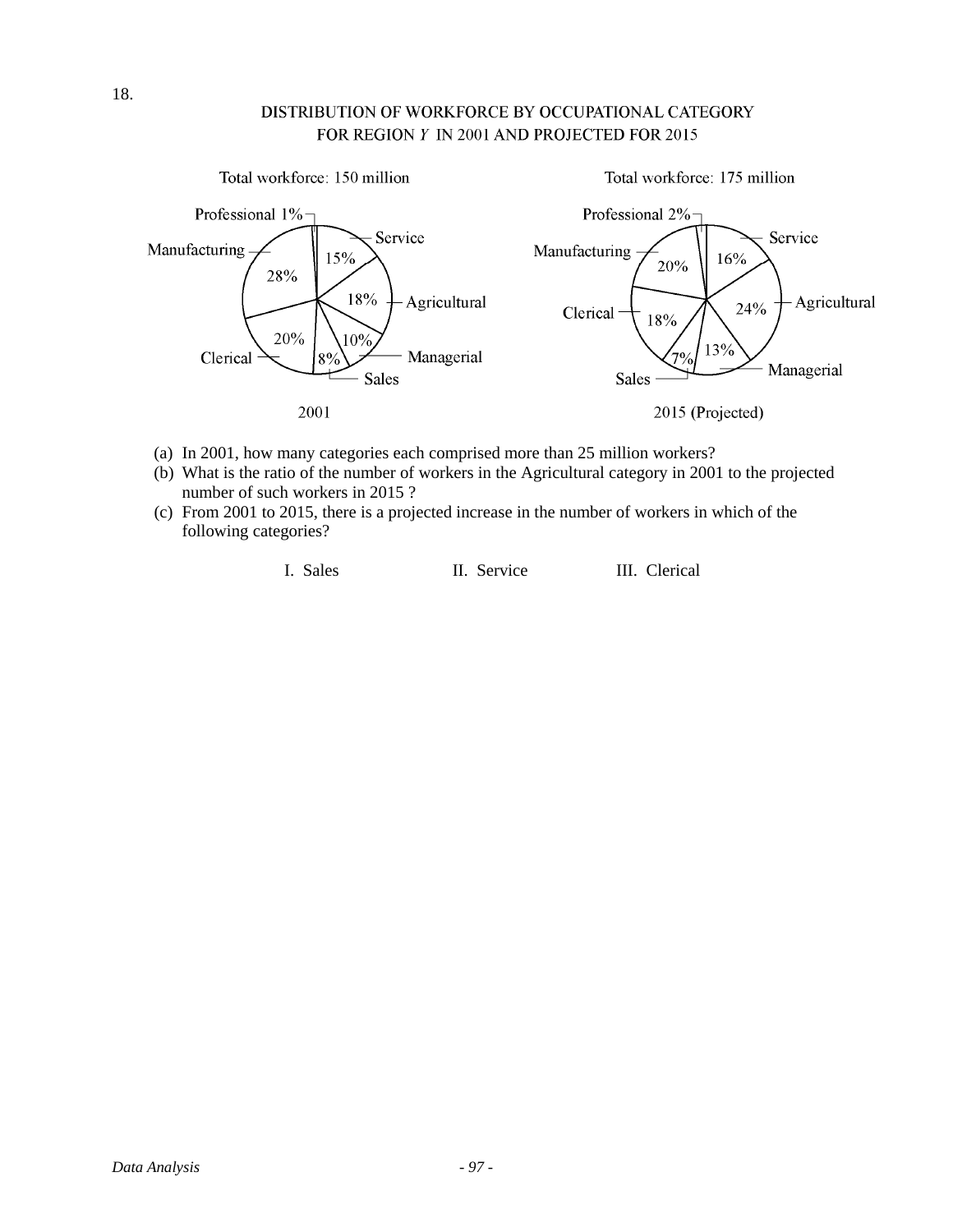

- (a) In 2003 the family used a total of 49 percent of its gross annual income for two of the categories listed. What was the total amount of the family's income used for those same categories in 2004 ?
- (b) Of the seven categories listed, which category of expenditure had the greatest percent increase from 2003 to 2004 ?